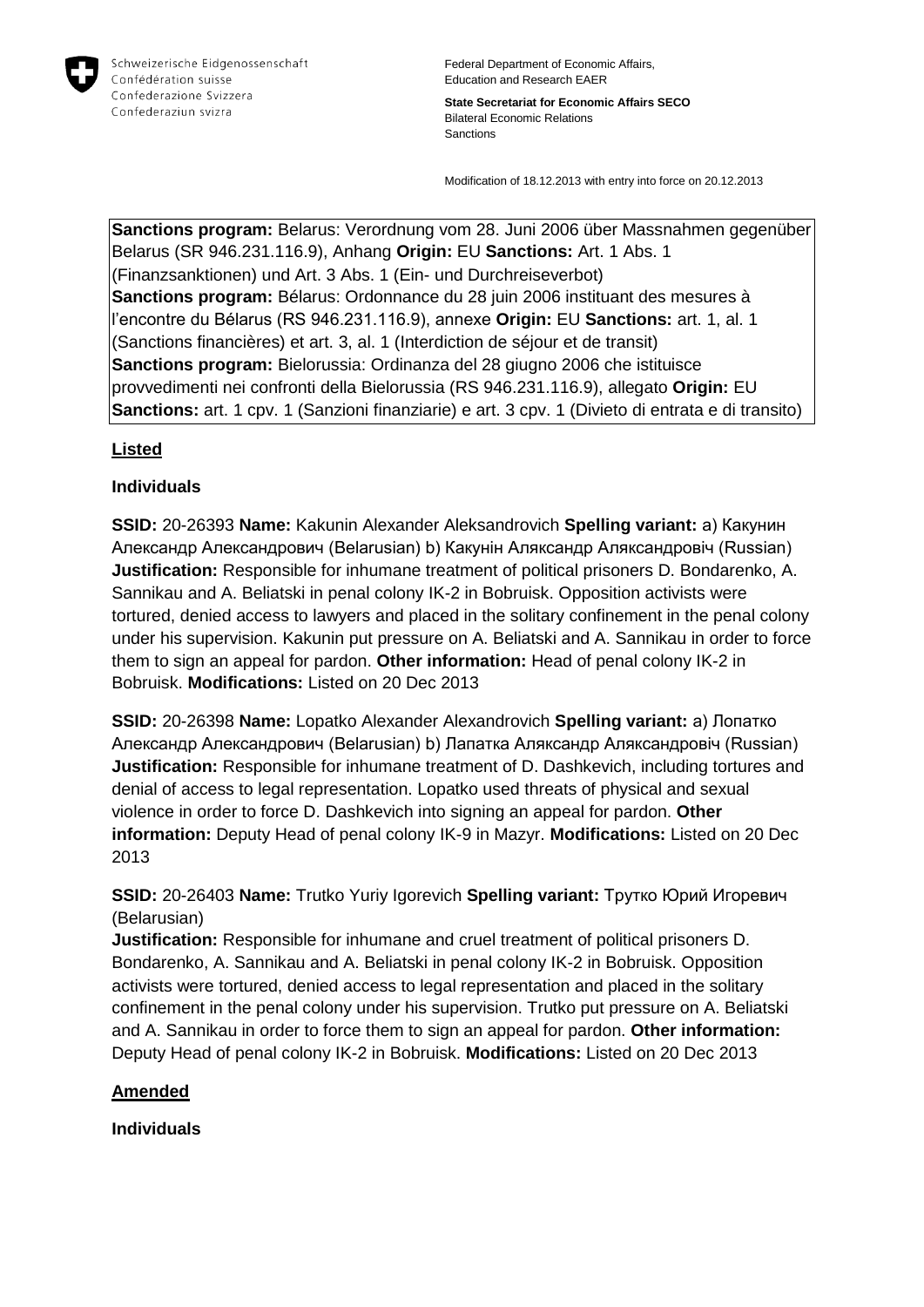**SSID:** 20-4388 **Name:** Lukashenka Aliaksandr Ryhoravich **Spelling variant:** a) Lukashenko Aleksandr Grigorievich (Russian) b) ЛукашэнкаЛУКАШЭНКА Аляксандр Рыгоравіч (Belarusian) c) ЛУКАШЕНКО Александр Григорьевич (Russian)

**DOB:** 30 Aug 1954 **POB:** Kopys, Vitebsk district

**Justification:** President of the Republic of Belarus. **Modifications:** Amended on 14 Dec 2012, 20 Dec 2013

**SSID:** 20-4395 **Name:** Niavyhlas Henadz Mikalaevich **Spelling variant:** a) Nevyglas Gennadi Nikolaevich (Russian) b) НявыгласНЯВЫГЛАС Генадзь Мікалаевіч (Belarusian) c) НЕВЫГЛАС Геннадий Николаевич (Russian)

**DOB:** 11 Feb 1954 **POB:** Parahonsk, Pinsk district **Identification document:** ID card No. 3110254A014PB5, Belarus

**Justification:** Deputy Secretary General of the Collective Security Treaty Organisation and former Deputy Head of President's Security Service, former Head of the National Security Council, former Head of the President's Administration, asAdministration. As Head of the President's Administration, he was directly responsible for organising fraudulent elections in 2006 and in the subsequent repression of peaceful demonstrators. **Modifications:**  Amended on 14 Dec 2012, 20 Dec 2013

**SSID:** 20-4402 **Name:** Piatkevich Natallia Uladzimirauna **Spelling variant:** a) Petkevich Natalia Vladimirovna (Russian) b) Petkevich Natalya Vladimirovna (Russian) c) ПяткевічПЯТКЕВIЧ Наталля Уладзіміраўна (Belarusian) d) ПЕТКЕВИЧ Наталья Владимировна (Russian)

**DOB:** 24 Oct 1972 **POB:** Minsk **Identification document:** ID card No. 4241072A012PB1, Belarus

**Justification:** Assistant to the President and former Deputy Head of the President's Administration. In her previous capacity, she was in charge of legal and justice issues in the President's Administration and was directly responsible for organising the fraudulent elections in 2006 and 2010. **Modifications:** Amended on 14 Dec 2012, 20 Dec 2013

**SSID:** 20-4409 **Name:** Rubinau Anatol Mikalaevich **Spelling variant:** a) Rubinov Anatoli Nikolaevich (Russian) b) РубінаўPYБIНAЎ Анатоль Мікалаевіч (Belarusian) c) РУБИНОВ Анатолий Николаевич (Russian)

**DOB:** 15 Apr 1939 **POB:** Mogilev

**Justification:** Chairman of the Upper House of Parliament, Formerformer Deputy Head in charge of Media and Ideology of the President's Administration of the President (2006– 2008). In that position, he was one of the main sources and voices of state propaganda and ideological support for the regime. **Modifications:** Amended on 14 Dec 2012, 20 Dec 2013

**SSID:** 20-4416 **Name:** Praliaskouski Aleh Vitoldavich **Spelling variant:** a) Proleskovski Oleg Vitoldovich (Russian) b) Proleskovsky Oleg Vitoldovich (Russian) c)

ПраляскоўскіПРАЛЯСКОЎСКI Алег Вітольдавіч (Belarusian) d) ПРОЛЕСКОВСКИЙ Олег Витольдович (Russian)

**DOB:** 1 Oct 1963 **POB:** Zagorsk, Sergijev Posad, Russian Federation **Address:** пр. Победителей, 11 Office no. 508, Минск, 220004, Belarus

**Justification:** Minister of Information, former Deputy Head of the President's Administration, former Head of the General Directorate for Ideology in the President's Administration, former Director of the Centre of Analysis and Information of the President's Administration. He has been one of the main sources and voices of state propaganda and ideological support for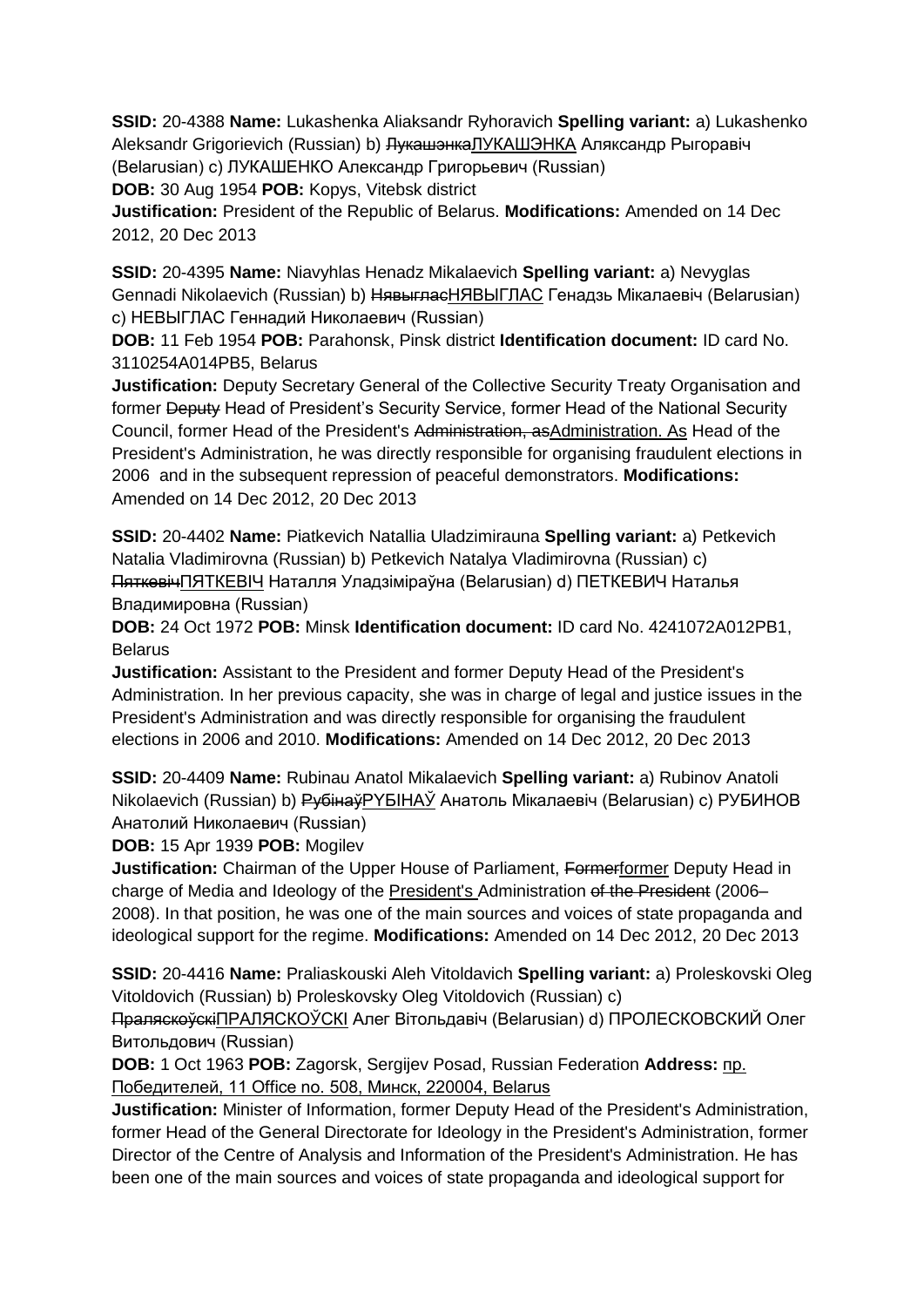the regime. He has been promoted to the position of Minister, and has since continued to be a vocal propagandist and supporter of the acts of the regime towards the democratic opposition and civil society. **Modifications:** Amended on 14 Dec 2012, 20 Dec 2013

**SSID:** 20-4422 **Name:** Radzkou Aliaksandr Mikhailavich **Spelling variant:** a) Radkov Aleksandr Mikhailovich (Russian) b) Радзькоў РАДЗЬКОЎ Аляксандр Міхайлавіч (Belarusian) c) РАДЬКОВ Александр Михайлович (Russian)

**DOB:** 1 Jul 1951 **POB:** BotniaVotnia, Mogilev districtregion **Identification document:** ID card No. 3010751M102PB0, Belarus

**Justification:** First Deputy Head of the Administration of the President President's Administration, former Minister of Education. He closed down the European Humanity University, ordered the repression of opposition students, and organised students in order to force them to vote for the regime. He played an active role in organising fraudulent elections in 2008, 2010 and 2012, and in the subsequent repression of peaceful demonstrators in 2008 and 2010. He is very close to President Lukashenka. He is the Head of Belaya Rus, the main ideological and political organisation of the regime. **Modifications:** Amended on 14 Dec 2012, 20 Dec 2013

**SSID:** 20-4436 **Name:** Halavanau Viktar Ryhoravich **Spelling variant:** a) Golovanov Viktor Grigorievich (Russian) b) ГалаванаўГАЛАВАНАЎ Віктар Рыгоравіч (Belarusian) c) ГОЛОВАНОВ Виктор Григорьевич (Russian)

**DOB:** 15 Dec 1952 **POB:** Borisov **Address:** ул. Короля, 3, Minsk, Belarus **Justification:** Rector of the private "Belarus Institute of Law". As former Minister of Justice, his services elaborated laws that are repressive towards civil society and the democratic opposition. He also denied or deprived registration for NGOs and political parties and he ignored unlawful acts undertaken by the security services against the population. **Modifications:** Amended on 14 Dec 2012, 20 Dec 2013

**SSID:** 20-4443 **Name:** Zimouski Aliaksandr Leanidavich **Spelling variant:** a) Zimovski Aleksandr Leonidovich (Russian) b) Зімоўскі ЎЗІМОЎСКІ Аляксандр Леанідавіч (Belarusian) c) ЗИМОВСКИЙ Александр Леонидович (Russian)

**DOB:** 10 Jan 1961 **POB:** Germany **Identification document:** ID card No. 3100161A078PB5, Belarus

**Justification:** Media adviser and former President of the State Radio-television company. Former Member of the Upper House of the Parliament. He was the main actor of the regime's propaganda until December 2010, by systematically denigrating the opposition and justifying gross violations of human rights and recurrent crackdowns on the opposition and on civil society in BelarusBelarus. On 29 December 2012, he admitted that he was recruited to lead an information war and he proudly said that he succeeded in leading it to victory and that he has not changed his views. **Other information:** POB: Gernamy (GDR) **Modifications:** Amended on 14 Dec 2012, 20 Dec 2013

**SSID:** 20-4449 **Name:** Kanapliou Uladzimir Mikalaevich **Spelling variant:** a) Konoplev Vladimir Nikolaevich (Russian) b) КанаплёўКАНАПЛЕЎ Уладзімір Мікалаевіч (Belarusian) c) КОНОПЛЕВ Владимир Николаевич (Russian)

**DOB:** 3 Jan 1954 **POB:** Akulintsi, Mogilev district **Identification document:** ID card No. 3030154A124PB9, Belarus

**Justification:** Has close ties with President Lukashenka with whom he worked closely during the 1980s and mainly in 1990s. Deputy Head of the National Olympic Committee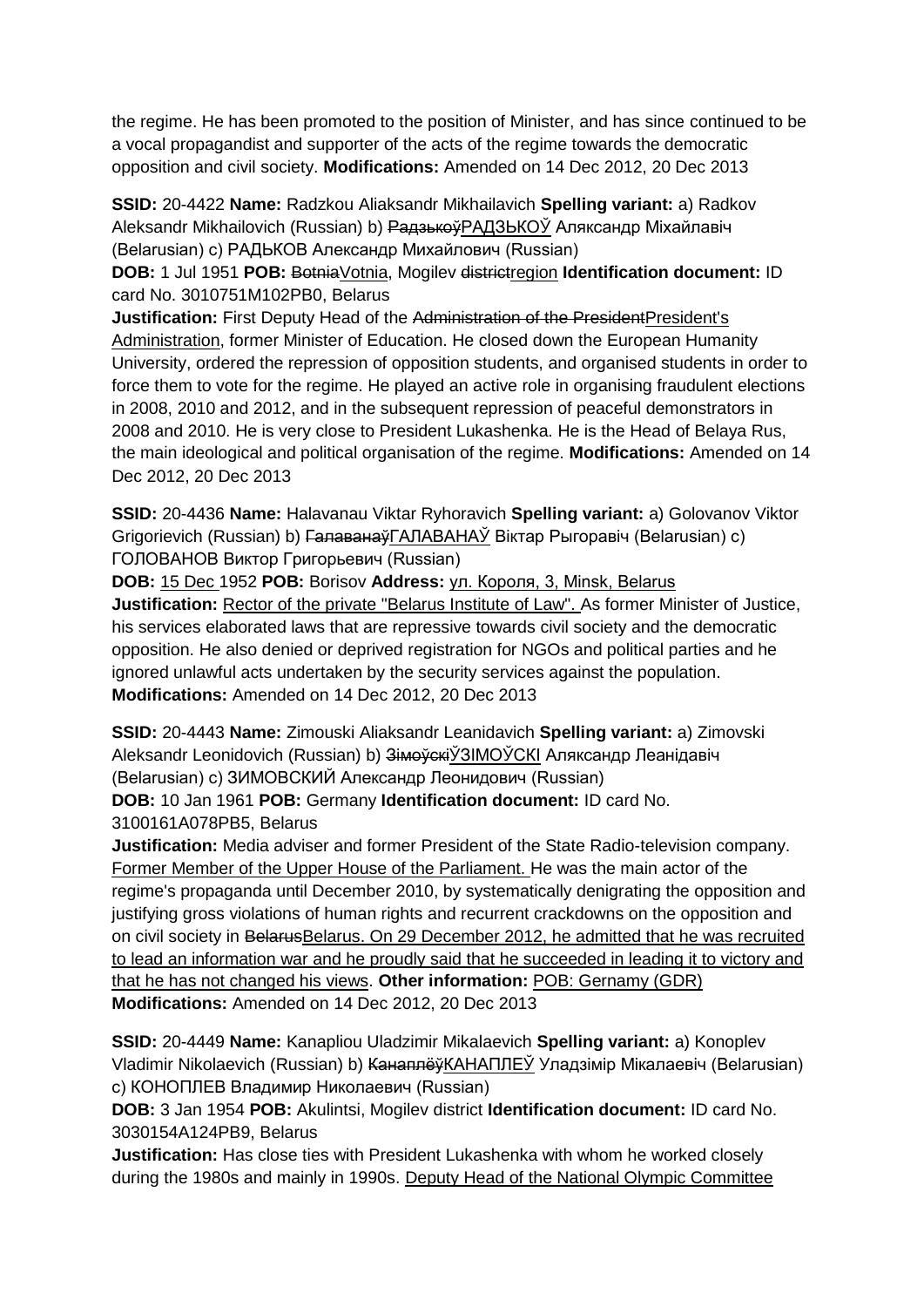(Head is Alexandr Lukashenka). Former Chairman of the Lower House of the Parliament, appointed by the President. He was one of the main actors in the fraudulent presidential election in 2006. **Modifications:** Amended on 14 Dec 2012, 20 Dec 2013

**SSID:** 20-4456 **Name:** Charhinets Mikalai Ivanavich **Spelling variant:** a) Cherginets Nikolai Ivanovich (Russian) b) ЧаргінецЧАРГІНЕЦ Мікалай Іванавіч (Belarusian) с) ЧЕРГИНЕЦ Николай Иванович (Russian)

**DOB:** 17 Oct 1937 **POB:** Minsk **Address:** Общественное объединение "Союз писателей Беларуси", ул. Фрунзе, 5, Минск, 220034 **Identification document:** ID card No. 3171037A004PB4, Belarus

**Justification:** Head of the pro-regime Union of writers and Chairman of the Morality Republican Public Council (that takes part in the censorship activities of the regime) and former Chairman of the Foreign Affairs Committee of the Upper House. He is a close supporter of President Lukashenka, and key to the regime's propaganda and censorship. **Modifications:** Amended on 14 Dec 2012, 20 Dec 2013

**SSID:** 20-4462 **Name:** Kastsian Siarhei Ivanavich **Spelling variant:** a) Kostian Sergei Ivanovich (Russian) b) Kostyan Sergey Ivanovich (Russian) c) <del>Касцян</del>КАСЦЯН Сяргей Іванавіч (Belarusian) d) КОСТЯН Сергей Иванович (Russian) **DOB:** 15 Jan 1941 **POB:** Usokhi, Mogilev district

**Justification:** Former Chairman of the Foreign Affairs Committee of the Lower House. Chairman of the pro-regime Belarusian Slavic Committee. Important figure in the Lukashenko regime. **Modifications:** Amended on 14 Dec 2012, 20 Dec 2013

**SSID:** 20-4469 **Name:** Orda Mikhail Siarheevich **Spelling variant:** a) Orda Mikhail Sergeievich (Russian) b) Орда ОРДА Міхаіл Сяргеевіч (Belarusian) с) ОРДА Михаил Сергеевич (Russian)

**DOB:** 28 Sep 1966 **POB:** Diatlovo (Дятлово), Grodno district (Гродненской области) **Address:** пр. Победителей, д. 7, Минск, 220004 **Identification document:** ID card No. 3280966A011PB2, Belarus

**Justification:** Has actively undermined democracy in Belarus. Head of the Representation of the Permanent Committee of the Union State in Minsk. Former Member of the UpperLower House and a former leader of BRSM (Belarusian youth union). In particular, in the latter position, he was the main organiser behind actions by BRSM activists against peaceful demonstrators protesting against the fraudulent Presidential elections in 2006. **Modifications:** Amended on 14 Dec 2012, 20 Dec 2013

**SSID:** 20-4476 **Name:** Lazavik Mikalai Ivanavich **Spelling variant:** a) Lozovik Nikolai Ivanovich (Russian) b) <del>Лазавік</del>ЛАЗАВІК Мікалай Іванавіч (Belarusian) с) ЛОЗОВИК Николай Иванович (Russian)

**DOB:** 18 Jan 1951 **POB:** Nevinyany (НевиняныНевинянн Вилейского), Minsk districtregion (р-на Минской обл) **Identification document:** ID card No. 3180151H004PB2, Belarus

**Justification:** Secretary of the Central Election Commission of Belarus. Since 2000 he has been one of the main actors involved in the falsifications in fraudulent elections and referenda, in particular in 2004, 2006, 2008, 2010.2010, 2012 **Modifications:** Amended on 14 Dec 2012, 20 Dec 2013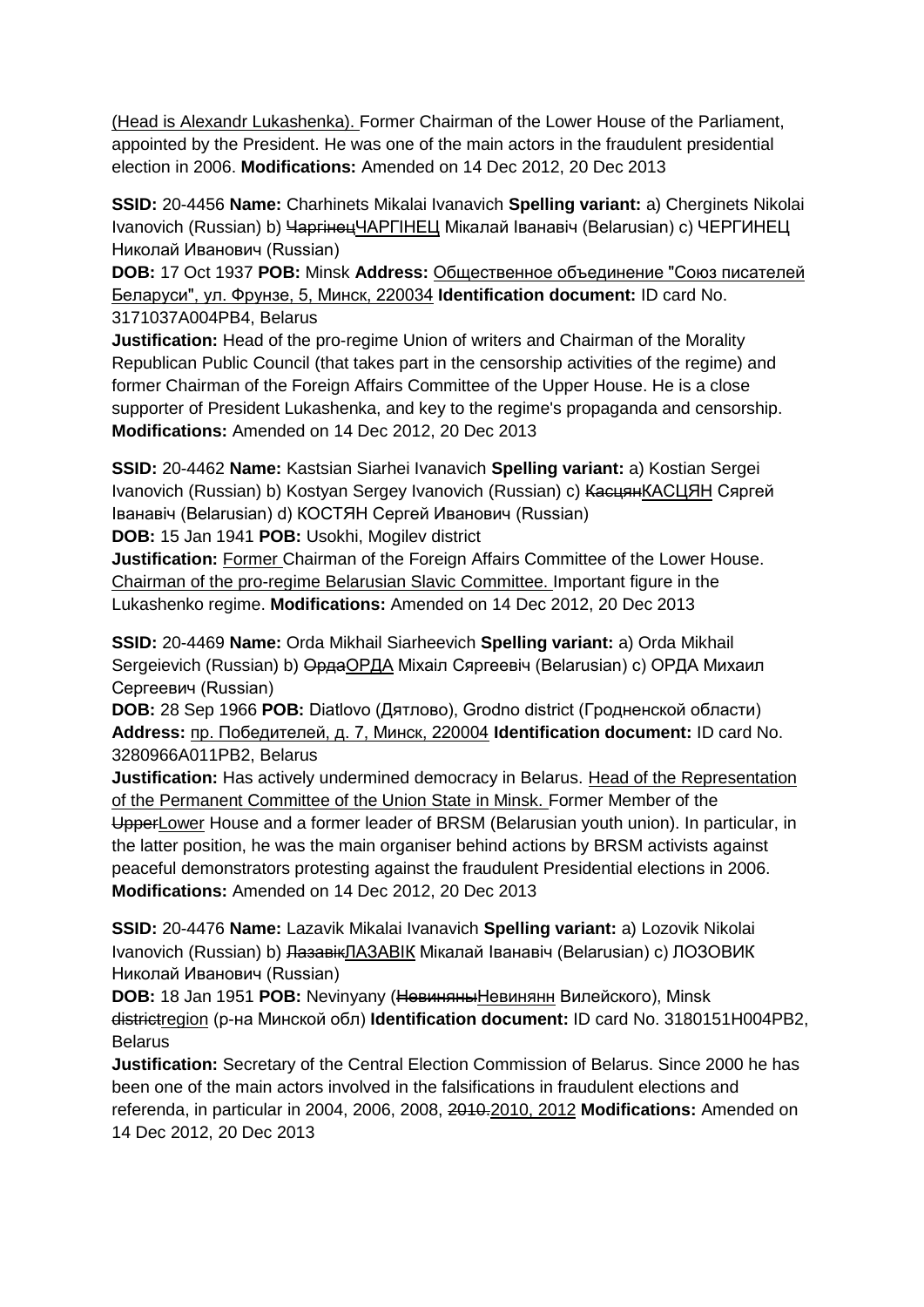**SSID:** 20-4482 **Name:** Miklashevich Piotr Piatrovich **Spelling variant:** a) Miklashevich Petr Petrovich (Russian) b) Міклашэвіч МІКЛАШЭВІЧ Пётр Пятровіч (Belarusian) c) МИКЛАШЕВИЧ Петр Петрович (Russian)

**DOB:** 18 Oct 1954 **POB:** Kosuta, Minsk Districtregion

**Justification:** Head of the Constitutional Court and former Prosecutor General who has been active in the repression of civil society and of the democratic opposition. In his previous capacity, he was one of the main persons involved in the repression of the democratic opposition and of civil society from 2004 to 2008. Since his appointment to the Constitutional Court in 2008, he has faithfully implemented the repressive policies of the regime and has validated repressive laws even when they violated the constitution. **Modifications:**  Amended on 14 Dec 2012, 20 Dec 2013

**SSID:** 20-4489 **Name:** Slizheuski Aleh Leanidavich **Spelling variant:** a) Slizhevski Oleg Leonidovich (Russian) b) <del>Сліжэўскі</del>СЛІЖЭЎСКІ Алег Леанідавіч (Belarusian) c) СЛИЖЕВСКИЙ Олег Леонидович (Russian)

**DOB:** 16 Aug 1972 **POB:** Grodno **Address:** 10 Kollektornaya str., Minsk, 220004, Belarus **Justification:** Minister of Justice, Member of the Central Election Commission (CEC) and former Head of Division of Social organisations and political parties in the Ministry of Justice. As a Member of the CEC, he was responsible for the violations of international electoral standards which have occurred in elections since 2007. With his positions in the Ministry of Justice and the control he exercises over the judiciary, he has taken an active part in the repression of civil society and of the democratic opposition, by refusing registration of NGOs and political parties, which in many cases has lead to their abolition. **Modifications:**  Amended on 14 Dec 2012, 20 Dec 2013

**SSID:** 20-4493 **Name:** Kharyton Aliaksandr **Spelling variant:** a) Khariton Aleksandr (Russian) b) ХАРИТОНХАРЫТОН Александр (Belarusian) c) ХАРИТОН Александр (Russian)

**Justification:** Senior Consultant of the Division of Social Organisations, Parties and NGOs of the Ministry of Justice. He has taken an active part in the repression of civil society and of the democratic opposition since 2001, by personally refusing to register NGOs and political parties, which in many cases has lead to their abolition. **Modifications:** Amended on 14 Dec 2012, 20 Dec 2013

**SSID:** 20-4516 **Name:** Sukharenka Stsiapan Mikalaevich **Spelling variant:** a) Sukhorenko Stepan Nikolaevich (Russian) b) СухарэнкаСУХАРЭНКА Сцяпан Мікалаевіч (Belarusian) c) СУХОРЕНКО Степан Николаевич (Russian)

**DOB:** 27 Jan 1957 **POB:** Zdudichi, Gomel districtregion **Address:** Embassy of the Republic of Belarus to the Republic of Armenia, Erevan

**Justification:** Ambassador of the Belarusian Ministry of Foreign Affairs, former Chairman of KGB. He threatened peaceful activists before demonstrations in 2006, and was one of the main actors in the repression after the fraudulent elections of the democratic opposition and of civil society. He was also the initiator of repressive legislative amendments and laws against the democratic opposition and civil society. **Modifications:** Amended on 14 Dec 2012, 20 Dec 2013

**SSID:** 20-4523 **Name:** Dzemiantsei Vasil Ivanavich **Spelling variant:** a) Dzemyantsey Vasil Ivanovich (Belarusian) b) Dementei Vasili Ivanovich (Russian) c) Dementey Vasili Ivanovich (Russian) d) ДземянцейДЗЕМЯНЦЕЙ Васіль Iванавіч (Belarusian) e) ДЕМЕНТЕЙ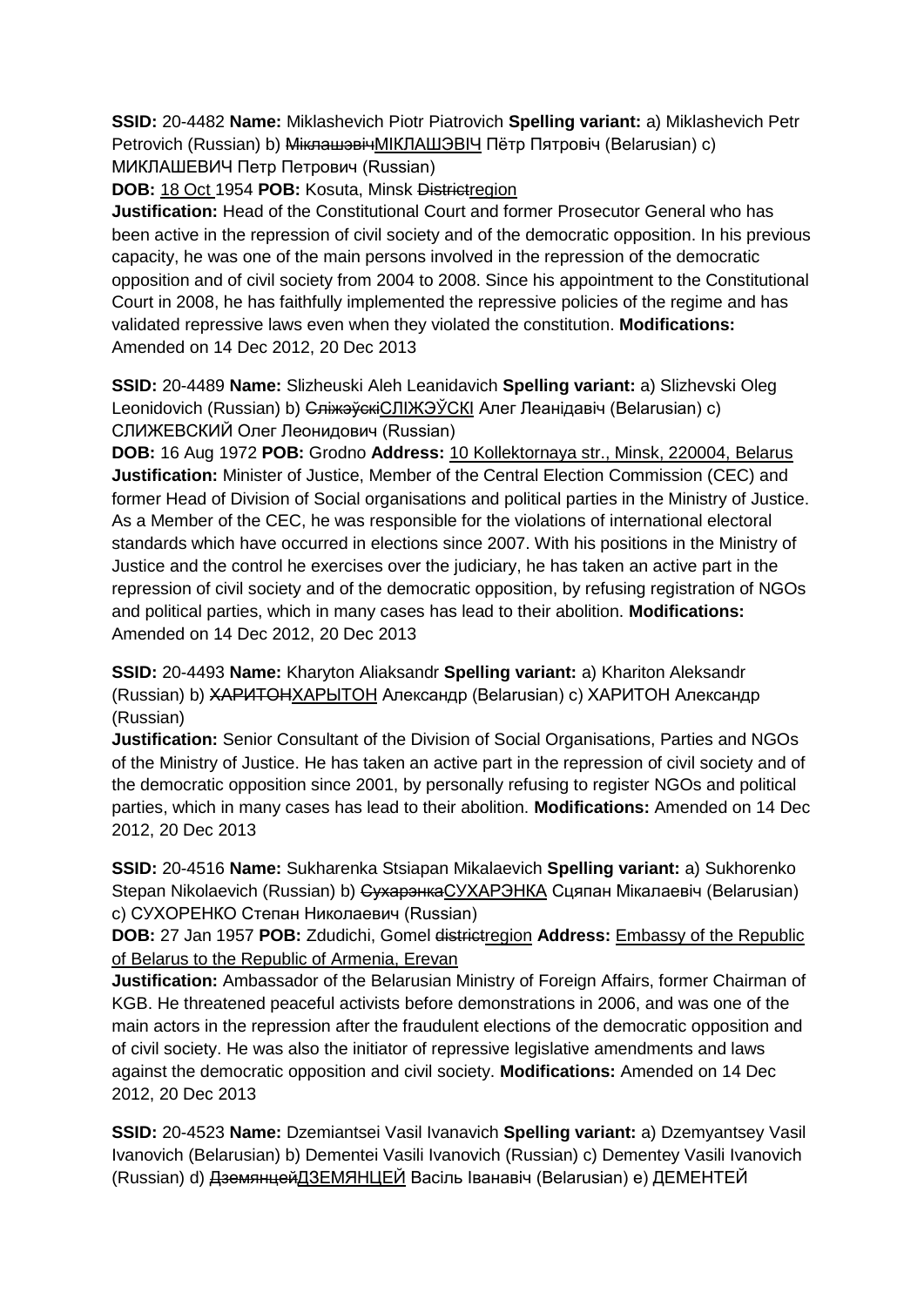Василий Иванович (Russian)

**DOB:** 20 Sep 1954 **Address:** Гродненская региональная таможня, ул. Карского, 53, Гродно, 230003 **Identification document:** ID card No. 3200954E045PB4, Belarus **Justification:** Head of the Grodno Customs regional committee, former First deputy Chairman of the KGB (2005–2007), former Deputy Head of the State Customs Committee. Responsible for the repressive work of the KGB against civil society and the democratic opposition in particular in 2006–2007. **Modifications:** Amended on 14 Dec 2012, 20 Dec 2013

**SSID:** 20-4527 **Name:** Kozik Leanid Piatrovich **Spelling variant:** a) Kozik Leonid Petrovich (Russian) b) КозікКОЗIК Леанід Пятровіч (Belarusian) c) КОЗИК Леонид Петрович (Russian)

**DOB:** 13 Jul 1948 **POB:** Borisov **Identification document:** ID card No. 3130748A017PB8, Belarus

**Justification:** Head of the Federation of Trade Unions. Former deputy Prime Minister and deputy Head of the President's Administration. Key figure and supporter of the regime. Responsible for the violations in the fraudulent creation of electoral committees, where the members of the pro-regime trade unions represent a major part, and the fraudulent designation of candidates, and for exerting pressure on workers to vote for the regime. **Modifications:** Amended on 14 Dec 2012, 20 Dec 2013

**SSID:** 20-4533 **Name:** Kaliada Aliaksandr Mikhailavich **Spelling variant:** a) Koleda Aleksandr Mikhailovich (Russian) b) КалядаКАЛЯДА Аляксандр Міхайлавіч (Belarusian) c) КОЛЕДА Александр Михайлович (Russian)

**DOB:** 21 Mar 1958 **Identification document:** ID card No. 3210358C033PB6, Belarus **Justification:** Director General for Human resources in the Brest regional administration. Former Member of the Central Election Committee andCommittee, former Chairman of the Regional Election Committee of the Brest regionregion for the Presidential election of 2010. As a Member of the Central Electoral Commission, he was responsible for the violations of international electoral standards in the Presidential elections in 2006 and 2010 in the Brest region. **Modifications:** Amended on 14 Dec 2012, 20 Dec 2013

**SSID:** 20-4548 **Name:** Karpenka Ihar Vasilievich **Spelling variant:** a) Karpenko Igor Vasilievich (Russian) b) КарпенкаКАРПЕНКА Ігар Васільевіч (Belarusian) c) КАРПЕНКО Игорь Васильевич (Russian)

**DOB:** 28 Apr 1964 **POB:** Novokuznetsk, Russian Federation **Address:** Минский городской исполнительный комитет, пр-т Независимости 8, Минск

**Justification:** First Secretary of the pro-regime Communist Party. Former Head of Regional Election Commission (REC),of Minsk City, former Member of the Lower Chamber of the Parliament, currently Deputy Mayor of Minsk. As Chairman of a Regional Electoral CommissionCommission for the Presidential election, he was directly responsible for the violations of international electoral standards in the Presidential elections, in particular in 2006 and 2010 in Minsk CityCity. As Deputy Mayor of Minsk he has, control over the organization of rallies, demonstrations, marches and the organization and ideological outreach for referendums and elections. **Modifications:** Amended on 14 Dec 2012, 20 Dec 2013

**SSID:** 20-4563 **Name:** Rybakou Aliaksei Vasilievich **Spelling variant:** a) Rybakov Aliaksey Vasilievich (Russian) b) Rybakov Aleksei Vasilievich (Russian) c) Rybakov Alexey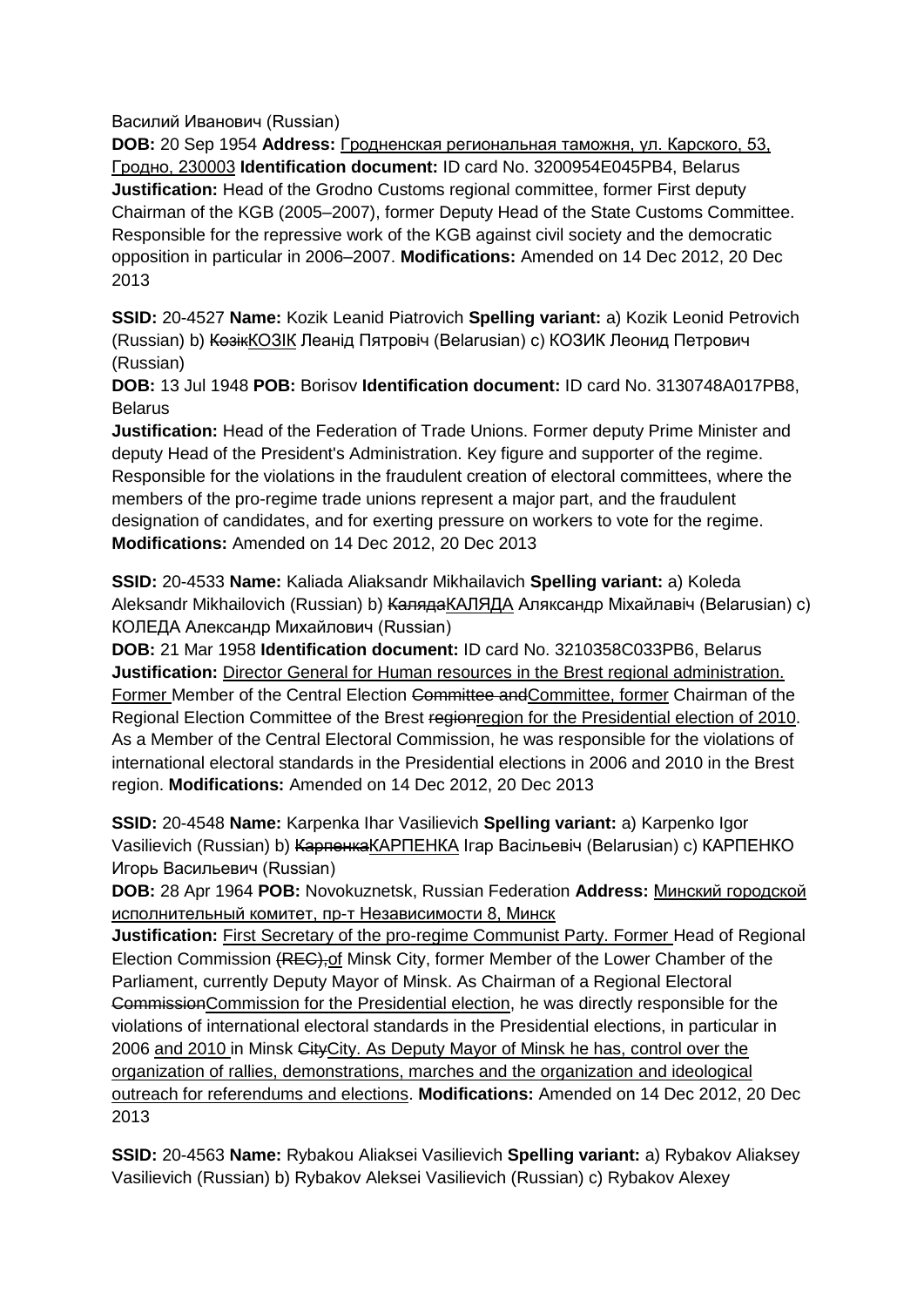Vasilievich (Russian) d) РыбакоўРЫБАКОЎ Аляксей Васiльевiч (Belarusian) e) РЫБАКОВ Алексей Васильевич (Russian)

**DOB:** 31 Jul 1966 **Address:** Ul. Yesenina 31-1-104, Minsk **Identification document:** Passport No. MP2937413, Belarus

**Justification:** Judge of the Supreme Court. A former Judge of the Minsk Moskovski District Court and currently judge of the Supreme courtCourt. He sentenced the former presidential candidate, Alyaksandr Kazulin, to five-and-a-half years in jail for organising protests in March 2006 against the fraudulent elections.The way he conducted the trial was a clear violation of the Code of Criminal Procedure. **Modifications:** Amended on 14 Dec 2012, 20 Dec 2013

**SSID:** 20-4568 **Name:** Bortnik Siarhei Aliaksandrovich **Spelling variant:** a) Bortnik Siarhey Aliaksandrovich (Belarusian) b) Bortnik Sergei Aleksandrovich (Russian) c) Bortnik Sergey Aleksandrovich (Russian) d) БортнікБОРТНIК Сяргей Аляксандравіч (Belarusian) e) БОРТНИК Сергей Александрович (Russian)

**DOB:** 28 May 1953 **POB:** Minsk **Address:** Ul. Surganovo 80-263, Minsk **Identification document:** Passport No. MP0469554, Belarus

**Justification:** Public Prosecutor. In 2006, he dealt with the case of the former presidential candidate Alyaksandr Kazulin who was accused of organising protests in March 2006 against the fraudulent elections. The accusation presented by him was politically motivated and included clear violations of the Code of Criminal Procedure. In April 2012, he also gave his agreement to imposing preventive police supervision for two years on the prominent political activist, Pavel Vinagradau. **Modifications:** Amended on 14 Dec 2012, 20 Dec 2013

**SSID:** 20-4577 **Name:** Iasianovich Leanid Stanislavavich **Spelling variant:** a) Yasianovich Leanid Stanislavavich (Belarusian) b) Iasenovich Leonid Stanislavovich (Russian) c) Yasenovich Leonid Stanislavovich (Russian) d) ЯсяновічЯСЯНОВІЧ Леанід Станіслававіч (Belarusian) e) ЯСЕНОВИЧ Леонид Станиславович (Russian)

**DOB:** 26 Nov 1961 **POB:** Buchani, Vitebsk district **Address:** Ul. Gorovtsa 4-104, MinskСуд Центрального района г. Минска, ул. Кирова, 21, Минск, 220030 **Identification document:** Passport No. MP0515811, Belarus

**Justification:** Deputy President of the Minsk Central District Court. Former Judge of the Minsk Central District Court. On 6 August 2006, he sentenced the civil society activists of the Civic Initiative "Partnership" to jail for having monitored the Presidential elections in 2006. Nikolai Astreiko was sentenced to 2 years in jail, Timofei Dranchuk to 1 year, Aleksandr Shalaiko and Enira Bronitskaya to 6 months. In 2007, 2010, 2011 and 2012, he sentenced several activists to days in jail; particularly on 20 December 2010, he sentenced Andrei Luhin, Serhey Krauchanka, Stanislau Fedorau to 10 days in jail and Volha Chernykh to 12 days in jail. On 21 December 2010, he sentenced Mykalai Dzemidenka to 15 days in jail. On 20 December 2011, he sentenced two activists who participated in an action on the anniversary of the events of 19 December 2010, Vassil Parfenkau and Siarhey Pavel respectively to 15 and 12 days in jail. On 6 September 2012, he sentenced Aliaksey Tseply to 5 days in jail for alleged resistance to a policeman, whereas he was distributing an opposition newspaper in central Minsk. His way of conducting the trialtrials was a clear violation of the Code of Criminal Procedure. **Modifications:** Amended on 14 Dec 2012, 20 Dec 2013

**SSID:** 20-4587 **Name:** Mihun Andrei Arkadzevich **Spelling variant:** a) Mihun Andrey Arkadzevich (Belarusian) b) Migun Andrei Arkadievich (Russian) c) Migun Andrey Arkadievich (Russian) d) МігунMIГYH Андрэй Аркадзевіч (Belarusian) e) МИГУН Андрей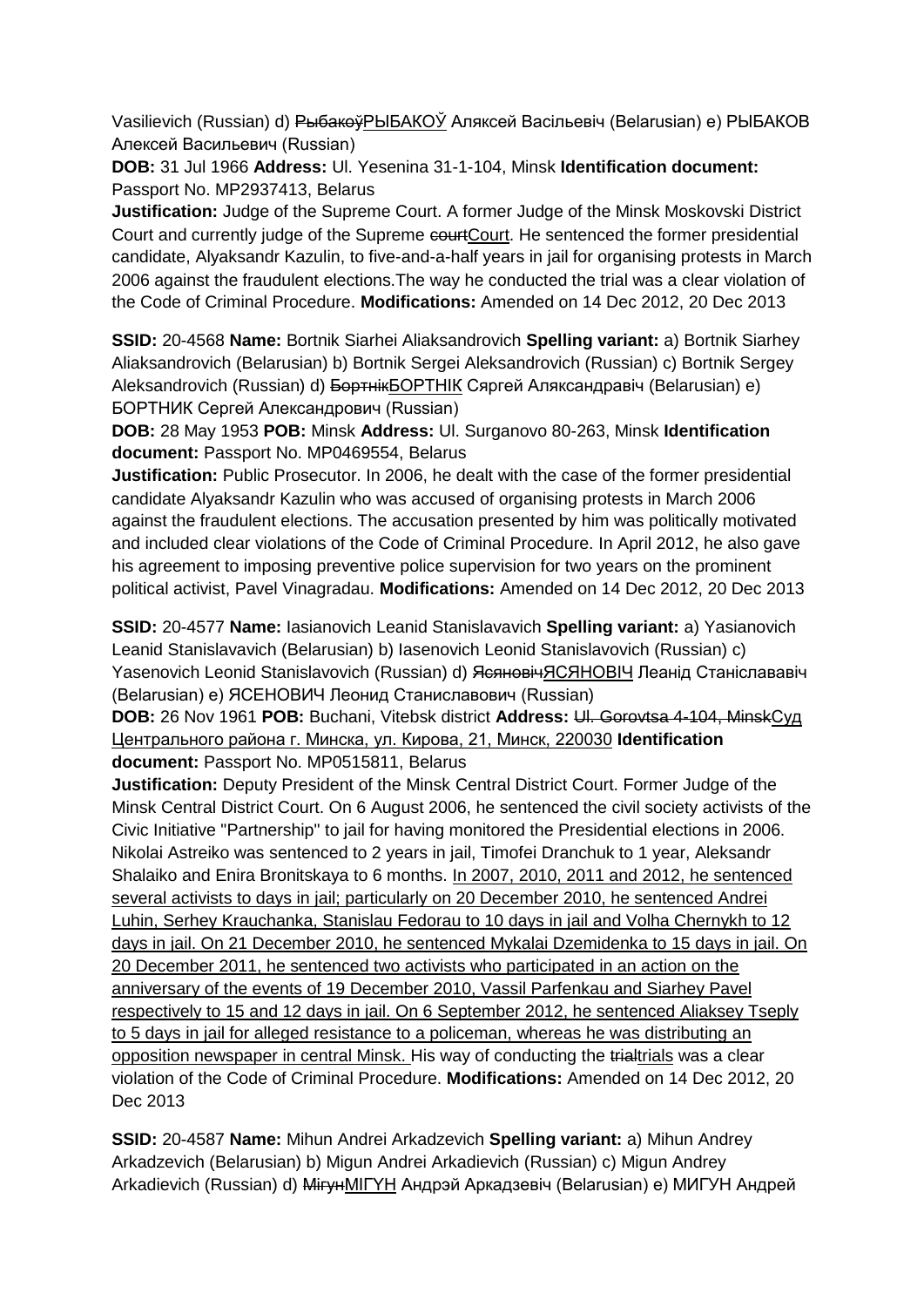Аркадевич (Russian)

**DOB:** 5 Feb 1978 **POB:** Minsk **Address:** UI. Goretskovo Maksima 53-16, Minsk **Identification document:** Passport No. MP1313262, Belarus

**Justification:** Public Prosecutor. In 2006, he dealt with the case of the Civic Initiative "Partnership" for monitoring the Presidential elections in 2006. The accusation presented by him against Nikolai Astreiko, Timofei Dranchuk, Aleksandr Shalaiko and Enira Bronitskaya was politically motivated and included clear violations of the Code of Criminal Procedure. **Modifications:** Amended on 14 Dec 2012, 20 Dec 2013

**SSID:** 20-4596 **Name:** Sheiman Viktar Uladzimiravich **Spelling variant:** a) Sheyman Viktar Uladzimiravich (Belarusian) b) Sheiman Viktor Vladimirovich (Russian) c) Sheyman Viktor Vladimirovich (Russian) d) ШэйманШЭЙМАН Віктар Уладзіміравіч (Belarusian) e) ШЕЙМАН Виктор Владимирович (Russian)

**DOB:** 26 May 1958 **POB:** Grodno region

**Justification:** Head of the Management Department of the President's Administration. Responsible for the unresolved disappearances of Yuri Zakharenko, Viktor Gonchar, Anatoly Krasovski and Dmitri Zavadski in Belarus in 1999–2000. Former Secretary of the Security Council. Sheiman remains Special Assistant/Aid to the President. **Modifications:** Amended on 14 Dec 2012, 20 Dec 2013

**SSID:** 20-4603 **Name:** Navumau Uladzimir Uladzimiravich **Spelling variant:** a) Naumov Vladimir Vladimirovich (Russian) b) НавумаўНАВУМАЎ Уладзімір Уладзіміравіч (BelarusianBelarusian) c) НАУМОВ Владимир Владимирович (Russian)

**DOB:** 7 Feb 1956 **POB:** SmolenskSmolensk, Russian Federation

**Justification:** Failed to take action to investigate the case of the unresolved disappearances of Yuri Zakharenko, Viktor Gonchar, Anatoly Krasovski and Dmitri Zavadski in Belarus in 1999–2000. Former Minister of Interior and also former Head of the President's Security ServiceService. As a Minister of Interior he was responsible for the repression over the peaceful demonstrations until his retirement on 6 April 2009 for health reasons. **Modifications:** Amended on 14 Dec 2012, 20 Dec 2013

**SSID:** 20-4610 **Name:** Sivakau Iury Leanidavich **Spelling variant:** a) Sivakov Yurij Leonidovich (Russian) b) Sivakov Yuri Leonidovich (Russian) c) Sivakov Iury Leonidovich (Russian) d) Sivakau Yury Leanidavich (Belarusian) e) СIВАКАЎ Юрый Леанiдавiч (Belarusian) f) СиваковСИВАКОВ Юрий Леонидович (Russian)

**DOB:** 5 Aug 1946 **POB:** Sakhalin Region

**Justification:** Orchestrated the unresolved disappearances of Yuri Zakharenko, Viktor Gonchar, Anatoly Krasovski and Dmitri Zavadski in Belarus in 1999–2000. Deputy rector of Minsk Institute of Management, former Minister of Tourism and Sports, former Minister of Interior and former Deputy Head of the Presidential Administration. **Modifications:**  Amended on 14 Dec 2012, 20 Dec 2013

**SSID:** 20-4617 **Name:** Paulichenka Dzmitry Valerievich **Spelling variant:** a) Pavlichenko Dmitri Valerievich (Russian) b) Pavlichenko Dmitriy Valeriyevich (Russian) c) ПаўлічэнкаПАЎЛIЧЭНКА Дзмiтрый Валер'евіч (Belarusian) d) ПавличенкоПАВЛИЧЕНКО Дмитрий Валериевич (Russian)

**DOB:** 1966 **POB:** Vitebsk

**Justification:** Key person in the unresolved disappearances of Yuri Zakharenko, Viktor Gonchar, Anatoly Krasovski and Dmitri Zavadski in Belarus in 1999–2000. Head of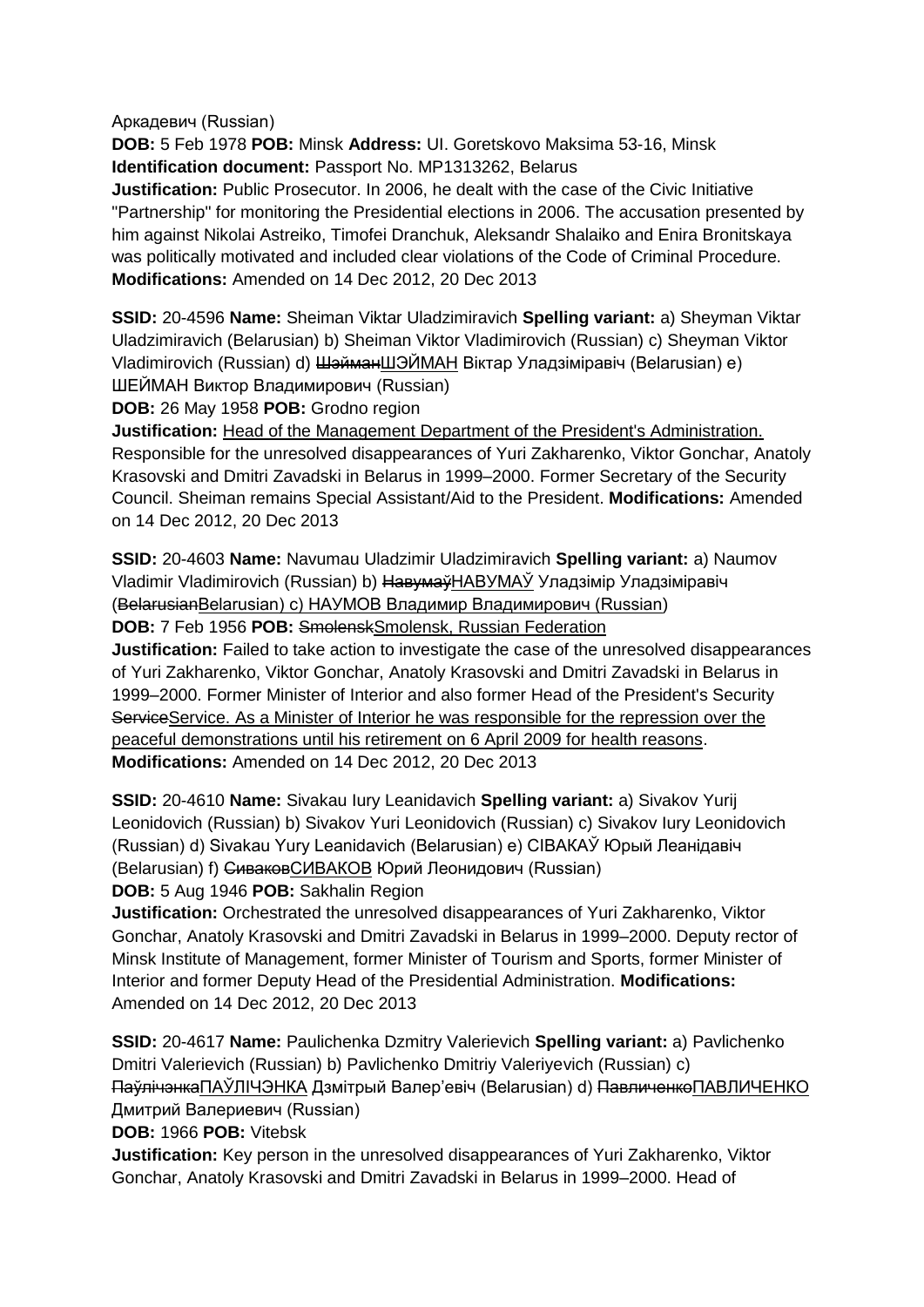«Honour», the Ministry of Interior's Association of the veterans from special forces from the Ministry of Interior, former Head of the Special Response Group at the ministry of Interior (SOBR). **Modifications:** Amended on 14 Dec 2012, 20 Dec 2013

**SSID:** 20-4624 **Name:** Iarmoshyna Lidziia Mikhailauna **Spelling variant:** a) Yarmoshyna Lidzia Mikhailauna (Belarusian) b) Yarmoshyna Lidziya Mikhailauna (Belarusian) c) Ermoshina Lidiia Mikhailovna (Russian) d) Yermoshina Lidia Mikhailovna (Russian) e) Yermoshina Lidiya Mikhailovna (Russian) f) ЯрмошынаЯРМОШІНА Лідзія Міхайлаўна (Belarusian) g) ЕРМОШИНА Лидия Михайловна (Russian) **DOB:** 29 Jan 1953 **POB:** Slutsk, Minsk Region

**Justification:** Chairwoman of the Central Election Commission of Belarus. Since 1996, she has been one of the main persons participating in the falsifications of the fraudulent elections and referendum, in particular in 2004, 2006, 2008, 20102010, 2012. **Modifications:**  Amended on 14 Dec 2012, 20 Dec 2013

**SSID:** 20-4631 **Name:** Padabed Iury Mikalaevich **Spelling variant:** a) Padabed Yury Mikalaevich (Belarusian) b) Podobed Iuri Nikolaevich (Russian) c) Podobed Yuri Nikolaevich (Russian) d) ПадабедПАДАБЕД Юрый Мікалаевіч (Belarusian) e) ПодобедПОДОБЕД Юрий Николаевич (Russian)

**DOB:** 5 Mar 1962 **POB:** Slutsk, Minsk Region

**Justification:** Head of the security service of the holding company Triple of Yuri Chizh, former Head of the Unit for Special Purposes, Ministry of Interior. As a commander of internal anti-riot troops he was directly responsible for and was directly involved in the violent repression of peaceful demonstrations, notably in 2004 and 2008. **Relation:** Head of the security service of LLC Triple (SSID 20-5848) **Modifications:** Amended on 14 Dec 2012, 20 Dec 2013

**SSID:** 20-4637 **Name:** Lukashenka Viktar Aliaksandravich **Spelling variant:** a) Lukashenko Viktor Aleksandrovich (Russian) b) <del>Лукашэнка</del>ЛУКАШЭНКА Віктар Аляксандравіч (Belarusian) c) ЛукашенкоЛУКАШЕНКО Виктор Александрович (Russian) **DOB:** 28 Nov 1975

**Justification:** Assistant/Aid to the President in National Security Affairs. As oneIn May 2013, appointed co-supervisor of the closest collaboratorsBelarusian-Russian Commission on Potash Exports by his father. As one of his fatherclosest collaborators, he has played a key role in the repressive measures implemented against the democratic opposition and civil society. As a key member of the State Security Council, he was responsible for the coordination of repressive measures against the demo-craticdemocratic opposition and civil society, in particular in the crackdown of the demonstration on 19 December 2010. **Modifications:** Amended on 14 Dec 2012, 20 Dec 2013

**SSID:** 20-4642 **Name:** Bazanau Aliaksandr Viktaravich **Spelling variant:** a) Bazanov Aleksandr Viktorovich (Russian) b) БазанаўБАЗАНАЎ Аляскандр Віктаравіч (Belarusian) c) БазановБАЗАНОВ Александр Викторович (Russian)

**DOB:** 26 Nov 1962 **POB:** Kazakhstan **Address:** пр-т Победителей, 7 Информационноаналитический центр, Минск, 220004, Belarus

**Justification:** Director,Director of the Information and Analytical Center of the Administration of the PresidentPresident's Administration. He is one of the main sources of state propaganda, which supports and justifies the repression of the democratic opposition and of civil society. Democratic opposition and civil society are systematically highlighted in a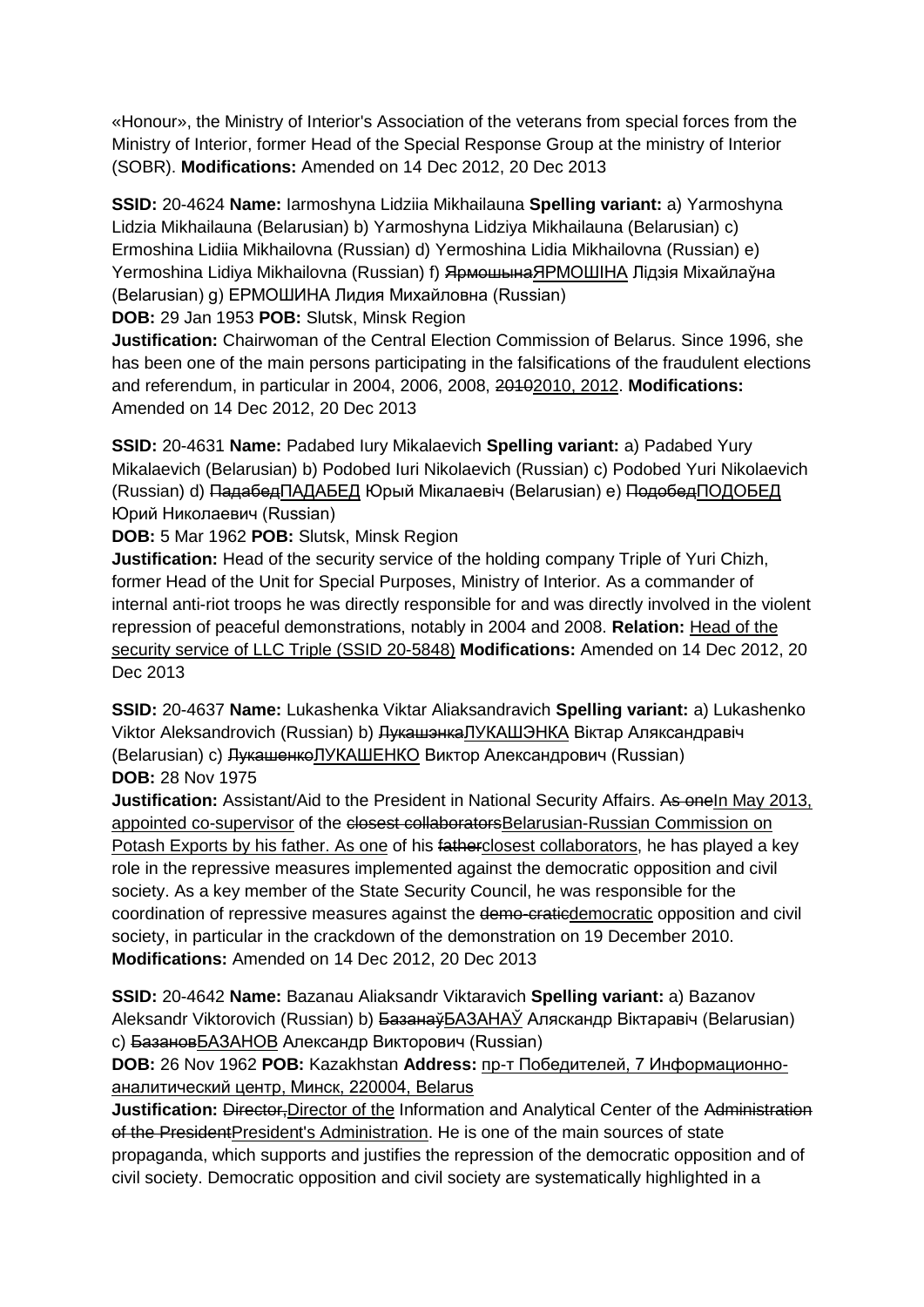negative and derogatory way using falsified infor-mationinformation. **Modifications:**  Amended on 14 Dec 2012, 20 Dec 2013

**SSID:** 20-4648 **Name:** Guseu Aliaksei Viktaravich **Spelling variant:** a) Gusev Aleksei Viktorovich (Russian) b) Gusev Alexey Viktorovich (Russian) c) Гусеў ГУСЕЎ Аляксей Вiктаравіч (Belarusian) d) ГусевГУСЕВ Алексей Викторович (Russian) **Justification:** Responsible for organising and implementing the dissemination of falsified information through the state-controlled media. Former first Deputy Director of the Information and Analytical Centre of the Administration of the PresidentPresident's Administration. A source and voice of state propaganda, which provokes, supports and justifies the repression of the democratic opposition and of civil society. democratic opposition and civil society are systematically highlighted in a negative and derogatory way using falsified information. **Modifications:** Amended on 14 Dec 2012, 20 Dec 2013

**SSID:** 20-4652 **Name:** Kryshtapovich Leu Eustafievich **Spelling variant:** a) Kryshtapovich Leu Yeustafievich (Belarusian) b) Krishtapovich Lev Evstafievich (Russian) c) Krishtapovich Lev Yevstafievich (Russian) d) <del>Крыштаповіч</del>КРЫШТАПОВІЧ Леў Еўстафьевіч (Belarusian) e) КриштаповичКРИШТАПОВИЧ Лев Евстафьевич (Russian) **Address:** Информационно-аналитический центр, пр-т Победителей, 7, Минск, 220004, **Belarus** 

**Justification:** Deputy <del>Director, D</del>irector of the Information and Analytical Centre of the President's Administration of the President. An important source and voice of state propaganda, which supports and justifies the repression of the democratic opposition and of civil society. Democratic opposition and civil society are systematically highlighted in a negative and derogatory way using falsified information. **Modifications:** Amended on 14 Dec 2012, 20 Dec 2013

**SSID:** 20-4656 **Name:** Kolas Alena Piatrovna **Spelling variant:** a) Kolos Elena Petrovna (Russian) b) Kolos Yelena Petrovna (Russian) c) КоласКОЛАС Алена Пятроўна (Belarusian) d) КолосКОЛОС Елена Петровна (Russian)

**Address:** Информационно-аналитический центр, пр-т Победителей, 7, Минск, 220004, **Belarus** 

**Justification:** Deputy Director of the Information and Analytical Centre of the Administration of the PresidentPresident's Administration. An important source and voice of state propaganda, which provokes, supports and justifies the repression of the democratic opposition and of civil society. Democratic opposition and civil society are systematically highlighted in a negative and derogatory way using falsified information. **Modifications:**  Amended on 14 Dec 2012, 20 Dec 2013

**SSID:** 20-4660 **Name:** Makei Uladzimir Uladzimiravich **Spelling variant:** a) Makey Uladzimir Uladzimiravich (Belarusian) b) Makei Vladimir Vladimirovich (Russian) c) Makey Vladimir Vladimirovich (Russian) d) Макей МАКЕЙ Уладзімір Уладзіміравіч (Belarusian) e) МАКЕЙ Владимир Владимирович (Russian)

# **DOB:** 5 Aug 1958 **POB:** Grodno region **Identification document:** ID card No. 3050858A060PB5, Belarus

**Justification:** Minister for Foreign Affairs, former Head of the President's Adminstration. As Head of the President's Administration, he was considered to be the second most powerful person in the regime and, as such, was responsible for organising fraudulent elections in 2008 and 2010 and for the subsequent repression of peaceful demonstrators. **Other**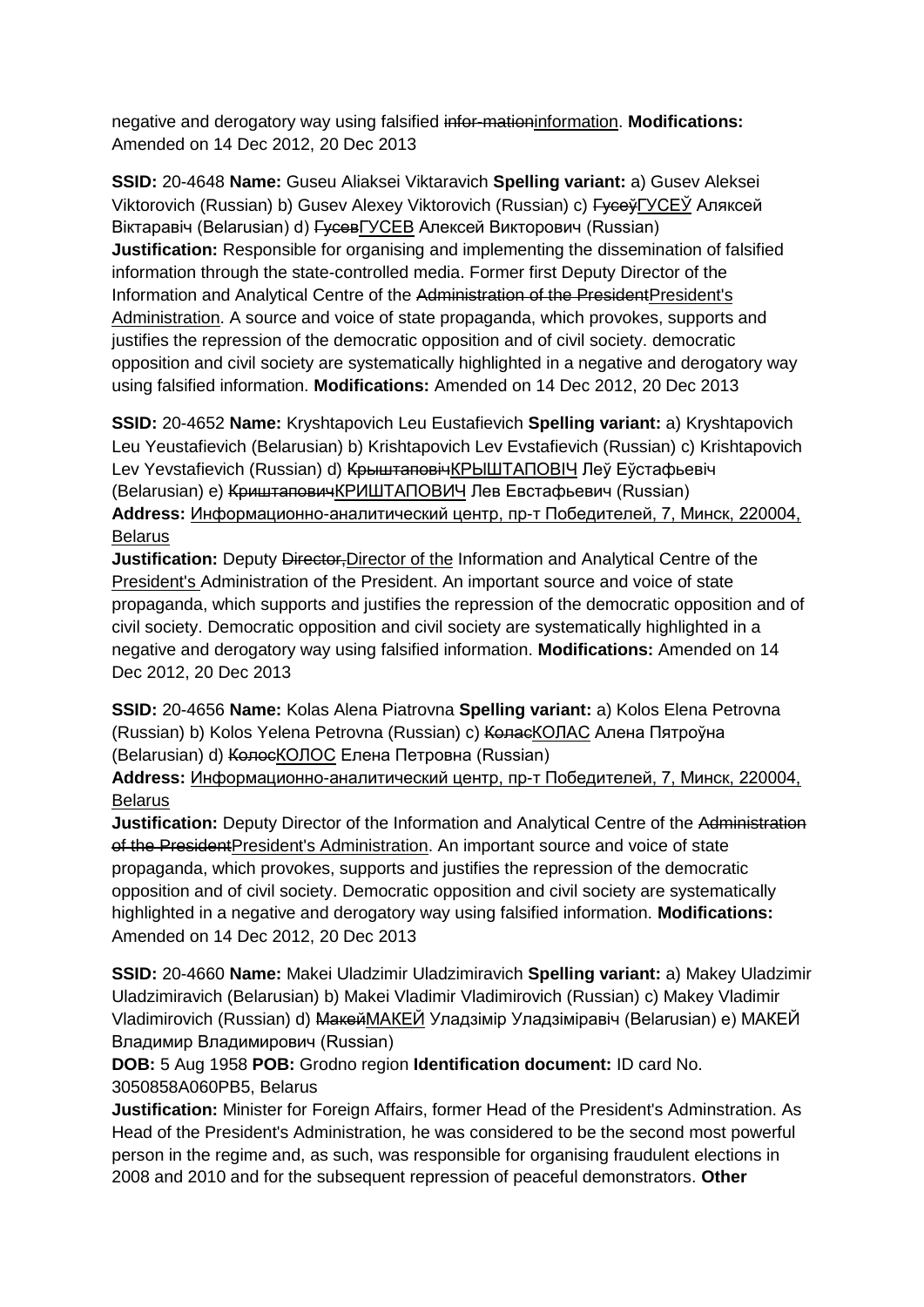**information:** Travel ban according to article 3 paragraph 1 does not apply. **Modifications:**  Amended on 14 Dec 2012, 17 Jul 2013, 20 Dec 2013

**SSID:** 20-4666 **Name:** Iancheuski Usevalad Viachaslavavich **Spelling variant:** a) Yancheuski Usevalad Vyachaslavavich (Belarusian) b) Ianchevski Vsevolod Viacheslavovich (Russian) c) Yanchevski Vsevolod Vyacheslavovich (Russian) d) Янчэўскі ЯНЧЭЎСКІ Усевалад Вячаслававіч (Belarusian) e) ЯНЧЕВСКИЙ Всеволод Вячеславович (Russian) **DOB:** 22 Apr 1976 **POB:** Borisov

**Justification:** Assistant to the President, Head of the Ideological Department of the PresidentPresident's Administration. He is the main creator of the regime's ideology and state propaganda, which supports and justifies the repression of the democratic opposition and of civil society. Democratic opposition and civil society are systematically highlighted in a negative and derogatory way using falsified information. **Modifications:** Amended on 14 Dec 2012, 20 Dec 2013

**SSID:** 20-4672 **Name:** Maltsau Leanid Siamionavich **Spelling variant:** a) Maltsev Leonid Semenovich (Russian) b) <del>Мальцаў</del>МАЛЬЦАЎ Леанід СямёнавічСяменавіч (Belarusian) c) МАЛЬЦЕВ Леонид Семенович (Russian)

**DOB:** 29 Aug 1949 **POB:** Vetenevka (Ветеньевка), Slonim raionrayon, Grodno Region (Слонимского района, Гродненской области) **Identification document:** ID card No. 3290849A002PB5, Belarus

**Justification:** Secretary of the Security Council. Responsible for all state security services. He planned and ordered the repression of peaceful demonstrations on 19 December 2010. **Modifications:** Amended on 14 Dec 2012, 20 Dec 2013

**SSID:** 20-4679 **Name:** Utsiuryn Andrei Aliaksandravich **Spelling variant:** a) Utsiuryn Andrey Aliaksandravich (Belarusian) b) Utsyuryn Andrei Aliaksandravich (Belarusian) c) Vtiurin Andrei Aleksandrovich (Russian) d) Vtiurin Andrey Aleksandrovich (Russian) e) Vtyurin Andrei Aleksandrovich (Russian) f) УцюрынУЦЮРЫН Андрэй Аляксандравіч (Belarusian) g) ВтюринВТЮРИН Андрей Александрович (Russian)

**DOB:** 1971 **POB:** Penza, Russian Federation

**Justification:** Head of the Security Detachment of the President. Under his supervision, several members of his service took part in interrogations of political activists after the demonstrations on 19 December 2010. **Modifications:** Amended on 14 Dec 2012, 20 Dec 2013

**SSID:** 20-4683 **Name:** Ipatau Vadzim Dzmitryevich **Spelling variant:** a) Ipatov Vadim Dmitrievich (Russian) b) ІпатаўІПАТАЎ Вадзім Дзмітрыевіч (Belarusian) с) ИПАТОВ Вадим Дмитриевич (Russian)

**DOB:** 30 Oct 1964 **POB:** Ukraine **Address:** ул. Советская, 11, Минск, 220010 **Identification document:** ID card No. 3301064A004PB5, Belarus

**Justification:** Deputy Chairperson, Central Electoral Commission (CEC). As a Member of the CEC, he was responsible for the violations of international electoral standards in the Presidential elections on 19 December 20102010 and in the Parliamentary elections of Sep 2012. **Modifications:** Amended on 14 Dec 2012, 20 Dec 2013

**SSID:** 20-4690 **Name:** Bushnaia Natallia Uladzimirauna **Spelling variant:** a) Bushnaya Natallia Uladzimirauna (Belarusian) b) Bushnaia Natalia Vladimirovna (Russian) c) Bushnaya Natalya Vladimirovna (Russian) d) Бушная БушнаяБУШНАЯ Наталля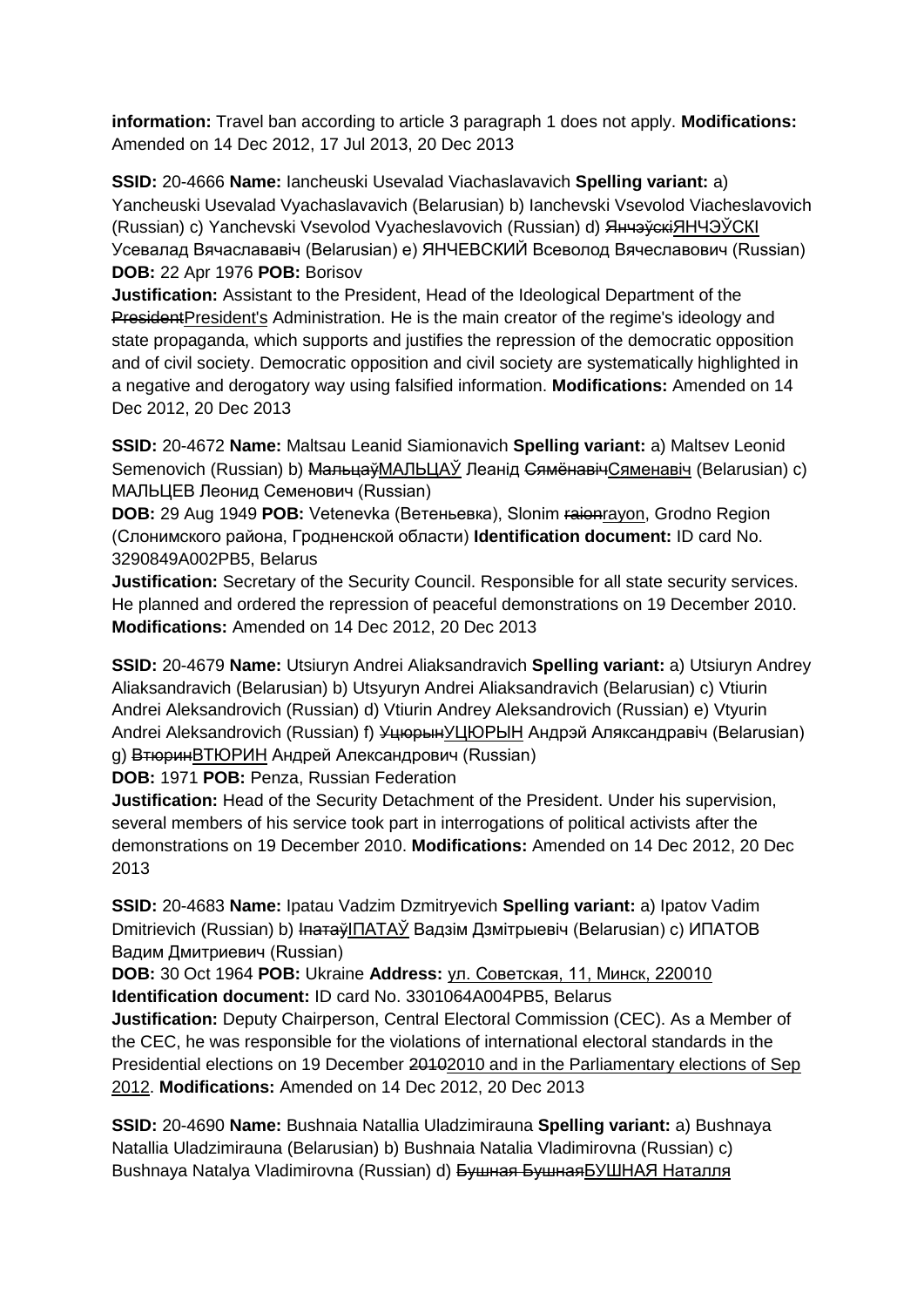Уладзіміраўна (Belarusian) e) БушнаяБУШНАЯ Наталья Владимировна (Russian) **DOB:** 1953 **POB:** Mogilev **Address:** Gymnasium no. 1, пр. Рокоссовского, 138, Минск **Identification document:** ID card No. 4110653A014PB7, Belarus

**Justification:** HasDirector of school in the Leninsky District of Minsk. Had actively undermined democracy in Belarus. In her former role as a Member of the Central Electoral Commission, she was responsible for the violations of international electoral standards in the Presidential elections on 19 December 2010. **Modifications:** Amended on 14 Dec 2012, 20 Dec 2013

**SSID:** 20-4696 **Name:** Bushchyk Vasil Vasilievich **Spelling variant:** a) Bushchik Vasili Vasilievich (Russian) b) БушчыкБУШЧЫК Васіль Васільевіч (Belarusian) с) БущикБУЩИК Василий Васильевич (Russian)

**DOB:** 26 Feb 1952 **POB:** Vershok, District of Baranovichy, Brest region **Address:** Белорусский государственный педагогический университет, ул. Советская, 18, Минск, 220050, Belarus

**Justification:** Member of the Central Electoral Commission. As a Member of the CEC, he was responsible for the violations of international electoral standards in the Presidential elections on 19 December 20102010 and in the Parliamentary elections of Sep 2012. **Modifications:** Amended on 14 Dec 2012, 20 Dec 2013

**SSID:** 20-4700 **Name:** Katsuba Sviatlana Piatrouna **Spelling variant:** a) Katsubo Svetlana Petrovna (Russian) b) КацубаКАЦУБА Святлана Пятроўна (Belarusian) c) КацубоКАЦУБО Светлана Петровна (Russian)

**Address:** ул. Советская, 11, Минск, 220010

**Justification:** Member of the Central Electoral Commission (CEC). As a Member of the CEC, she was responsible for the violations of international electoral standards in the Presidential elections on 19 December 20102010 and in the Parliamentary elections of September 2012. **Modifications:** Amended on 14 Dec 2012, 20 Dec 2013

**SSID:** 20-4704 **Name:** Kisialiova Nadzeia Mikalaeuna **Spelling variant:** a) Kisyaliova Nadzeya Mikalaeuna (Belarusian) b) Kiseleva Nadezhda Nikolaevna (Russian) c) КiсялёваКИСЯЛЕВА Надзея Мiкалаеўна (Belarusian) d) КиселеваКИСЕЛЕВА Надежда Николаевна (Russian)

**Identification document:** ID card No. 4280558A069PB9, Belarus

**Justification:** Has actively undermined democracy in Belarus. As a former Member of the Central Electoral Commission, she was responsible for the violations of international electoral standards in the Presidential elections on 19 December 2010. **Modifications:**  Amended on 14 Dec 2012, 20 Dec 2013

**SSID:** 20-4708 **Name:** Padaliak Eduard Vasilievich **Spelling variant:** a) Padalyak Eduard Vasilyevich (Belarusian) b) Podoliak Eduard Vasilievich (Russian) c) Podolyak Eduard Vasilyevich (Russian) d) ПадалякПАДАЛЯК Эдуард Васільевіч (Belarusian) e) ПодолякПОДОЛЯК Эдуард Васильевич (Russian)

**Justification:** Deputy Chairman of the pro-regime Belarusian scientific-industrial association. Has actively undermined democracy in Belarus. As a former Member of the Central Electoral Commission, he was responsible for the violations of international electoral standards in the Presidential elections on 19 December 2010. **Modifications:** Amended on 14 Dec 2012, 20 Dec 2013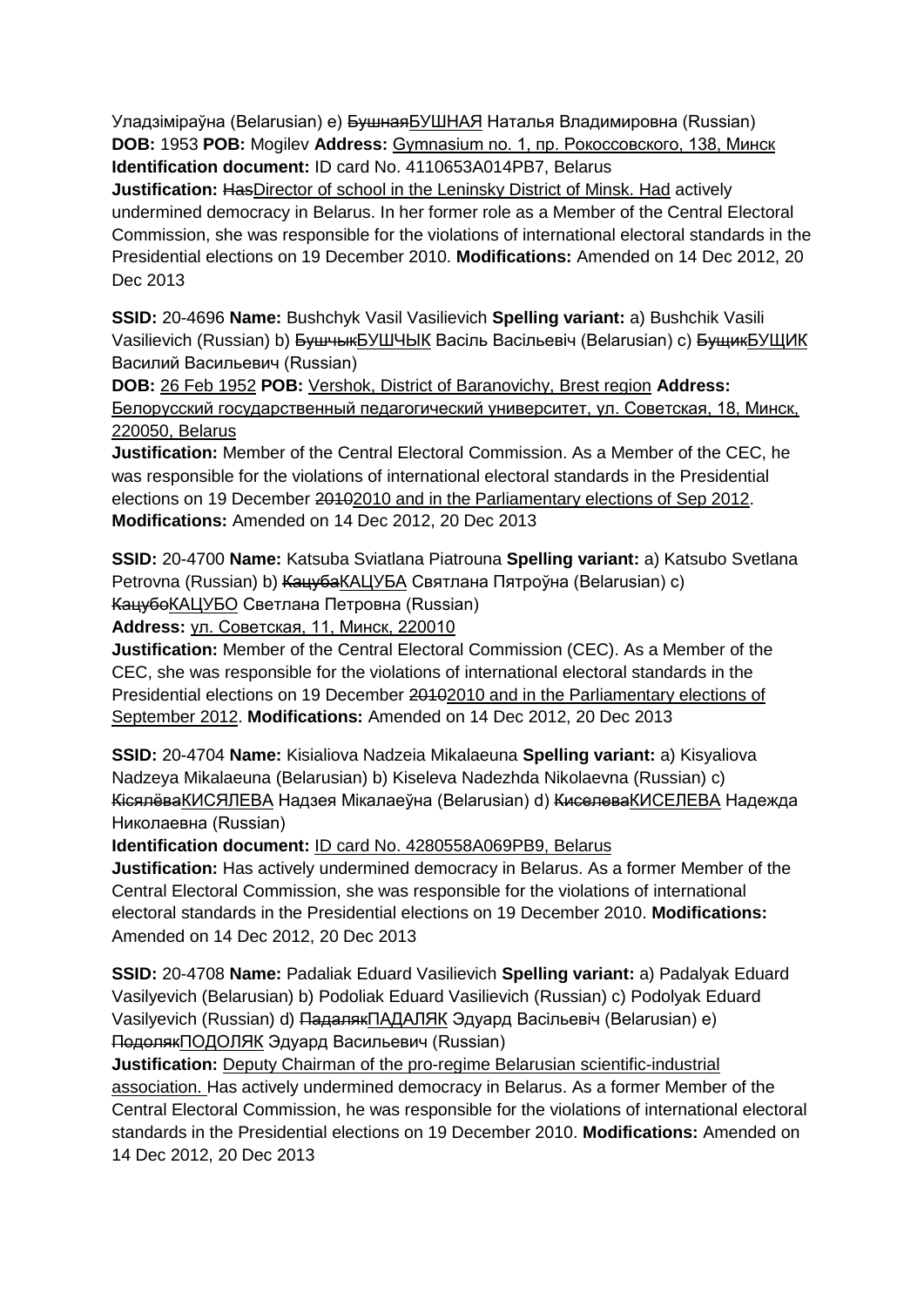**SSID:** 20-4712 **Name:** Rakhmanava Maryna Iurievna **Spelling variant:** a) Rakhmanova Marina Iurievna (Russian) b) РахманаваРАХМАНАВА Марына Юр'еўна (Belarusian) c) РахмановаРАХМАНОВА Марина Юрьевна (Russian)

**Justification:** Member of the Electoral Commision (CEC). As a Member of the Central Electoral Commission, she was responsible for the violations of international electoral standards in the Presidential elections on 19 December 20102010 and in the Parliamentary elections of September 2012. **Modifications:** Amended on 14 Dec 2012, 20 Dec 2013

**SSID:** 20-4716 **Name:** Shchurok Ivan Antonavich **Spelling variant:** a) Shchurok Ivan Antonovich (Russian) b) ШчурокШЧУРОК Іван Антонавіч (Belarusian) c) ЩурокЩУРОК Иван Антонович (Russian)

**Justification:** Member of the Central Electoral Commission (CEC). As a Member of the Central Electoral Commission, he was responsible for the violations of international electoral standards in the Presidential elections on 19 December 20102010 and in the Parliamentary elections of September 2012. **Modifications:** Amended on 14 Dec 2012, 20 Dec 2013

**SSID:** 20-4720 **Name:** Kisialiou Anatol Siamionavich **Spelling variant:** a) Kiselev Anatoli Semenovich (Russian) b) Kiselyov Anatoli Semyonovich (Russian) c) КісялёўКИСЯЛЕЎ Анатоль СямёнавічСяменавiч (Belarusian) d) КиселевКИСЕЛЕВ Анатолий Семенович (Russian)

**Justification:** Former Head of Regional Election Commission (REC) of the Brest Regionregion for the Presidential election of 2010, Head of the pro-regime regional trade union organisation. As Chairman of a Regional Electoral Commission, he was responsible for the violations of international electoral standards in the Presidential elections on 19 December 2010 in the Brest region. **Modifications:** Amended on 14 Dec 2012, 20 Dec 2013

**SSID:** 20-4724 **Name:** Krukouski Viachaslau Iafimavich **Spelling variant:** a) Krukouski Vyachaslau Yafimavich (Belarusian) b) Kriukovski Viacheslav Iefimovich (Russian) c) Kryukovski Vyacheslav Yefimovich (Russian) d) КрукоўскіКРУКОЎСКI Вячаслаў Яфімавіч (Belarusian) e) КрюковскийКРЮКОВСКИЙ Вячеслав Ефимович (Russian) **Justification:** Former Head of Regional Election Commission (REC), of the Vitebsk Regionregion for the Presidential election of 2010. As Chairman of a Regional Electoral Commission, he was responsible for the violations of international electoral standards in the Presidential elections on 19 December 2010 in the Vitebsk region. **Modifications:** Amended on 14 Dec 2012, 20 Dec 2013

**SSID:** 20-4728 **Name:** Stosh Mikalai Mikalaevich **Spelling variant:** a) Stosh Nikolai Nikolaevich (Russian) b) СтошСТОШ Мікалай Мікалаевіч (Belarusian) с) СтошСТОШ Николай Николаевич (Russian)

**Justification:** Former Head of Regional Election Commission of the Gomel Regionregion for the Presidential election of 2010. As Chairman of a Regional Electoral Commission, he was responsible for the violations of international electoral standards in the Presi-dentialPresidential elections on 19 December 2010 in the Gomel region. **Modifications:** Amended on 14 Dec 2012, 20 Dec 2013

**SSID:** 20-4732 **Name:** Sauko Valery Iosifavich **Spelling variant:** a) Savko Valeri Iosifovich (Russian) b) СаўкоСАЎКО Валерый Іосіфавіч (Belarusian) с) СавкоСАВКО Валерий Иосифович (Russian)

**Justification:** Head of the Grodno branch of the pro-regime trade union. Former Head of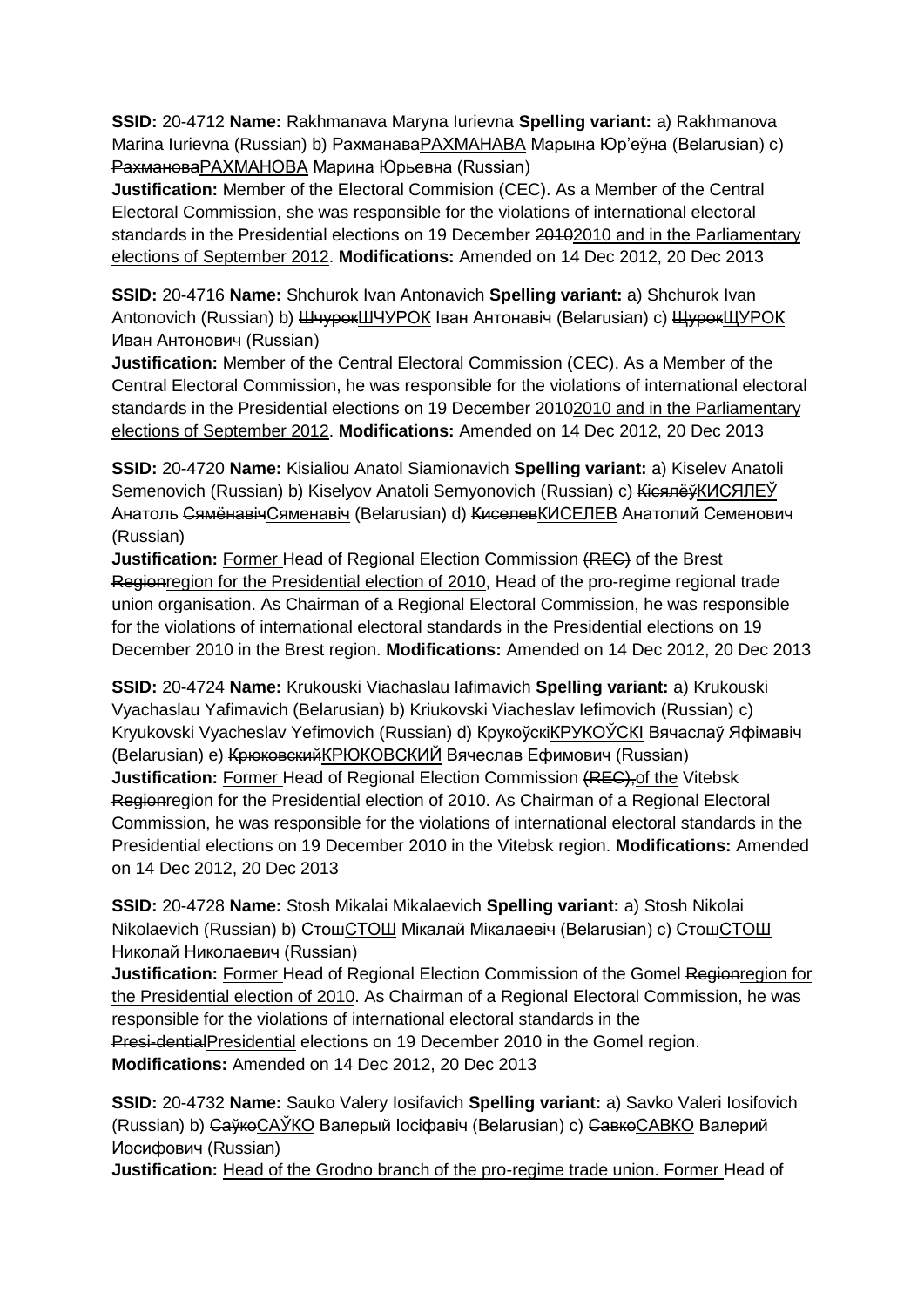Regional Election Commission (REC), Grodno RegionRegion for the Presidential electon of 2010. As Chairman of a Regional Electoral Commission, he was responsible for the violations of international electoral standards in the Presidential elections on 19 December 2010 in the Grodno region. **Modifications:** Amended on 14 Dec 2012, 20 Dec 2013

**SSID:** 20-4736 **Name:** Vasilieu Aliaksei Aliaksandravich **Spelling variant:** a) Vasilyeu Aliaksey Aliaksandravich (Belarusian) b) Vasiliev Aleksei Aleksandrovich (Russian) c) Vasilyev Alexey Alexandrovich (Russian) d) ВасільеўВАСIЛЬЕЎ Аляксей Аляксандравіч (Belarusian) e) ВасильевВАСИЛЬЕВ Алексей Александрович (Russian) **Justification:** Director of the Regional Property Fund. Former Head of Regional Election Commission in the Minsk Regionregion for the Presidential election of 2010. As Chairman of a Regional Electoral Commission, he was responsible for the violations of international electoral standards in the Presidential elections on 19 December 2010 in the Minsk region. **Modifications:** Amended on 14 Dec 2012, 20 Dec 2013

**SSID:** 20-4740 **Name:** Berastau Valery Vasilievich **Spelling variant:** a) Berestov Valeri Vasilievich (Russian) b) Berestov Valeriy Vasilyevich (Russian) c) БерастаўБЕРАСТАЎ Валерый Васільевіч (Belarusian) d) БерестовБЕРЕСТОВ Валерий Васильевич (Russian) **Address:** Главное статистическое управление Могилевской области Беларусь, пер. Пожарный,16, Могилев, 212030

**Justification:** Head of the regional office of the Statistics Committee. Former Head of Regional Election Commission in the Mogilev regionregion for the Presidential election of 2010. As the Chairman of a Regional Electoral Commission, he was responsible for the violations of international electoral standards in the Presidential elections on 19 December 2010 in the Mogilev region. **Modifications:** Amended on 14 Dec 2012, 20 Dec 2013

**SSID:** 20-4744 **Name:** Vasilevich Ryhor Aliakseevich **Spelling variant:** a) Vasilevich Grigori Alekseevich (Russian) b) Vasilevich Grigoriy Alekseyevich (Russian) c) ВасілевічВАСIЛЕВIЧ Рыгор Аляксеевіч (Belarusian) d) ВАСИЛЕВИЧ Григорий Алексеевич (Russian)

**DOB:** 13 Feb 1955 **Identification document:** ID card No. 3130255A011PB5, Belarus **Justification:** Teacher at Belarus State University. Former Prosecutor GeneralGeneral, former Member of the Upper Chamber of the Parliament. He supervised the prosecution of all the persons who were detained after the repression of the peaceful demonstrations on 19 December 2010. **Modifications:** Amended on 14 Dec 2012, 20 Dec 2013

**SSID:** 20-4749 **Name:** Shved Andrei Ivanavich **Spelling variant:** a) Shved Andrei Ivanovich (Russian) b) Shved Andrey Ivanovich (Russian) c) ШведШВЕД Андрэй Іванавіч (Belarusian) d) ШведШВЕД Андрей Иванович (Russian)

**Justification:** Head of the State Committee of Legal Expertise. Former Deputy Head of the Investigation Committee and former Deputy Prosecutor General and Head of the Investigation Department. Upon request of the KGB, he initiated in 2011 the investigation of the case of Ales Byaliatski, one of the most prominent human rights defenders, Chief of the Belarusian Human Rights Centre "Vyasna", Vice President of FIDH. A. Byalyatski was active in defending and providing assistance to those who suffered from repression in relation to the 19 December 2010 elections and the repression of civil society and of the democratic opposition in Belarus. **Modifications:** Amended on 14 Dec 2012, 20 Dec 2013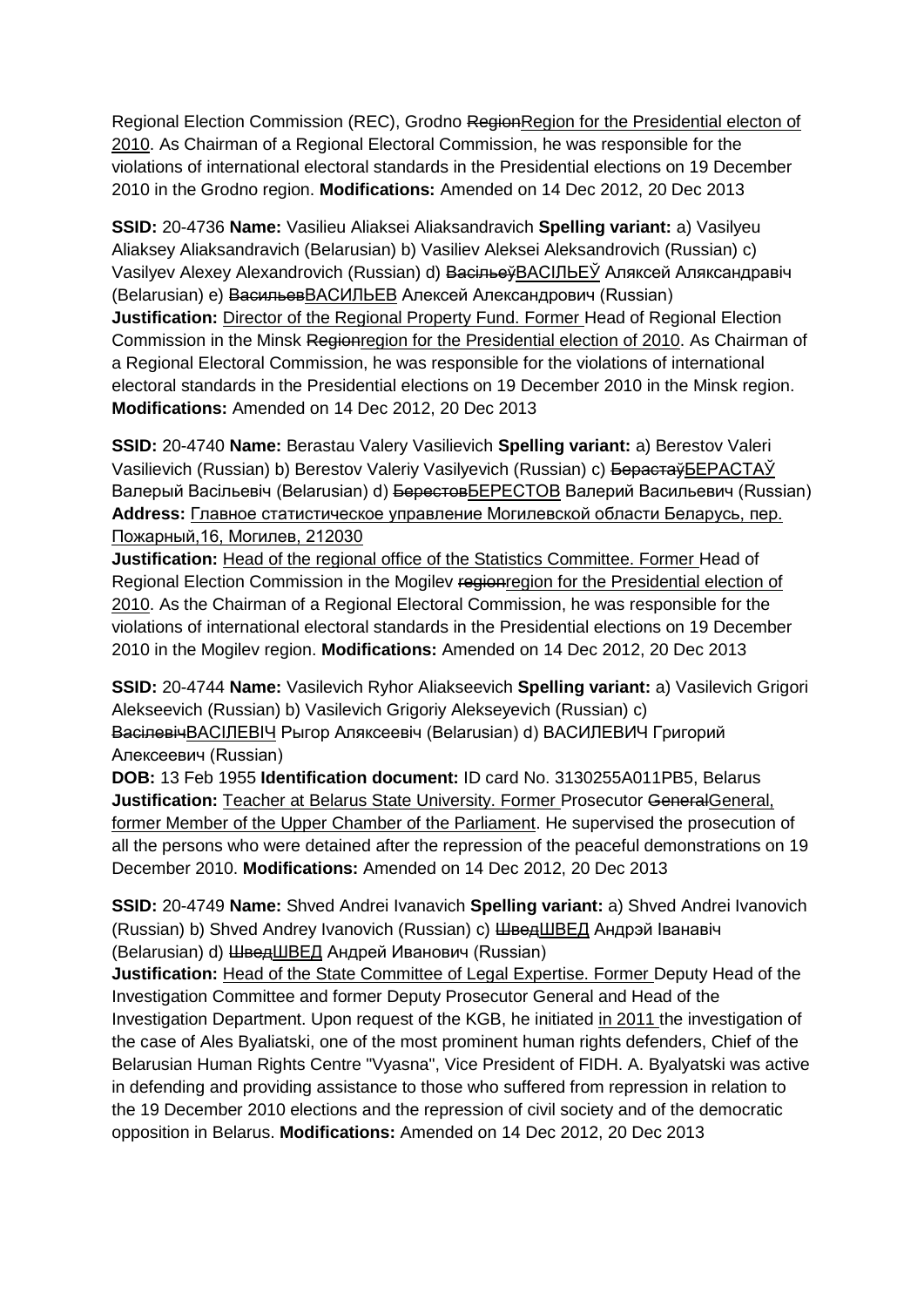**SSID:** 20-4753 **Name:** Lashyn Aliaksandr Mikhailavich **Spelling variant:** a) Lashin Aleksandr Mikhailovich (Russian) b) <del>ЛашынЛАШЫН</del> Аляксандр Міхайлавіч (Belarusian) c) ЛашинЛАШИН Александр Михайлович (Russian)

**Address:** ул. Интернациональная 22, Минск, 220030

**Justification:** Deputy Prosecutor General, responsible for the repression of civil society following the December 2010 elections. **Modifications:** Amended on 14 Dec 2012, 20 Dec 2013

**SSID:** 20-4757 **Name:** Konan Viktar Aliaksandravich **Spelling variant:** a) Konon Viktor Aleksandrovich (Russian) b) КонанКОНАН Віктар Аляксандравіч (Belarusian) c) КононКОНОН Виктор Александрович (Russian)

**Justification:** Has actively undermined democracy in Belarus. In his former role of Deputy Prosecutor General, he was in charge and directly involved in all the intelligence activities carried out by the Prosecutor General's office against independent and opposition entities, including in 2010. **Modifications:** Amended on 14 Dec 2012, 20 Dec 2013

**SSID:** 20-4761 **Name:** Stuk Aliaksei Kanstantsinavich **Spelling variant:** a) Stuk Aleksei Konstantinovich (Russian) b) Stuk Alexey Konstantinovich (Russian) c) СтукСТУК Аляксей Канстанцінавіч (Belarusian) d) СтукСТУК Алексей Константинович (Russian) **DOB:** 1959 **Address:** ул. Интернациональная 22, Минск, 220030

**Justification:** Deputy Prosecutor General. In 2007–2008, he opened cases against independent media, journalists and opposition parties. He authorised searches by the KGB officers of the premises of "Radio Racvia", "ERB" television "Belsat", in the Grodno office of the Belarusian Popular Front and the NGO "Batskavshchyna", as well the apartments of 17 journalists. **Modifications:** Amended on 14 Dec 2012, 20 Dec 2013

**SSID:** 20-4765 **Name:** Kuklis Mikalai Ivanovich **Spelling variant:** a) Kuklis Nikolai Ivanovich (Russian) b) <del>Кукліс</del>КУКЛІС Мікалай Іванавіч (Belarusian) c) <del>Куклис</del>КУКЛИС Николай Иванович (Russian)

**Address:** ул. Интернациональная, 22, Минск, 220030

**Justification:** Deputy Prosecutor General. Responsible for the repression of civil society following the December 2010 elections. **Modifications:** Amended on 14 Dec 2012, 20 Dec 2013

**SSID:** 20-4769 **Name:** Khmaruk Siargei Konstantinovich **Spelling variant:** a) Khmaruk Sergei Konstantinovich (Russian) b) Khmaruk Sergey Konstantinovich (Russian) c) ХмарукХМАРУК Сяргей Канстанцінавіч (Belarusian) d) ХмарукХМАРУК Сергей Константинович (Russian)

**Address:** Прокуратура г. Минска, ул. Раковская 38, Минск

**Justification:** Prosecutor of the DistrictCity of Minsk. Former Prosecutor of the Region of Brest. Responsible for the repression of civil society following the December 2010 elections. **Modifications:** Amended on 14 Dec 2012, 20 Dec 2013

**SSID:** 20-4773 **Name:** Dysko Henadz Iosifavich **Spelling variant:** a) Dysko Gennadi Iosifovich (Russian) b) ДыскоДЫСКО Генадзь Іосіфавіч (Belarusian) c) ДыскоДЫСКО Генадий Иосифович (Russian)

**DOB:** 1964 **POB:** Grodno region **Address:** ul. Zhestkova, 14a, Vitebsk, 210010 **Justification:** Prosecutor of the DistrictRegion of Vitebsk. Responsible for the repression of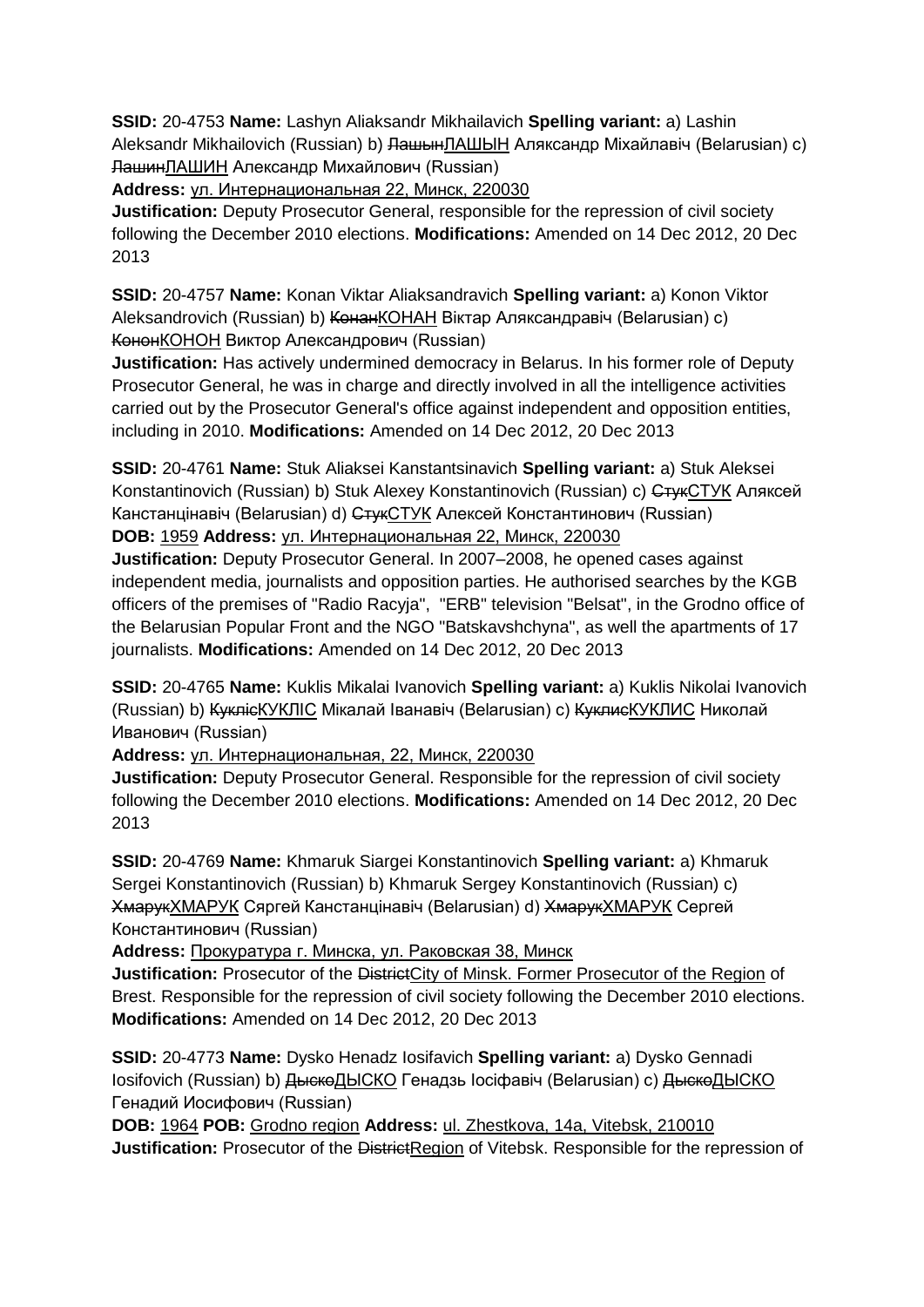civil society following the December 2010 elections. **Modifications:** Amended on 14 Dec 2012, 20 Dec 2013

**SSID:** 20-4777 **Name:** Shaeu Valiantsin Piatrovich **Spelling variant:** a) Shayeu Valyantsin Piatrovich (Belarusian) b) Shaev Valentin Petrovich (Russian) c) Shayev Valentin Petrovich (Russian) d) ШаеўШАЕЎ Валянцін Пятровіч (Belarusian) e) ШаевШАЕВ Валентин Петрович (Russian)

**Justification:** Head of the Investigation Committee, former Deputy Head of the Investigation Committee, former Prosecutor of the District of Gomel. Responsible for the repression of civil society following the December 2010 elections. **Modifications:** Amended on 14 Dec 2012, 20 Dec 2013

**SSID:** 20-4781 **Name:** Morozau Viktar Mikalaevich **Spelling variant:** a) Morozov Viktor Nikolaevich (Russian) b) МарозаўМАРОЗАЎ Віктар Мікалаевіч (Belarusian) c) МорозовМОРОЗОВ Виктор Николаевич (Russian)

**Address:** Прокуратурa Гродненской области, ул. Доватора, 2а, Гродно **Justification:** Prosecutor of the District of Grodno. Responsible for the repression of civil society following the December 2010 elections. **Modifications:** Amended on 14 Dec 2012, 20 Dec 2013

**SSID:** 20-4785 **Name:** Arkhipau Aliaksandr Mikhailavich **Spelling variant:** a) Arkhipov Aleksandr Mikhailovich (Russian) b) АрхіпаўAPXIПAЎ Аляксандр Міхайлавіч (Belarusian) c) АрхиповАРХИПОВ Александр Михайлович (Russian)

**DOB:** 27 Aug 1959 **POB:** Mogilev **Address:** ул. Интернациональная, 22, Минск, 220030 **Justification:** Deputy Prosecutor General, former Prosecutor of the Districtregion of Minsk. Responsible for the repression of civil society following the December 2010 elections. **Modifications:** Amended on 14 Dec 2012, 20 Dec 2013

**SSID:** 20-4791 **Name:** Siankevich Eduard Aliaksandravich **Spelling variant:** a) Senkevich Eduard Aleksandrovich (Russian) b) СянькевічСЯНЬКЕВIЧ Эдуард Аляксандравіч (Belarusian) c) СенькевичСЕНЬКЕВИЧ Эдуард Александрович (Russian) **DOB:** 15 Apr 1952 **POB:** Slonim, Grodno region

**Justification:** Member of the Lower Chamber of the Parliament, Deputy Head of the Permanent Comittee on Law, former Prosecutor of the Districtregion of Mogilev. Responsible for the repression of civil society following the December 2010 elections. **Modifications:**  Amended on 14 Dec 2012, 20 Dec 2013

**SSID:** 20-4807 **Name:** Bileichyk Aliaksandr Uladzimiravich **Spelling variant:** a) Bileichik Aleksandr Vladimirovich (Russian) b) Bileychik Aleksandr Vladimirovich (Russian) c) БілейчыкБIЛЕЙЧЫК Аляксандр Уладзіміравіч (Belarusian) d) БИЛЕЙЧИК Александр Владимирович (Russian)

**DOB:** 1964 **Address:** 10, Kollektornaya str., Minsk, 220004, Belarus

**Justification:** First Deputy Minister of Justice, in charge of the judicial services, the civil status and the notaries' services. His functions include the supervision of, and control over the Legal Bar. He has played a major role in almost systematically debarring lawyers who defended political prisoners. **Modifications:** Amended on 14 Dec 2012, 20 Dec 2013

**SSID:** 20-4812 **Name:** Lomats Zianon Kuzmich **Spelling variant:** a) Lomat Zenon Kuzmich (Russian) b) ЛомацьЛОМАЦЬ Зянон Кузьміч (Belarusian) c) ЛоматьЛОМАТЬ Зенон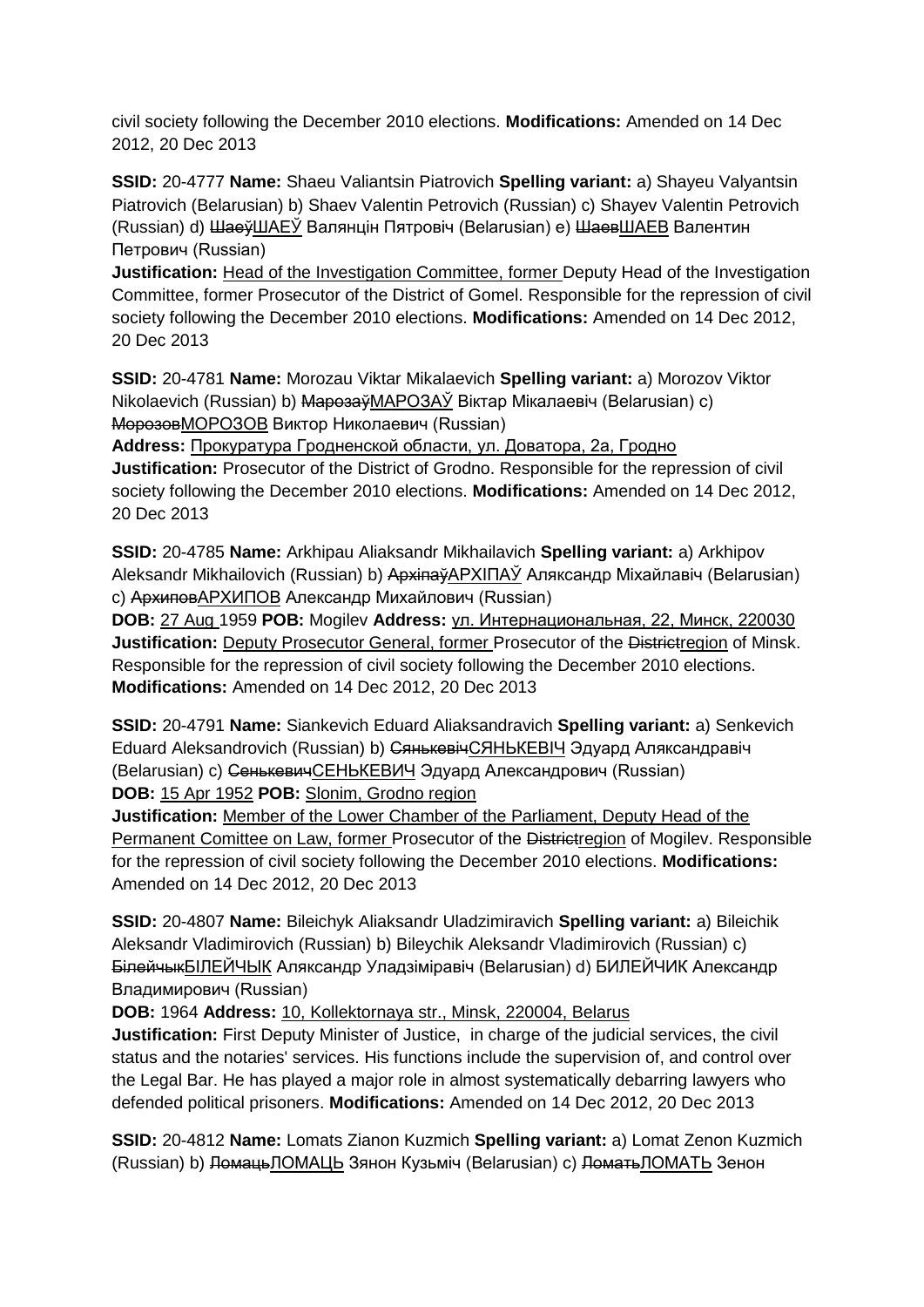Кузьмич (Russian)

**DOB:** 27 Jan 1944 **POB:** Karabani

**Justification:** Has actively undermined democracy in Belarus. In his former role as President of the State Control Committee he was one of the main persons involved in the case of Ales Byalyatski, one of the most prominent human rights defenders, Chief of the Belarusian Human Rights Centre "Vyasna", Vice President of FIDH. A. Byalyatski was active in defending and providing assistance to those who suffered from repression in relation to the 19 December 2010 elections and the crackdown on civil society and on the democratic opposition. **Modifications:** Amended on 14 Dec 2012, 20 Dec 2013

**SSID:** 20-4819 **Name:** Kuliashou Anatol Nilavich **Spelling variant:** a) Kuleshov Anatoli Nilovich (Russian) b) <del>Куляшоў</del>КУЛЯШОЎ Анатоль Нілавіч (Belarusian) c) КулешовКУЛЕШОВ Анатолий Нилович (Russian)

**DOB:** 25 Jul 1959 **POB:** Ali-Bairamly, Azerbaijan **Identification document:** ID card No. 3250759A066PB3, Belarus

**Justification:** Advisor to the CIS Executive Committee. Has been actively involved in the repression of civil society in Belarus. In his former role as Minister of Interior he commanded the troops of the Ministry of Interior that brutally repressed the peaceful demonstrations on 19 December 2010 and showed some pride for this responsibility. Assigned to the army reserve forces in January 2012. **Modifications:** Amended on 14 Dec 2012, 20 Dec 2013

**SSID:** 20-4824 **Name:** Piakarski Aleh Anatolievich **Spelling variant:** a) Pekarski Oleg Anatolievich (Russian) b) <del>Пякарскі</del>ПЯКАРСКІ Алег Анатольевіч (Belarusian) c) ПекарскийПЕКАРСКИЙ Олег Анатольевич (Russian)

**Identification document:** ID card No. 3130564A041PB9, Belarus

**Justification:** Has been actively involved in the repression of civil society in Belarus. As former first Deputy Minister of Interior, he was responsible for the repression of civil society following the December 2010 elections. **Modifications:** Amended on 14 Dec 2012, 20 Dec 2013

**SSID:** 20-4828 **Name:** Poludzen Iauhen Iauhenavich **Spelling variant:** a)

PoludzenPaludzen Yauhen Yauhenavich (Belarusian) b) Poluden Evgeni Evgenievich (Russian) c) Poluden Yevgeni Yevgenyevich (Russian) d) ПолудзеньПОЛУДЗЕНЬ Яўген Яўгенавіч (Belarusian) e) ПолуденьПОЛУДЕНЬ Евгений Евгеньевич (Russian) f) ПАЛУДЗЕНЬ Яўген Яўгенавiч (Belarusian)

**DOB:** 30 Jan 1962 **Identification document:** ID card No. 3300162A006PB3, Belarus **Justification:** Former Deputy Minister of Interior and Head of the militia. Under his command, militia forces brutally repressed the peaceful demonstrations on 19 December 2010. **Modifications:** Amended on 14 Dec 2012, 20 Dec 2013

**SSID:** 20-4832 **Name:** Iauseev Ihar Uladzimiravich **Spelling variant:** a) Yauseev Ihar Uladzimiravich (Belarusian) b) Yauseyev Ihar Uladzimiravich (Belarusian) c) Evseev Igor Vladimirovich (Russian) d) Yevseev Igor Vladimirovich (Russian) e) Yevseyev Igor Vladimirovich (Russian) f) ЯўсееўЯЎСЕЕЎ Ігар Уладзіміравіч (Belarusian) q) ЕвсеевЕВСЕЕВ Игорь Владимирович (Russian)

**DOB:** 1968 **Address:** пр-т Фрунзе, д.41а, Витебск

**Justification:** Head of the regional Vitebsk police. Former Deputy Head of Minsk Police and Head of the Minsk anti-riot (OMON) operation team. He commanded the troops that put down the peaceful demonstrations on 19 December 2010 and personally took part in the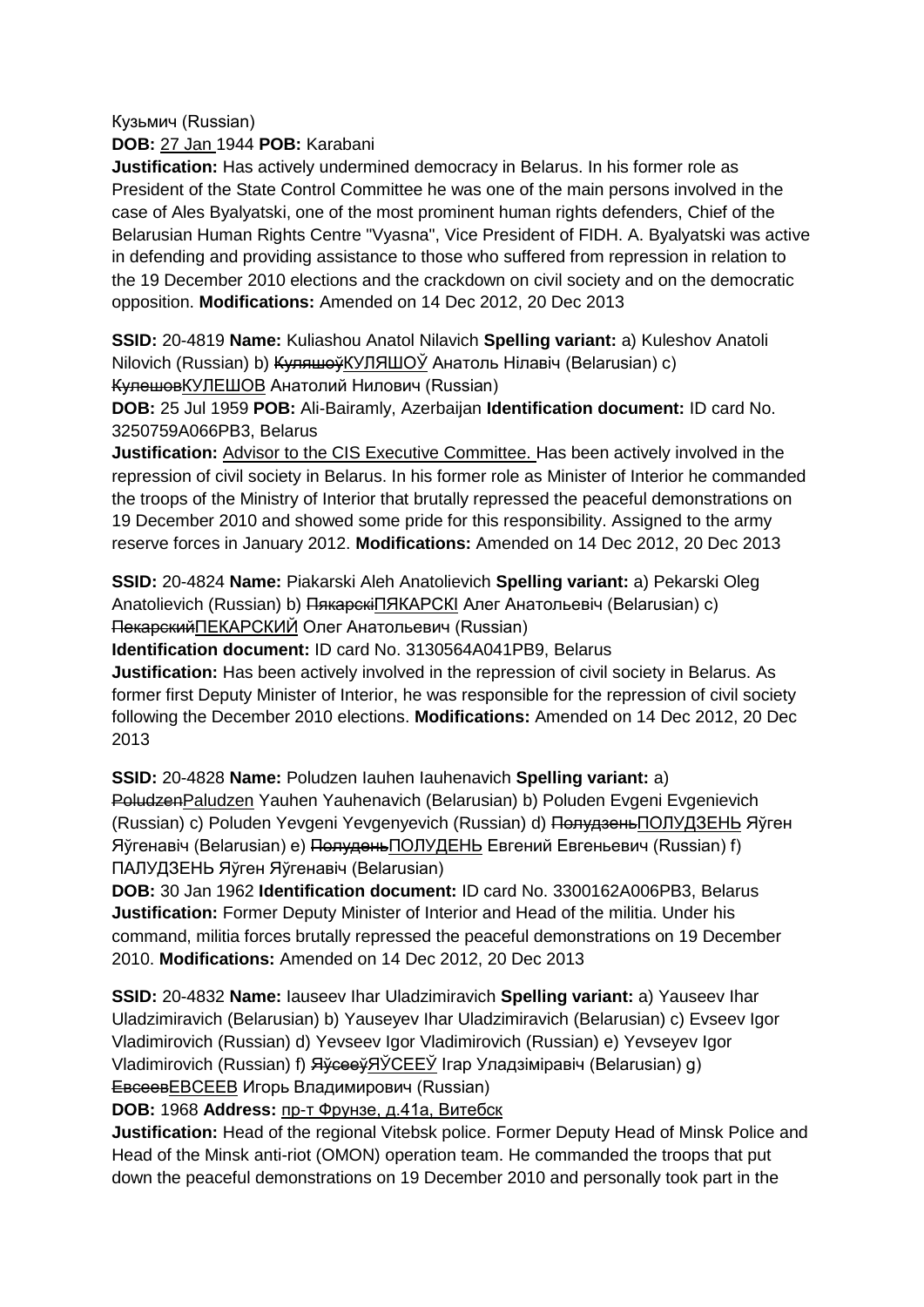brutality, for which he received an award and an acknowledgement letter from President Lukashenka in February 2011. In 2011, he also commanded the troops that repressed several other protests by political activists and peaceful citizens in Minsk. **Modifications:**  Amended on 14 Dec 2012, 20 Dec 2013

**SSID:** 20-4836 **Name:** Farmahei Leanid Kanstantsinavich **Spelling variant:** a) Farmahey Leanid Kanstantsinavich (Belarusian) b) Farmagei Leonid Konstantinovich (Russian) c) Farmagey Leonid Konstantinovich (Russian) d) ФармагейФАРМАГЕЙ Леанід Канстанцінавіч (Belarusian) e) ФАРМАГЕЙ Леонид Константинович (Russian) **DOB:** 27 Aug 1962

**Justification:** Deputy Head of the Academy of the Ministry of Interior. Has been actively involved in the repression of civil society in Belarus. In his former role (until June 2011) as Militia Commander of the City of Minsk, he commanded the Minsk militia forces that brutally repressed a demonstration on 19 December 2010. **Modifications:** Amended on 14 Dec 2012, 20 Dec 2013

**SSID:** 20-4841 **Name:** Lukomski Aliaksandr Valiantsinavich **Spelling variant:** a) Lukomski Aleksandr Valentinovich (Russian) b) <del>Лукомскі</del>ЛУКОМСКІ Аляксандр Валянцінавіч (Belarusian) c) ЛукомскийЛУКОМСКИЙ Александр Валентинович (Russian) **DOB:** 12 Aug 1971 **Identification document:** ID card No. 3120871A074PB7, Belarus **Justification:** Commander of the Special Regiment of Ministry of Interior of the City of Minsk. He commanded the troops that repressed a peaceful demonstration on 19 December 2010, for which he received an award and an acknowledgement letter from President Lukashenka in February 2011. In June 2011, he also commanded troops that repressed peaceful citizens in Minsk. **Modifications:** Amended on 14 Dec 2012, 20 Dec 2013

**SSID:** 20-4845 **Name:** Zaitsau Vadzim Iurievich **Spelling variant:** a) Zaitsev Vadim Iurievich (Russian) b) ЗайцаўЗАЙЦАЎ Вадзім Юр'евіч (Belarusian) c) ЗайцевЗАЙЦЕВ Вадим Юрьевич (Russian)

**DOB:** 1964 **POB:** Zhitomyr region, Ukraine

**Justification:** CEO of the semi-private Cosmos TV, appointed by the Government of Belarus as representative of the state. Former Head of the KGB. Responsible for transforming the KGB into the main organ of repression of civil society and of the democratic opposition. Responsible for the dissemination, through the media, of false information about the demonstrators on 19 December 2010, alleging that they had brought materials to be used as weapons. He personally threatened the lives and health of the wife and child of former presidential candidate, Andrei Sannikov. He is the main initiator of orders for unlawful harassment of democratic opposition, the torture of political opponents and the mistreatment of prisoners. **Modifications:** Amended on 14 Dec 2012, 20 Dec 2013

**SSID:** 20-4850 **Name:** Dziadkou Leanid Mikalaevich **Spelling variant:** a) Dedkov Leonid Nikolaevich (Russian) b) <del>Дзядкоў</del>ДЗЯДКОЎ Леанід Мікалаевіч (Belarusian) c) ДедковДЕДКОВ Леонид Николаевич (Russian)

**DOB:** Oct 1964 **Address:** КГБ, проспект Независимости, 17, Минск, 210623 **Identification document:** ID card No. 3271064M000PB3, Belarus

**Justification:** As Deputy Head of the KGB, shares responsibility for the repressive work of the KGB against civil society and democratic opposition. **Modifications:** Amended on 14 Dec 2012, 20 Dec 2013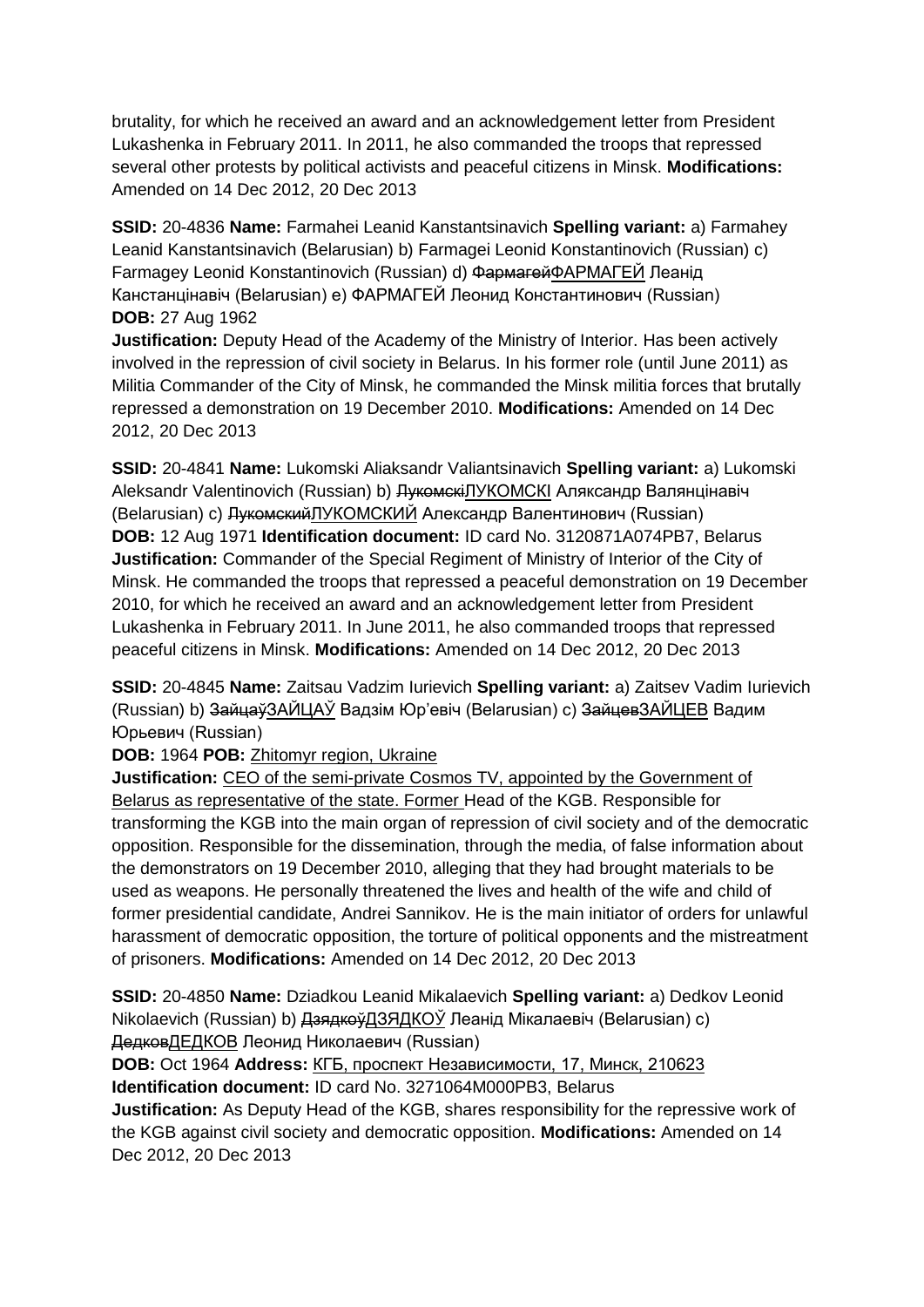**SSID:** 20-4854 **Name:** Bakhmatau Ihar Andreevich **Spelling variant:** a) Bakhmatov Igor Andreevich (Russian) b) <del>Бахматаў</del>БАХМАТАЎ Ігар Андрэевіч (Belarusian) c) БахматовБАХМАТОВ Игорь Андреевич (Russian)

**Justification:** Has been actively involved in the repression of civil society in Belarus. As a former Deputy Head of the KGB, in charge of the staff and the organisation of their tasks, he was responsible for the repressive work of the KGB against civil society and democratic opposition. Reassigned to the reserve forces in May 2012. **Modifications:** Amended on 14 Dec 2012, 20 Dec 2013

**SSID:** 20-4858 **Name:** Tsertsel Ivan Stanislavavich **Spelling variant:** a) Tertel Ivan Stanislavovich (Russian) b) <del>Церцель</del>ЦЕРЦЕЛЬ Іван Станіслававіч (Belarusian) c) ТертельТЕРТЕЛЬ Иван Станиславович (Russian)

**Address:** КГБ, проспект Независимости, 17, Минск, 210623

**Justification:** Deputy Head of the KGB, in charge of economic crime and the fight against corruption. Responsible for the repressive work of the KGB against civil society and the democratic opposition. **Modifications:** Amended on 14 Dec 2012, 20 Dec 2013

**SSID:** 20-4862 **Name:** Smalenski Mikalai Zinouevich **Spelling variant:** a) Smolenski Nikolai Zinovievich (Russian) b) Смаленскі СМАЛЕНСКІ Мікалай Зіноўевіч (Belarusian) c) СмоленскийСМОЛЕНСКИЙ Николай Зиновьевич (Russian)

**Justification:** Deputy Head of CIS Anti-terrorism Centre and former Deputy Head of the KGB. In charge of staff and the organisation of their tasks. Responsible for the repressive work of the KGB against civil society and democratic opposition. **Modifications:** Amended on 14 Dec 2012, 20 Dec 2013

**SSID:** 20-4866 **Name:** Vehera Viktar Paulavich **Spelling variant:** a) Vegera Viktor Pavlovich (Russian) b) ВегераBEREPA Віктар Паўлавіч (Belarusian) c) ВегераВЕГЕРА Виктор Павлович (Russian)

**Justification:** Former First Deputy Head of the KGBKGB, in charge of counter-intelligence. Retired since 1 April 2013 and sent to reserve forces. Responsible for the repressive work of the KGB against civil society and democratic opposition. He was the initiator of the case of the political prisoner Ales Byaliatski, one of the most prominent human rights defenders, Chief of the Belarusian Human Rights Centre "Vyasna", Vice President of FIDH. A. Byalyatski was active in defending and providing assistance to those who suffered from repression in relation to the 19 December 2010 elections and the crackdown on civil society and on the democratic opposition. **Modifications:** Amended on 14 Dec 2012, 20 Dec 2013

**SSID:** 20-4870 **Name:** Svorab Mikalai Kanstantsinavich **Spelling variant:** a) Svorob Nikolai Konstantinovich (Russian) b) СворабСВОРАБ Мікалай Канстанцінавіч (Belarusian) c) СворобСВОРОБ Николай Константинович (Russian)

**Justification:** Has been actively involved in the repression of civil society in Belarus. As a former Deputy Head of the KGB, he was responsible for the repressive work of the KGB against civil society and democratic opposition. **Modifications:** Amended on 14 Dec 2012, 20 Dec 2013

**SSID:** 20-4874 **Name:** Tratsiak Piotr Uladzimiravich **Spelling variant:** a) Tretiak Petr Vladimirovich (Russian) b) Tretyak Piotr Vladimirovich (Russian) c) ТраццякТРАЦЦЯК Петр Уладзiмiравiч (Belarusian) d) ТретьякТРЕТЬЯК Петр Владимирович (Russian) **Justification:** Has been actively involved in the repression of civil society in Belarus. As a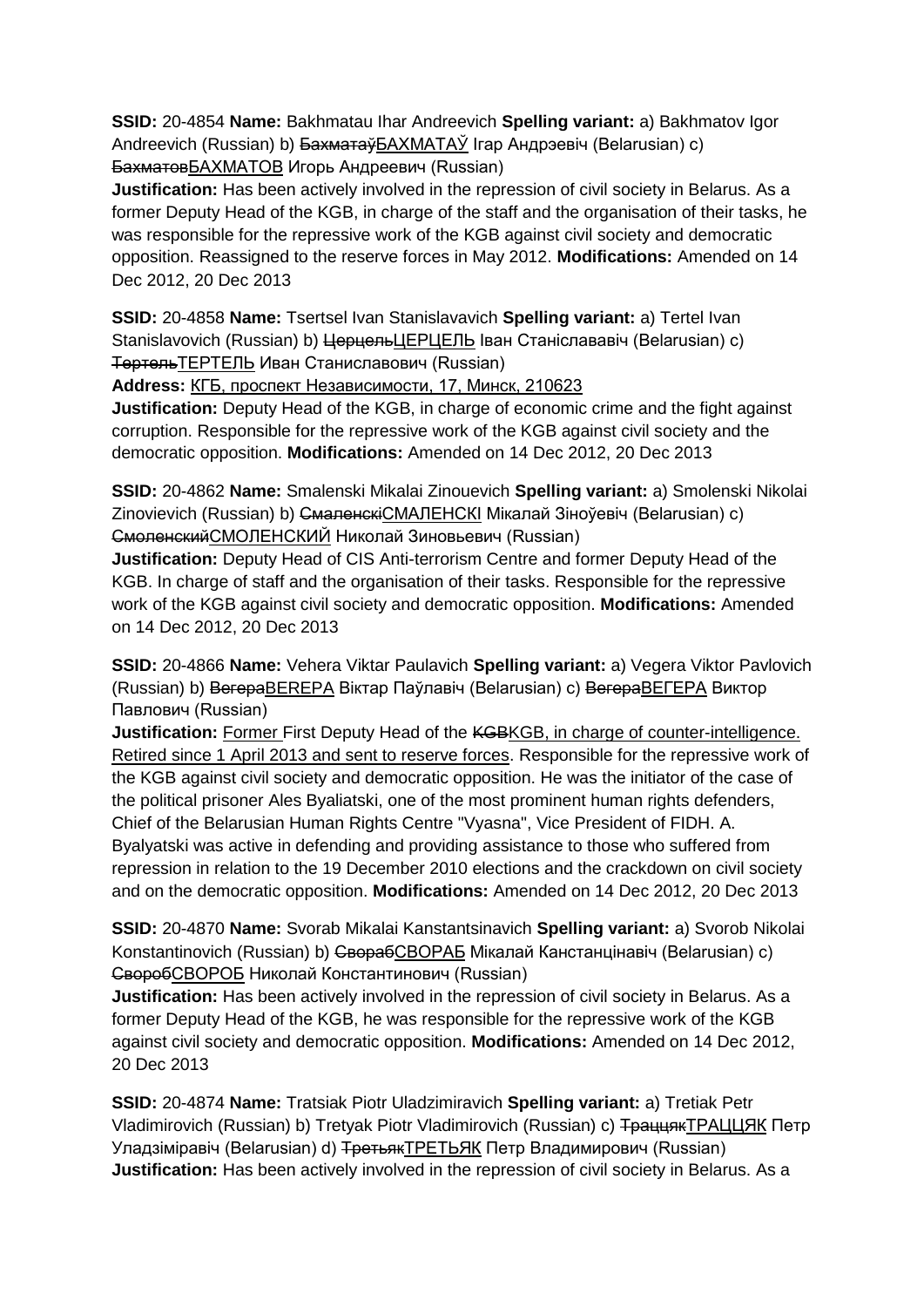former Deputy Head of the KGB and Member of the Commission of the Security Council on radio frequencies, he was responsible for the repressive work of the KGB against civil society and democratic opposition. **Modifications:** Amended on 14 Dec 2012, 20 Dec 2013

**SSID:** 20-4878 **Name:** Zakharau Aliaksei Ivanavich **Spelling variant:** a) Zakharov Aleksei Ivanovich (Russian) b) Zakharov Alexey Ivanovich (Russian) c) Захараў ЗАХАРАЎ Аляксей Іванавіч (Belarusian) d) Толсташов Александр ОлеговичЗАХАРОВ Алексей Иванович (Russian)

**Justification:** Has been actively involved in the repression of civil society in Belarus. As a former Head of Military Counter-intelligence Board of the KGB, he was responsible for the repressive work of the KGB against civil society and the democratic opposition. Under his supervision, KGB staff took part in interrogations of political activists following the demonstration on 19 December 2010. **Modifications:** Amended on 14 Dec 2012, 20 Dec 2013

**SSID:** 20-4882 **Name:** Talstashou Aliaksandr Alehavich **Spelling variant:** a) Tolstashov Aleksandr Olegovich (Russian) b) <del>Талсташоў</del> ТАЛСТАШОЎ Аляксандр Алегавіч (Belarusian) c) ТолсташовТОЛСТАШОВ Александр Олегович (Russian) **Address:** КГБ, проспект Независимости, 17, Минск, 210623

**Justification:** Head of the KGB Board on Protection of the Constitutional Order and Fight Against Terrorism. Responsible for the repressive work of the KGB against civil society and democratic opposition. **Modifications:** Amended on 14 Dec 2012, 20 Dec 2013

**SSID:** 20-4886 **Name:** Rusak Viktar Uladzimiravich **Spelling variant:** a) Rusak Viktor Vladimirovich (Russian) b) РусакРУСАК Віктар Уладзіміравіч (Belarusian) c) РусакРУСАК Виктор Владимирович (Russian)

**DOB:** 7 Feb4 May 1955 **POB:** Minsk **Identification document:** ID card No. 3070255A000PB6, Belarus

**Justification:** Member of the Lower Chamber of the Parliament, Deputy Head of the Committee on National Security. Former Head of the KGB Board on Economic Security. Responsible for the repressive work of the KGB against civil society and democratic opposition. **Modifications:** Amended on 14 Dec 2012, 20 Dec 2013

**SSID:** 20-4890 **Name:** Iaruta Viktar Heorhevich **Spelling variant:** a) Yaruta Viktar Heorhevich (Belarusian) b) Iaruta Viktor Gueorguevich (Russian) c) Yaruta Viktor Gueorguevich (Russian) d) ЯрутаЯРУТА Віктар Георгіевіч (Belarusian) e) ЯрутаЯРУТА Виктор Георгиевич (Russian)

**Justification:** Head of the KGB Board on State Communications. Responsible for the repressive work of the KGB against civil society and democratic opposition. **Modifications:**  Amended on 14 Dec 2012, 20 Dec 2013

**SSID:** 20-4894 **Name:** Varapaev Ihar Ryhoravich **Spelling variant:** a) Varapayev Ihar Ryhoravich (Belarusian) b) Voropaev Igor Grigorievich (Russian) c) Voropayev Igor Grigoryevich (Russian) d) ВарапаеўВАРАПАЕЎ Ігар Рыгоравiч (Belarusian) e) ВоропаевВОРОПАЕВ Игорь Григорьевич (Russian)

**Address:** НИИ электронных вычислительных машин, ул. М.Богдановича, 155, Минск, 220040

**Justification:** Deputy General Manager for Scientific work of the company "Research Institute on electronic computers" under the control of the State military-industrial committee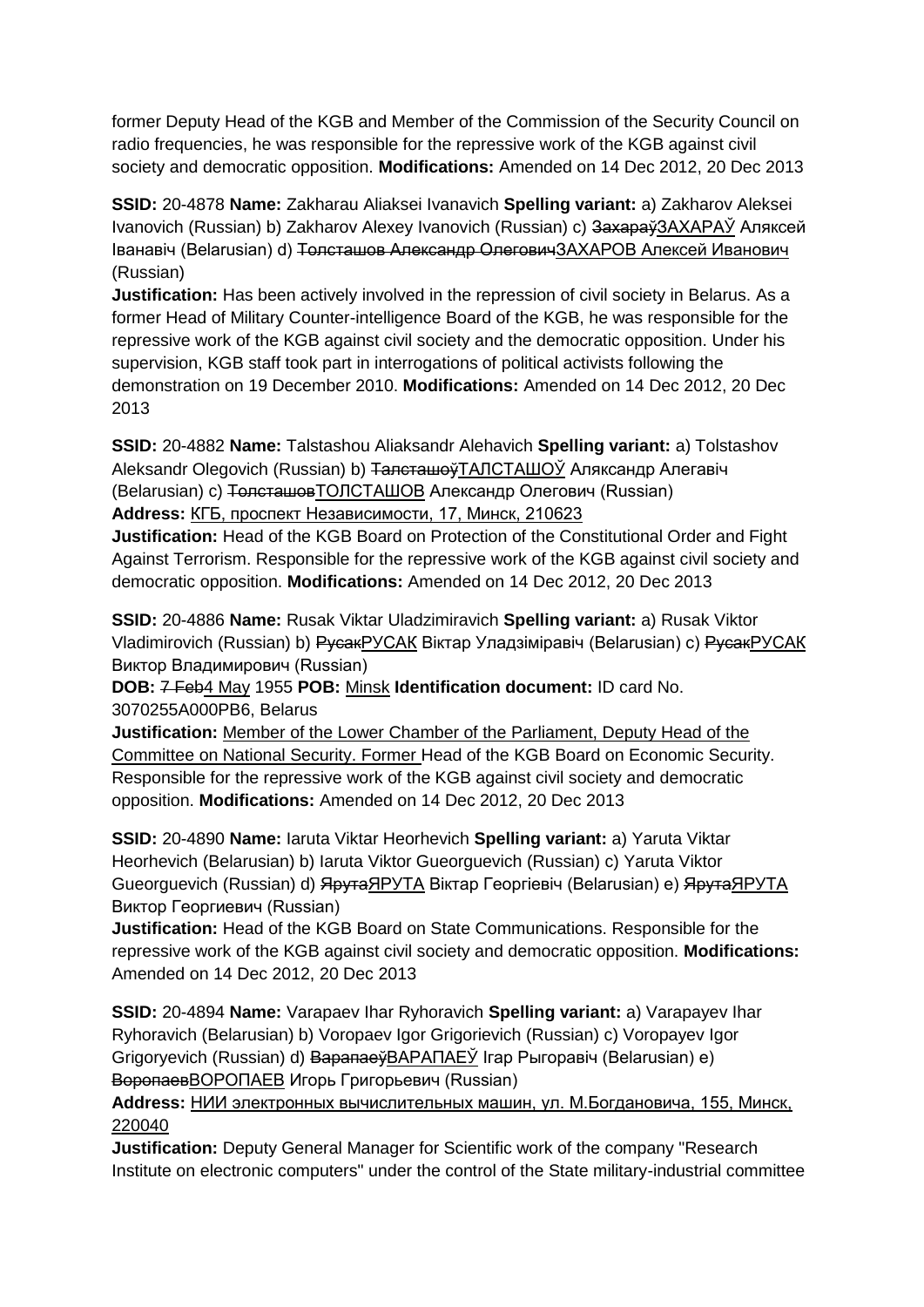and former Head of the KGB Board on State Communications. Responsible for the repressive work of the KGB against civil society and democratic opposition. **Modifications:**  Amended on 14 Dec 2012, 20 Dec 2013

**SSID:** 20-4898 **Name:** Kalach Uladzimir Viktaravich **Spelling variant:** a) Kalach Vladimir Viktorovich (Russian) b) КалачКАЛАЧ Уладзімір Віктаравіч (Belarusian) с) КалачКАЛАЧ Владимир Викторович (Russian)

**Justification:** Head of the KGB of the region and city of Minsk and former Deputy Head of the KGB for Minsk. Responsible for the repressive work of the KGB civil society and the democratic opposition in Minsk. **Modifications:** Amended on 14 Dec 2012, 20 Dec 2013

**SSID:** 20-4918 **Name:** Busko Ihar Iauhenavich **Spelling variant:** a) Busko Ihar Yauhenavich (Belarusian) b) Busko Igor Evgenievich (Russian) c) Busko Igor Yevgenyevich (Russian) d) БуськоБУСЬКО Ігар Яўгенавіч (Belarusian) e) БуськоБУСЬКО Игорь Евгеньевич (Russian)

**Address:** КГБ, проспект Независимости, 17, Минск, 210623

**Justification:** Deputy Head of the KGB, former Head of the KGB of the DistrictRegion of Brest. Responsible for the repressive work of the KGB against civil society and democratic opposition in the region of BrestBrest and in Belarus. **Modifications:** Amended on 14 Dec 2012, 20 Dec 2013

**SSID:** 20-4922 **Name:** Korzh Ivan Aliakseevich **Spelling variant:** a) Korzh Ivan Alekseevich (Russian) b) КоржКОРЖ Іван Аляксеевіч (Belarusian) c) КоржКОРЖ Иван Алексеевич (Russian)

**Justification:** Head of the KGB of the DistrictRegion of Grodno. Responsible for the repressive work of the KGB against civil society and democratic opposition in the region of Grodno. **Modifications:** Amended on 14 Dec 2012, 20 Dec 2013

**SSID:** 20-4926 **Name:** Siarheenka Ihar Piatrovich **Spelling variant:** a) Sergeenko Igor Petrovich (Russian) b) Sergeyenko Igor Petrovich (Russian) c) СяргеенкаСЯРГЕЕНКА Ігар Пятровіч (Belarusian) d) Сергеенко СЕРГЕЕНКО Игорь Петрович (Russian) **DOB:** 14 Jan 1963 **POB:** Stolitsa, Vitebsk region

**Justification:** First Deputy Head of the KGB, former Head of the KGB of the City District of MogilevMogilev region. Responsible for the repressive work of the KGB against civil society and democratic opposition in the region of Mogilev. **Modifications:** Amended on 14 Dec 2012, 20 Dec 2013

**SSID:** 20-4930 **Name:** Herasimenka Henadz Anatolievich **Spelling variant:** a) Gerasimenko Gennadi Anatolievich (Russian) b) ГерасіменкаГЕРАСІМЕНКА Генадзь Анатольевіч (Belarusian) c) ГерасименкоГЕРАСИМЕНКО Геннадий Анатольевич (Russian) **Address:** Институт национальной безопасности Республики Беларусь, ул. З. Бядули, 2, Минск, 220034

**Justification:** Deputy Head of the Institute of National Security (KGB school) and former Head of the KGB of the District of Vitebsk. Responsible for the repressive work of the KGB against civil society and democratic opposition in the region of Vitebsk. **Modifications:**  Amended on 14 Dec 2012, 20 Dec 2013

**SSID:** 20-4934 **Name:** Liaskouski Ivan Anatolievich **Spelling variant:** a) Leskovski Ivan Anatolievich (Russian) b) ЛяскоўскіЛЯСКОЎСКІ Іван Анатольевіч (Belarusian) c)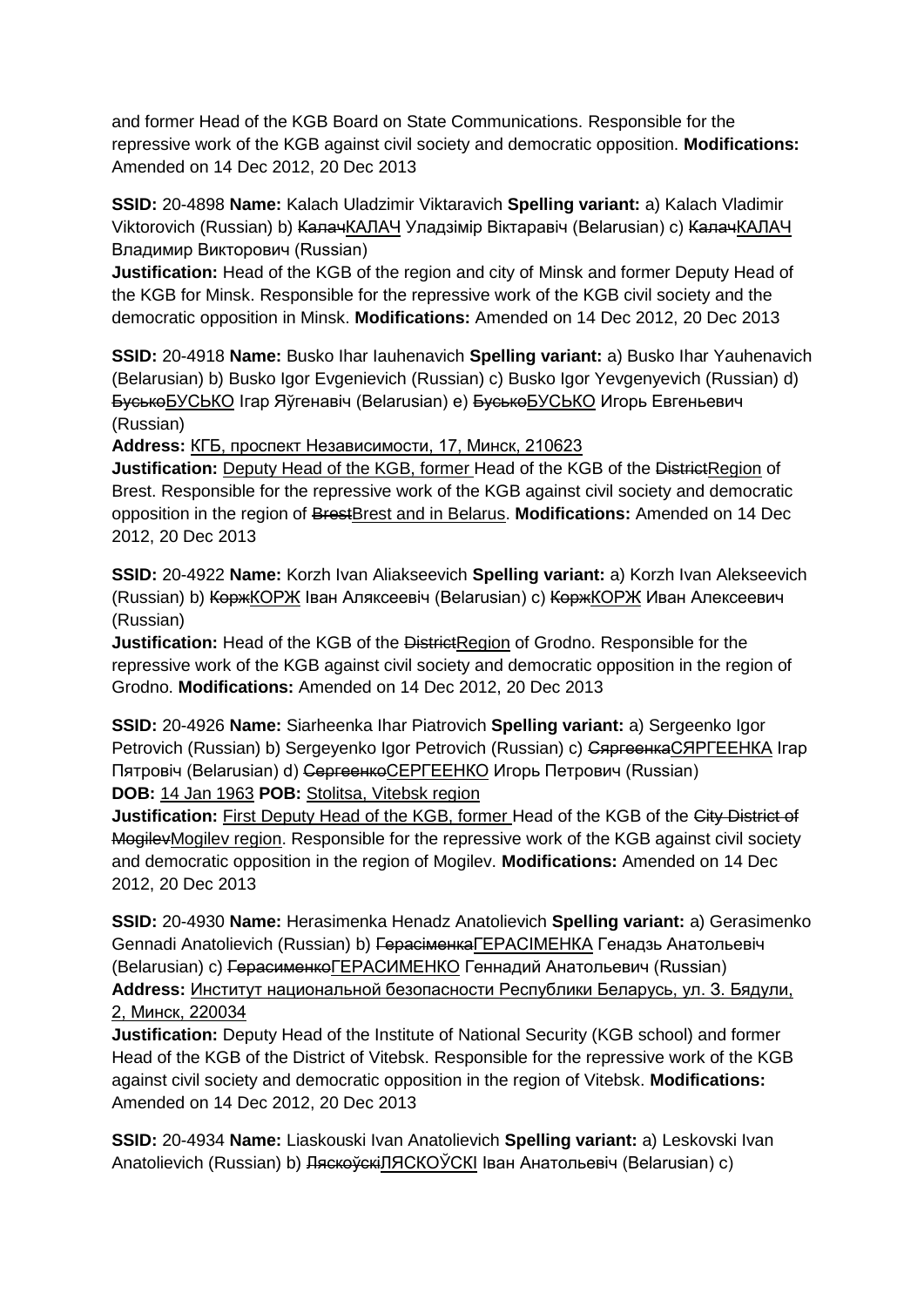ЛесковскийЛЕСКОВСКИЙ Иван Анатольевич (Russian)

**Justification:** Head of the KGB for Gomel and former Deputy Head of the KGB for Gomel. Responsible for the repressive work of the KGB against civil society and democratic opposition in the region of Gomel. **Modifications:** Amended on 14 Dec 2012, 20 Dec 2013

**SSID:** 20-4938 **Name:** Maslakou Valery Anatolievich **Spelling variant:** a) Maslakov Valeri Anatolievich (Russian) b) <del>Маслакоў</del>МАСЛАКОЎ Валерый Анатольевіч (Belarusian) c) МаслаковМАСЛАКОВ Валерий Анатольевич (Russian)

**Address:** КГБ, проспект Независимости, 17, Минск, 210623

**Justification:** Head of the KGB Board of Intelligence. Responsible for the repressive work of the KGB against civil society and the democratic opposition. **Modifications:** Amended on 14 Dec 2012, 20 Dec 2013

**SSID:** 20-4942 **Name:** Volkau Siarhei Mikhailavich **Spelling variant:** a) Volkov Sergei Mikhailovich (Russian) b) Volkov Sergey Mikhailovich (Russian) c) Волкаў ВОЛКАЎ Сяргей Міхайлавіч (Belarusian) d) Волков ВОЛКОВ Сергей Анатольевич (Russian) **Justification:** Has been actively involved in the repression of civil society in Belarus. As a former Head of the KGB Board of Intelligence, he was responsible for the repressive work of the KGB against civil society and democratic opposition. **Modifications:** Amended on 14 Dec 2012, 20 Dec 2013

**SSID:** 20-4946 **Name:** Zhadobin Iury Viktaravich **Spelling variant:** a) Zhadobin Yury Viktaravich (Belarusian) b) Zhadobin Iuri Viktorovich (Russian) c) Zhadobin Yuri Viktorovich (Russian) d) ЖадобінЖАДОБIН Юрый Віктаравіч (Belarusian) e) ЖАДОБИН Юрий Викторович (Russian)

**DOB:** 14 Nov 1954 **Identification document:** ID card No. 3141154A021PB0, Belarus **Justification:** Minister of Defence. As a member of the Security Council, he approves the repressive decisions agreed at ministerial level, including the decision to repress the peaceful demonstrations on 19 December 2010. After December 2010, he praised the "total defeat of destructive forces", when referring to the democratic opposition. **Modifications:**  Amended on 14 Dec 2012, 20 Dec 2013

**SSID:** 20-4951 **Name:** Krasheuski Viktar **Spelling variant:** a) Krashevski Viktor (Russian) b) КрашэўскіКРАШЭЎСКI Віктар (Belarusian) c) КРАШЕВСКИЙ Виктор (Russian) **Justification:** Head of the GRU. Responsible for the work of the intelligence services in the repression of civil society and of the democratic opposition. **Modifications:** Amended on 14 Dec 2012, 20 Dec 2013

**SSID:** 20-4955 **Name:** Ananich Liliia Stanislavauna **Spelling variant:** a) Ananich Lilia Stanislavauna (Belarusian) b) Ananich Liliya Stanislavauna (Belarusian) c) Ananich Liliia Stanislavovna (Russian) d) Ananich Lilia Stanislavovna (Russian) e) Ananich Liliya Stanislavovna (Russian) f) АнанічАНАНІЧ Лілія Станіславаўна (Belarusian) g) АНАНИЧ Лилия Станиславовна (Russian)

**DOB:** 1960 **POB:** Leonovo, District of Borisov, region of Minsk **Address:** пр. Победителей, 11 Office n. 506, Минск, 220004, Belarus **Identification document:** ID card No. 4020160A013PB7, Belarus

**Justification:** First Deputy Minister of Information. She has played a major role since 2003 in promoting state propaganda, which provokes, supports and justifies the repression of the democratic opposition and of civil society, and by suppressing the freedom of the media.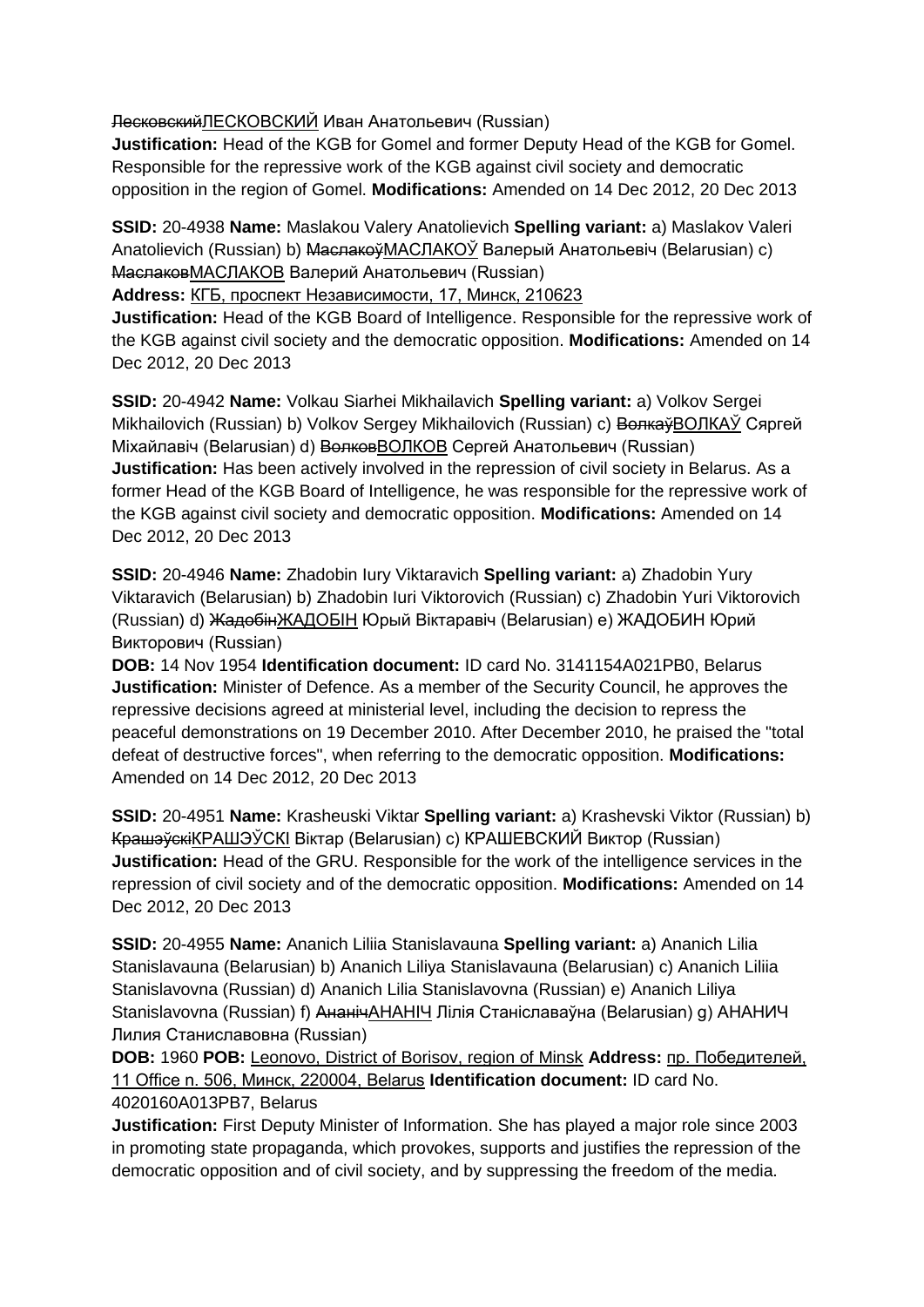Democratic opposition and civil society are systematically highlighted in a negative and derogatory way using falsified information. **Modifications:** Amended on 14 Dec 2012, 20 Dec 2013

**SSID:** 20-4960 **Name:** Laptsionak Ihar Mikalaevich **Spelling variant:** a) Laptionok Igor Nikolaevich (Russian) b) <del>ЛапцёнакЛАПЦЕНАК</del> Ігар Мікалаевіч (Belarusian) с) ЛАПТЕНОК Игорь Николаевич (Russian)

**DOB:** 31 Aug 1947 **POB:** Minsk

**Justification:** Member of the Board of the pro-regime Union of Writers. Responsible for organising and implementing the dissemination of falsified information through the statecontrolled media. As former Deputy Head Minister of Information, he played a major role in promoting state propaganda which supports and justifies the repression of the democratic opposition and of civil society. Democratic opposition and civil society have been systematically highlighted in a negative and derogatory way using falsified and untrue information. **Modifications:** Amended on 14 Dec 2012, 20 Dec 2013

**SSID:** 20-4965 **Name:** Davydzka Henadz Branislavavich **Spelling variant:** a) Davydko Gennadi Bronislavovich (Russian) b) <del>Давыдзька</del>ДАВИДЗЬКА Генадзь Браніслававіч (Belarusian) c) ДавыдькоДАВЫДЬКО Геннадий Брониславович (Russian) **DOB:** 29 Sep 1955 **POB:** Senno, Vitebsk region **Address:** Белтелерадиокомпания, ул. Макаенка, 9, Минск, 220807, Belarus

**Justification:** President of the State TVRadio-TV company. Describing himself as an authoritarian democrat, he was responsible for promoting state propaganda on TV, propaganda which supported and justified the repression of the democratic opposition and of civil society after the elections in December 2010. Democratic opposition and civil society are systematically highlighted in a negative and derogatory way using falsified information. **Modifications:** Amended on 14 Dec 2012, 20 Dec 2013

**SSID:** 20-4969 **Name:** Kaziiatka Iury Vasilievich **Spelling variant:** a) Kaziatka Yury Vasilievich (Belarusian) b) Kaziyatka Yury Vasilievich (Belarusian) c) Koziiatko Iuri Vasilievich (Russian) d) Koziatko Yuri Vasilievich (Russian) e) Koziyatko Yuri Vasilievich (Russian) f) КазіяткаКАЗIЯТКА, Юрый Васільевіч (Belarusian) g) КОЗИЯТКО Юрий Васильевич (Russian)

**DOB:** 24 Apr 1964 **POB:** Brest **Address:** ул. Коммунистическая, 6, Минск, 220029 **Justification:** Member of the Upper House of the Parliament, appointed by Alexandr Lukashenka. General Director of the public TV channel «Stolichnoe Televidenie», author and anchorman of the TV programme «The picture of the world». This programme is an instrument of state propaganda which supports and justifies the repression of the democratic opposition and of civil society. Democratic opposition and civil society are systematically highlighted in a negative and derogatory way using falsified information. He was particularly active in this regard after the crackdown on peaceful demonstrations on 19 December 2010 and on subsequent protests. **Modifications:** Amended on 14 Dec 2012, 20 Dec 2013

**SSID:** 20-4974 **Name:** Iakubovich Pavel Izotavich **Spelling variant:** a) Yakubovich Pavel Izotavich (Belarusian) b) Iakubovich Pavel Izotovich (Russian) c) Yakubovich Pavel Izotovich (Russian) d) ЯкубовічЯКУБОВIЧ Павел Ізотавіч (Belarusian) e) ЯКУБОВИЧ Павел Изотович (Russian)

**DOB:** 23 Sep 1946 **POB:** Unecha, Briansk region, Russian Federation **Address:** Ул. Б.Хмельницкого, 10 а, Минск, 220013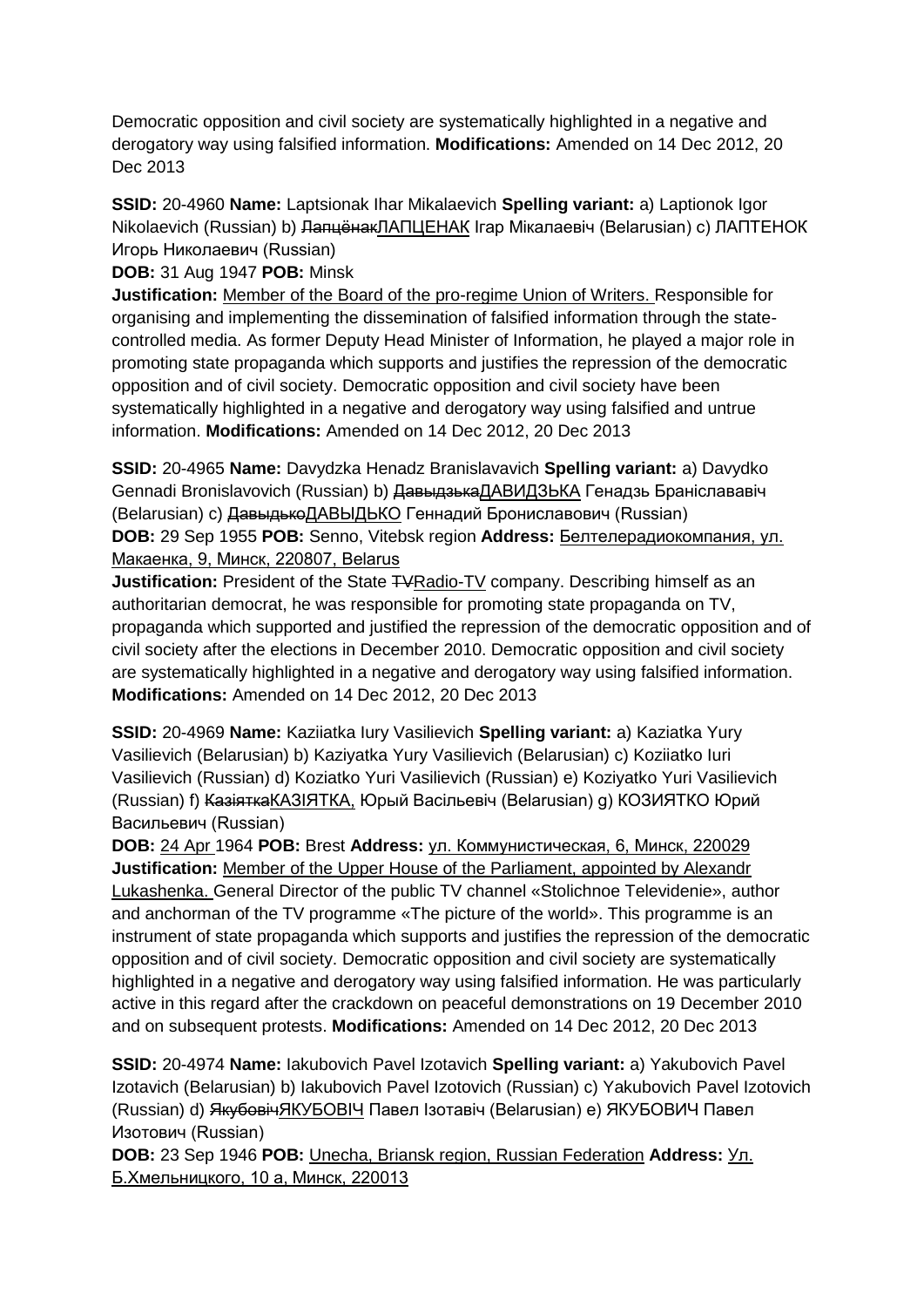**Justification:** Member of the Upper House of the Parliament appointed by President Lukashenka, Editor-in-Chief of the newspaper of the President's Administration and main propaganda newspaper «Sovietskaia Belarus»Belarus», former Member of the Upper House of the Parliament appointed by President Lukashenka. He is one of the most vocal and influential members of the state propaganda machine in the printed press. He has supported and justified the repression of the democratic opposition and of civil society, which are systematically highlighted in a negative and derogatory way using falsified information. He was particularly active in this regard after the crackdown on peaceful demonstrations on 19 December 2010 and on subsequent protests. **Modifications:** Amended on 14 Dec 2012, 20 Dec 2013

**SSID:** 20-4979 **Name:** Lemiashonak Anatol Ivanavich **Spelling variant:** a) Lemeshenok Anatoli Ivanovich (Russian) b) <del>Лемяшонак</del>ЛЕМЯШОНАК Анатоль Іванавіч (Belarusian) c) ЛЕМЕШЕНОК Анатолий Иванович (Russian)

**DOB:** 14 May 1947

**Justification:** President of the pro-regime Belarusian Union of Journalists. Editor-in-Chief of «Republika», newspaper of the Council of Ministers. In his position he is one of the most vocal and influential members of the state propaganda machine in the printed press. He has supported and justified the repression of the democratic opposition and of civil society, which are systematically highlighted in a negative and derogatory way using falsified information, particularly after the Presidential elections in 2010. **Modifications:** Amended on 14 Dec 2012, 20 Dec 2013

**SSID:** 20-4983 **Name:** Prakopau Yury Viktaravich **Spelling variant:** a) Prakopau Iury Viktaravich (Belarusian) b) Prokopov Iuri Viktorovich (Russian) c) Prokopov Yuri Viktorovich (Russian) d) ПракопаўПРАКОПАЎ Юрый Вiктаравiч (Belarusian) e) ПрокоповПРОКОПОВ Юрий Викторович (Russian)

**DOB:** 7 Oct 1978 **Identification document:** ID card No. 3071078A031PB4, Belarus **Justification:** Journalist of the state TV channel «Pervi» (№ 1) with a senior and influential position. He is the anchorman of the TV programme «In the centre of attention». This programme is an instrument of state propaganda on TV, which supports and justifies the repression of the democratic opposition and of civil society. The opposition and civil society are systematically highlighted in a negative and derogatory way using extensive falsified information. He was particularly active in this regard after the crackdown on peaceful demonstrations on 19 December 2010 and on subsequent protests. **Modifications:** Amended on 14 Dec 2012, 20 Dec 2013

**SSID:** 20-4987 **Name:** Mikhalchanka Aliaksei Yakaulevich **Spelling variant:** a) Mikhalchanka Aliaksei Iakaulevich (Belarusian) b) Mikhalchenko Aleksei Yakovlevich (Russian) bc) Mikhalchenko Aleksei Iakovlevich (Russian) d) Mikhalchenko Alexey Yakovlevich (Russian) e) Mikhalchenko Alexey Iakovlevich (Russian) e) Михальчанкаf) МIХАЛЬЧАНКА Аляксей Якаўлевiч (Belarusian) d) Михальченкоg) МИХАЛЬЧЕНКО Алексей Яковлевич (Russian)

#### **DOB:** 1973

**Justification:** Journalist of the state TV channel ONT with senior and influential position. He is the anchorman of the TV programme «That is how it is». This programme is an instrument of state propaganda on TV, which supports and justifies the repression of the democratic opposition and of civil society. The opposition and civil society are systematically highlighted in a negative and derogatory way using falsified information. He was particularly active in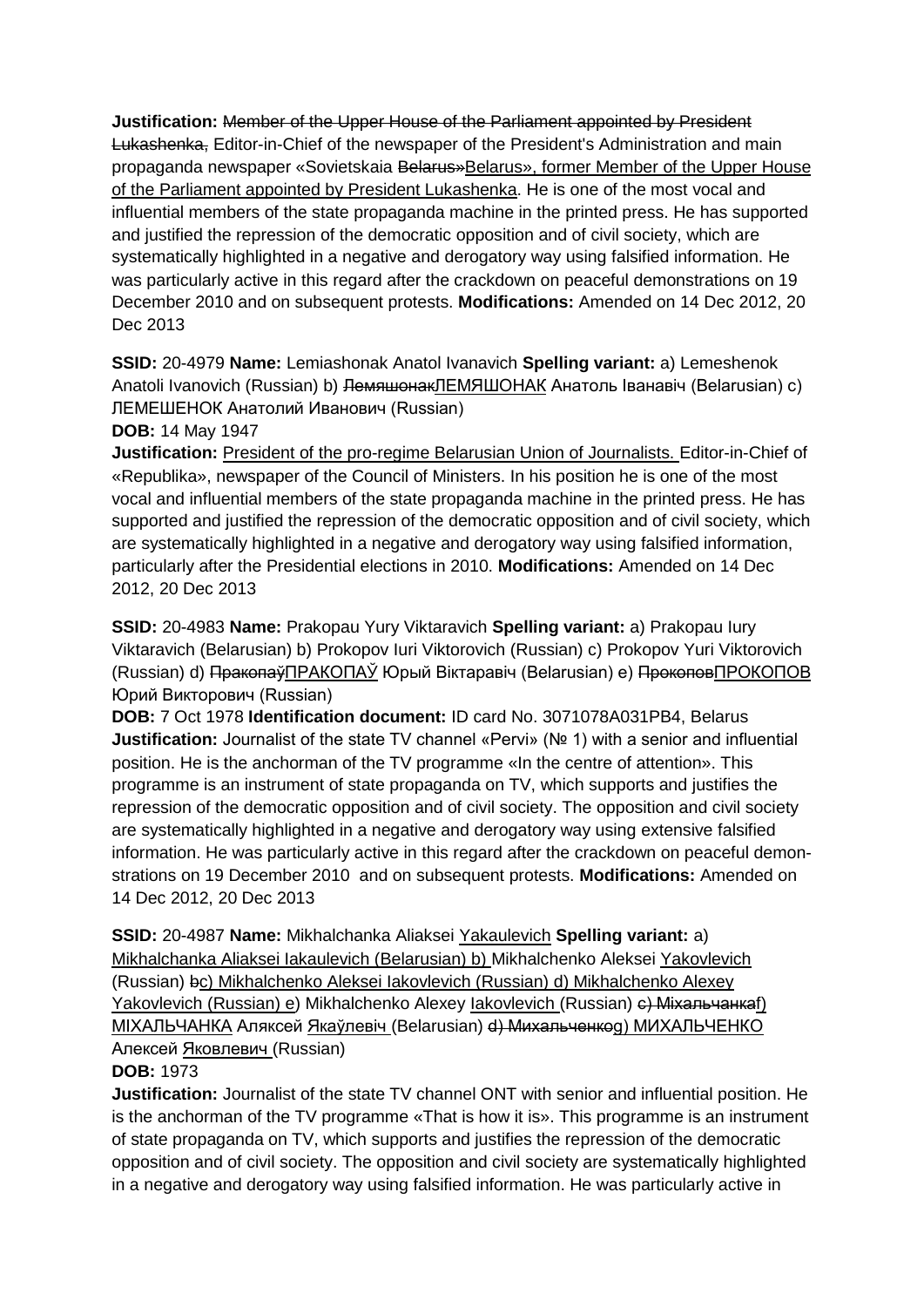this regard after the crackdown on peaceful demonstrations on 19 December 2010 and on subsequent protests. **Modifications:** Amended on 14 Dec 2012, 20 Dec 2013

**SSID:** 20-4991 **Name:** Taranda Aliaksandr Mikhailavich **Spelling variant:** a) Taranda Aleksandr Mikhailovich (Russian) b) <del>Таранда</del>ТАРАНДА Аляксандр Міхайлавіч (Belarusian) с) Таранда ТАРАНДА Александр Михайлович (Russian) **Address:** Ул. Б.Хмельницкого, 10 а, Минск, 220013

**Justification:** Deputy Editor of the newspaper of the President's Administration and main propaganda newspaper «Sovietskaia Belarus». Responsible for relaying state propaganda in the printed press, which supported and justified the repression of the democratic opposition and of civil society, systematically highlighted in a negative and derogatory way using falsified and untrue information, in particular after the Presidential elections in 2010. **Modifications:** Amended on 14 Dec 2012, 20 Dec 2013

**SSID:** 20-4995 **Name:** Gardzienka Siarhei Aliaksandravich **Spelling variant:** a) Gordienko Sergei Aleksandrovich (Russian) b) Gordiyenko Sergey Aleksandrovich (Russian) c) ГардзіенкаГАРДЗIЕНКА Сяргей Аляксандравіч (Belarusian) d) ГордиенкоГОРДИЕНКО Сергей Александрович (Russian)

**Address:** Ул. Б.Хмельницкого, 10 а, Минск, 220013

**Justification:** Deputy Editor of the newspaper of the President's Administration and main propaganda newspaper «Sovietskaia Belarus». Responsible for relaying state propaganda in the printed press, which has supported and justified the repression of the democratic opposition and of civil society, systematically highlighted in a negative and derogatory way using falsified and untrue information, in particular after the Presidential elections in 2010. **Modifications:** Amended on 14 Dec 2012, 20 Dec 2013

**SSID:** 20-4999 **Name:** Tarapetskaia Halina Mikhailauna **Spelling variant:** a) Tarapetskaya Halina Mikhailauna (Belarusian) b) Toropetskaia Galina Mikhailovna (Russian) c) Toropetskaya Galina Mikhailovna (Russian) d) ТарапецкаяТАРАПЕЦКАЯ Галіна Міхайлаўна (Belarusian) e) ТоропецкаяТОРОПЕЦКАЯ Галина Михайловна (Russian) **Address:** Ул. Б.Хмельницкого, 10 а, Минск, 220013

**Justification:** Deputy Editor of the newspaper of the President's Administration and main propaganda newspaper «Sovietskaia Belarus». Responsible for relaying the state propaganda in the printed press, which has provoked, supported and justified the repression of the democratic opposition and of civil society, systematically highlighted in a negative and derogatory way using falsified information, in particular after the Presidential elections in 2010. **Modifications:** Amended on 14 Dec 2012, 20 Dec 2013

**SSID:** 20-5007 **Name:** Zhuk Dzmitry Aliaksandravich **Spelling variant:** a) Zhuk Dmitri Aleksandrovich (Russian) b) ЖукЖУК Дзмітрый Аляксандравіч (Belarusian) c) ЖукЖУК Дмитрий Александрович (Russian)

**DOB:** 7 Jul 1970 **Address:** БЕЛОРУССКОЕ ТЕЛЕГРАФНОЕ АГЕНТСТВО Республика Беларусь, ул. Кирова, 26, Минск, 220030 **Identification document:** ID card No. 3070770A081PB7, Belarus

**Justification:** Director General (CEO) State News Agency BELTA. Responsible for relaying state propaganda in the media, which has supported and justified the repression of the democratic opposition and of civil society on 19 December 2010 using falsified information. **Modifications:** Amended on 14 Dec 2012, 20 Dec 2013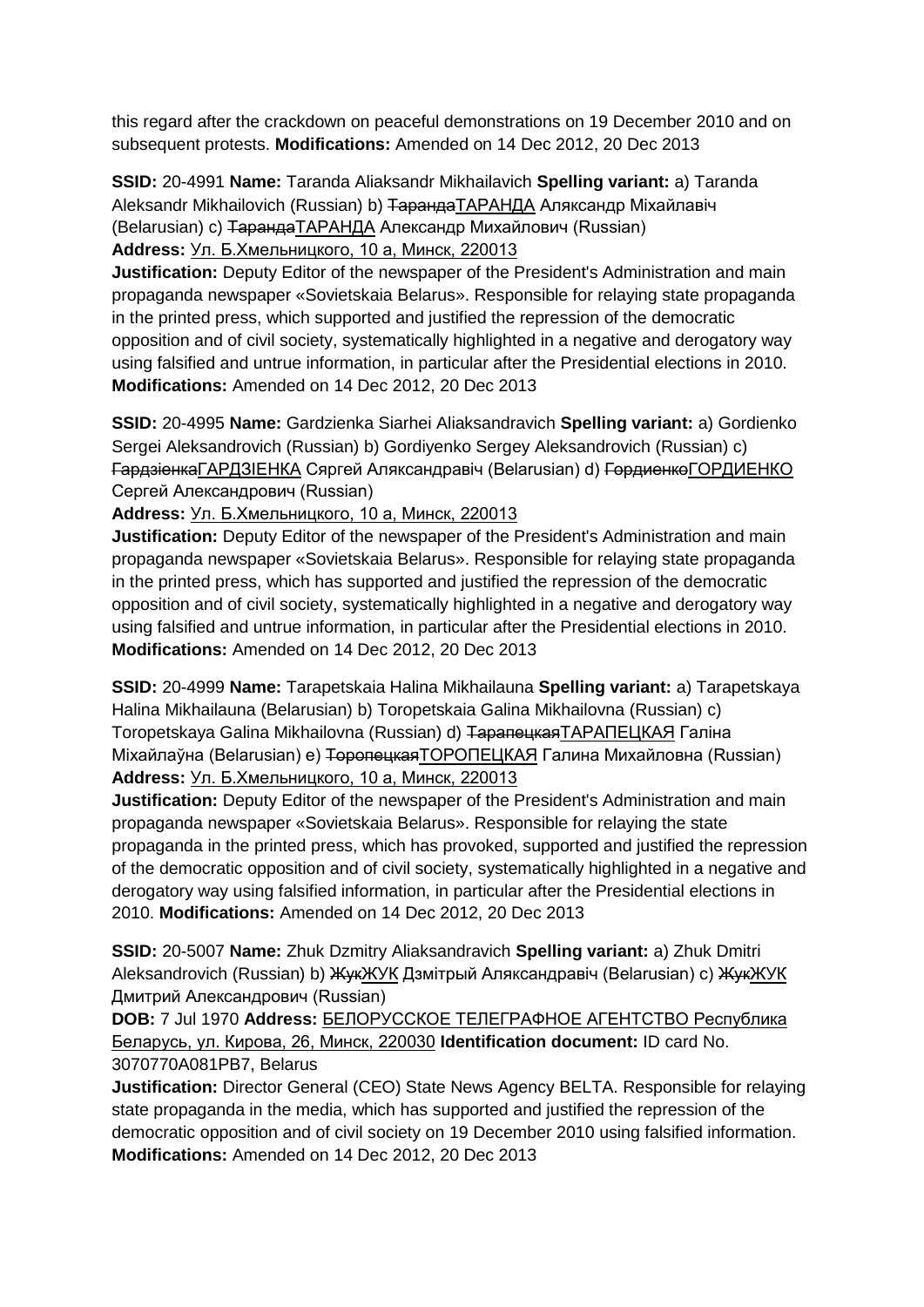**SSID:** 20-5011 **Name:** Hihin Vadzim Frantsavich **Spelling variant:** a) Gigin Vadim Frantsevich (Russian) b) <del>Гігін</del>ГІГІН Вадзім Францевіч (Belarusian) с) ГигинГИГИН Вадим Францевич (Russian)

# **DOB:** 21 Oct 1977 **POB:** Minsk

**Justification:** Editor-in-Chief,Editor-in-Chief of «Belorusskaia Dumka» monthly journal of the President's Administration. He is one of the most vocal and influential members of the state propaganda machine in the printed press. He has supported and justified the repression of the democratic opposition and of civil society, which are systematically highlighted in a negative and derogatory way using falsified information, in particular after the Presidential elections in 2010. **Modifications:** Amended on 14 Dec 2012, 20 Dec 2013

**SSID:** 20-5015 **Name:** Ablameika Siarhei Uladzimiravich **Spelling variant:** a) Ablameiko Sergei Vladimirovich (Russian) b) Ablameyko Sergey Vladimirovich (Russian) c) АбламейкаАБЛАМЕЙКА Сяргей Уладзіміравіч (Belarusian) d) <del>Абламейко</del>АБЛАМЕЙКО Сергей Владимирович (Russian)

**DOB:** 24 Sep 1956 **POB:** Voronovo, Grodno region **Address:** ул. Бобруйская, 5a, Minsk, Belarus

**Justification: Rector, Rector of Belorusian State University. He was responsible for the** expulsion of several students from the University because they participated in the demonstrations on 19 December 2010 and in other peaceful demonstrations in 2011. **Modifications:** Amended on 14 Dec 2012, 20 Dec 2013

**SSID:** 20-5019 **Name:** Sirenka Viktar Ivanavich **Spelling variant:** a) Sirenko Viktor Ivanovich (Russian) b) СірэнкаCIРЭНКА Віктар Іванавіч (Belarusian) c) СиренкоСИРЕНКО Виктор Иванович (Russian)

**DOB:** 4 Mar 1962 **Identification document:** ID card No. 3040362B062PB7, Belarus **Justification:** Head of the Committee for Health Care of Minsk City and former Chief Surgeon of the Minsk Emergency Hospital. He did not oppose the kidnapping of the presidential candidate, Nekliayev, who was transported to his hospital after being severely beaten on 19 December 2010 and, by failing to call the police, cooperated with the unknown perpetrators. Such inaction led him to be promoted. **Modifications:** Amended on 14 Dec 2012, 20 Dec 2013

**SSID:** 20-5023 **Name:** Ananich Alena Mikalaeuna **Spelling variant:** a) Ananich Elena Nikolaevna (Russian) b) Ananich Yelena Nikolaevna (Russian) c) АнанічАНАНIЧ Алена Мікалаеўна (Belarusian) d) АнаничАНАНИЧ Елена Николаевна (Russian) **Address:** Суд Первомайского района г. Минска, ул. Толбухина, 9, Минск, 220012 **Justification:** JudgeDeputy President of the Pervomayski District Court of the city of Minsk. Former judge at the Pervomayski Rayon Court of the city of Minsk. She was directly involved in the judicial repression of the peaceful demonstrators on 19 December 2010. On 20 December 2010 she sentenced civil society activists Paval Shalamitski, Mikhail Piatrenka, Yauhen Batura and Tatsiana Grybouskaya to 10 days in jail, as well as Tornike Berydze to 11 days in jail. Her way of conducting the trial was a clear violation of the Code of Criminal Procedure. She sustained the use of evidence and testimonies irrelevant to the accused. **Modifications:** Amended on 14 Dec 2012, 20 Dec 2013

**SSID:** 20-5027 **Name:** Ravinskaia Tatsiana Uladzimirauna **Spelling variant:** a) Ravinskaya Tatsiana Uladzimirauna (Belarusian) b) Revinskaia Tatiana Vladimirovna (Russian) c) Revinskaya Tatiana Vladimirovna (Russian) d) Revinskaya Tatyana Vladimirovna (Russian)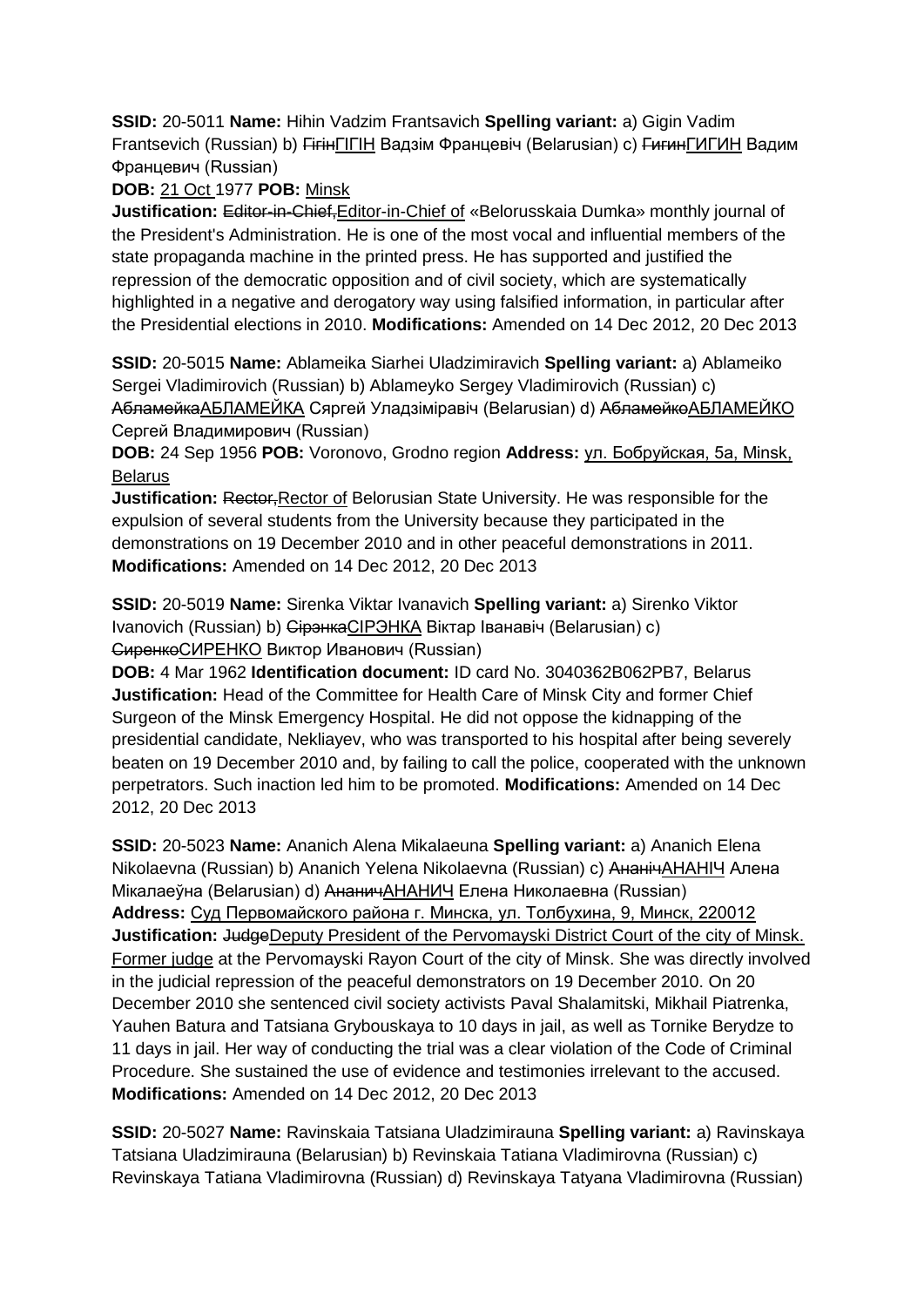e) <del>Равінская</del> РАВІНСКАЯ Таццяна Уладзіміраўна (Belarusian) f) <del>Ревинская</del> РЕВИНСКАЯ Татьяна Владимировна (Russian)

**Address:** Минский городской суд, ул. Дунина-Марцинкевича, 1, Минск, 220092 **Justification:** Judge at the City Court of Minsk. Former judge at the Pervomayski District Court of the city of Minsk. On 27 April 2011, she sentenced the politician Dmitri Bandarenka, coordinator of the civic campaign "European Belarus" of the former presidential candidate A. Sannikau to 2 years in jail. Her way of conducting the trial was a clear violation of the Code of Criminal Procedure. She sustained the use of evidence and testimonies irrelevant to the accused. **Modifications:** Amended on 14 Dec 2012, 20 Dec 2013

**SSID:** 20-5031 **Name:** Esman Valery Aliaksandravich **Spelling variant:** a) Yesman Valery Aliaksandravich (Belarusian) b) Esman Valeri Aleksandrovich (Russian) c) Yesman Valeri Aleksandrovich (Russian) d) Yesman Valeriy Aleksandrovich (Russian) e) ЕсьманЕСЬМАН Валерый Аляксандравіч (Belarusian) f) ЕсьманЕСЬМАН Валерий Александрович (Russian)

**Address:** Суд Центрального района г. Минска, ул. Кирова, 21, Минск, 220030 **Justification:** Judge at the Central District Court of the city of Minsk. He was directly involved in trials against peaceful demonstrators on 19 December 2010. On 20 December 2010, he sentenced civil society activists Siarhei Martynau, Dzmitry Chiarniak, Euhen Vaskovich respectively to 10, 11 and 12 days in jail. In June, July and October 2011, he sentenced several other activists to 10 and 11 days in jail. On 25 February 2013, he sentenced in a closed trial the activist Anatol Naumovich to 15 days in jail. The way he conducted the trials was a clear violation of the Code of Criminal Procedure. He sustained the use of evidence and testimonies irrelevant to the accused. **Modifications:** Amended on 14 Dec 2012, 20 Dec 2013

**SSID:** 20-5035 **Name:** Bychko Aliaksei Viktaravich **Spelling variant:** a) Bychko Aleksei Viktorovich (Russian) b) Bychko Alexey Viktorovich (Russian) c) БычкоБЫЧКО Аляксей Віктаравіч (Belarusian) d) БычкоБЫЧКО Алексей Викторович (Russian) **Address:** Минский городской суд, ул. Дунина-Марцинкевича, 1, Минск, 220092 **Justification:** Judge at the City Court of Minsk, former judge at the Central District Court of Minsk. On 26 October 2011, he sentenced civil society activist Siarhei Kazakou to 10 days in jail. The way he conducted the trials was a clear violation of the Code of Criminal Procedure. He sustained the use of evidence and testimonies irrelevant to the accused. **Modifications:**  Amended on 14 Dec 2012, 20 Dec 2013

**SSID:** 20-5039 **Name:** Khadanovich Aliaksandr Alyaksandrauvich **Spelling variant:** a) Khodanovich Aleksandr Aleksandrovich (Russian) b) ХадановічХАДАНОВIЧ Аляксандр Аляксандравіч (Belarusian) c) ХодановичХOДАНОВИЧ Александр Александрович (Russian)

**Justification:** JudgeFormer judge at the Central RayonDistrict Court of the city of Minsk. He was directly involved in the judicial repression of the peaceful demonstrators on 19 December 2010. On 20 December 2010, he sentenced civil society activist Uladzimir Kozhych to 14 days in jail. On 31 January 2011, he sentenced civil society activist Maksim Viniarski to 10 days in jail for his participation in a demonstration in support of political prisoners. On 24 and 26 October 2011, he sentenced civil society activists Alyaksandr Valantsevich and Alyaksandr Saldatsenka to 7 days in jail. On 9 January 2012, he sentenced civil society activist Mikita Kavalenka to 15 days in jail for his participation in a one-minute action in support of political prisoners. The way he conducted the trials was a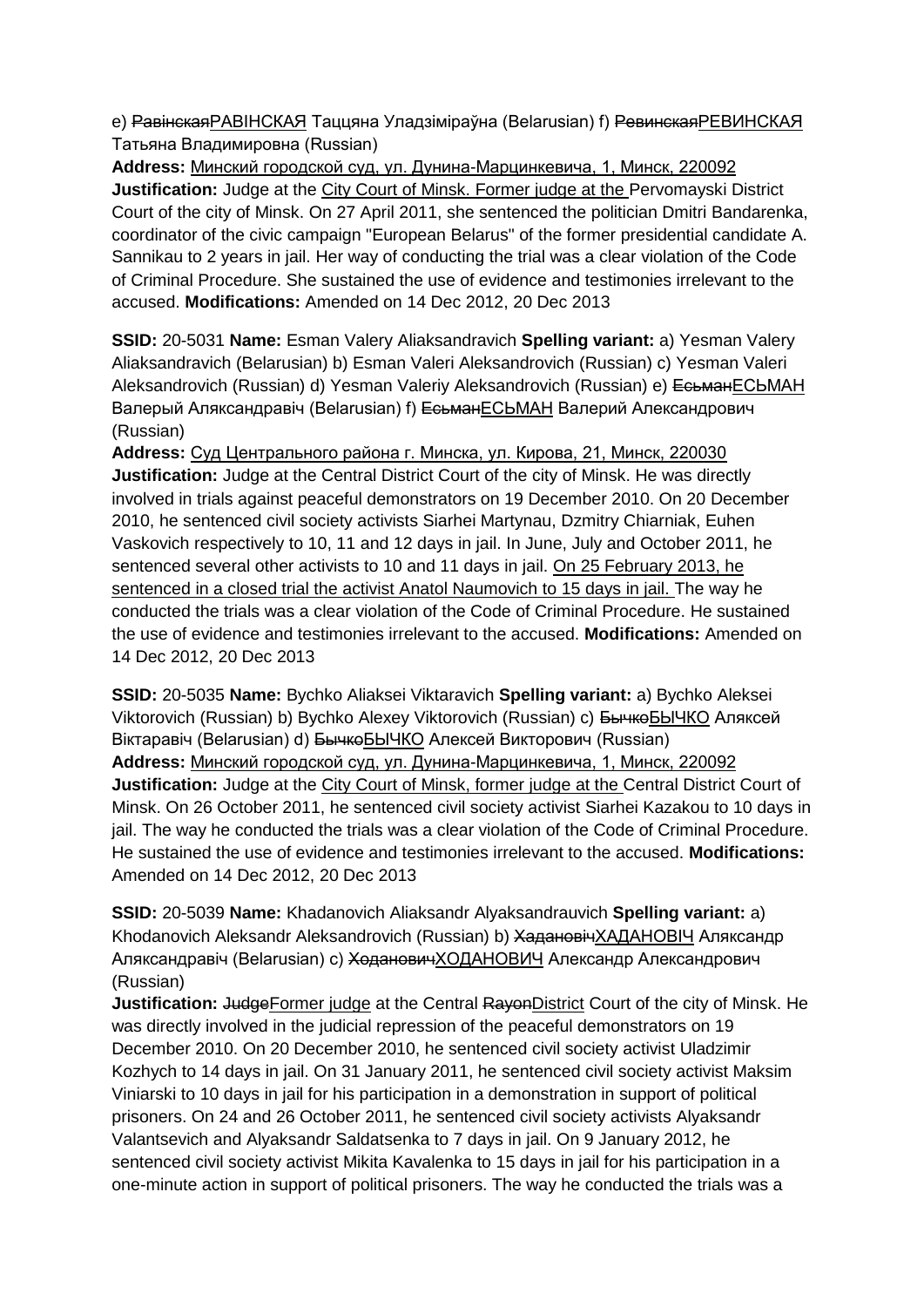clear violation of the Code of Criminal Procedure. He sustained the use of evidence and testimonies irrelevant to the accused. **Modifications:** Amended on 14 Dec 2012, 20 Dec 2013

**SSID:** 20-5044 **Name:** Baranouski Andrei Fiodaravich **Spelling variant:** a) Baranovski Andrei Fedorovich (Russian) b) Baranovski Andrey Fedorovich (Russian) c) БараноўскіБАРАНОЎСКI Андрэй ФёдаравічФедаравіч (Belarusian) d) БарановскийБАРАНОВСКИЙ Андрей Федорович (Russian) **Address:** Суд Партизанского района г. Минска, ул. Семашко, 33, Минск, 220027 **Justification:** Judge at the Partizanski Rayon Court of the city of Minsk. He was directly involved in the judicial repression of the peaceful demonstrators on 19 December 2010. On 20 December 2010, he sentenced civil society activists Siarhei Piakarchyk and Siarhei Navitski to 13 days in jail, as well as Yauhen Kandrautsu to 11 days in jail. The way he conducted the trials was a clear violation of the Code of Criminal Procedure. He sustained the use of evidence and testimonies irrelevant to the accused. **Modifications:** Amended on 14 Dec 2012, 20 Dec 2013

**SSID:** 20-5052 **Name:** Tsitsiankova Alena Viktarauna **Spelling variant:** a) Titenkova Elena Viktorovna (Russian) b) Titenkova Yelena Viktorovna (Russian) c) ЦіцянковаЦIЦЯНКОВА Алена Віктараўна (Belarusian) d) ТитенковаТИТЕНКОВА Елена Викторовна (Russian) **Address:** Минская областная юридическая консультация no. 1, ул.Красная, 18, Минск, 220005

**Justification:** Former Judge at the Partizanski RavenDistrict Court of the city of Minsk. She was directly involved in the judicial repression of the peaceful demonstrators on 19 December 2010. On 20 December 2010, she sentenced civil society activists Anton Hulak to 15 days in jail, Ales Milinets, Paval Kamarou to 12 days in jail, and Siarhei Piatrushyn to 11 days in jail. In July 2011, she sentenced other activists to 5 and 10 days in jail. The way she conducted the trials was a clearclear violation of the Code of Criminal Procedure. She sustained the use of evidence and testimonies irrelevant to the accused. **Modifications:**  Amended on 14 Dec 2012, 20 Dec 2013

**SSID:** 20-5056 **Name:** Tupik Vera Mikhailauna **Spelling variant:** a) Tupik Vera Mikhailovna (Russian) b) ТупікTYПIK Вера Міхайлаўна (Belarusian) c) ТупикТУПИК Вера Михайловна (Russian)

**Address:** Минский городской суд, ул. Дунина-Марцинкевича, 1, Минск, 220092 **Justification:** Judge at the City Court of Minsk. Former Deputy President and judge at the Leninski RayonDistrict Court of the city of Minsk. She was directly involved in the judicial repression of the peaceful demonstrators on 19 December 2010. On 20 December 2010, she sentenced civil society activists Natallia Vasilievich to 15 days in jail, and Katsiaryna Parfilieva, Alyaksandr Piatnitski and Sviatlana Rasliakova to 10 days in jail. In July 2011, she sentenced other activists to 10 days in jail. The way she conducted the trials was a clear violation of the Code of Criminal Procedure. She sustained the use of evidence and testimonies irrelevant to the accused. **Modifications:** Amended on 14 Dec 2012, 20 Dec 2013

**SSID:** 20-5060 **Name:** Niakrasava Alena Tsimafeeuna **Spelling variant:** a) Nekrasova Elena Timofeevna (Russian) b) Nekrasova Yelena Timofeyevna (Russian) c) НякрасаваНЯКРАСАВА Алена Цімафееўна (Belarusian) d) Некрасова Елена Тимофеевна (Russian)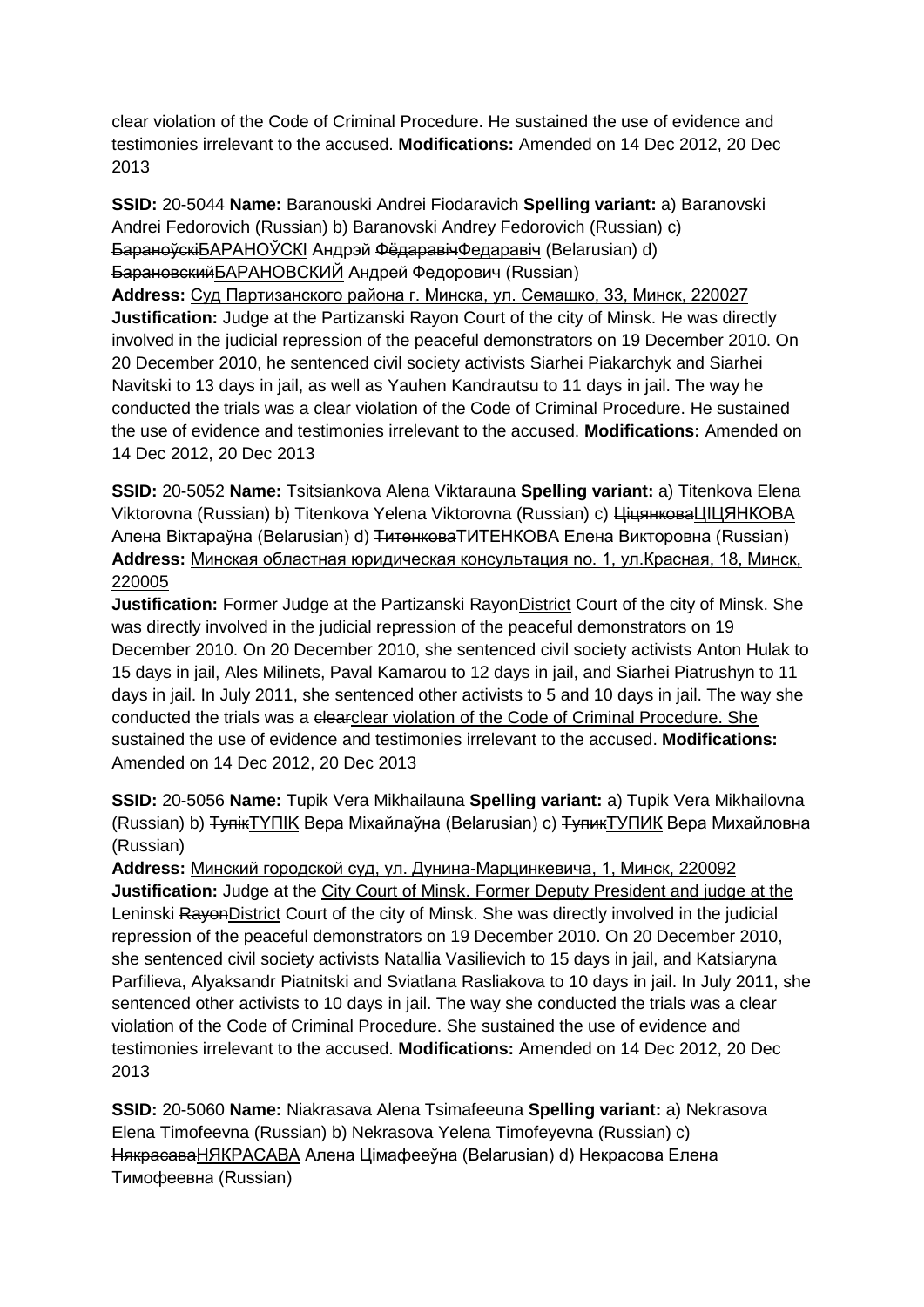**Address:** Суд Заводского района г. Минска, пр. Партизанский, 75 А, Минск, 220107 **Justification:** Judge at the Zavodskoi Rayon Court of the city of Minsk. She was directly involved in the judicial repression of the peaceful demonstrators on 19 December 2010. On 20 December 2010, she sentenced civil society activists Tatsyana Grechanikava, Alyaksandr Baranou, Yevhen Tsarykau, Maryna Paulouskaya, and Andrei Zialiony to 15 days in jail. On 4 and 7 July 2011, and on 6 October 2011, she sentenced several activists (Katsiarina Davydzik, 10 days in jail; Yauguenia Kamarova, 10 days in jail; Aleh Bazhok, 10 days in jail; Yan Melnikau, 5 days in jail). The way she conducted the trials was a clear violation of the Code of Criminal Procedure. She sustained the use of evidence and testimonies irrelevant to the accused. **Modifications:** Amended on 14 Dec 2012, 20 Dec 2013

**SSID:** 20-5064 **Name:** Laptseva Alena Viacheslavauna **Spelling variant:** a) Lapteva Elena Viacheslavovna (Russian) b) Lapteva Yelena Vyacheslavovna (Russian) c) ЛапцеваЛАПЦЕВА Алена Вячаславаўна (Belarusian) d) ЛаптеваЛАПТЕВА Елена Вячеславовна (Russian)

**Address:** Суд Заводского района г. Минска, пр. Партизанский, 75 А, Минск, 220107 **Justification:** Judge at the Zavodskoi RayonDistrict Court of Minsk. She was directly involved in the judicial repression of the peaceful demonstrators on 19 December 2010. On 20 December 2010, she sentenced civil society activists Raman Maksimenka, Yuras Shpak-Ryzhkou, Hanna Belskaya, Paval Sakolchik, Sviatlana Rubashkina, Uladzimir Parkalau and Tatsyana Vaikovih to 10 days in jail. The way she conducted the trials was a clear violation of the Code of Criminal Procedure. She sustained the use of evidence and testimonies irrelevant to the accused. **Modifications:** Amended on 14 Dec 2012, 20 Dec 2013

**SSID:** 20-5068 **Name:** Balauniou Mikalai Vasilievich **Spelling variant:** a) Bolovnev Nikolai Vasilievich (Russian) b) БалаўнёўБАЛАЎНЕЎ Мікалай Васільевіч (Belarusian) c) БоловневБОЛОВНЕВ Николай Васильевич (Russian)

**Address:** Суд Заводского района г. Минска, пр. Партизанский, 75 А, Минск, 220107 **Justification:** Judge at the Zavodskoi RayonDistrict Court of the city of Minsk. He was directly involved in the judicial repression of the peaceful demonstrators on 19 December 2010. On 20 December 2010, he sentenced civil society activists Ihar Pashkovich, Dzimtry Pashyk, Anton Davydzenka, Artsem Liaudanski and Artsem Kuzmin to 10 days in jail. The way he conducted the trials was a clear violation of the Code of Criminal Procedure. He sustained the use of evidence and testimonies irrelevant to the accused. **Modifications:**  Amended on 14 Dec 2012, 20 Dec 2013

**SSID:** 20-5072 **Name:** Kazak Viktar Uladzimiravich **Spelling variant:** a) Kazak Viktor Vladimirovich (Russian) b) КазакКАЗАК Віктар Уладзіміравіч (Belarusian) c) КазакКАЗАК Виктор Владимирович (Russian)

## **Address:** Суд Московского района г. Минска, Проспект газеты Правда, 27, Минск, 220042

**Justification:** Judge at the Moskovski Rayon Court of the city of Minsk. He was directly involved in the judicial repression of the peaceful demonstrators on 19 December 2010. On 20 December 2010, he sentenced civil society activists Siarhei Arlou and Dzmitry Kresik to 12 days in jail, and Valeria Niadzvitskaya, Valiantsyna Busko and Hanna Dainiak to 10 days in jail. On 27 December 2010, he sentenced the deputy leader of the "Young Front" to 10 days in jail for his participation in the demonstration on 19 December 2010. On 4 and 7 July 2011, on 8 November 2011, and on 20 December 2011, he sentenced several activists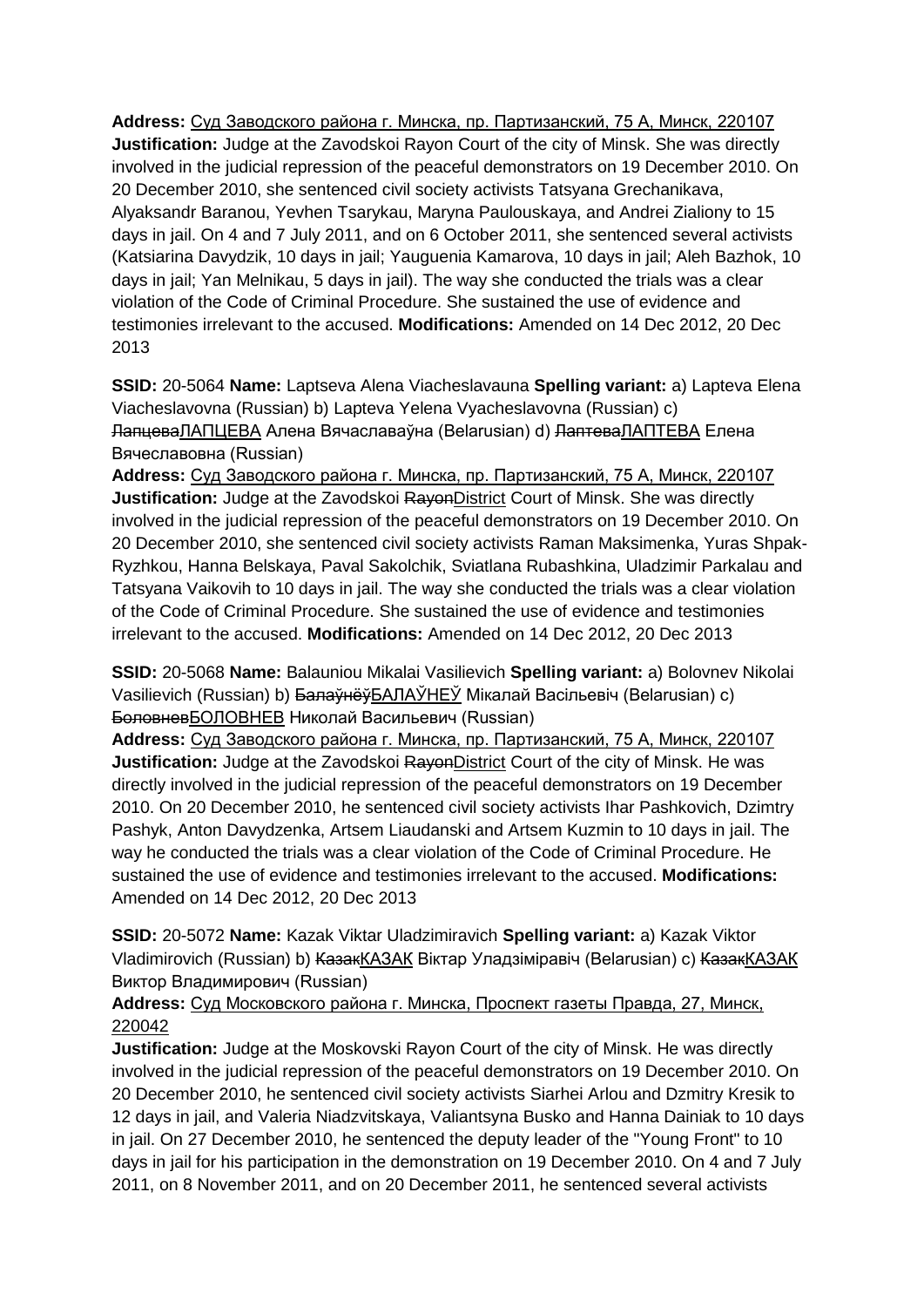(Viktoriya Bandarenka, 10 days in jail; Andrei Zakhareuski, 5 days in jail; Mikhail Muski, 7 days in jail; Raman Grytsevich, 7 days in jail). The way he conducted the trials was a clear violation of the Code of Criminal Procedure. He sustained the use of evidence and testimonies irrelevant to the accused. **Modifications:** Amended on 14 Dec 2012, 20 Dec 2013

**SSID:** 20-5076 **Name:** Shylko Alena Mikalaeuna **Spelling variant:** a) Shilko Elena Nikolaevna (Russian) b) Shilko Yelena Nikolaevna (Russian) с) ШылькөШЫЛЬКО Алена Мікалаеўна (Belarusian) d) <del>Шилько</del>ШИЛЬКО Елена Николаевна (Russian) **Address:** Минский городской суд, ул. Дунина-Марцинкевича, 1, Минск, 220092 **Justification:** Judge at the Minsk City court, former judge at the Moskovski RayonDistrict Court of the city of Minsk. She was directly involved in the judicial repression of the peaceful demonstrators on 19 December 2010. On 20, 24 and 30 December 2010, she sentenced civil society activists, respectively Ihar Shershan (12 days in jail), Zmitser Shurkhai (10 days in jail) and Franak Viachorka (12 days in jail). On 24 January 2012, she rejected the appeal of Ales Byalyatski regarding the sentence imposed on him by the Pervomaiski District Court of Minsk even though Byalyatski's trial was conducted in a way that was a clear violation of the Code of Criminal Procedure. Byalyatski was active in defending and providing assistance to those who suffered from repression in relation to the 19 December 2010 elections and the crackdown on civil society and democratic opposition. Her way of conducting the trials is a clear violation of the Code of Criminal Procedure. She sustained the use of evidence and testimonies irrelevant to the accused. **Modifications:** Amended on 14 Dec 2012, 20 Dec 2013

**SSID:** 20-5080 **Name:** Simakhina Liubou Siarheeuna **Spelling variant:** a) Simakhina Liubov Sergeevna (Russian) b) СімахінаCIMAXIHA Любоў Сяргееўна (Belarusian) c) СимахинаСИМАХИНА Любовь Сергеевна (Russian)

**Address:** Суд Московского района г. Минска, Проспект газеты Правда, 27, Минск, 220042

**Justification:** Judge at the Moskovski Rayon Court of the city of Minsk. She was directly involved in the judicial repression of the peaceful demonstrators on 19 December 2010. On 20 December 2010, she sentenced civil society activist Siarhei Barsukou to 12 days in jail. On 8 November 2011, she sentenced civil society activist, Paval Siarhei, to 7 days in jail. Her way of conducting the trials was a clear violation of the Code of Criminal Procedure. She sustained the use of evidence and testimonies irrelevant to the accused. **Modifications:**  Amended on 14 Dec 2012, 20 Dec 2013

**SSID:** 20-5084 **Foreign identifier:** 140 **Name:** Kuzniatsova Natallia Anatolieuna **Spelling variant:** a) Kuznetsova Natalia Anatolievna (Russian) b) Kuznetsova Natalya Anatolyevna (Russian) c) КузняцоваКУЗНЯЦОВА Наталля Анатольеўна (Belarusian) d) КузнецоваКУЗНЕЦОВА Наталья Анатольевна (Russian)

**DOB:** 1973 **POB:** Minsk **Address:** Суд Московского района г. Минска, Проспект газеты Правда, 27, Минск, 220042

**Justification:** Judge at the Moskovski Rayon Court of the city of Minsk. She was directly involved in the judicial repression of the peaceful demonstrators on 19 December 2010. On 20 December 2010, she sentenced civil society activist, Anastasia Lazareva, to 10 days in jail. Her way of conducting the trial was a clear violation of the Code of Criminal Procedure. She sustained the use of evidence and testimonies irrelevant to the accused. **Modifications:** Amended on 14 Dec 2012, 20 Dec 2013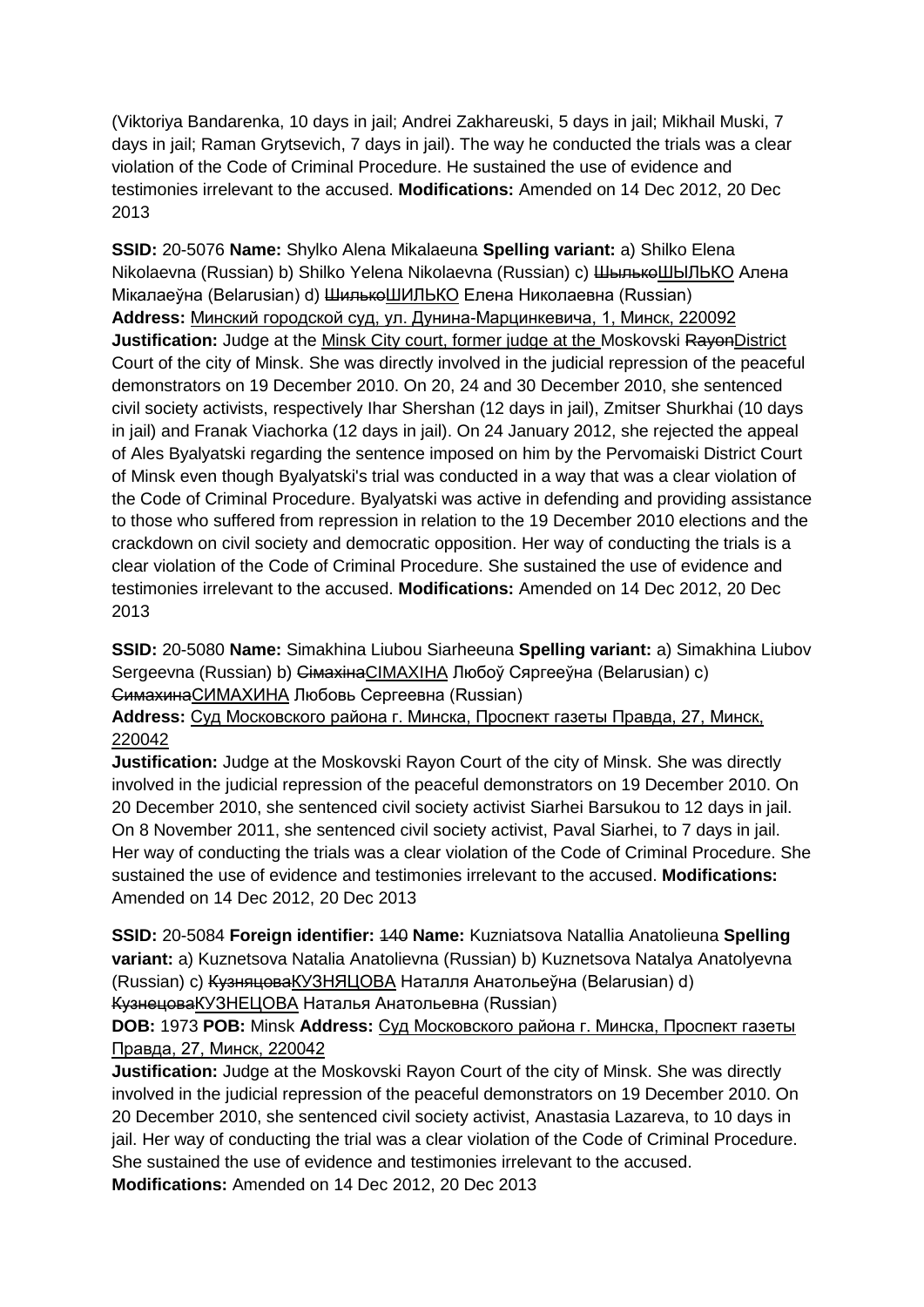**SSID:** 20-5090 **Name:** Tselitsa Lidziia Fiodarauna **Spelling variant:** a) Tselitsa Lidzia Fiodarauna (Belarusian) b) Tselitsa Lidziya Fiodarauna (Belarusian) c) Telitsa Lidiia Fedorovna (Russian) d) Telitsa Lidia Fedorovna (Russian) e) Telitsa Lidiya Fedorovna (Russian) f) ЦеліцаЦЕЛIЦА Лідзія ФёдараўнаФедараўна (Belarusian) g) ТелицаТЕЛИЦА Лидия Федоровна (Russian)

# **Address:** Суд Московского района г. Минска, Проспект газеты Правда, 27, Минск, 220042

**Justification:** Judge at the Moskovski Rayon Court of the city of Minsk. She was directly involved in the judicial repression of the peaceful demonstrators on 19 December 2010. On 20 December 2010, she sentenced civil society activist Mikhail Barsukou to 10 days in jail Her way of conducting the trial was a clear violation of the Code of Criminal Procedure. She sustained the use of evidence and testimonies irrelevant to the accused. **Modifications:**  Amended on 14 Dec 2012, 20 Dec 2013

**SSID:** 20-5094 **Name:** Charniak Alena Leanidauna **Spelling variant:** a) Cherniak Elena Leonidovna (Russian) b) Cherniak Yelena Leonidovna (Russian) c) Chernyak Yelena Leonidovna (Russian) d) ЧарнякЧАРНЯК Алена Леанідаўна (Belarusian) e) ЧернякЧЕРНЯК Елена Леонидовна (Russian)

**Address:** Суд Московского района г. Минска, Проспект газеты Правда, 27, Минск, 220042

**Justification:** Judge at the Moskovski Rayon Court of the city of Minsk. She was directly involved in the judicial repression of the peaceful demonstrators on 19 December 2010. On 20 December 2010, she sentenced civil society activists Andrei Eliseeu, Hanna Yakavenka, Henadz Chebatarovich respectively to 10, 11 and 12 days in jail. Her way of conducting the trial was a clear violation of the Code of Criminal Procedure. She sustained the use of evidence and testimonies irrelevant to the accused. **Modifications:** Amended on 14 Dec 2012, 20 Dec 2013

**SSID:** 20-5098 **Name:** Shestakou Iury Valerievich **Spelling variant:** a) Shestakou Yury Valerievich (Belarusian) b) Shestakov Iuri Valerievich (Russian) c) Shestakov Yuri Valerievich (Russian) d) ШастакоўШАСТАКОЎ Юрый Валер'евіч (Belarusian) e) ШестаковШЕСТАКОВ Юрий Валерьевич (Russian)

**Address:** Суд Московского района г. Минска, Проспект газеты Правда, 27, Минск, 220042

**Justification:** Judge and Deputy President at the Moskovski Rayon Court of the city of Minsk. He was directly involved in the judicial repression of peaceful demonstrators on 19 December 2010. On 20 and 27 December 2010, he sentenced civil society activists Illya Vasilievich, Nadzeya Chayukhova, Tatsiana Radzetskaya, Siarhei Kanapatski and Volha Damarad to 10 days in jail. On 20 December 2010 he sentenced the activist Siarhei Kanapatski for the commemoration of the repression on 19 December 2010. His way of conducting the trials was a clear violation of the Code of Criminal Procedure. He sustained the use of evidence and testimonies irrelevant to the accused. **Modifications:** Amended on 14 Dec 2012, 20 Dec 2013

**SSID:** 20-5102 **Name:** Motyl Tatsiana Iaraslavauna **Spelling variant:** a) Motyl Tatsiana Yaraslavauna (Belarusian) b) Motyl Tatiana Iaroslavovna (Russian) c) Motyl Tatyana Yaroslavovna (Russian) d) <del>Матыль Таццяна</del>МОТЫЛЬ Таццяна Яраславаўна (Belarusian) e) Мотыль Татьяна Ярославовна (Russian)

**Address:** Суд Московского района г. Минска, Проспект газеты Правда, 27, Минск,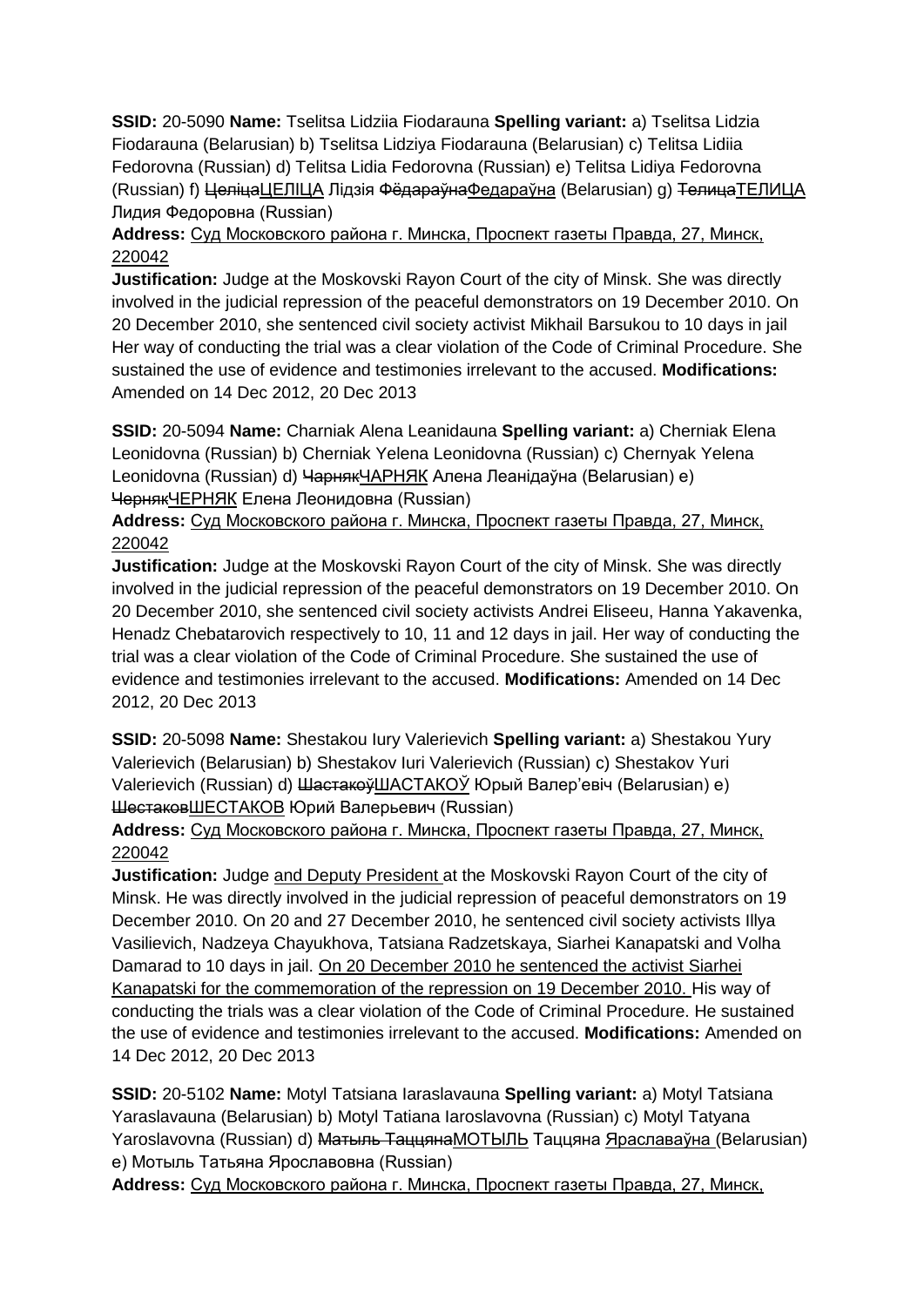#### 220042

**Justification:** Judge at the Moskovski Rayon Court of the city of Minsk. She was directly involved in the judicial repression of peaceful demonstrators on 19 December 2010. On 10 January 2011, she sentenced Young Front activist, Yulian Misiukevich, to 12 days in jail and, on 21 January 2011 and 31 January 2011 respectively, she sentenced political activist, Usevalad Shasharin, and civil society activist, Tsimafei Atranschankau, each to 9 days in jail. She also sentenced on 27 December 2010 and 20 January 2011 respectively human rights defender, Mikhail Matskevich, to 10 days in jail and civil society activist, Valer Siadou, to 12 days in jail for their participation in an action in support of political prisoners. She was also directly involved in the judicial repression of civil society activist activists in 2011. On 4 and 7 July 2011, she sentenced Anton Glinisty and Andrei Ignatchyk to 10 days in jail. She has also been directly involved in the judicial repression of political activists in 2012. On 22 February 2012, she sentenced the prominent political activist, Pavel Vinagradau, to 10 days in jail, on whom she also imposed, on 10 April 2012, a preventive police supervision for two years. On 23 March 2012, she sentenced political activists Mikhas Kostka and Anastasia Shuleika of «Revolution through social networks» to 5 days in jail. On 21 April 2012, she sentenced the latter again to 10 days in jail. On 24, 25 and 26 May 2012, she sentenced Young Front activists, Uladzimir Yaromenak, Zmitser Kremenetski and Raman Vasiliev to 10, 10 and 12 days in jail respectively. On 22 June 2012, she sentenced the Euroradio journalist, Paval Sverdlou, to 15 days in jail. On 18 July 2012, she sentenced the activist Katsiarina Halitskaya to 10 days in jail. On 8 and 9 November 2012, she sentenced again Young Front activists, Uladzimir Yaromenak and Raman Vasiliev to 15 days in jail. On 7 May 2013, she sentenced the acitivst Aliaksandr Yarashevich to 12 days in jail. Her way of conducting the trials was a clear violation of the Code of Criminal Procedure. She sustained the use of evidence and testimonies irrelevant to the accused. **Modifications:** Amended on 14 Dec 2012, 20 Dec 2013

**SSID:** 20-5106 **Name:** Khatkevich Iauhen Viktaravich **Spelling variant:** a) Khatkevich Yauhen Viktaravich (Belarusian) b) Khatkevich Evgeni Viktorovich (Russian) c) Khatkevich Yevgeni Viktorovich (Russian) d) <del>ХаткевічХАТКЕВІЧ</del> Яўген Віктаравіч (Belarusian) e) ХаткевичХАТКЕВИЧ Евгений Викторович (Russian)

## **Address:** Суд Московского района г. Минска, Проспект газеты Правда, 27, Минск, 220042

**Justification:** Judge at the Moskovski RayonDistrict Court of the city of Minsk. He was directly involved in the judicial repression of peaceful demonstrators on 19 December 2010. On 20, 22 and 27 December 2010, he sentenced civil society activists, Alyaksandra Suslava and Svitlana Pankavets, to 10 days in jail, Fedar Masliannikau and Mikhas Lebedz to 12 days in jail and Zmitser Bandarchuk, Artsem Dubski and Mikhas Pashkevich to 15 days in jail. In 20112011, 2012 and 20122013, he sentenced other activists to terms ranging from 7 to 14 days in jail. His way of conducting the trials was a clear violation of the Code of Criminal Procedure. He sustained the use of evidence and testimonies irrelevant to the accused. **Modifications:** Amended on 14 Dec 2012, 20 Dec 2013

**SSID:** 20-5110 **Name:** Husakova Volha Arkadzieuna **Spelling variant:** a) Gusakova Olga Arkadievna (Russian) b) <del>Гусакова</del>ГУСАКОВА Вольга Аркадзьеўна (Belarusian) c) ГусаковаГУСАКОВА Ольга Аркадьевна (Russian)

**Address:** Суд Московского района г. Минска, Проспект газеты Правда, 27, Минск, 220042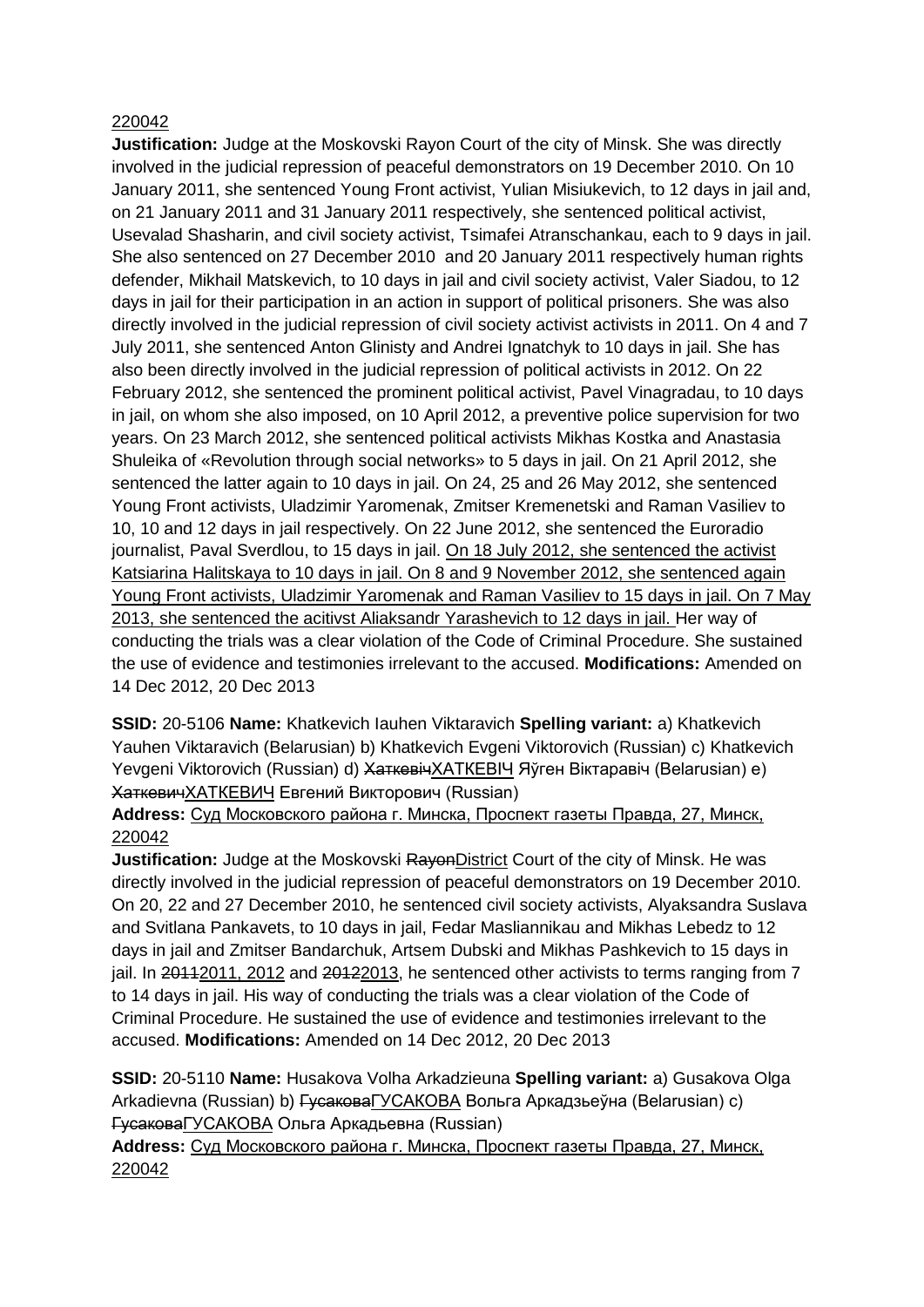**Justification:** Judge at the Oktiabrski RayonMoskovsky District Court of Minsk. She was directly involved in the judicial repression of peaceful demonstrators on 19 December 2010. On 20 December 2010, she sentenced civil society activists, Aleksandryna Alibovich and Volha Kashtalian, to 10 days in jail, and Aliaksei Varonchanka and Eryk Arlou to 12 days in jail. Her way of conducting the trial was a clear violation of the Code of Criminal Procedure. She sustained the use of evidence and testimo-niestestimonies irrelevant to the accused. **Modifications:** Amended on 14 Dec 2012, 20 Dec 2013

**SSID:** 20-5114 **Name:** Shahrai Ryta Piatrouna **Spelling variant:** a) Shagrai Rita Petrovna (Russian) b) Шаграй РытаШАГРАЙ Рнта Пятроўна (Belarusian) c) ШаграйШАГРАЙ Рита Петровна (Russian)

**Address:** Суд Партизанского района г. Минска, ул. Семашко, 33, Минск, 220027 **Justification:** JudgeDeputy President at the Partizanski District court of the city of Minsk, former judge at the Oktiabrski RayonDistrict Court of the city of Minsk. She was directly involved in the judicial repression of peaceful demonstrators on 19 December 2010. On 20 December 2010, she sentenced civil society activists, Ales Sobal, Maksim Hrishel and Kastantsin Chufistau, to 10 days in jail, and Siarhei Kardymon to 15 days in jail. On 7 July 2011, she sentenced the activist Artur Zauharodny to 13 days in jail. On 12 October 2012 she sentenced the activists Aleh Korban and Uladzimir Siarheeu to 5 days in jail. Her way of conducting the trials was a clear violation of the Code of Criminal Procedure. She sustained the use of evidence and testimonies irrelevant to the accused. **Modifications:** Amended on 14 Dec 2012, 20 Dec 2013

**SSID:** 20-5118 **Name:** Mitrakhovich Iryna Aliakseeuna **Spelling variant:** a) Mitrakhovich Irina Alekseevna (Russian) b) <del>Мітраховіч</del>МІТРАХОВІЧ Ірына Аляксееўна (Belarusian) c) МитраховичМИТРАХОВИЧ Ирина Алексеевна (Russian)

**Address:** Суд Октябрьского района г. Минска, ул. Семашко, 33, Минск, 220027 **Justification:** Judge at the Oktiabrski Rayon Court of the city of Minsk. She was directly involved in the judicial repression of peaceful demonstrators on 19 December 2010. On 20 December 2010, she sentenced civil society activists Aleh Yastrutseu and Mark Metsialkou to 15 days in jail. On 7 July 2011, she sentenced civil society activists Eduard Baida and Andrei Ratsolka to 10 days in jail, and Artsem Starykau to 12 days in jail for taking part in a silent protest. Her way of conducting the trials was a clear violation of the Code of Criminal Procedure. She sustained the use of evidence and testimonies irrelevant to the accused. **Modifications:** Amended on 14 Dec 2012, 20 Dec 2013

**SSID:** 20-5122 **Name:** Pratasavitskaia Natallia Uladzimirauna **Spelling variant:** a) Protosovitskaia Natalia Vladimirovna (Russian) b) Protosovitskaya Natalia Vladimirovna (Russian) c) Protosovitskaya Natalya Vladimirovna (Russian) d) ПратасавіцкаяПРАТАСАВIЦКАЯ Наталля Уладзіміраўна (Belarusian) e) ПротосовицкаяПРОТОСОВИЦКАЯ Наталья Владимировна (Russian) **Address:** Суд Октябрьского района г. Минска, ул. Семашко, 33, Минск, 220027 **Justification:** Judge at the Oktiabrski Rayon Court of Minsk. She was directly involved in the judicial repression of peaceful demonstrators on 19 December 2010. On 20 December 2010, she sentenced civil society activists Siarhei Sheuchenka, Katsiaryna Sliadzeuskaya and Aliaksandra Chemisava to 10 days in jail, and Yauhen Mironau, Ihar Matsuta, Illya Laptseu, Mikhail Korzun and Vital Murashkevich to 15 days in jail. On 13 January 2011, she sentenced the prominent journalist Andrei Pochobut to 15 days in jail. On 31 October 2011, she sentenced the activist Volha Bandarenka to 10 ays in jail. On 26 March 2013, she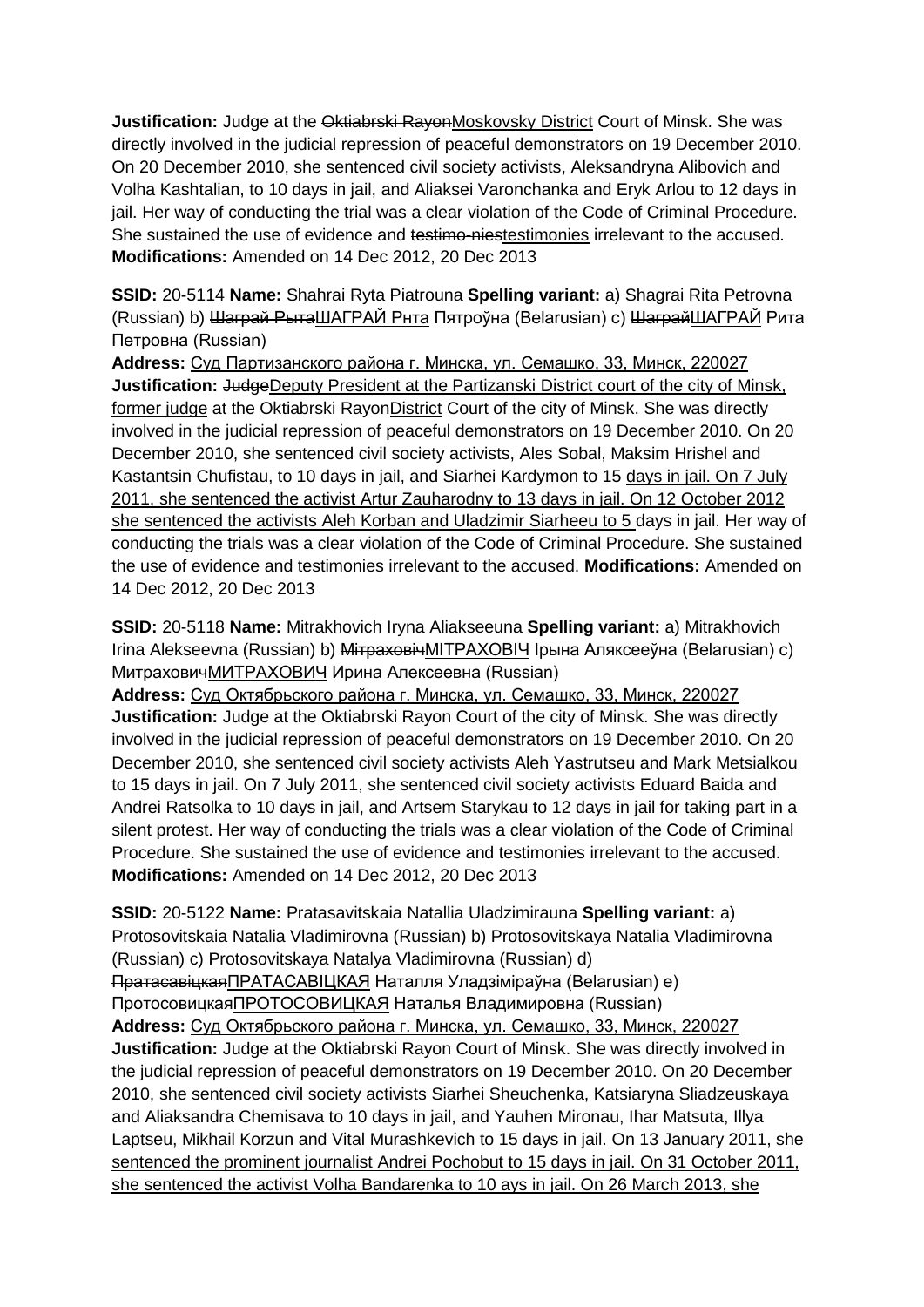sentenced the activist Ihar Simirou to 10 days in jail. Her way of conducting the trialtrials was a clear violation of the Code of Criminal Procedure. She sustained the use of evidence and testimonies irrelevant to the accused. **Modifications:** Amended on 14 Dec 2012, 20 Dec 2013

**SSID:** 20-5126 **Name:** Lapko Maksim Fiodaravich **Spelling variant:** a) Lapko Maksim Fedorovich (Russian) b) Lapko Maxim Fyodorovich (Russian) c) ЛапкоЛАПКО Максім ФёдаравічФедаравiч (Belarusian) d) ЛапкоЛАПКО Максим Федорович (Russian) **Address:** Суд Октябрьского района г. Минска, ул. Семашко, 33, Минск, 220027 **Justification:** Judge at the Oktiabrski Rayon Court of the city of Minsk. He was directly involved in the judicial repression of peaceful demonstrators on 19 December 2010. On 20 December 2010, he sentenced civil society activists Raman Scherbau and Vital Tratsiakou to 10 days in jail, Yuri Krylovich and Pavel Kavalenka to 15 days in jail, Youg Front activists Zmitser Kremenitski and Uladzimir Yaromenak respectively to 14 and 15 days in jail. In 2012, he sentenced other activists, particularly Young Front activists, to terms ranging from 10 to 15 days in jail. On 17 July 2012, he sentenced Raman Vasiliev and Uladzimir Yaromenak respectively to 12 and 15 days in jail. His way of conducting the trials was a clear violation of the Code of Criminal Procedure. He sustained the use of evidence and testimonies irrelevant to the accused. **Modifications:** Amended on 14 Dec 2012, 20 Dec 2013

**SSID:** 20-5130 **Name:** Varenik Natallia Siamionauna **Spelling variant:** a) Varenik Natalia Semenovna (Russian) b) Varenik Natalya Semyonovna (Russian) c) ВарэнікВАРЭНIК Наталля СямёнаўнаСяменаўна (Belarusian) d) ВареникВАРЕНИК Наталья Семеновна (Russian)

### **Address:** Суд Фрунзенского района г. Минска, ул. Д. Марцинкевича, 1, к. 2, Минск, 220092

**Justification:** Judge at the Frunzenski RayonDistrict Court of the city of Minsk. She was directly involved in the judicial repression of peaceful demonstrators on 19 December 2010. On 20 December 2010, she sentenced civil society activists Valiantsina Furman and Vadzim Klysheika to 10 days in jail. Her way of conducting the trial was a clear violation of the Code of Criminal Procedure. She sustained the use of evidence and testimonies irrelevant to the accused. **Modifications:** Amended on 14 Dec 2012, 20 Dec 2013

**SSID:** 20-5134 **Name:** Zhukouskaia Zhanna Aliakseeuna **Spelling variant:** a) Zhukouskaya Zhanna Aliakseyeuna (Belarusian) b) Zhukovskaia Zhanna Alekseevna (Russian) c) Zhukovskaya Zhanna Alekseyevna (Russian) d) <del>Жукоўская</del>ЖУКОЎСКАЯ Жанна Аляксееўна (Belarusian) e) ЖуковскаяЖУКОВСКАЯ Жанна Алексеевна (Russian) **Address:** Суд Фрунзенского района г. Минска, ул. Д. Марцинкевича, 1, к. 2, Минск, 220092

**Justification:** Judge at the Frunzenski Rayon Court of the city of Minsk. She was directly involved in the judicial repression of peaceful demonstrators on 19 December 2010. On 20 December 2010, she sentenced civil society activists Iryna Yarashevich and Mikhail Yakavenka respectively to 15 and 10 days in jail. On 21 May 2011, she sentenced former presidential candidate Rymashevsky and Neklyaeu respectively to a suspended sentence of 2 years and to 3 years in jail with postponement of the enforcement. On 7 July 2011, she sentenced civil society activist Barys Sidareika to 10 days in jail for taking part in a silent protest. Her way of conducting the trials was a clear violation of the Code of Criminal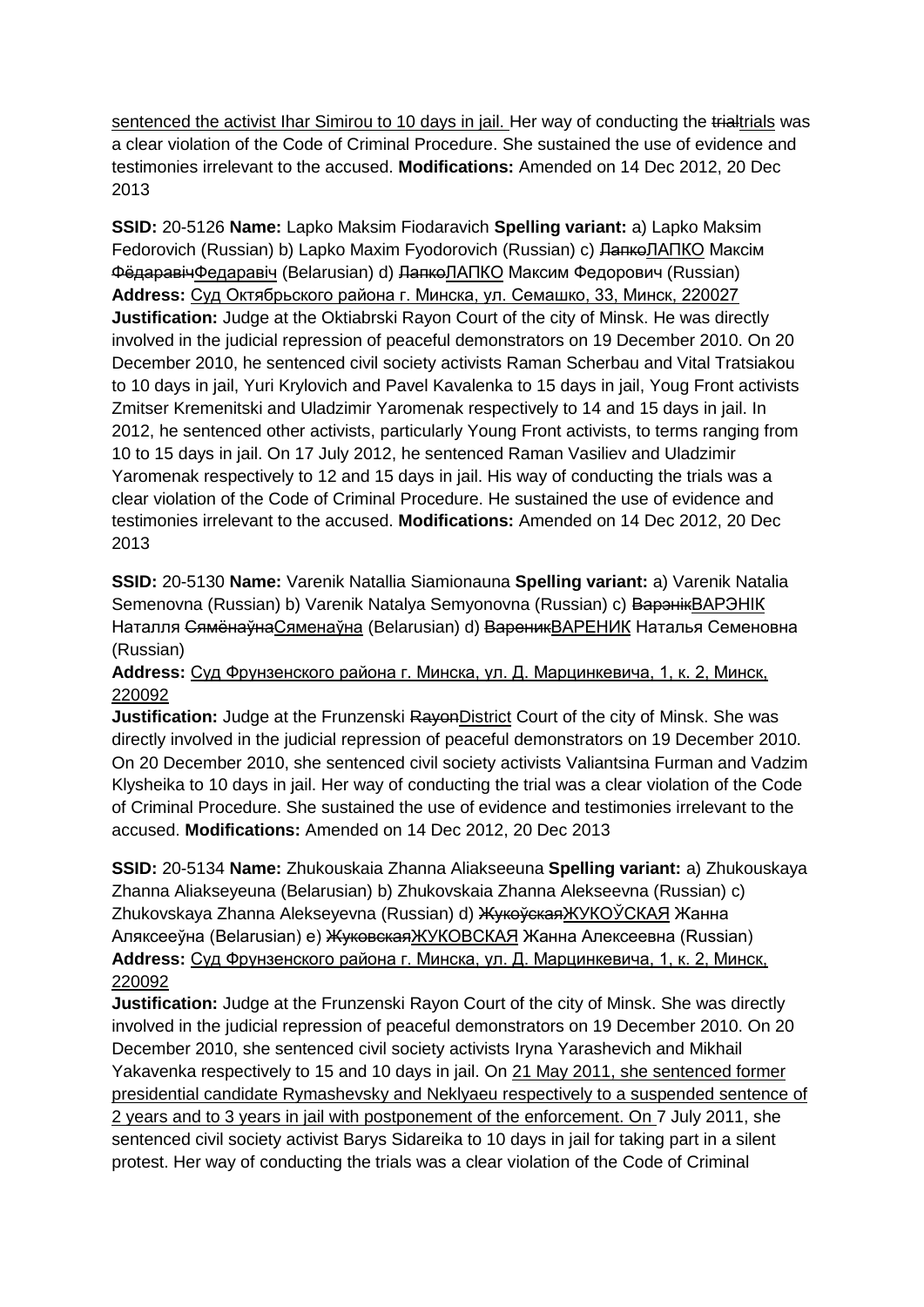Procedure. She sustained the use of evidence and testimonies irrelevant to the accused. **Modifications:** Amended on 14 Dec 2012, 20 Dec 2013

**SSID:** 20-5138 **Name:** Samaliuk Hanna Valerieuna **Spelling variant:** a) Samoliuk Anna Valerievna (Russian) b) Samolyuk Anna Valeryevna (Russian) c) СамалюкСАМАЛЮК Ганна Валер'еўна (Belarusian) d) СамолюкСАМОЛЮК Анна Валерьевна (Russian) **Justification:** Former Judge at the Frunzenski District Court of the city of Minsk. She was directly involved in the judicial repression of peaceful demonstrators on 19 December 2010. On 20 December 2010, she sentenced civil society activist Alyaksandr Stsiashenka to 10 days in jail. Her way of conducting the trial was a clear violation of the Code of Criminal Procedure. She sustained the use of evidence and testimonies irrelevant to the accused. **Modifications:** Amended on 14 Dec 2012, 20 Dec 2013

**SSID:** 20-5142 **Name:** Lukashenka Dzmitry Aliaksandravich **Spelling variant:** a) Lukashenko Dmitri Aleksandrovich (Russian) b) <del>Лукашэнка ЛУКАШЭНКА</del> Дзмітрый Аляксандравіч (Belarusian) с) <del>ЛукашенкоЛУКАШЕНКО</del> Дмитрий Александрович (Russian)

**DOB:** 23 Mar 1980

**Justification:** Businessman, with active participation in financial operations involving the LukashenkoLukashenka family. **Modifications:** Amended on 14 Dec 2012, 20 Dec 2013

**SSID:** 20-5146 **Name:** Shuhaeu Siarhei Mikhailavich **Spelling variant:** a) Shuhayeu Siarhei Mikhailavich (Belarusian) b) Shugaev Sergei Mikhailovich (Russian) c) Shugayev Sergey Mikhailovich (Russian) d) ШугаеўШУГАЕЎ Сяргей Михайлавіч (Belarusian) e) ШугаевШУГАЕВ Сергей Михайлович (Russian)

**Address:** КГБ, проспект Независимости, 17, Минск, 210623

**Justification:** Head of the KGB Counter-Intelligence Division and former Deputy Head of the KGB Counter-Intelligence Board. Responsible for the repressive work of the KGB against civil society and the democratic opposition. **Modifications:** Amended on 14 Dec 2012, 20 Dec 2013

**SSID:** 20-5150 **Name:** Kuzniatsou Ihar Nikonavich **Spelling variant:** a) Kuznetsov Igor Nikonovivh (Russian) b) <del>Кузняцоў</del>КУЗНЯЦОЎ Ігар Ніконавіч (Belarusian) c) КузнецовКУЗНЕЦОВ Игорь Никонович (Russian)

**Address:** КГБ, проспект Независимости, 17, Минск, 210623

**Justification:** Head of KGB Training Centre, former Head of the KGB in the Minsk region and in Minsk city. As the person responsible for preparing and training KGB staff, he was responsible for the repressive work of the KGB against civil society and the democratic opposition. In relation to his previous functions, he was responsible for the same repressive work of the KGB in Minsk city and in the region of Minsk. **Modifications:** Amended on 14 Dec 2012, 20 Dec 2013

**SSID:** 20-5154 **Name:** Haidukevich Valery Uladzimiravich **Spelling variant:** a) Gaidukevich Valeri Vladimirovich (Russian) b) ГайдукевічГАЙДУКЕВIЧ Валерый Уладзіміравіч (Belarusian) c) ГайдукевичГАЙДУКЕВИЧ Валерий Владимирович (Russian) **DOB:** 19 Jan 1953 **POB:** Behoml, DokshitskiBehomlski district, VitebskMinsk region **Justification:** Deputy Minister of Interior. Commander of internal troops, and Member of Parliament in the Lower ChamberChamber, Head of the Committee on Security, Defence and Fight against crime of the Parliamentary Assembly of the Union State of Russia and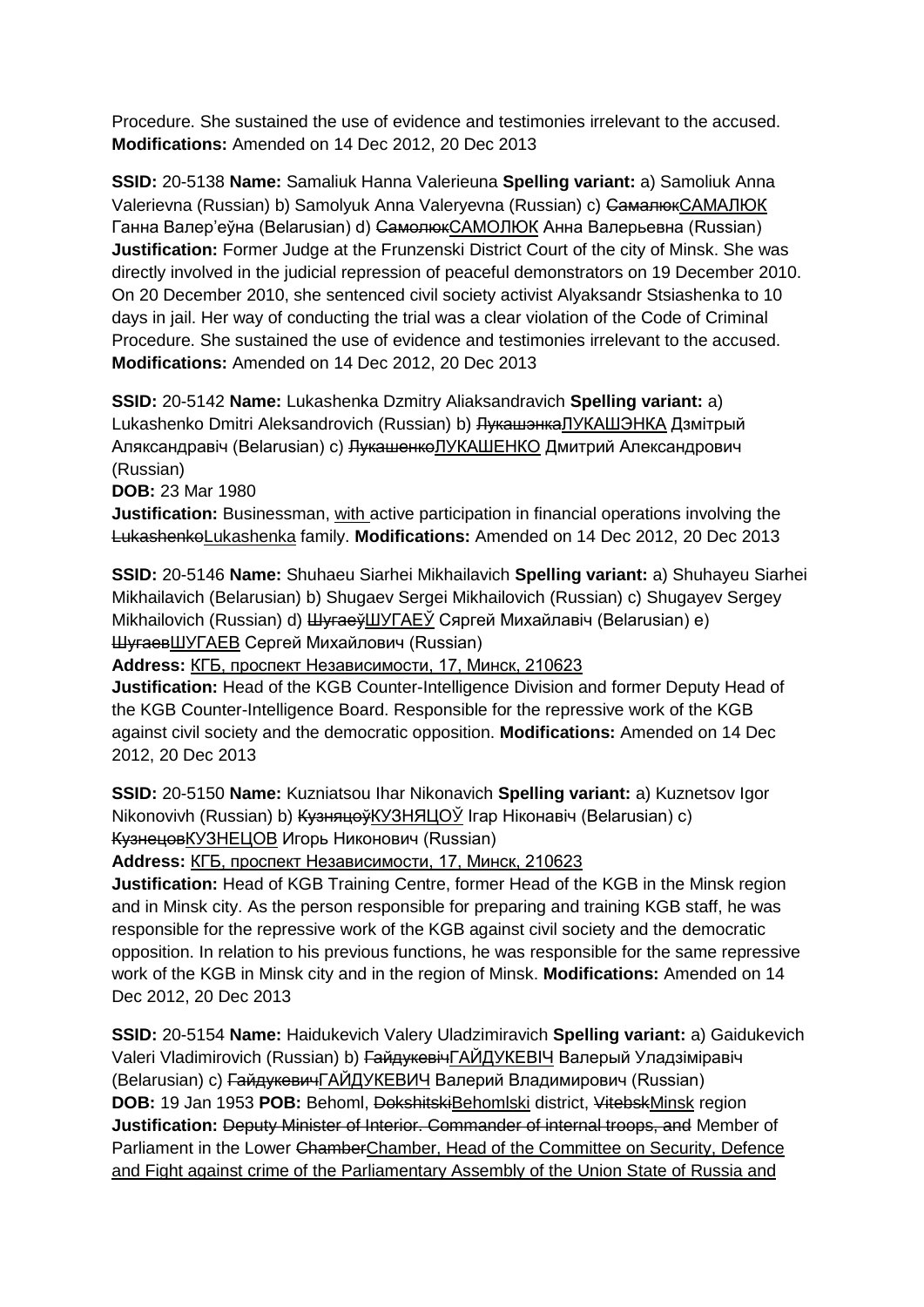Belarus. Former Deputy Minister of Interior and Commander of internal troops. As a commander of internal troops he was responsible for the violent repression of the demonstration on 19 December 2012 in Minsk, where his troops were the first to be actively involved. **Modifications:** Amended on 14 Dec 2012, 20 Dec 2013

**SSID:** 20-5158 **Name:** Hureeu Siarhei Viktaravich **Spelling variant:** a) Hureyeu Siarhey Viktaravich (Belarusian) b) Gureev Sergei Viktorovich (Russian) c) Gureyev Sergey Viktorovich (Russian) d) ГурэеўГУРЭЕЎ Сяргей Віктаравіч (Belarusian) e) ГуреевГУРЕЕВ Сергей Викторович (Russian)

**Justification:** Has been actively involved in the repression of civil society in Belarus. As a former Deputy Minister of Interior and Head of Preliminary Investigation he was responsible for the violent suppression of protests and violations of human rights during investigation proceedings in relation to the December 2010 elections. Joined the reserve forces in February 2012. **Modifications:** Amended on 14 Dec 2012, 20 Dec 2013

**SSID:** 20-5162 **Name:** Kachanau Uladzimir Uladzimiravich **Spelling variant:** a) Kachanov Vladimir Vladimirovich (Russian) b) <del>Качанаў</del>КАЧАНАУ Уладзімір Уладзіміравіч (Belarusian) c) КачановКАЧАНОВ Владимир Владимирович (Russian) **Address:** 10 Kollektornaya str., Minsk, 220004, Belarus

**Justification:** Aide/Advisor to the Minister of Justice. As the aide to the Minister of Justice he was responsible for the role and the action of the Ministry of Justice and the judiciary of Belarus, by elaborating laws that are repressive towards civil society and the democratic opposition, supervising the work of the judges and prosecutors, denying or depriving registration for NGOs and political parties, taking decisions against lawyers who defend political prisoners, as well as deliberately ignoring the unlawful acts undertaken by the security services against the population. **Modifications:** Amended on 14 Dec 2012, 20 Dec 2013

**SSID:** 20-5166 **Name:** Badak Ala Mikalaeuna **Spelling variant:** a) Bodak Alla Nikolaevna (Russian) b) БадакБАДАК Ала Мікалаеўна (Belarusian) c) БодакБОДАК Алла Николаевна (Russian)

**DOB:** 30 Aug 1967 **Address:** 10 Kollektornaya str., Minsk, 220004, Belarus **Identification document:** Passport No. SP0013023, Belarus

**Justification:** Deputy Minister of Justice, in charge of legal support to the institutions that draft legislative and regulatory acts. Her functions include supervising the drafting of legislation. She was responsible for the role and the action of the Ministry of Justice and the judiciary of Belarus, which are major instruments of repression of the population, by elaborating laws that are repressive towards civil society and the democratic opposition. **Modifications:** Amended on 14 Dec 2012, 20 Dec 2013

**SSID:** 20-5170 **Name:** Simanau Aliaksandr Anatolievich **Spelling variant:** a) Simonov Aleksandr Anatolievich (Russian) b) СіманаўCIMAHAЎ Аляксандр Анатольевіч (Belarusian) c) СимоновСИМОНОВ Александр Анатольевич (Russian) **DOB:** 1952 **POB:** GomelBrahin, Gomel region **Identification document:** ID card No. 3100552C033PB6, Belarus

**Justification:** Former Deputy Minister of Justice, in charge of the judiciary staff, the ideology and the control of the implementation of sentences. His functions include the supervision and control of the judiciary staff. He was responsible for the role and the action of the Ministry of Justice and judiciary of Belarus, which are major instruments of repression of the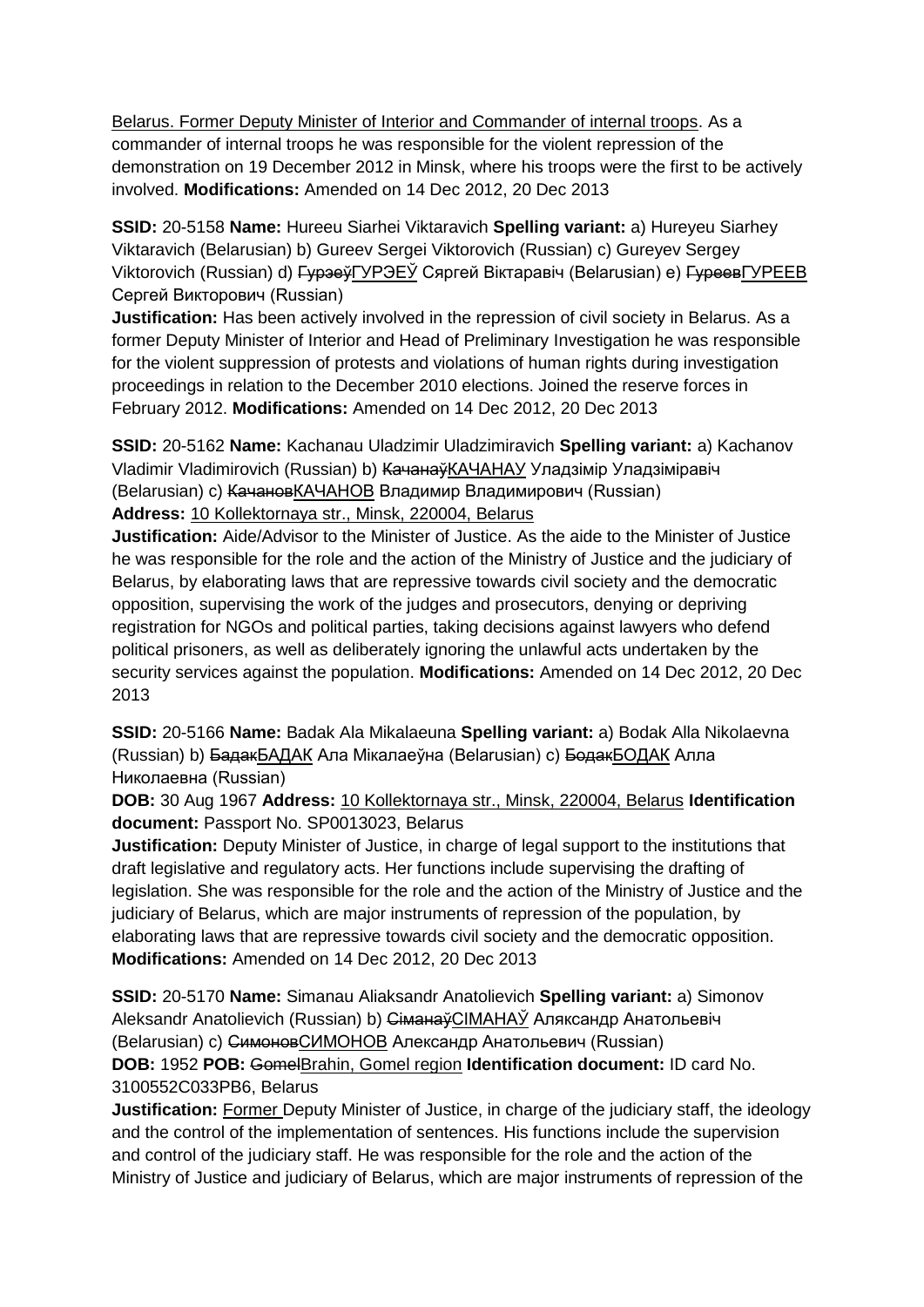population, by imposing state propaganda in the judiciary, and by ensuring that judicial staff take decisions that are in line with the repressive nature of the regime or that deliberately ignore the unlawful acts undertaken by the security services against the population. **Modifications:** Amended on 14 Dec 2012, 20 Dec 2013

**SSID:** 20-5174 **Name:** Tushynski Ihar Heraninavich **Spelling variant:** a) Tushinski Igor Geroninovich (Russian) b) <del>Тушынскі</del>ТУШЫНСКИЙ Ігар Геранінавіч (Belarusian) c) ТушинскийТУШИНСКИЙ Игорь Геронинович (Russian)

**Address:** 10 Kollektornaya str., Minsk, 220004, Belarus

**Justification:** Deputy Minister of Justice in charge of legal support of the institutions that draft legislative and regulatory acts on economic issues and in charge of the registration of legal entities. Responsible for the role and the action of the Belarusian Ministry of Justice and of the judiciary, which are major instruments of repression of the population, by imposing state propaganda in the judiciary, which provokes, and justifies the repression of the democratic opposition and of civil society, by denying or depriving registration for NGOs and political parties. **Modifications:** Amended on 14 Dec 2012, 20 Dec 2013

**SSID:** 20-5178 **Name:** Skurat Viktar Vatslavavich **Spelling variant:** a) Skurat Viktor Vatslavovich (Russian) b) СкуратСКУРАТ Віктар Вацлавaвiч (Belarusian) c) СкуратСКУРАТ Виктор Вацлавович (Russian)

**Justification:** Head of Minsk Municipal Directorate of the Public Security Department of the Ministry of Interior. In February 2011, he received an award and an acknowledgement letter from President Lukashenka for his active participation and implementation of orders during the repression of the 19 December 2010 demonstrations. **Modifications:** Amended on 14 Dec 2012, 20 Dec 2013

**SSID:** 20-5182 **Name:** Ivanou Siarhei **Spelling variant:** a) Ivanov Sergei (Russian) b) Ivanov Sergey (Russian) c) <del>Іваноў</del>IBAHOЎ Сяргей (Belarusian) d) <del>Иванов</del>ИВАНОВ Сергей (Russian)

**Justification:** Deputy Head of Supply Division of the Ideological and Personnel Directorate of the Minsk Municipal Department of Interior. In February 2011, he received an award and an acknowledgement letter from President Lukashenka for his active participation and implementation of orders during the repression of the 19 December 2010 demonstrations. **Modifications:** Amended on 14 Dec 2012, 20 Dec 2013

**SSID:** 20-5186 **Name:** Kadzin Raman **Spelling variant:** a) Kadin Roman (Russian) b) КадзінКАДЗIН Раман (Belarusian) c) КадинКАДИН Роман (Russian)

**DOB:** 17 Jul 1977 **Identification document:** Passport No. MP3260350, Belarus **Justification:** Commanding officer of Weaponry and Technical Supply of the Motorized Patrol Service. In February 2011, he received an award and an acknowledgement letter from President Lukashenka for his active participation and implementation of orders during the repression of the 19 December 2010 demonstrations. **Modifications:** Amended on 14 Dec 2012, 20 Dec 2013

**SSID:** 20-5194 **Name:** Zaharouski Anton Uladzimiravich **Spelling variant:** a) Zagorovski Anton Vladimirovich (Russian) b) ЗагароўскіЗАГАРОЎСКІ Антон Уладзіміравіч (Belarusian) c) ЗагоровскийЗАГОРОВСКИЙ Антон Владимирович (Russian) **Justification:** Prosecutor of the City of Minsk, former Prosecutor of the Frunzenski District of Minsk, dealing with the case of protestor Vasili Parfenkov. Responsible for implementing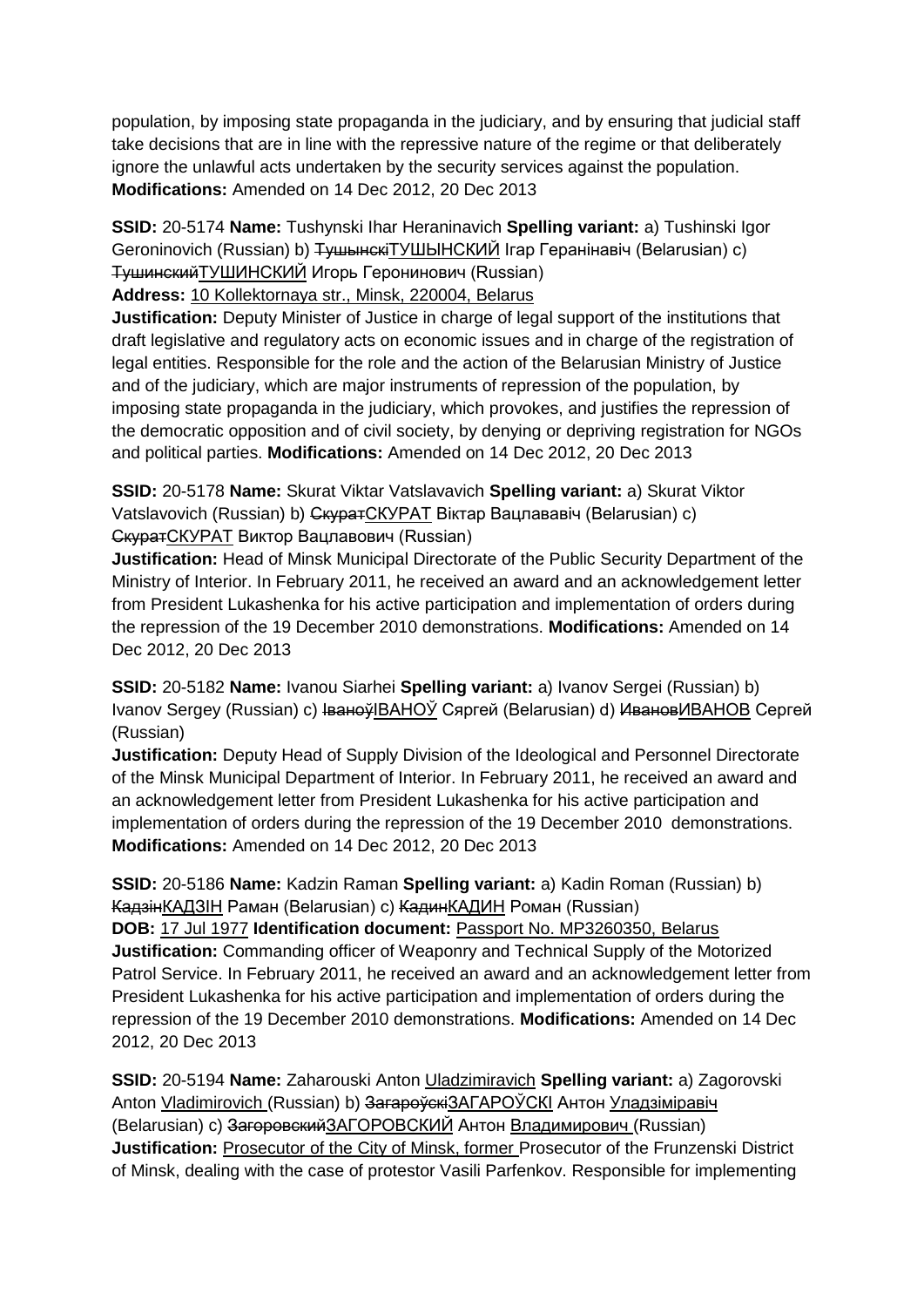the politically-motivated administrative and criminal sanctions against representatives of civil society. **Modifications:** Amended on 14 Dec 2012, 20 Dec 2013

**SSID:** 20-5198 **Name:** Charkas Tatsiana Stanislavauna **Spelling variant:** a) Cherkas Tatsiana Stanislavauna (Belarusian) b) Cherkas Tatiana Stanislavovna (Russian) c) ЧаркасЧАРКАС Таццяна Станіславаўна (Belarusian) d) ЧэркасЧЭРКАС Таццяна Станіславаўна (Belarusian) e) ЧеркасЧЕРКАС Татьяна Станиславовна (Russian) **Address:** Суд Фрунзенского района г. Минска, ул. Д. Марцинкевича, 1, к. 2, Минск, 220092

**Justification:** JudgeDeputy President of the Frunzenski District court of Minsk, former judge of the Frunzenski District of Minsk, dealing with the cases of Aleksandr Otroshchenkov (sentenced to a 4-years restricted prison term), Aleksandr Molchanov (3 years) and Dmitri Novik (3.5 years of restricted imprisonment). Responsible for implementing the politicallymotivated administrative and criminal sanctions against representatives of civil society. **Modifications:** Amended on 14 Dec 2012, 20 Dec 2013

**SSID:** 20-5202 **Name:** Maladtsova Tatsiana **Spelling variant:** a) Molodtsova Tatiana (Russian) b) МаладцоваМАЛАДЦОВА Таццяна (Belarusian) c) МолодцоваМОЛОДЦОВА Татьяна (Russian)

**Justification:** Prosecutor of the Frunzenski District of Minsk, dealing with the case of Aleksandr Otroshchenkov, Aleksandr Molchanov and Dmitri Novik. Responsible for implementing the politically-motivated administrative and criminal sanctions against representatives of civil society. **Modifications:** Amended on 14 Dec 2012, 20 Dec 2013

**SSID:** 20-5206 **Name:** Liabedzik Mikhail Piatrovich **Spelling variant:** a) Lebedik Mikhail Petrovich (Russian) b) <del>Лябедзік</del>ЛЯБЕДЗІК Міхаіл Пятровіч (Belarusian) c) ЛебедикЛЕБЕДИК Михаил Петрович (Russian)

**Address:** Ул. Б.Хмельницкого, 10 а, Минск, 220013

**Justification:** During the 2010 Presidential electoral campaign he was appointed the Head of the Central Electoral Committee. First Deputy Head of the Supervisory Board in charge of monitoring the compliance with procedures and rules of election campaigning in the media, and, as such, has played an active role for the regime propaganda during the election campaigns of 2010 and 2012. In September 2012, he refused to include members of the independent media in the Board. First Deputy Editor of the newspaper of the President's Administration and main propaganda newspaper «Sovietskaia Belarus». Source of progovernmental policy, falsifying facts and making unfair comments on the ongoing processes in Belarus against the democratic opposition and civil society, which have been systematically highlighted in a negative and derogatory way, in particular after the Presidential elections in 2010. **Modifications:** Amended on 14 Dec 2012, 20 Dec 2013

**SSID:** 20-5210 **Name:** Padhaiski Henadz Danatavich **Spelling variant:** a) Podgaiski Gennadi Donatovich (Russian) b) <del>Падгайскі</del>ПАДГАЙСКІ Генадзь Данатавіч (Belarusian) c) ПодгайскийПОДГАЙСКИЙ Геннадий Донатович (Russian)

**Justification:** Director of Minsk State Polytechnic College. Responsible for the expulsion of students involved in protests following the December 2010 elections. **Modifications:**  Amended on 14 Dec 2012, 20 Dec 2013

**SSID:** 20-5214 **Name:** Kukharchyk Piotr Dzmitryevich **Spelling variant:** a) Kukharchik Piotr Dmitrievich (Russian) b) <del>Кухарчык КУХАРЧЫК</del> Петр Дзмітрыевіч (Belarusian) c)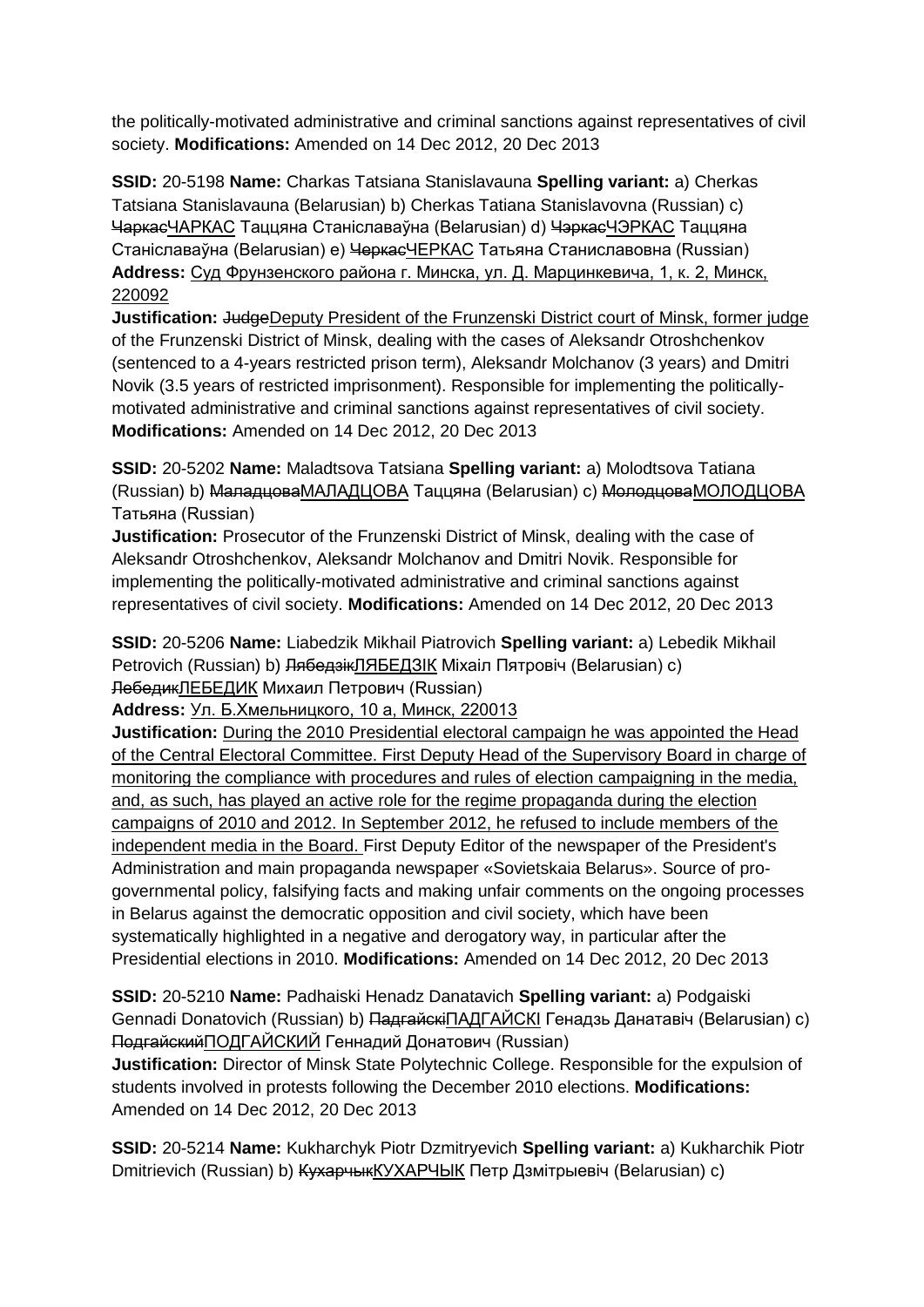КухарчикКУХАРЧИК Петр Дмитриевич (Russian)

**DOB:** 22 Feb 1945 **Identification document:** ID card No. 3220345A033PB9, Belarus **Justification:** Rector of Minsk State Pedagogical University. Responsible for the expulsion of students involved in protests following the December 2010 elections. **Modifications:**  Amended on 14 Dec 2012, 20 Dec 2013

**SSID:** 20-5218 **Name:** Batura Mikhail Paulavich **Spelling variant:** a) Batura Mikhail Pavlovich (Russian) b) <del>Батура</del>БАТУРА Міхаіл Паўлавіч (Belarusian) c) <del>Батура</del>БАТУРА Михаил Павлович (Russian)

**DOB:** 16 May 1950 **POB:** Kliukovichi, District of Novogrudok, Region of Grodno **Justification:** Rector of Minsk State University of Informatics and Radioelectronics: responsibleRadioelectronics. Responsible for the expulsion of students involved in protests following the December 2010 elections. **Modifications:** Amended on 14 Dec 2012, 20 Dec 2013

**SSID:** 20-5222 **Name:** Chasnouski Mechyslau Edvardavich **Spelling variant:** a) Chesnovski Mechislav Edvardovich (Russian) b) Часноўскі ЧАСНОЎСКІ Мечыслаў Эдвардавіч (Belarusian) c) ЧесновскийЧЕСНОВСКИЙ Мечислав Эдвардович (Russian) **DOB:** 18 May 1948 **POB:** Kotevshina, District of Volozhyn, Minsk region **Address:** Brest State University бульвар Космонавтов, 21, кабинет no. 223, Брест, 224016 **Justification:** Rector of Brest State University. Responsible for the expulsion of students involved in protests following the December 2010 elections. **Modifications:** Amended on 14 Dec 2012, 20 Dec 2013

**SSID:** 20-5226 **Name:** Alpeeva Tamara Mikhailauna **Spelling variant:** a) Alpeyeva Tamara Mikhailauna (Belarusian) b) Alpeeva Tamara Mikhailovna (Russian) c) Alpeyeva Tamara Mikhailovna (Russian) d) <del>Алпеева</del>АЛПЕЕВА Тамара Міхайлаўна (Belarusian) e) АлпееваАЛПЕЕВА Тамара Михайловна (Russian)

**DOB:** 1949 **Address:** Международный гуманитарно-экономический институт, ул. Маяковского, 129, Минск, 220028, Belarus

**Justification:** Rector of International Humanitarian-Economic Institute; responsibleInstitute. Responsible for the expulsion of students involved in protests following the December 2010 elections. **Modifications:** Amended on 14 Dec 2012, 20 Dec 2013

**SSID:** 20-5230 **Name:** Shykarou Uladzislau Aleksandravich **Spelling variant:** a) Shikarov Vladislav Aleksandrovich (Russian) b) ШыкароўШЫКАРОЎ Уладзіслаў Александравiч (Belarusian) c) ШикаровШИКАРОВ Владислав Александрович (Russian) **Justification:** Judge of the Zheleznodorozhny District Court of Vitebsk. He sentenced several protesters during the appeal trial, despite the fact that they were not found guilty by the Court of First Instance. Responsible for implementing the politically-motivated administrative and criminal sanctions against representatives of civil societysociety, including the political activist Siarhei Kavalenka. **Modifications:** Amended on 14 Dec 2012, 20 Dec 2013

**SSID:** 20-5234 **Name:** Merkul Natallia Viktarauna **Spelling variant:** a) Merkul Natalia Viktorovna (Russian) b) Merkul Natalya Viktorovna (Russian) c) МеркульМЕРКУЛЬ Наталля Віктараўна (Belarusian) d) МеркульМЕРКУЛЬ Наталья Викторовна (Russian) **DOB:** 13 Nov 1964

**Justification:** Director of the Secondary School in Talkov City, Pukhovichi District. On 27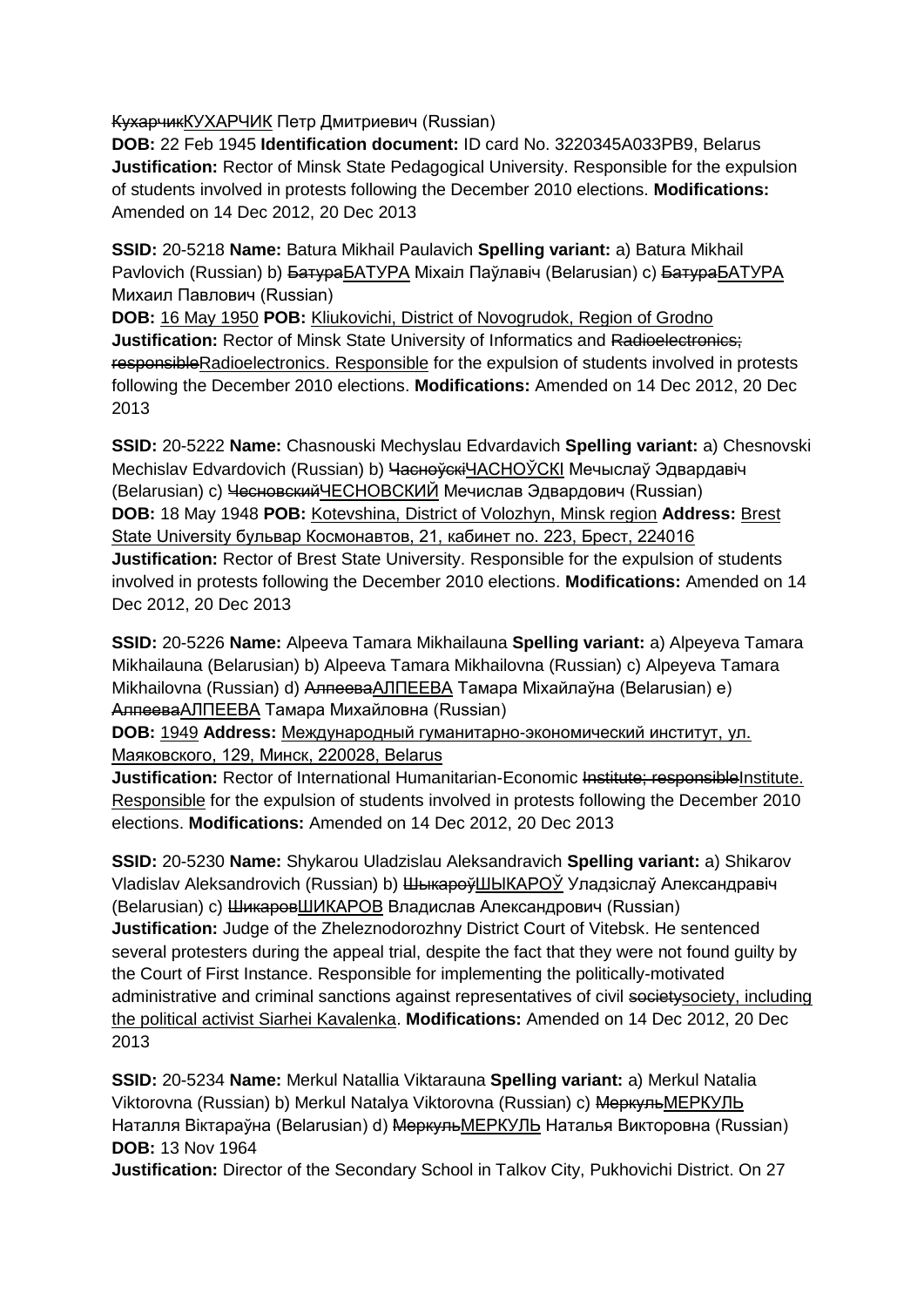January 2011 she fired Natalia Ilinich, a highly regarded teacher of the secondary school for her political views and for her participation at the 19 December 2010 events. **Modifications:**  Amended on 20 Dec 2013

**SSID:** 20-5239 **Name:** Akulich Sviatlana Rastsislavauna **Spelling variant:** a) Okulich Svetlana Rostislavovna (Russian) b) АкулічАКУЛІЧ Святлана Расціславаўна (Belarusian) c) ОкуличОКУЛИЧ Светлана Ростиславовна (Russian)

**DOB: a)** 27 Aug 1948 **b)** 1949

**Justification:** Responsible for implementing the politically-motivated administrative and criminal sanctions against representatives of civil society. JudgeFormer judge of the Pukhovichi District Court. Court (retired since 8 September 2011). She unlawfully rejected in March 2011 the motion of Natalia Ilinich to restore her position as teacher of the Secondary School in Talkov City.City (sacked in January 2011). **Modifications:** Amended on 14 Dec 2012, 20 Dec 2013

**SSID:** 20-5245 **Name:** Pykina Natallia Mikhailauna **Spelling variant:** a) Pykina Natalia Mikhailauna (Belarusian) b) Pikina Natalia Mikhailovna (Russian) c) Pykina Natalya Mikhailovna (Russian) d) ПыкінаПЫКIНА Наталля Міхайлаўна (Belarusian) e) ПыкинаПЫКИНА Наталья Михайловна (Russian)

**DOB:** 20 Apr 1971 **POB:** Rakov **Address:** Суд Партизанского района г. Минска, ул. Семашко, 33, Минск, 220027

**Justification:** Responsible for implementing the politically-motivated administrative and criminal sanctions against representatives of civil society. Judge of the Partizanski District Court dealing with Likhovid's case. SheOn 29 March 2011, she sentenced Mr. Likhovid, an activist of «The Movement for Freedom», to 3 and a half years in prison. **Modifications:**  Amended on 14 Dec 2012, 20 Dec 2013

**SSID:** 20-5252 **Name:** Mazouka Kiryl Viktaravich **Spelling variant:** a) Mazovka Kirill Viktorovich (Russian) b) МазоўкаМАЗОЎКА Кiрыл Вiктаравiч (Belarusian) c) МазовкаМАЗОВКА Кирилл Викторович (Russian)

## **DOB:** 1979

**Justification:** Prosecutor of the Dashkevich-Lobov case. Dmitri Dashkevich and Eduard Lobov, activists of the Young Front, Molodoi Front (Young Front), were sentenced to several years of imprisonment for «hooliganism». The real reason formotivation behind their imprisonment was that both actively participated in the electoral campaign in December 2010, supporting one of the candidates of the opposition. **Modifications:** Amended on 20 Dec 2013

**SSID:** 20-5256 **Name:** Aliaksandrau Dzmitry Piatrovich **Spelling variant:** a) Aleksandrov Dmitri Petrovich (Russian) b) АляксандраўАЛЯКСАНДРAЎ Дзмітрый Пятровіч (Belarusian) c) АлександровАЛЕКСАНДРОВ Дмитрий Петрович (Russian) **Justification:** JudgeFormer judge of the Supreme Economic Court. Councellor in the Court of the Eurasian Economic Community (since 19 November 2012). He sustained the ban of the independent «Autoradio» stationstation on 29 March 2011. The radio station had been transmitting the electoral programme of Mr. Sannikov, one of the opposition candidatescandidates in the Presidential election of December 2010. **Modifications:**  Amended on 14 Dec 2012, 20 Dec 2013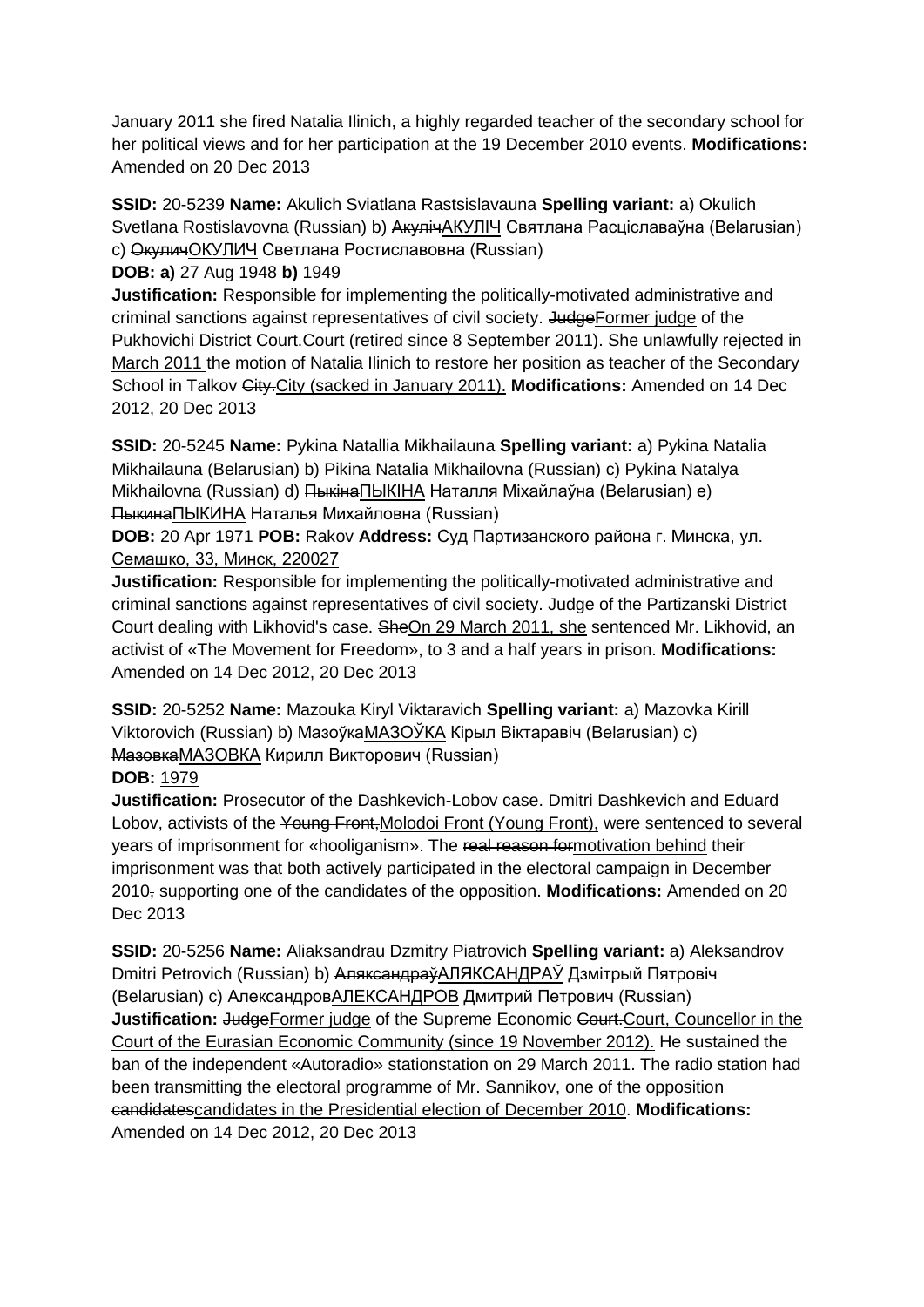**SSID:** 20-5260 **Name:** Vakulchyk Valery Paulavich **Spelling variant:** a) Vakulchik Valeri Pavlovich (Russian) b) <del>Вакульчык</del>ВАКУЛЬЧЫК Валерый Паўлавіч (Belarusian) c) ВакульчикВАКУЛЬЧИК Валерий Павлович (Russian)

**DOB:** 19 Jun 1964 **POB:** Brest region **Address:** КГБ, проспект Независимости, 17, Минск, 210623

**Justification:** Head of the KGB, former Head of the Investigation Committee, former Chief of the Operational and Analytical Center of the Presidential Administration, responsible for telecommunications, including monitoring, filtering, controlling and intervening different communication channels, for example the internetinternet. As Head of the KGB, he is responsible for the repressive work of the KGB against civil society and democratic opposition. **Modifications:** Amended on 14 Dec 2012, 20 Dec 2013

**SSID:** 20-5264 **Name:** Chatviartkova Natallia Alexeeuna **Spelling variant:** a) Chetvertkova Natalia Alexeevna (Russian) b) Chetvertkova Natalya Alexeevna (Russian) c) ЧатвяртковаЧАТВЯРТКОВА Наталля Алексееўнa (Belarusian) d) ЧетвертковаЧЕТВЕРТКОВА Наталья Алексеевнa (Russian)

**Justification:** Former JudgeDeputy President and judge of the Partizanski District Court of Minsk. She dealt with the trial of ex-presidential candidate Andrei Sannikov, civil society activist Ilia Vasilevich, Fedor Mirzoianov, Oleg Gnedchik and Vladimir Yeriomenok. Her way of conducting the trial is a clear violation of the Code of Criminal Procedure. She sustained the use of evidence and testimonies irrelevant to the accused. **Modifications:** Amended on 14 Dec 2012, 20 Dec 2013

**SSID:** 20-5268 **Name:** Bulash Ala Biukbalauna **Spelling variant:** a) Bulash Alla Biukbalovna (Russian) b) Bulosh Alla (Russian) c) БулашБУЛАШ Ала Бюкбалаўнa (Belarusian) d) Булаш Алла (Russian) e) БУЛОШc) БУЛАШ Алла Бюкбаловнa (Russian) **Address:** Суд Октябрьского района, ул. Семашко, 33, Минск, 220027 **Justification:** Deputy President of the Kastrichnitski District Court of Minsk in charge of criminal matters and former judge of the Oktiabrski (Kastrichnitski) District Court of Minsk. She dealt with the case of Pavel Vinogradov, Dmitri Drozd, Ales Kirkevich, Andrei Protasenia and Vladimir Homichenko. Her way of conducting the trial was a clear violation of the Code of Criminal Procedure. She sustained the use of evidence and testimonies irrelevant to the accused. **Modifications:** Amended on 14 Dec 2012, 20 Dec 2013

**SSID:** 20-5272 **Name:** Barovski Aliaksandr Genadzevich **Spelling variant:** a) Borovski Aleksandr Gennadievich (Russian) b) БароўскіБАРОЎСКІ Аляксандр Генадзевіч (Belarusian) c) БоровскийБОРОВСКИЙ Александр Геннадиевич (Russian) **Justification:** Public Prosecutor of the Oktiabrski (Kastrichnitski) District Court of Minsk. He dealt with the case of Pavel Vinogradov, Dmitri Drozd, Ales Kirkevich, Vladimir Homichenko. The accusation presented by him has a clear and imminent political motivation and it is a clear violation of the Code of Criminal Procedure. It is based on wrong classification of the events of 19th December 2010, not sustained by evidences, proofs and testimonies of witnesses. **Modifications:** Amended on 14 Dec 2012, 20 Dec 2013

**SSID:** 20-5276 **Name:** Simanouski Dmitri Valerevich **Spelling variant:** a) Simanovski Dmitri Valerievich (Russian) b) СіманоўскіСІМАНОЎСКІ Дмітрый Валер'евіч (Belarusian) c) СимановскийСИМАНОВСКИЙ Дмитрий Валериевич (Russian) **Justification:** Public Prosecutor of the Pervomaiski District Court of Minsk. He dealt with the case of Dmitri Bondarenko. The accusation presented by him has a clear and imminent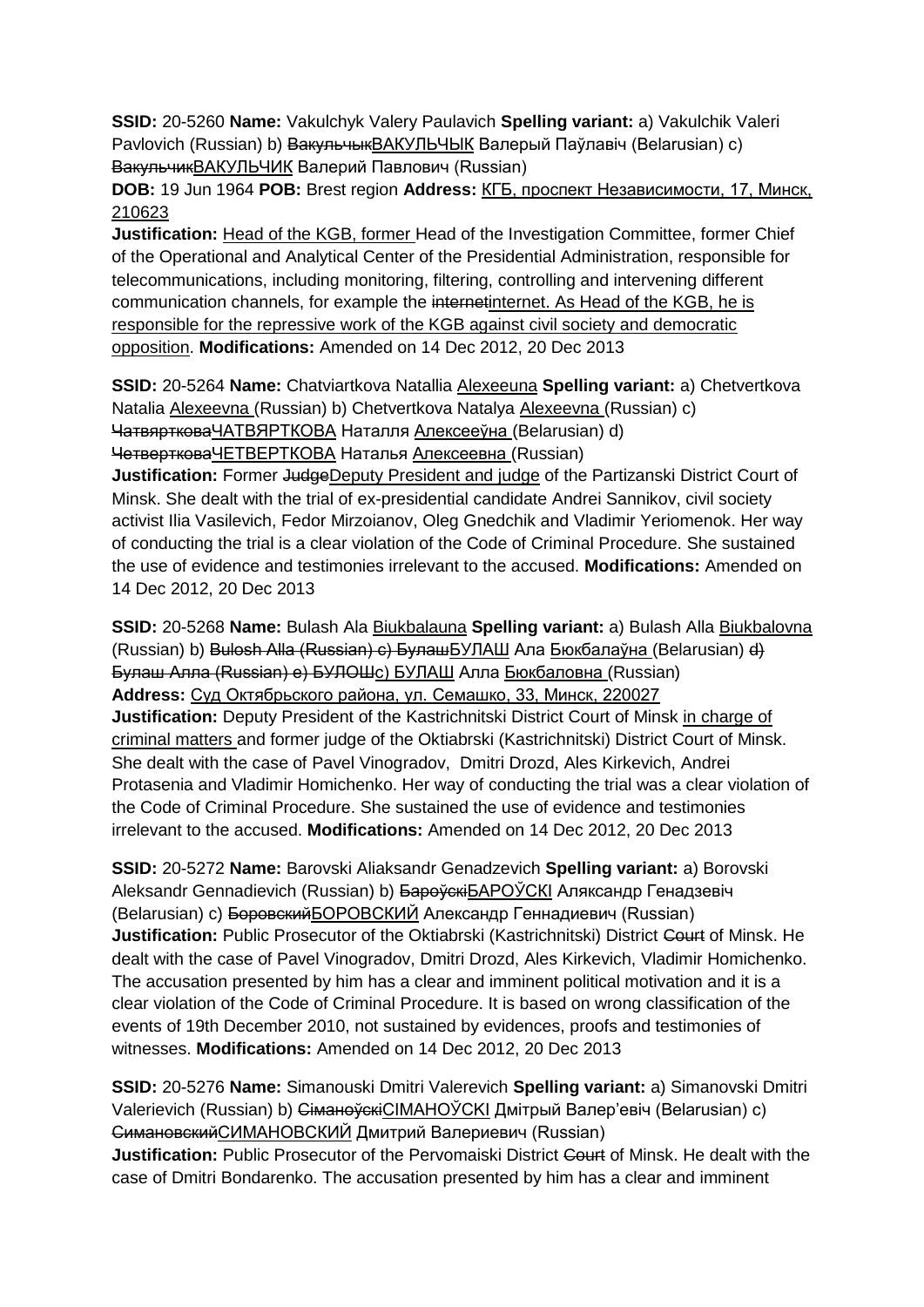political motivation and it is a clear violation of the Code of Criminal Procedure. It is based on wrong classification of the events of 19 December 2010, not sustained by evidences, proofs and testimonies of witnesses. **Modifications:** Amended on 14 Dec 2012, 20 Dec 2013

**SSID:** 20-5280 **Name:** Brysina Zhanna Leanidauna **Spelling variant:** a) Brysina Zhanna Leonidovna (Russian) b) <del>Брысіна БРЫСІНА</del> Жанна Леанідаўна (Belarusian) c) БрысинаБРЫCИНА Жанна Леонидовнa (Russian)

**Address:** Суд Заводского района г. Минска, пр. Партизанский, 75 А, Минск, 220107 **Justification:** Deputy President of the Zavodskoi District Court of Minsk, former judge of the Zavodskoi District Court of Minsk. She dealt with the case of Khalip Irina, Martselev Sergei, Severinets Pavel, outstanding civil society representatives. Her way of conducting the trial was a clear violation of the Code of Criminal Procedure. She sustained the use of evidence and testimonies irrelevant to the accused. **Modifications:** Amended on 14 Dec 2012, 20 Dec 2013

**SSID:** 20-5284 **Name:** Zhukouski Siarhei Kanstantsinavich **Spelling variant:** a) Zhukovski Sergei KonstantynovychKonstantinovich (Russian) b) ЖукоўскіЖУКОЎСКІ Сяргей Канстанцінавіч (Belarusian) c) ЖуковскийЖУКОВСКИЙ Сергей Константинович (Russian)

**Justification:** Public Prosecutor of the Zavodskoi District Court of Minsk dealing with the case of Khalip Irina, Martselev Sergei, Severinets Pavel, outstanding civil society representatives. The accusation presented by him has a clear and imminent political motivation and it iswas a clear violation of the Code of Criminal Procedure. It iswas based on wrong classification of the events of 19th December 2010, not sustained by evidences, proofs and testimonies of witnesses. **Modifications:** Amended on 14 Dec 2012, 20 Dec 2013

**SSID:** 20-5288 **Name:** Kazheunikau Andrey **Spelling variant:** a) Kozhevnikov Andrey (Russian) b) Кажэўнікаў АндрэйКАЖЭЎНIКАЎ Андрэйу (Belarusian) c) КожевниковКОЖЕВНИКОВ Андрей (Russian)

**Justification:** Public prosecutor of the case against ex-presidential candidates Vladimir Neklyaev, Vitaly Rimashevsky, members of Neklyaev's campaign team Andrei Dmitriev, Aleksandr Feduta and Sergei Vozniak, as well as Young Front deputy chairperson Anastasia Polozhanka. The accusation presented by him had a clear and imminent political motivation and it was a clear violation of the Code of Criminal Procedure. It was based on wrongan incorrect classification of the events of 19 December 2010, and not sustained by evidence, proofsproof and testimonies of witnesses. **Modifications:** Amended on 14 Dec 2012, 20 Dec 2013

**SSID:** 20-5292 **Name:** Hrachova Liudmila Andreeuna **Spelling variant:** a) Hrachova Lyudmila Andreyeuna (Belarusian) b) Gracheva Liudmila Andreevna (Russian) c) Grachova Lyudmila Andreyevna (Russian) d) Grachiova Ludmila Andreevna (Russian) e) ГрачоваГРАЧОВА Людміла Андрэеўна (Belarusian) f) ГрачеваГРАЧЕВА Людмила Андреевна (Russian)

**Address:** Суд Ленинского района города Минска, ул. Семашко, 33, Минск, 220027 **Justification:** Judge and Deputy President of the Leninski District Court of Minsk. She dealt with the case of ex-presidential candidates Nikolai Statkevich and Dmitri Uss, as well as political and civil society activists Andrei Pozniak, Aleksandr Klaskovski, Aleksandr Kvetkevich, Artiom Gribkov and Dmitri Bulanov. Her way of conducting the trial was a clear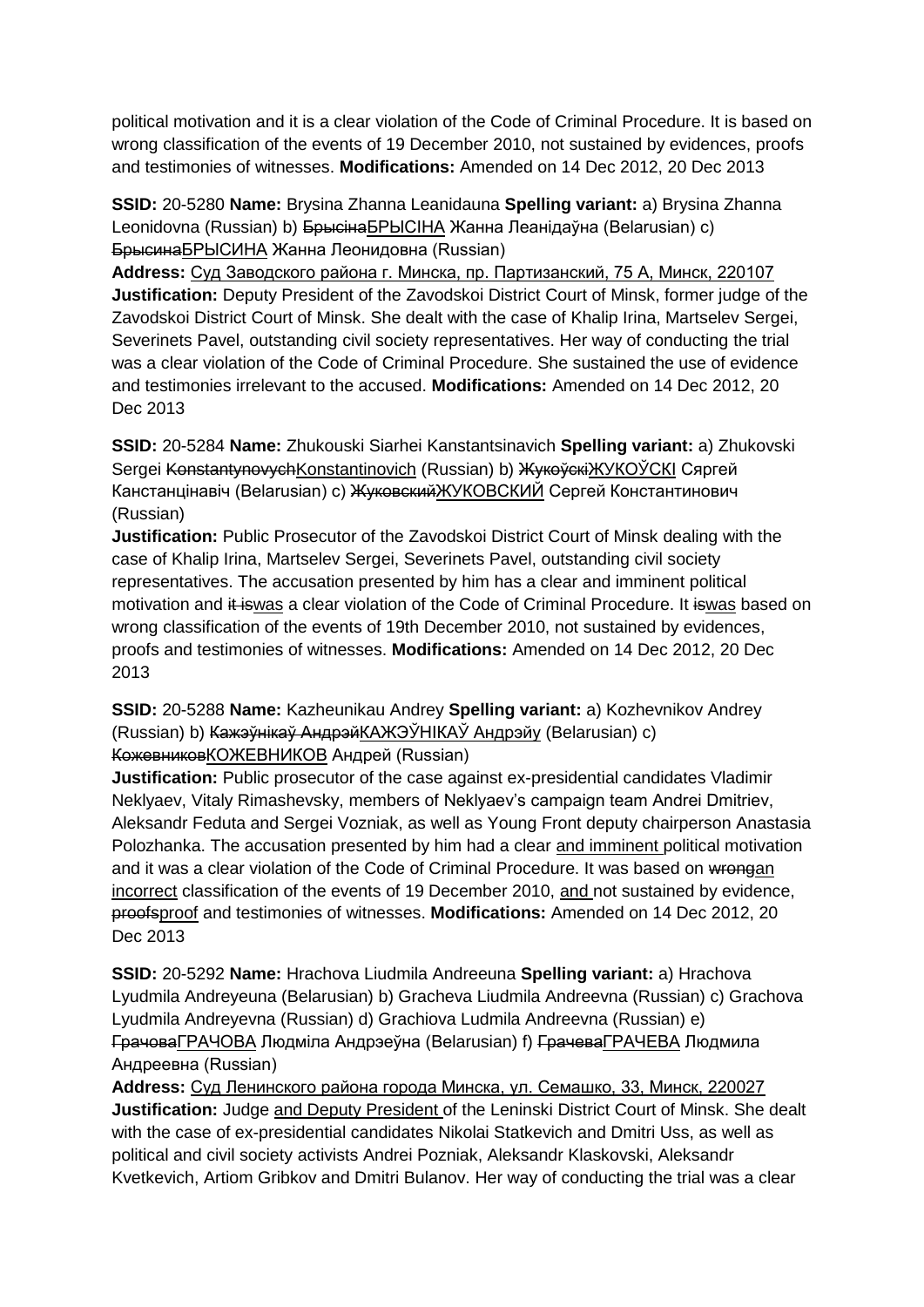violation of the Code of Criminal Procedure. She sustained the use of evidence and testimonies irrelevant to the accused. **Modifications:** Amended on 14 Dec 2012, 20 Dec 2013

**SSID:** 20-5296 **Name:** Chubkavets KirilKiryl **Spelling variant:** a) Chubkovets Kirill (Russian) b) ЧубкавецЧУБКАВЕЦ Кірыл (Belarusian) с) ЧубковецЧУБКОВЕЦ Кирилл (Russian) **Justification:** Public prosecutor of the case against ex-presidential candidates Nikolai Statkevich and Dmitri Uss, as well as political and civil society activists Andrei Pozniak, Aleksandr Klaskovski, Aleksandr Kvetkevich, Artiom Gribkov and Dmitri Bulanov. The accusation presented by him had a clear and imminent political motivation and it was a clear violation of the Code of Criminal Procedure. It was based on wrongan incorrect classification of the events of 19 December 2010, and not sustained by evidence, proofs and testimonies of witnesses. As a state prosecutor he opposed the appeal of Ales Byalyatski regarding the sentence imposed on him by the Pervomaiski District Court of Minsk even though Byalyatski's trial was conducted in a way that was a clear violation of the Code of Criminal Procedure. Byalyatski was active in defending and providing assistance to those who suffered from repression in relation to the 19 December 2010 elections and the crackdown on civil society and on the democratic opposition. **Modifications:** Amended on 14 Dec 2012, 20 Dec 2013

**SSID:** 20-5300 **Name:** Peftsieu Uladzimir Paulavich **Spelling variant:** a) Peftsiyeu Uladzimir Paulavich (Belarusian) b) Peftiev Vladimir Pavlovich (Russian) c) Peftiyev Vladimir Pavlovich (Russian) d) ПефціеўПЕФЦIЕЎ Уладзімір Паулавiч (Belarusian) e) ПефтиевПЕФТИЕВ Владимир Павлович (Russian)

**DOB:** 1 Jul 1957 **POB:** Berdyansk, Zaporozhskaya Oblast, Ukraine **Identification document:** Passport No. MP2405942, Belarus

**Justification:** Person associated with AliaksandrPresident Lukashenka, Viktar Lukashenka and Dzmitry Lukashenka. Benefits from and supports the Lukashenka regime. Provides economic advice to President Lukashenka and is a key financial sponsor of the Lukashenka regime through his business interests which include Sport Pari, BT Telecommunications and the Spirit and Vodka Company AquadivTelecommunications. **Modifications:** Amended on 14 Dec 2012, 20 Dec 2013

**SSID:** 20-5307 **Name:** Kamisarau Valery Mikalayevich **Spelling variant:** a) Komissarov Valeri Nikolaevich (Russian) b) КамісараўKAMICAPAЎ Валерый Мікалаевіч (Belarusian) c) КомиссаровКОМИССАРОВ Валерий Николаевич (Russian)

**DOB:** 24 Jan 1953 **Address:** Минский городской суд, ул. Дунина-Марцинкевича, 1, Минск, 220092

**Justification:** Judge of the City Court of Minsk. He dismissed (as As chief judge) judge, he dismissed the appeals against the sentences of political and civil society activists Dmitri Dashkevich, Eduard Lobov, Aleksandr Otroshchenkov, Dmitri Novik, Aleksandr Molchanov. These trials were a clear violation of the Code of Criminal Procedure. **Modifications:**  Amended on 14 Dec 2012, 20 Dec 2013

**SSID:** 20-5311 **Name:** Stsiapurka Uladzimir Mikhailavich **Spelling variant:** a) Stepurko Vladimir Mikhailovich (Russian) b) СцяпуркаСЦЯПУРКА Уладзімір Міхайлавіч (Belarusian) с) Степурко СТЕПУРКО Владимир Михайлович (Russian) **Address:** Минский городской суд, ул. Дунина-Марцинкевича, 1, Минск, 220092 **Justification:** Judge of the City Court of Minsk. He dismissed (as As chief judge) judge, he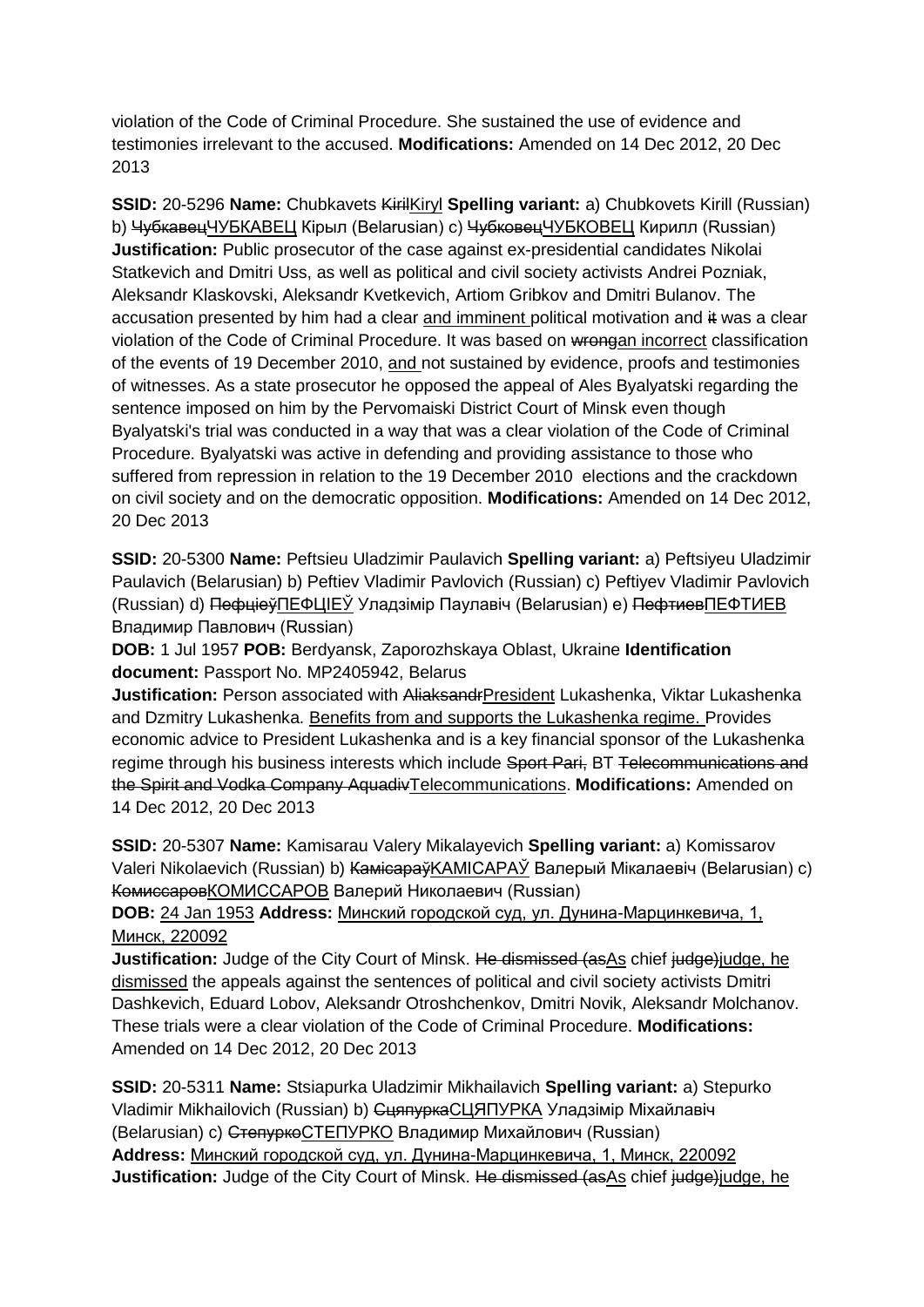dismissed the appeals against the sentences of political and civil society activists Irina Khalip, Sergei Martselev, Pavel Severinets, Dmitri Bondarenko, Dmitri Doronin, Sergei Kazakov, Vladimir Loban, Vitali Matsukevich, Evgeni Sekret and Oleg Fedorkevich. These trials were a clear violation of the Code of Criminal Procedure. On 24 January 2012 rejected the appeal of Ales Byalyatski regarding the sentence imposed on him by the Pervomaiski District Court of Minsk even though Byalyatski's trial was conducted in a way that was a clear violation of the Code of Criminal Procedure. Byalyatski was active in defending and providing assistance to those who suffered from repression in relation to the 19 December 2010 elections and the crackdown on civil society and democratic opposition. **Modifications:** Amended on 14 Dec 2012, 20 Dec 2013

**SSID:** 20-5315 **Name:** Khrypach Siarhei Fiodaravich **Spelling variant:** a) Khripach Sergei Fiodorovich (Russian) b) <del>Хрыпач</del>ХРЫПАЧ Сяргей <del>Фёдаравіч</del>Федаравіч (Belarusian) c) ХрипачХРИПАЧ Сергей Федорович (Russian)

**Address:** Минский городской суд, ул. Дунина-Марцинкевича, 1, Минск, 220092 **Justification:** Judge of the City Court of Minsk. He dismissed (as As chief judge)judge, he dismissed the appeals against the sentences of former presidential candidates Andrei Sannikov, Nikolai Statkevich, Dmitri Uss, Vladimir Nekliaev, political and civil society activists Andrei Dmitriev, Ilia Vasilevich, Fiodor Mirzayanov, Oleg Gnedchik, Vladimir Yeriomenok, Andrei Pozniak, Aleksandr Klaskovski, Aleksandr Kviatkevich, Artiom Gribkov, Dmitri Bulanov and (as associate judge) Dmitri Dashkevich, Eduard Lobov, Aleksandr Otroshchenkov, Dmitri Novik, Aleksandr Molchanov. These trials were a clear violation of the Code of Criminal Procedure. **Modifications:** Amended on 14 Dec 2012, 20 Dec 2013

**SSID:** 20-5319 **Name:** Nazaranka Vasil Andreyevich **Spelling variant:** a) Nazarenko Vasili Andreevich (Russian) b) НазаранкаНАЗАРАНКА Васіль Андрэевіч (Belarusian) c) НазаренкоНАЗАРЕНКО Василий Андреевич (Russian)

**Address:** Минский городской суд, ул. Дунина-Марцинкевича, 1, Минск, 220092 **Justification:** Judge of the City Court of Minsk. He dismissed (asAs chief judge)judge, he dismissed the appeals against the sentences of political and civil society activists Vasili Parfenkov and (as associate judge), Dmitri Dashkevich, Eduard Lobov. These trials were a clear violation of the Code of Criminal Procedure. **Modifications:** Amended on 14 Dec 2012, 20 Dec 2013

**SSID:** 20-5323 **Name:** Kamarouskaya Volha Paulauna **Spelling variant:** a) Komarovskaia Olga Pavlovna (Russian) b) <del>Камароўская</del>КАМАРОЎСКАЯ Вольга Паўлаўна Паvлаўна (Belarusian) c) КомаровскаяКОМАРОВСКАЯ Ольга Павловна (Russian) **Justification: JudgeFormer judge of the City Court of Minsk. SheAs associate judge, she** dismissed (as associate judge) the appeals against the sentences of former presidential candidate Andrei Sannikov, political and civil society activists Irina Khalip, Sergei Martselev, Pavel Severinets, Aleksandr Otroshchenkov, Dmitri Novik, Aleksandr Molchanov, Ilia Vasilevich, Fiodor Mirzayanov, Oleg Gnedchik, Vladimir Yeriomenok, Dmitri Doronin, Sergei Kazakov, Vladimir Loban, Vitali Matsukevich, Evgeni Sekret and Oleg Fedorkevich. These trials were a clear violation of the Code of Criminal Procedure. **Modifications:** Amended on 14 Dec 2012, 20 Dec 2013

**SSID:** 20-5327 **Name:** Zaitsava Viktoryia Henadzeuna **Spelling variant:** a) Zaitseva Viktoria Gennadievna (Russian) b) Зайцава ВікторыяЗАЙЦАВА Вікторія Генадзеўна (Belarusian) c) ЗайцеваЗАЙЦЕВА Виктория Геннадьевна (Russian)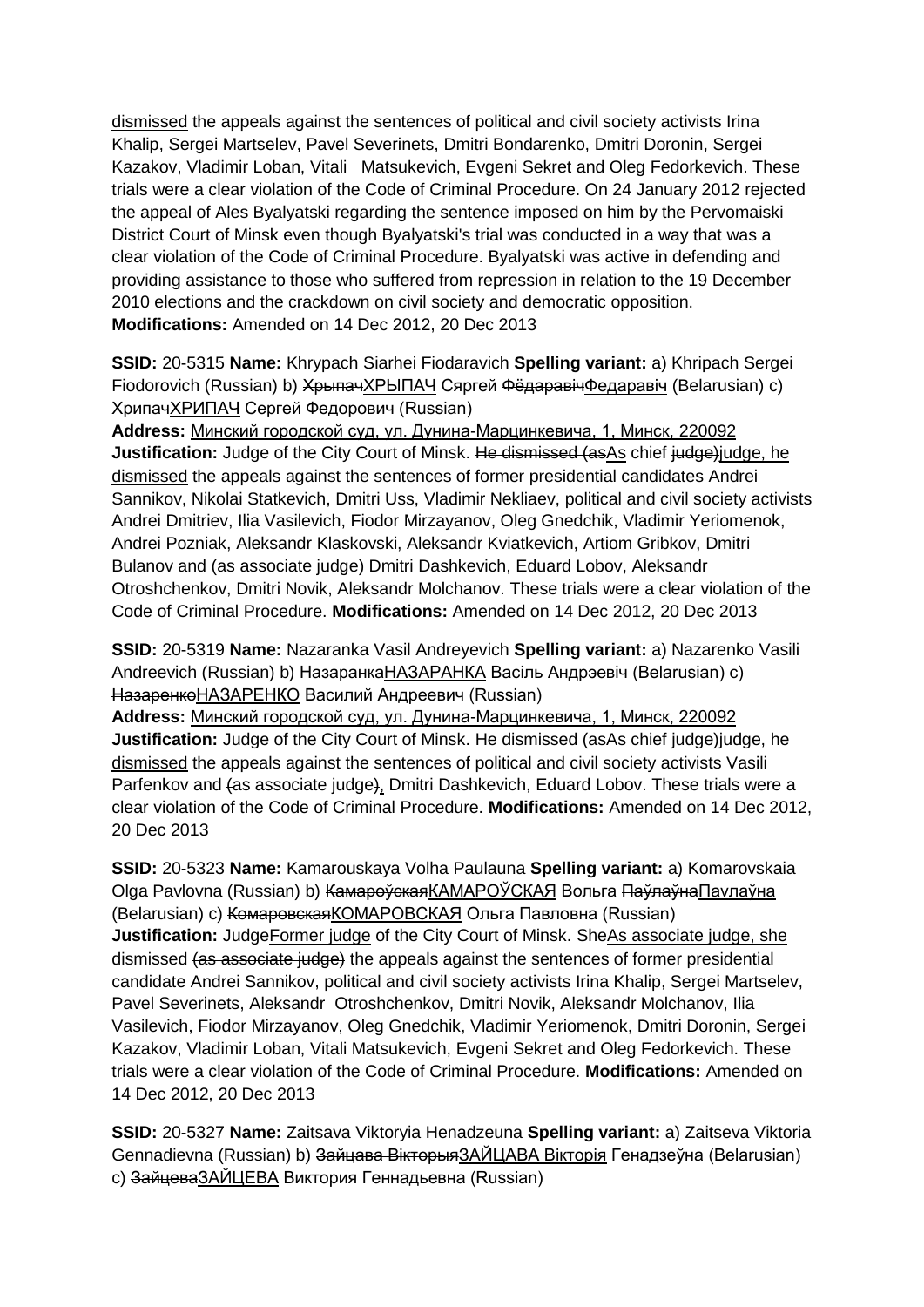**Justification:** Judge of the City Court of Minsk. SheAs associate judge, she dismissed (as associate judge) the appeals against the sentences of ex-presidentialformer presidential candidate Andrei Sannikov, political and civil society activists Ilia Vasilevich, Fiodor Mirzayanov, Oleg Gnedchik and Vladimir Yeriomenok. The trial was a clear violation of the Code of Criminal Procedure. **Modifications:** Amended on 14 Dec 2012, 20 Dec 2013

**SSID:** 20-5331 **Name:** Unukevich Tamara Vasileuna **Spelling variant:** a) Vnukevich Tamara Vasilievna (Russian) b) УнукевічУНУКЕВIЧ Тамара Васілеўна (Belarusian) c) ВнукевичВНУКЕВИЧ Тамара Васильевна (Russian)

**Address:** Минский городской суд, ул. Дунина-Марцинкевича, 1, Минск, 220092 **Justification:** Judge of the City Court of Minsk. She dismissed (as As associate judge)judge, she dismissed the appeals against the sentences of political and civil society activists Irina Khalip, Sergei Martselev, Pavel Severinets. The trial was a clear violation of the Code of Criminal Procedure. **Modifications:** Amended on 14 Dec 2012, 20 Dec 2013

**SSID:** 20-5335 **Name:** Krot Ihar Uladzimiravich **Spelling variant:** a) Krot Igor Vladimirovich (Russian) b) КротКРОТ Ігар Уладзіміравіч (Belarusian) c) КротКРОТ Игорь Владимирович (Russian)

**Justification:** Former Judge of the City Court of Minsk. HeAs associate judge, he dismissed (as associate judge) the appeal against the sentence of the political activist Vasili Parfenkov. The trial was a clear violation of the Code of Criminal Procedure. **Modifications:** Amended on 14 Dec 2012, 20 Dec 2013

**SSID:** 20-5339 **Name:** Khrobastau Uladzimir Ivanavich **Spelling variant:** a) Khrobostov Vladimir Ivanovich (Russian) b) ХробастаўХРОБАСТАЎ Уладзімір Іванавіч (Belarusian) c) ХробостовХРОБОСТОВ Владимир Иванович (Russian)

**Address:** Минский городской суд, ул. Дунина-Марцинкевича, 1, Минск, 220092 **Justification:** Judge of the City Court of Minsk. He dismissed (asAs associate judge)judge, he dismissed the appeal against the sentence of the political activist Vasili Parfenkov. The trial was a clear violation of the Code of Criminal Procedure. On 24 January 20122012, he rejected the appeal of Ales Byalyatski against regarding the sentence imposed on him by the Pervomaiski District Court of Minsk even though Byalyatski's trial was conducted in a way that was a clear violation of the Code of Criminal Procedure. Byalyatski was active in defending and providing assistance to those who suffered from repression in relation to the 19 December 2010 elections and the crackdown on civil society and democratic opposition. **Modifications:** Amended on 14 Dec 2012, 20 Dec 2013

**SSID:** 20-5343 **Name:** Ihnatovich-Mishneva Liudmila **Spelling variant:** a) Ignatovich-Mishneva Liudmila (Russian) b) I<del>гнатовіч-Мішнева</del>IГНАТОВІЧ-МІШНЕВА Людміла (Belarusian) c) Игнатович-МишневаИГНАТОВИЧ-МИШНЕВА Людмила (Russian) **Justification:** Prosecutor of the City Court of Minsk dealing in 2011 with the dismissal of the appeal against the sentence of Dmitri Dashkevich and Eduard Lobov, activists of the Molodoi Front (Young Front). The trial was a clear violation of the Code of Criminal Procedure. **Modifications:** Amended on 14 Dec 2012, 20 Dec 2013

**SSID:** 20-5347 **Name:** Yarmalitski Siarhei Uladzimiravich **Spelling variant:** a) Ermolitski Sergei Vladimirovich (Russian) b) Yermolitski Sergei Vladimirovich (Russian) c) ЯрмаліцкіЯРМАЛІЦКІ Сяргей Уладзіміравіч (Belarusian) d) ЕрмолицкийЕРМОЛИЦКИЙ Сергей Владимирович (Russian)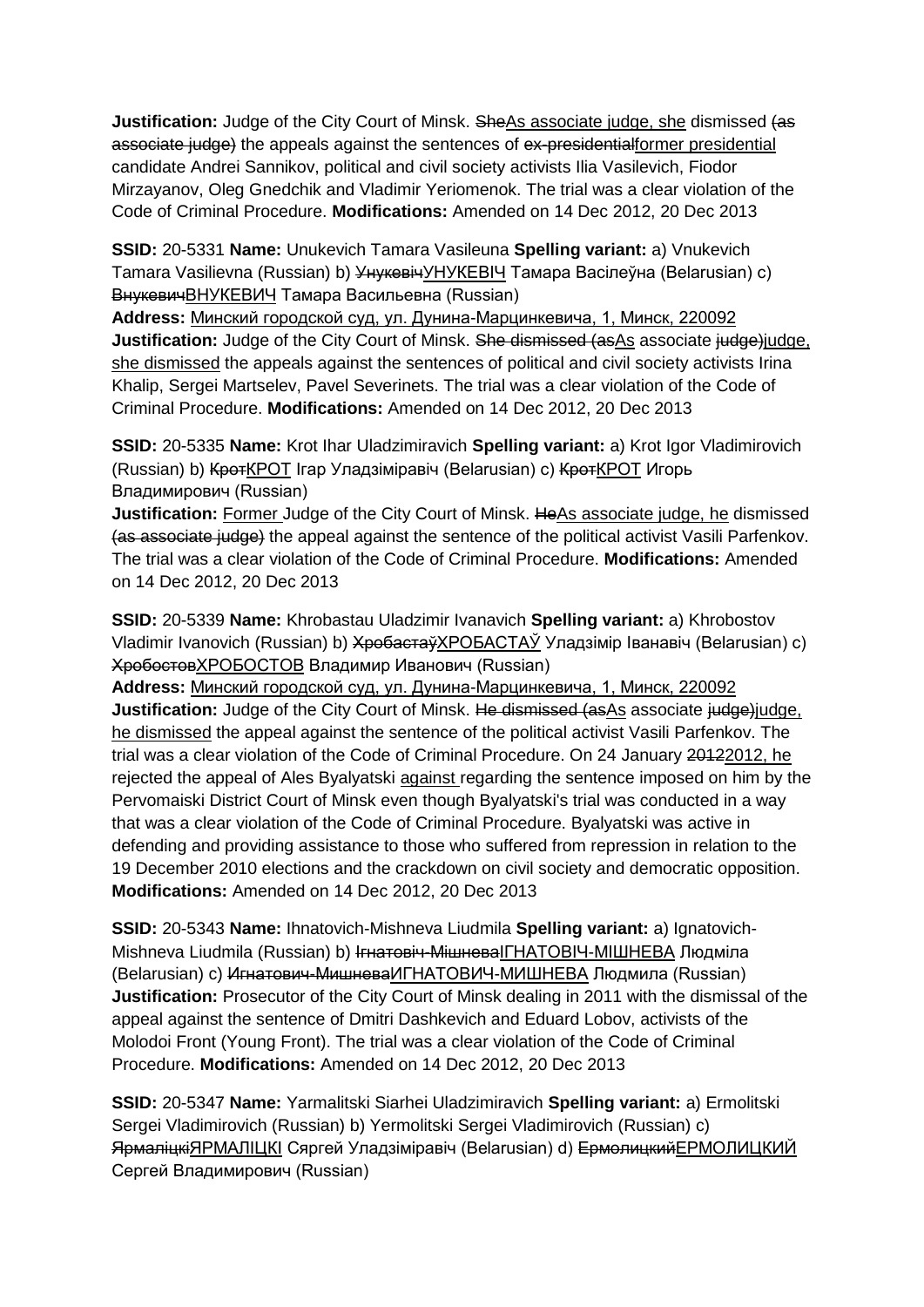**Justification:** Director of the prison camp in Shklov. He was responsible for the inhuman treatment of the detainees and persecution of former presidential candidate Nikolai Statkevich, who was imprisoned in relation to the 19 December 2010 events, and other inmates. **Modifications:** Amended on 14 Dec 2012, 20 Dec 2013

**SSID:** 20-5351 **Name:** Kavaliou Aliaksandr Mikhailavich **Spelling variant:** a) Kovalev Aleksandr Mikhailovich (Russian) b) <del>Кавалёў</del>КАВАЛЕЎ Аляксандр Міхайлавіч (Belarusian) c) КовалёвКОВАЛЕВ Александр Михайлович (Russian)

**Justification:** Director of the prison camp in Gorki. He is responsible for the inhuman treatment of the detainees, especially for persecution and torturous treatment of civil society activist Dmitri Dashkevich, who was imprisoned in relation to the 19 December 2010 elections and the crackdown on civil society and democratic opposition. **Modifications:**  Amended on 20 Dec 2013

**SSID:** 20-5355 **Name:** Paluyan Uladzimir Mikalaevich **Spelling variant:** a) Paluian Uladzimir Mikalaevich (Belarusian) b) Poluyan Vladimir Nikolaevich (Russian) c) ПалуянПАЛУЯН Уладзімір Мікалаевіч (Belarusian) d) ПолуянПОЛУЯН Владимир Николаевич (Russian)

**DOB:** 1961 **POB:** Village Nekrashevichi, of Karelichi district of Hrodna region **Justification:** Minister of Taxes and Duties. Supervises tax authorities that support the criminal case against Byalyatski using the pretext of tax evasion. Byalyatski was active in defending and providing assistance to those who suffered from repression in relation with the 19 December 2010 elections and the crackdown on civil society and democratic opposition. **Modifications:** Amended on 14 Dec 2012, 20 Dec 2013

**SSID:** 20-5362 **Name:** Kornau Uladzimir Uladzimiravich **Spelling variant:** a) Kornov Vladimir Vladimirovich (Russian) b) КорнаўКОРНАЎ Уладзімір Уладзіміравіч (Belarusian) c) КорновКОРНОВ Владимир Владимирович (Russian)

**Address:** Минский городской суд, ул. Дунина-Марцинкевича, 1, Минск, 220092 **Justification:** Judge at the City Court of Minsk who authorised the rejection of Byalyatski's lawyers's appeal. Byalyatski was active in defending and providing assistance to those who suffered from repression in relation with the 19 December 2010 elections and the crackdown on civil society and democratic opposition. **Modifications:** Amended on 20 Dec 2013

**SSID:** 20-5366 **Name:** Shastakou Maksim Aliaksandravich **Spelling variant:** a) Shastakou Maxim Aliaksandravich (Belarusian) b) Shestakov Maksim Aleksandrovich (Russian) c) Shestakov Maxim Alexandrovich (Russian) d) <del>Шастакоў</del>ШАСТАКОЎ Максім Александравіч (Belarusian) e) ШестаковШЕСТАКОВ Максим Александрович (Russian) **Justification:** Prosecutor who presented the case against Byalyatski in the Pervomaiski District Court of Minsk after Byalyatski's application to the court regarding his detention. Byalyatski was active in defending and providing assistance to those who suffered from repression in relation with the 19 December 2010 elections and the crackdown on civil society and democratic opposition. **Modifications:** Amended on 14 Dec 2012, 20 Dec 2013

**SSID:** 20-5370 **Name:** Herasimovich Volha IvanavnaIvanauna **Spelling variant:** a) Herasimovich Volha Ivanovna (Belarusian) b) Gerasimovich Olga Ivanovna (Russian) e) Герасімовічb) ГЕРАСIМОВIЧ Вольга Иванаўна (Belarusian) d) Герасімовічc) ГЕРАСIМОВIЧ Вольга Иваноўна (Belarusian) e) Герасимовичd) ГЕРАСИМОВИЧ Ольга Ивановна (Russian)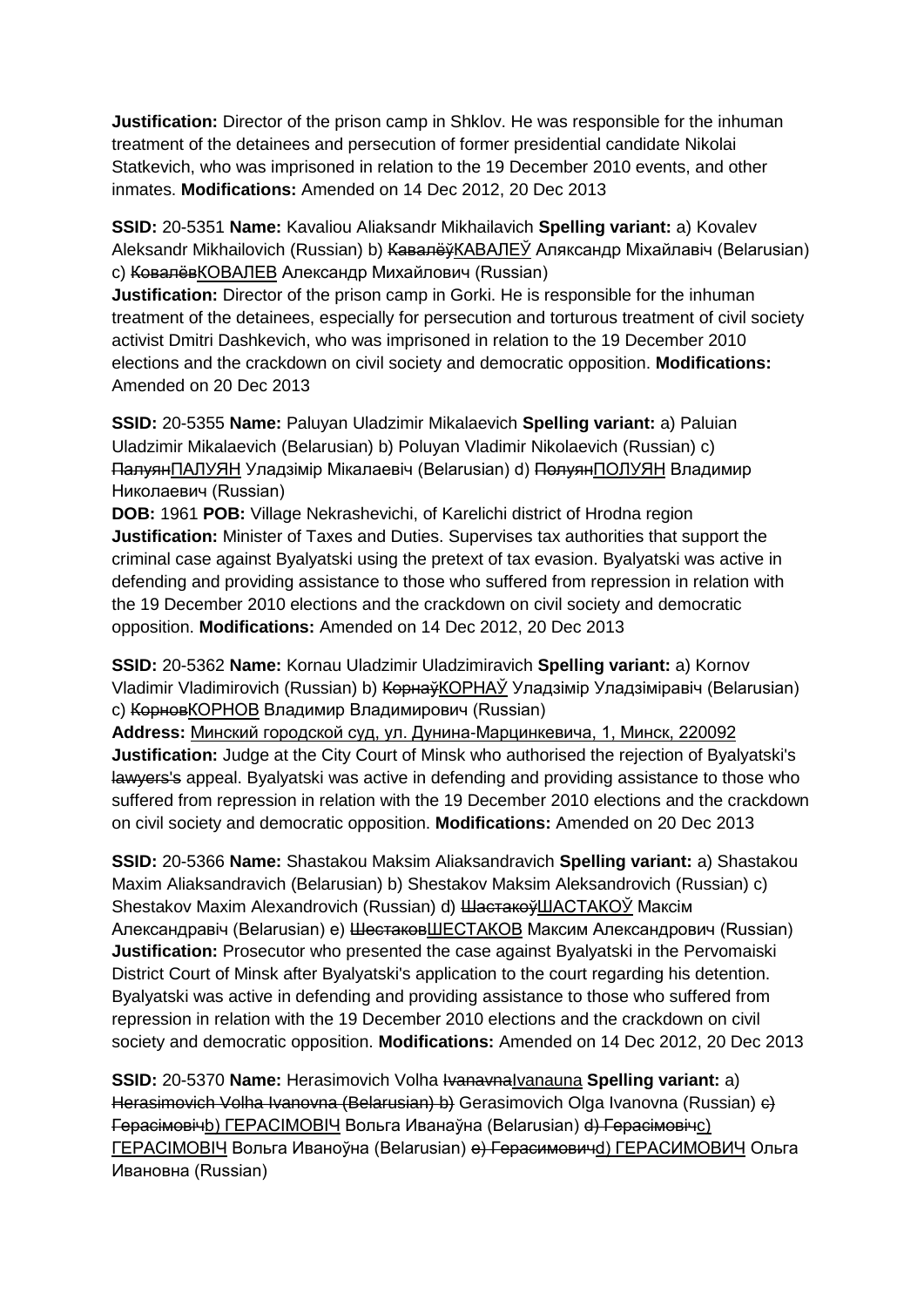**Justification:** Prosecutor who presented the case against Byalyatski in the City Court of Minsk after Byalyatski's application to the court regarding his detention. Byalyatski was active in defending and providing assistance to those who suffered from repression in relation with the 19 December 2010 elections and the crackdown on civil society and democratic opposition. **Modifications:** Amended on 20 Dec 2013

**SSID:** 20-5374 **Name:** Bandarenka Siarhei Uladzimiravich **Spelling variant:** a) Bondarenko Sergei Vladimirovich (Russian) b) <del>Бандарэнка</del>БАНДАРЭНКА Сяргей Уладзіміравіч (Belarusian) с) <del>Бондаренко</del>БОНДАРЕНКО Сергей Владимирович (Russian) **DOB:** 1978 (approximately) **Address:** Суд Первомайского района г. Минска, ул. Толбухина, 9, Minsk, 220012

**Justification:** Judge of the Pervomaiski District Court of Minsk. On 24 November 2011 he sentenced Ales Byalyatski, one of the most prominent human rights defenders, Chief of the Belarusian HR Centre «Vyasna», Vice President of FIDH. The trial was conducted in a way that was a clear violation of the Code of Criminal Procedure. Byalyatski was active in defending and providing assistance to those who suffered from repression in relation with the 19 December 2010 elections and the crackdown on civil society and democratic opposition. **Other information:** Adress: Department of law of administration of Pervomaysky district Chornogo K. 5 office 417 Tel.: +375 17 2800264 **Modifications:** Amended on 14 Dec 2012, 20 Dec 2013

**SSID:** 20-5378 **Name:** Saikouski Valeri Yosifavich **Spelling variant:** a) Saikovski Valeri Yosifovich (Russian) b) СайкоўскіСАЙКОЎСКІ Валерый Іосіфавіч (Belarusian) c) СайковскийСАЙКОВСКИЙ Валерий Иосифович (Russian)

#### **DOB:** 1977

**Justification:** Appointed Deputy Head of Minsk Division of the Investigation Committee in January 2012. As Public Prosecutor of the Pervomaiski District Court of Minsk, he dealt with the trial of Ales Byalyatski, one of the most prominent human rights defenders, Chief of the Belarusian HR Centre «Vyasna», Vice President of FIDH. The accusation presented by the prosecutor in the trial had a clear and imminent political motivation and was a clear violation of the Code of Criminal Procedure. Byalyatski was active in defending and providing assistance to those who suffered from repression in relation with the 19 December 2010 elections and the crackdown on civil society and democratic opposition. **Other information:** Address: Department of law of administration of Pervomaysky district Chornogo K. 5 office 417 Tel.: +37517 2800264 **Modifications:** Amended on 14 Dec 2012, 20 Dec 2013

**SSID:** 20-5474 **Name:** Barsukou Aliaksandr Piatrovich **Spelling variant:** a) Barsukov Aleksandr Petrovich (Russian) b) <del>Барсукоў</del>БАРСУКОЎ Аляксандр Пятровіч (Belarusian) c) БарсуковБАРСУКОВ Александр Петрович (Russian)

**DOB:** 29 Apr 1965 **Address:** переулок Добромысленский, 5, Минск, 220007, Belarus **Justification:** Colonel, Chief of Minsk police. Since his appointment as Minsk police chief on October 21, 2011 he has been responsible, as commander, for the repression of approximately a dozen peaceful protesters in Minsk, who were later convicted for breaking the law on mass events. For several years he commanded police action against street protests of the opposition. **Modifications:** Amended on 20 Dec 2013

**SSID:** 20-5478 **Name:** Putsyla Uladzimir Ryhoravich **Spelling variant:** a) Putsila Uladzimir Ryhoravich (Belarusian) b) Putsilo Vladimir Grigorievich (Russian) c) Putsilo Vladimir Grigoryevich (Russian) d) ПуцылаПУЦЫЛА Уладзімір Рыгоравіч (Belarusian) e)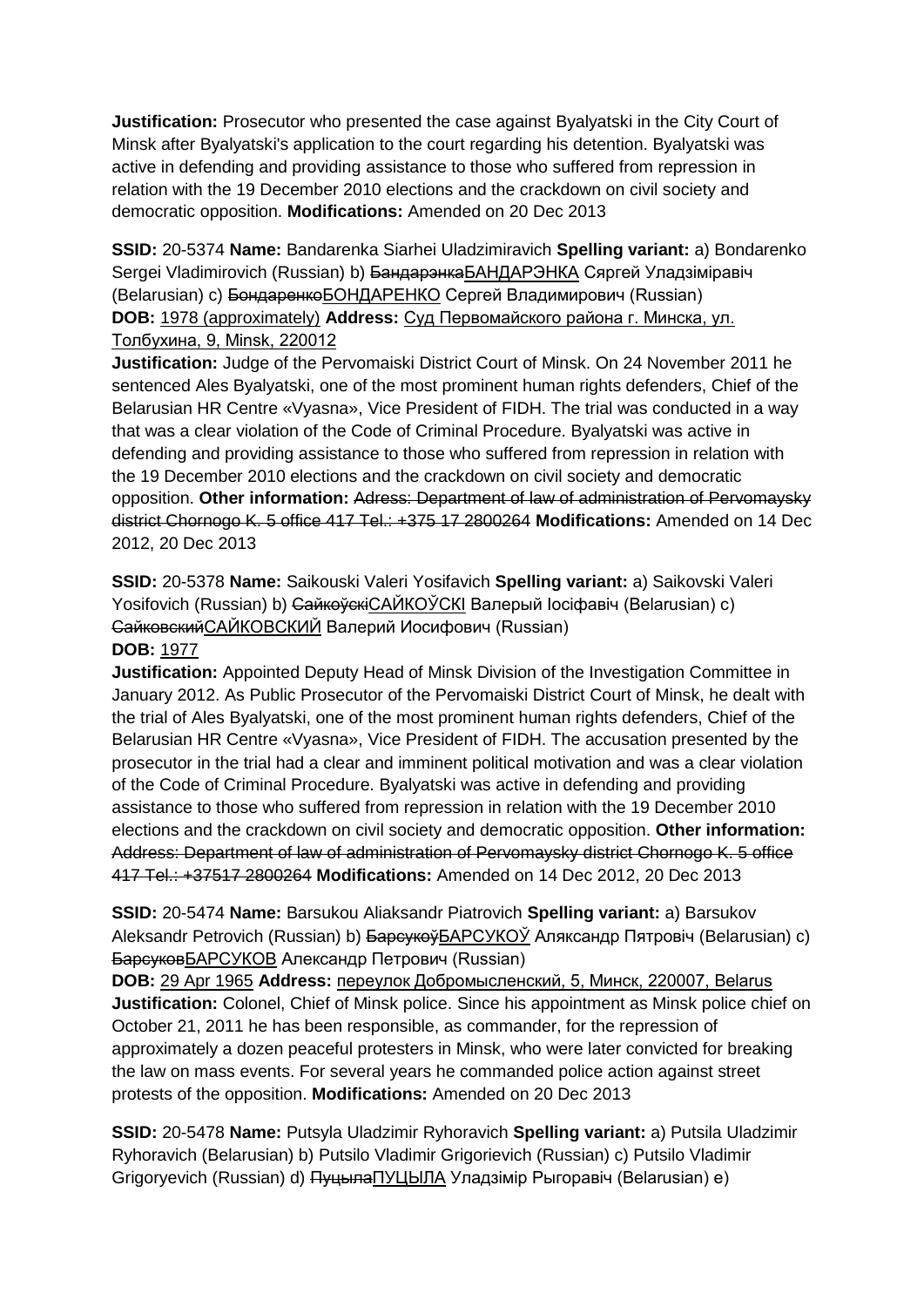ПуцілаПУЦІЛА, Уладзімір Рыгоравіч (Belarusian) f) ПуцилоПУЦИЛО Владимир Григорьевич (Russian)

**Justification:** Judge of the Supreme Court. Former Chairman and judge of the City Court of Minsk as last resort supervising the verdicts (delivered by the court of the first instance and confirmed by the court of appeal) in the case of internationally recognized recognised political prisoner Pavel Severinets (the co-chairman of the organizingorganising committee to create Belarusian Christian Democracy party and campaign's manager for 2010 presidential candidate Vital Rymashevski) and in the case of former political prisoner Aleksandr Otroshchenkov (press secretary of the 2010 presidential candidate Andrei Sannikov). He denied the judicial plaint against these verdicts clearly violating the Code of Criminal Procedure. **Modifications:** Amended on 14 Dec 2012, 20 Dec 2013

**SSID:** 20-5482 **Name:** Valchkova Maryiana Leanidauna **Spelling variant:** a) Valchkova Maryana Leanidauna (Belarusian) b) Volchkova Marianna Leonidovna (Russian) c) ВалчковаВАЛЧКОВА Марыяна Леанідаўна (Belarusian) d) ВолчковаВОЛЧКОВА Марианна Леонидовна (Russian)

**Address:** Суд Партизанского района г. Минска, ул. Семашко, 33, Минск, 220027 **Justification:** Judge at Partizanski District Court of Minsk. In 2010–2011 she fined or sentenced the following representatives of civil society for their peaceful protests to fines and prison sentences in the following casesprotests: a) 2011.07.07, Lelikaw Andrey, 7 days in prison; b) 2011.07.07, Lapatsik Yawhen, punishment unknown; c) 2011.07.07, Syarheyew Uladzimir, 11 days in prison; d) 2011.07.04, Stsepanenka Alyaksandr, 5 days in prison; e) 2011.07.04, Plyuto Tatsyana, 20 daily base units (700 000 BLR); f) 2011.06.23, Kanaplyannik Syarhey, 20 daily base units (700 000 BLR); g) 2010.12.20, Furman Viktar, 11 days in prison; h) 2010.12.20, Astashow Anton, 11 days in prison; i) 2010.12.20, Navumava Valyantsina, 11 days in prison. On 24 September 2012, she sentenced to 3 days in jail Andrei and Aliaksei Dvaretski for their call for a boycott on the eve of the elections. Repeatedly imposed prison terms and large fines against those involved in peaceful protests and, as a result bears responsibilityresult, she was responsible for the repression of civil society and of the democratic opposition in Belarus. **Modifications:** Amended on 20 Dec 2013

**SSID:** 20-5486 **Name:** Reliava Aksana Anatolyeuna **Spelling variant:** a) Raliava Aksana Anatolyeuna (Belarusian) b) Relyava Aksana Anatolieuna (Belarusian) c) РэляваРЭЛЯВА Аксана Анатольеўна (Belarusian) d) РаляваРAЛЯВА Аксана Анатольеўна (Belarusian) e) РелявоРЕЛЯВО Оксана Анатольевна (Russian)

**Address:** Суд Советского района г. Минска, Логойский тракт, 3, Минск, 220113 **Justification:** Judge at Sovetski District Court of Minsk. In 2010–2011 she fined or sentenced the following representatives of civil society for their peaceful protests to fines and prison sentences in the following casesprotests: a) 2011.06.23, Khalyezin Yuri, 20 daily base units (700 000 BLR); b) 2011.06.23, Rutski Alyaksandr, 20 daily base units (700 000 BLR); c) 2011.03.28, Ivashkevich Viktar, 10 days in prison; d) 2010.12.21, Asmanaw Arsen, 15 days in prison; e) 2010.12.20, Kudlayew Alyaksandr, 30 daily base units; f) 2010.12.20, Tryputsin Vitaut, 15 days in prison; g) 2010.12.20, Assipenka Andrey, 15 days in prison; h) 2010.12.20, Ardabatski Dzyanis, 15 days in prison; i) 2010.12.20, Kazlowski Andrey, 15 days in prison and 1 050 000 BLR. On 29 April 2013, she sentenced the activists Ihar Trukhanavich and Aliaksandr Tarnahurski for their active participation in the sanctioned Chernobyl march in Minsk. Repeatedly imposed prison terms and large fines against those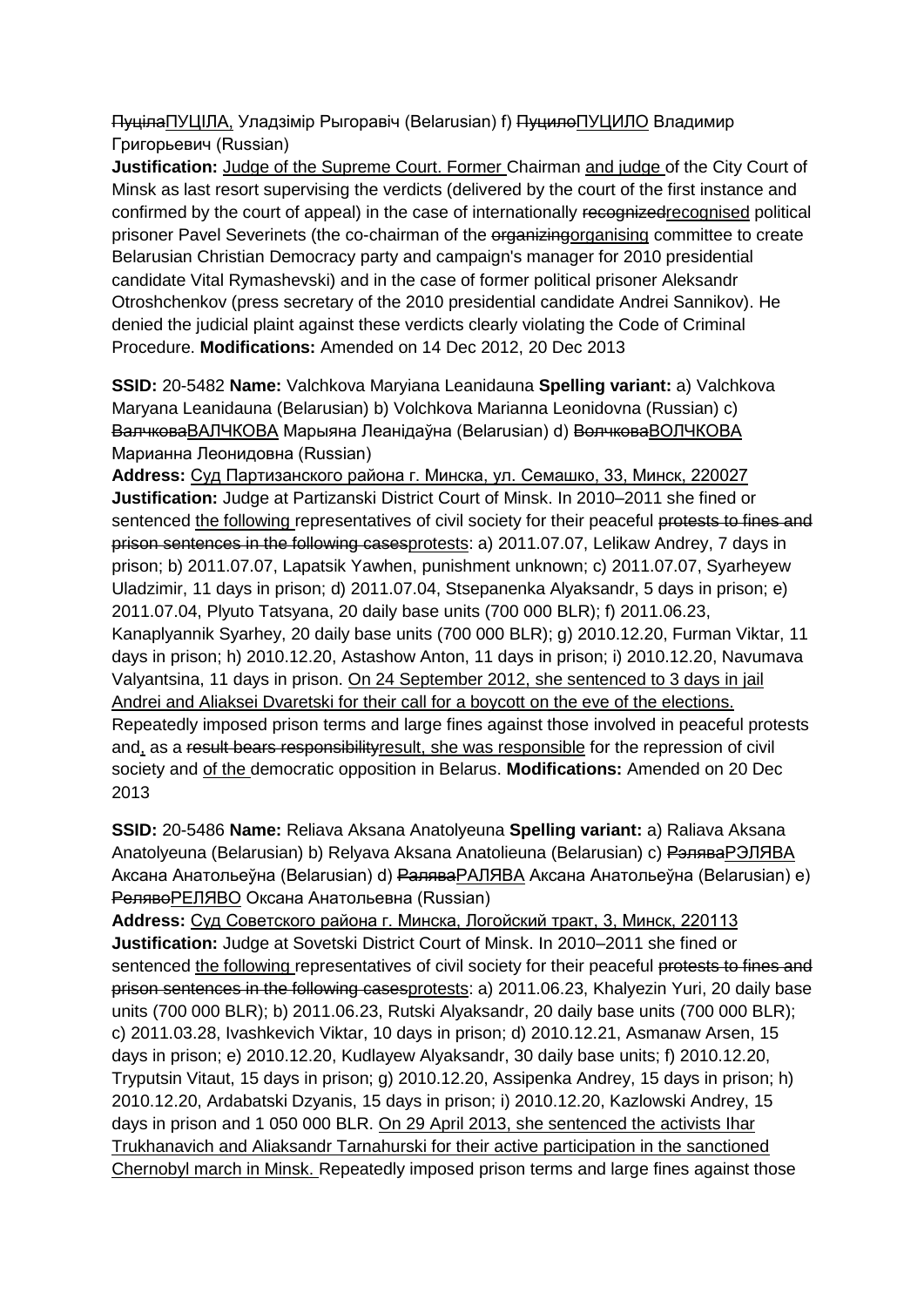involved in peaceful protests and as a result bears responsibility for the repression of civil society and of the democratic opposition in Belarus. **Modifications:** Amended on 14 Dec 2012, 20 Dec 2013

**SSID:** 20-5490 **Name:** Khvainitskaya Zhanna Anatolyeuna **Spelling variant:** a) Khvainitskaia Zhanna Anatolieuna (Belarusian) b) Khvoinitskaya Zhanna Anatolyevna (Russian) c) Khvoinitskaia Zhanna Anatolievna (Russian) d) ХвайніцкаяХВАЙНIЦКАЯ Жанна Анатольеўна (Belarusian) e) <del>Хвойницкая</del>ХВОЙНИЦКАЯ Жанна Анатольевна (Russian)

**Address:** Суд Заводского района г. Минска, пр. Партизанский, 75 А, Минск, 220107 **Justification:** Judge at Zavodskoi District Court of Minsk. On 27 May 2011 she sentenced the activists Ihar Alinevich, Nikolai Dziadok and Aliaksandr Frantskevich respectively to 8, 4,5 and 3 years in jail. She also fined or sentenced the following representatives of civil society for their peaceful protests to fines and prison sentences in the following casesprotests: a) 2010.12.20, Makarenka Adam, 6 days in prison; b) 2010.12.20, Bachyla Uladzimir, 30 daily base units (1 050 000 BLR); c) 2010.12.20, Kukalyew Syarhey, 10 days in prison; d) 2010.12.20, Astafyew Alyaksandr, 10 days in prison; e) 2010.12.20, Yazerski Raman, 10 days in prison; f) 2010.12.20, Sapranyetskaya Darya, 10 days in prison; g) 2010.12.20, Aheyeva Iryna,10 days in prison; h) 2010.12.20, Drahun Alyaksandr, 10 days in prison; i) 2010.12.20, Shambalava Tatsyana, 10 days in prison; j) 2010.12.20, Dzyemidzyuk Barys, 10 days in prison; k) 2010.12.20, Kassabuka Alyaksandr, 10 days in prison. Repeatedly imposed prison terms and large fines against those involved in peaceful protests and, as a result bears responsibilityresult, she was responsible for the repression of civil society and of the democratic opposition in Belarus. **Modifications:** Amended on 20 Dec 2013

**SSID:** 20-5494 **Name:** Mazouka Anzhalika Mikhailauna **Spelling variant:** a) Mazovko Anzhelika Mikhailovna (Belarusian) b) Mazovka Anzhelika Mikhailovna (Russian) e) Мазоўкаb) МАЗОЎКА Анжаліка Міхайлаўна (Belarusian) <del>d) Мазовка Анжелика</del> Михайловна (Russian) e) Мазовкаc) МАЗОВКA Анжелика Михайловна (Russian) **Address:** Суд Советского района г. Минска, Логойский тракт, 3, Минск, 220113 **Justification:** Judge at Sovetski District Court of Minsk. In 2010–2011 she fined or sentenced the following representatives of civil society for their peaceful protests to prison sentences in the following casesprotests: a) 2011.07.14, Bussel Alyaksandr, 10 days in prison; b) 2011.07.14, Krukowski Syarhey, 8 days in prison; c) 2011.07.14, Kantsin Yahor, 10 days in prison; d) 2011.07.07, Sukhanossik Vyachaslaw, 8 days in prison; e) 2010.12.21, Nyanakhaw Andrey, 15 days in prison; f) 2010.12.20, Myslivets Ihar, 15 days in prison; g) 2010.12.20, Vilkin Alyaksey, 12 days in prison; h) 2010.12.20, Kharitonaw Paval, 12 days in prison. Repeatedly imposed prison terms against those involved in peaceful protests and, as a result bears responsibilityresult, she was responsible for the repression of civil society and of the democratic opposition in Belarus. **Modifications:** Amended on 20 Dec 2013

**SSID:** 20-5677 **Name:** Kochyk Aliaksandr Vasilyevich **Spelling variant:** a) Kochyk Aliaksandr Vasilievich (Belarusian) b) Kochik Aleksandr Vasilyevich (Russian) c) Kochik Alexandr Vasilievich (Russian) d) <del>Кочык</del>КОЧЫК Аляксандр Васільевіч (Belarusian) e) КочикКОЧИК Александр Васильевич (Russian)

**Address:** Суд Партизанского района г. Минска, ул. Семашко, 33, Минск, 220027 **Justification:** Judge at Partizanski District Court of Minsk. In 2010–2011 he fined or sentenced the following representatives of civil society for their peaceful protests to fines and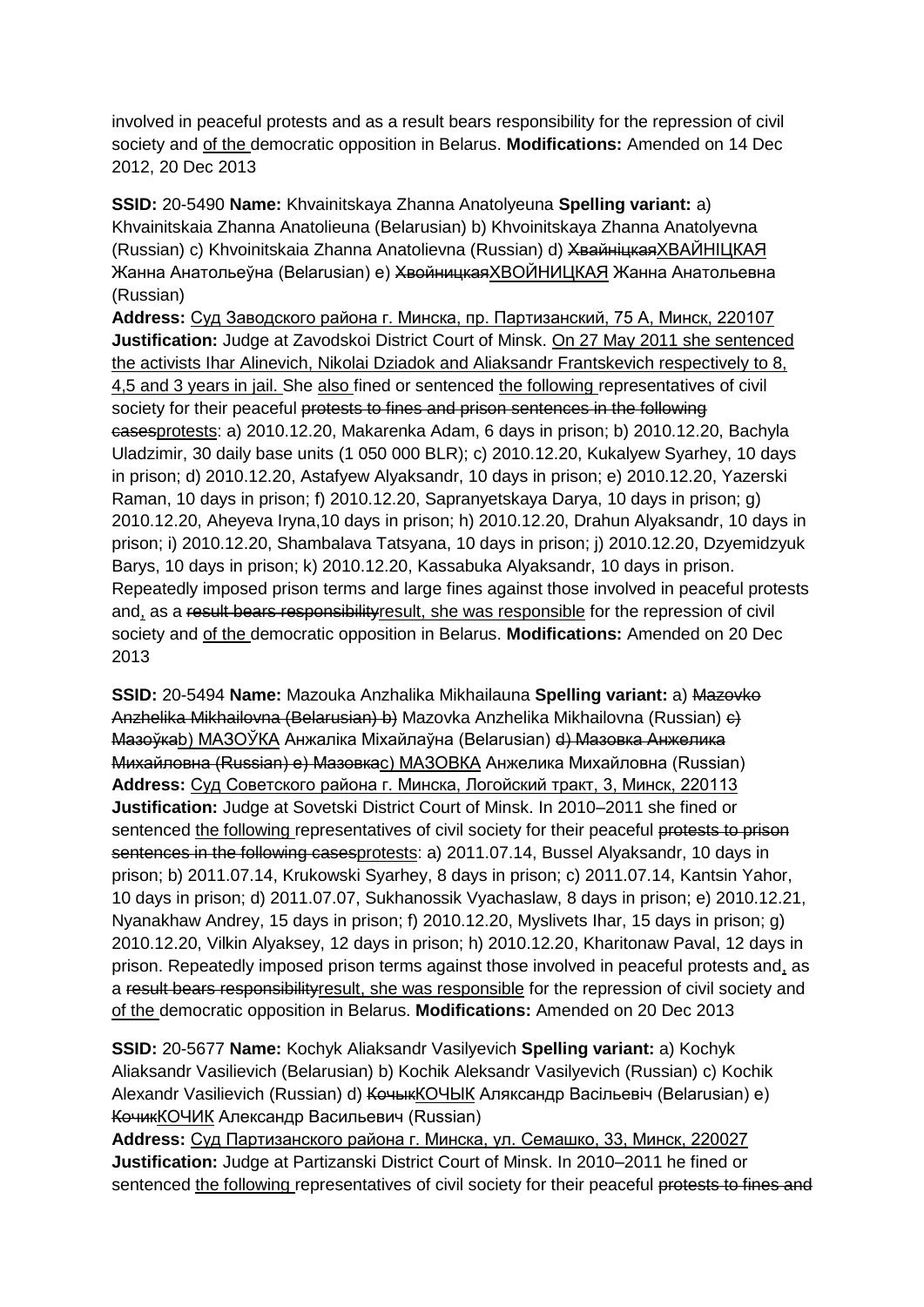prison sentences in the following casesprotests: a) 2011.07.07, Revut Yawhen, 8 days in prison, b) 2011.07.04, Nikitsenka Katsyaryna, 5 days in prison; c) 2011.06.23, Kazak Zmitser, 28 daily base units (980 000 BLR); d) 2010.12.20, Dzyezidzenka Dzianis, 12 days in prison; e) 2010.12.20, Navumovich Syarhey, 14 days in prison, f) 2010.12.20, Kavalenka Wsevalad, 15 days in prison; g) 2010.12.20, Tsupa Dzyanis,15 days in prison; h) 2010.12.20, Makashyn Syarhey, 10 days in prison; i) 2010.12.20, Zhakhavets Illya, 10 days in prison. Repeatedly imposed prison terms and large fines against those involved in peaceful protests and as a result bears responsibilityresult, he was responsible for the repression of civil society and of the democratic opposition in Belarus. **Modifications:**  Amended on 20 Dec 2013

**SSID:** 20-5681 **Name:** Karovina Natallia Uladzimirauna **Spelling variant:** a) Karovina Natallya Uladzimirauna (Belarusian) b) Korovina Natalia Vladimirovna (Russian) c) Korovina Natalya Vladimirovna (Russian) d) <del>Каровіна</del>КАРОВІНА Наталля Уладзіміраўна (Belarusian) e) КоровинаКОРОВИНА Наталья Владимировна (Russian) **Address:** Суд Фрунзенского района г. Минска, ул. Д. Марцинкевича, 1, к. 2, Минск, 220092

**Justification:** Judge of Frunzenski District Court of Minsk. In 2010–20110–2012 she fined or sentenced the following representatives of civil society for their peaceful protests to fines and prison sentencesor their civic activities: a) 2012.09.18, Vinahradau Pavel, 12 days in the following cases: a) 2011.06 30, Tsyareshchanka Uladzimir, 25 daily base units (875 000 BLR);jail; b) 2012.06.30, Kostka Mikhas, 6 days in jail; c) 2011.06.30, Sytsko Stefan, 10 days in prison; ed) 2011.06.30, Arapinovich Alyaksandr, 25 daily base units (875 000 BLR); d) 2011.06.30, Yukhnowski Dzyanis, Dzyanis and Tsyareshchanka Uladzimir 25 daily base units (875 000 BLR); e) 2011.06.30, Sarachuk Yulian, 25 daily base units (875 000 BLR); f) 2011.06.23, Shewtsow Syarhey, 8 daily base units (280 000 BLR); g) 2010.12.20, Vashkevich Alyaksandr, 10 days in prison; h) 2010.12.20, Myadzvedz Lyeanid, 10 days in prison. Repeatedly imposed prison terms and large fines against those involved in peaceful protests and, as a result bears responsibilityresult, she was responsible for the repression of civil society and of the democratic opposition in Belarus. **Modifications:** Amended on 20 Dec 2013

**SSID:** 20-5685 **Name:** Harbatouski Yury Aliaksandravich **Spelling variant:** a) Harbatouski Iury Aliaksandravich (Belarusian) b) Gorbatovski Yuri Aleksandrovich (Russian) c) Gorbatovski Iuri Aleksandrovich (Russian) d) Gorbatovski Yuriy Alexandrovich (Russian) e) ГарбатоўскіГАРБАТОЎСКI Юрый Аляксандравіч (Belarusian) f) ГорбатовскийГОРБАТОВСКИЙ Юрий Александрович (Russian)

**Address:** Суд Первомайского района г. Минска, ул. Толбухина, 9, Минск, 220012 **Justification:** Judge at Pervomaiski District Court of Minsk. In 2010 he fined or sentenced the following representatives of civil society for their peaceful protests to fines and prison sentences in the following casesprotests: a) 2010.12.20, Hubskava Irvna, 10 davs in prison: b) 2010.12.20, Kaptsiuh Dzmitry, 10 days in prison; c) 2010.12.20, Mikheyenka Yahor, 12 days in prison; d) 2010.12.20, Burbo Andrey, 10 days in prison; e) 2010.12.20, Pushnarova Hanna, 10 days in prison; f) 2010.12.20, Shepuraw Mikita, 15 days in prison; g) 2010.12.20, Zadzyarkowski Andrey, 10 days in prison; h) 2010.12.20, Yaromyenkaw Yawhen, 10 days in prison. Repeatedly imposed prison terms against those involved in peaceful protests and as a result bears responsibilityresult, was responsible for the repression of civil society and of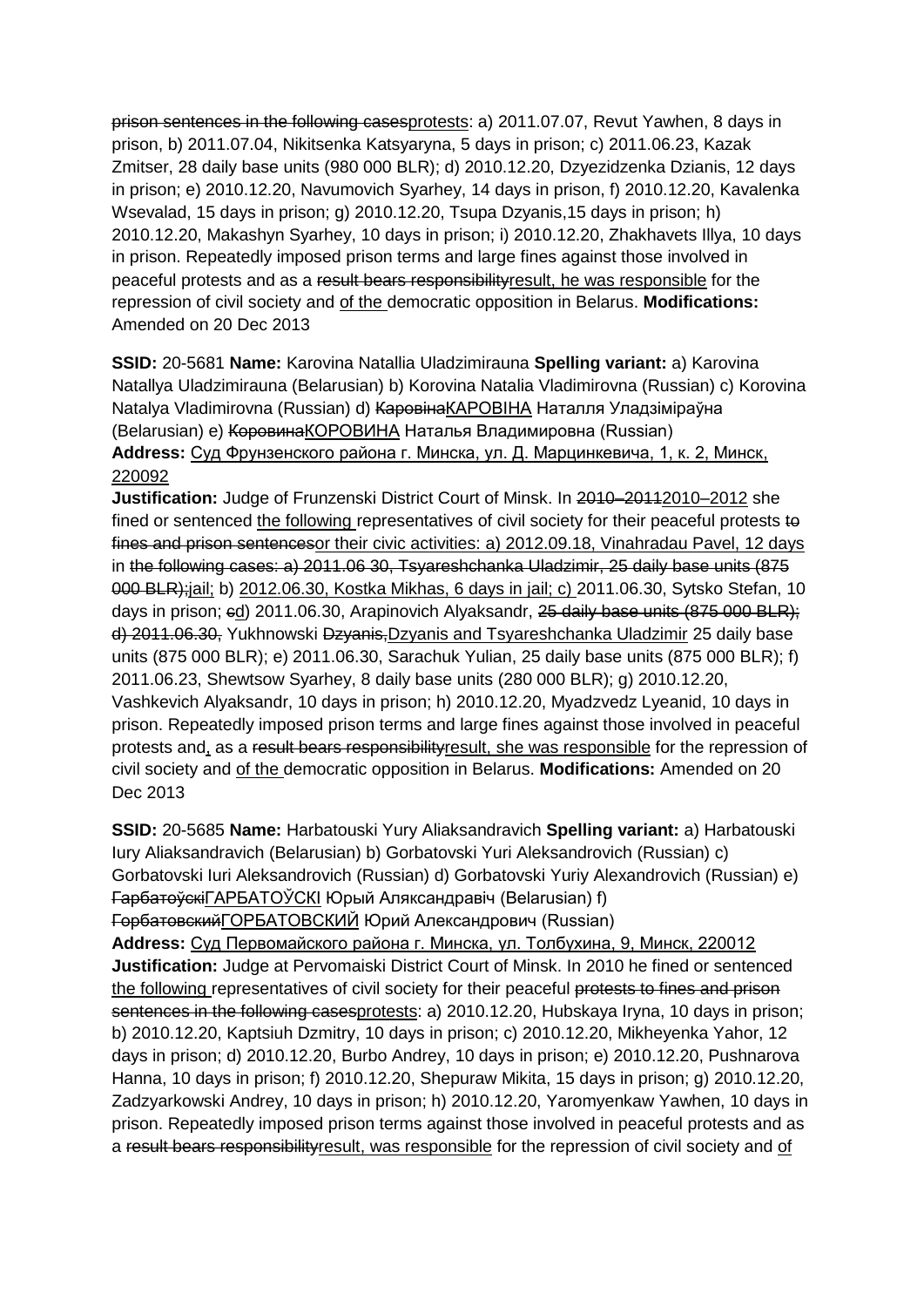the democratic opposition in Belarus. **Modifications:** Amended on 14 Dec 2012, 20 Dec 2013

**SSID:** 20-5694 **Name:** Liushtyk Siarhei Anatolievich **Spelling variant:** a) Lyushtyk Siarhey Anatolyevich (Belarusian) b) Liushtyk Sergei Anatolievich (Russian) c) Lyushtyk Sergey Anatolyevich (Russian) d) ЛюштыкЛЮШТЫК Сяргей Анатольевіч (Belarusian) e) ЛюштыкЛЮШТЫК Сергей Анатольевич (Russian)

**Address:** Суд Первомайского района г. Минска, ул. Толбухина, 9, Минск, 220012 **Justification:** Judge at Pervomaiski District Court of Minsk. In 2010–2011 he fined or sentenced the following representatives of civil society for their peaceful protests to fines and prison sentences in the following casesprotests: a) 2011.07.14, Struy Vitali, 10 daily base units (35 000 BLR); b) 2011.07.04, Shalamitski Paval, 10 days in prison; c) 2010.12.20, Sikirytskaya Tatsyana, 10 days in prison; d) 2010.12.20, Dranchuk Yuliya, 13 days in prison; e) 2010.12.20, Lapko Mikalay, 12 days in prison; f) 2010.12.20, Pramatoraw Vadzim, 12 days in prison. Repeatedly imposed prison terms and large fines against those involved in peaceful protests and, as a result bears responsibilityresult, he was responsible for the repression of civil society and of the democratic opposition in Belarus. **Modifications:**  Amended on 20 Dec 2013

**SSID:** 20-5698 **Name:** Yakunchykhin Aliaksandr Anatolyevich **Spelling variant:** a) Iakunchykhin Aliaksandr Anatolievich (Belarusian) b) Yakunchikhin Aleksandr Anatolyevich (Russian) c) Iakunchikhin Alexandr Anatolievich (Russian) d) ЯкунчыхінЯКУНЧЫХIН Аляксандр Анатольевіч (Belarusian) e) ЯкунчихинЯКУНЧИХИН Александр Анатольевич (Russian)

**Address:** Суд Центрального района г. Минска, ул. Кирова, 21, Минск, 220030 **Justification:** Judge at Central District Court of Minsk. In 2010–2011 he fined or sentenced the following representatives of civil society for their peaceful protests to fines and prison sentences in the following casesprotests: a) 2011.11.17, Makayew Alyaksandr, 5 days in prison; b) 2011.07.07, Tukay Illya, 12 days in prison; c) 2011.07.07, Shapchyts Yawhen, 12 days in prison; d) 2011.01.31, Kulakow Lyeanid, 30 daily base units (1 050 000 BLR); e) 2010.12.21, Yaromyenak Uladzimir, 15 days in prison; f) 2010.12.20, Daroshka Alyaksey, 12 days in prison; g) 2010.12.20, Kakhno Herman, 12 days in prison; h) 2010.12.20, Palyakow Vital, 15 days in prison. On 27 January 2012 he sent the human rights defender Aleh Volchek to 4 days in jail. On 26 March 2012 he sent the activist Pavel Balanau to 2 days in jail and fined the activist Uladzimir Dzmitrakou. He fined another activist on 18 July 2012. Repeatedly imposed prison terms and large fines against those involved in peaceful protests and, as a result bears responsibilityresult, he was responsible for the repression of civil society and of the democratic opposition in Belarus. **Modifications:** Amended on 20 Dec 2013

**SSID:** 20-5702 **Name:** Zapasnik Maryna Sviataslavauna **Spelling variant:** a) Zapasnik Marina Sviatoslavovna (Russian) b) ЗапаснікЗАПАСНІК Марына Святаславаўна (Belarusian) c) ЗапасникЗАПАСНИК Марина Святославовна (Russian) **Address:** Суд Ленинского района города Минска, ул. Семашко, 33, Минск, 220027 **Justification:** Judge at Leninski District Court of Minsk. In 2011 she fined or sentenced the following representatives of civil society for their peaceful protests to fines and prison sentences in the following casesprotests: a) 2011.07.18, Palyakow Vital, 12 days in prison; b) 2011.07.07, Marozaw S., 10 days in prison, c) 2011.07.07, Badrahin Alyaksandr, 10 days in prison, d) 2011.07.07, Marozova S., 10 days in prison, e) 2011.07.07, Varabey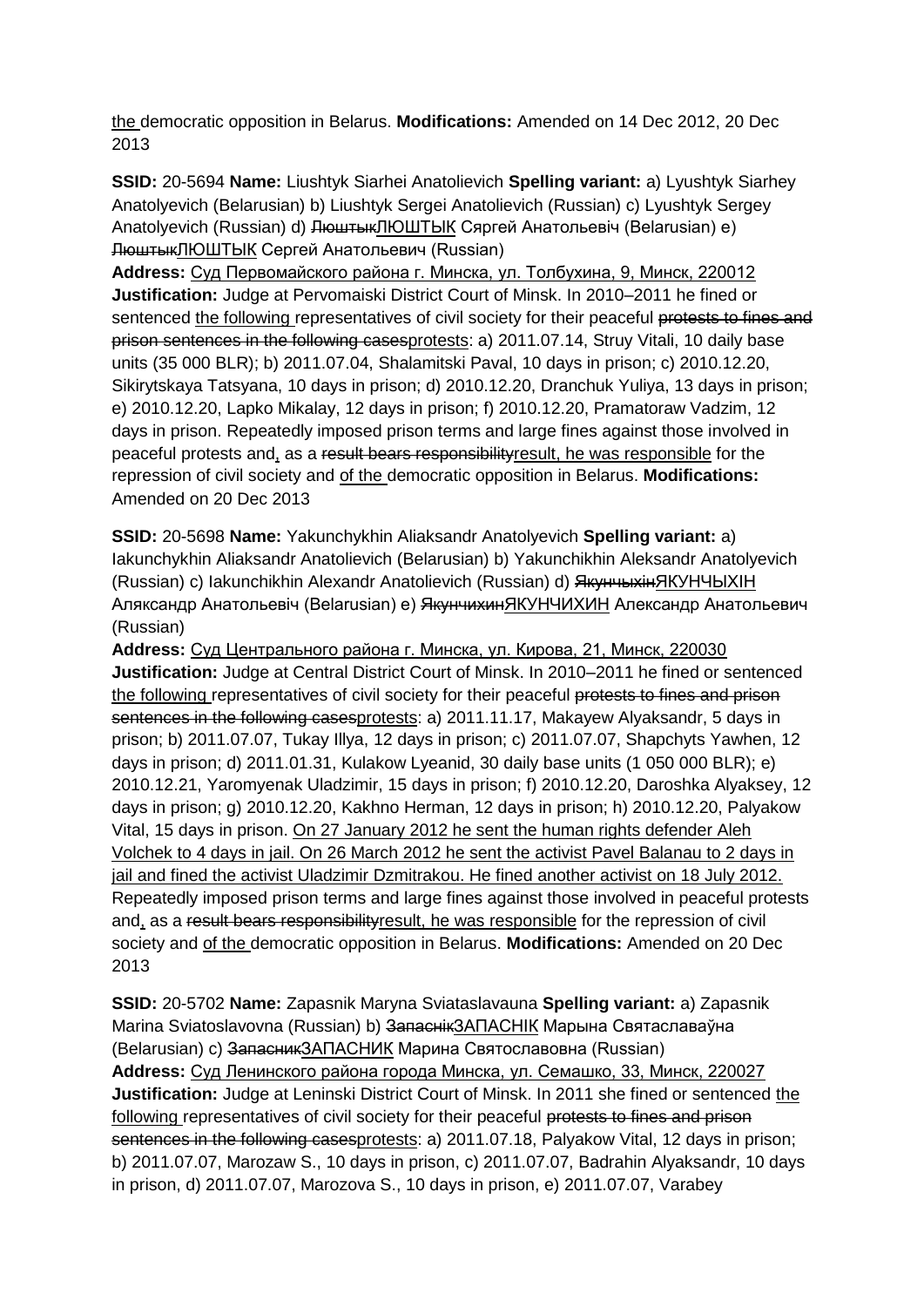Alyaksandr, 15 days in prison; f) 2011.07.04, Mazurenka Mikita, 10 days in prison. On 17 and 26 July 2012, she sentenced activist Ivan Amelchanka respectively to 12 and 15 days in jail. On 7 December 2012 she sentenced activist Ales Pushkin to 12 days in jail. Repeatedly imposed prison terms against those involved in peaceful protests and, as a result bears responsibilityresult, she was responsible for the repression of civil society and of the democratic opposition in Belarus. **Modifications:** Amended on 20 Dec 2013

**SSID:** 20-5706 **Name:** DubininaDubinina/Rouda Zhanna Piatrouna **Spelling variant:** a) DubininaDubinina/Rovdo Zhanna Petrovna (Russian) b) ДубінінаДУБІНІНА/РОЎДА Жанна Пятроўна (Belarusian) c) ДубининаДУБИНИНА/РОВДО Жанна Петровна (Russian) **Address:** Суд Заводского района г. Минска, пр. Партизанский, 75 А, Минск, 220107 **Justification:** Judge at Zavodskoi District Court of Minsk. In 2010 she fined or sentenced the following representatives of civil society for their peaceful protests to fines and prison sentences in the following casesprotests: a) 2010.12.20, Hulyak Vital, 30 daily base units (1 050 000 BLR); b) 2010.12.20, Vaskabovich Lyudmila, 30 daily base units (1 050 000 BLR), c) 2010.12.20, Urywski Alyaksandr, 10 days in prison; d) 2010.12.20, Stashulyonak Veranika, 30 daily base units (1 050 000 BLR); e) 2010.12.20, Say Syarhey, 10 days in prison; f) 2010.12.20, Maksimenka Hastassya, 10 days in prison; g) 2010.12.20, Nikitarovich Yuliya, 10 days in prison. Repeatedly imposed prison terms and large fines against those involved in peaceful protests and as a result bears responsibilityresult, she was responsible for the repression of civil society and of the democratic opposition in Belarus. **Modifications:**  Amended on 20 Dec 2013

**SSID:** 20-5710 **Name:** Krasouskaya Zinaida Uladzimirauna **Spelling variant:** a) Krasouskaia Zinaida Uladzimirauna (Belarusian) b) Krasovskaya Zinaida Vladimirovna (Russian) c) Krasovskaia Zinaida Vladimirovna (Russian) d) КрасоўскаяКРАСОЎСКАЯ Зінаіда Уладзіміраўна (Belarusian) e) КрасовскаяКРАСОВСКАЯ Зинаида Владимировна (Russian)

**Address:** Суд Ленинского района города Минска, ул. Семашко, 33, Минск, 220027 **Justification:** Judge at Leninski District Court of Minsk. In 2010 she fined or sentenced the following representatives of civil society for their peaceful protests to fines and prison sentences in the following casesprotests: a) 2010.12.20, Krawchuk Volha, 30 daily base units (1 050 000 BLR); b) 2010.12.20, Charukhina Hanna, 30 daily base units (1 050 000 BLR); c) 2010.12.20, Dubovik Alena, 15 days in prison; d) 2010.12.20, Boldzina Alena, 12 days in prison; e) 2010.12.20, Syrakvash Andrey, 15 days in prison; f) 2010.12.20, Klimko Nastassiya, 12 days in prison; g) 2010.12.20, Kuwshinaw Viktar, 15 days in prison. Repeatedly imposed prison terms and large fines against those involved in peaceful protests and, as a result bears responsibility result, she was responsible for the repression of civil society and of the democratic opposition in Belarus. **Modifications:** Amended on 20 Dec 2013

**SSID:** 20-5714 **Name:** Hermanovich Siarhei Mikhailavich **Spelling variant:** a) Germanovich Sergei Mikhailovich (Russian) b) Germanovich Sergey Mikhailovich (Russian) c) ГермановічГЕРМАНОВIЧ Сяргей Міхайлавіч (Belarusian) d) ГермановичГЕРМАНОВИЧ Сергей Михайлович (Russian)

**Address:** Суд Октябрьского района г. Минска, ул. Семашко, 33, Минск, 220027 **Justification:** Judge at Oktiabrski District Court of Minsk. In 2010 he fined or sentenced the following representatives of civil society for their peaceful protests to fines and prison sentences in the following casesprotests: a) 2010.12.20, Sidarevich Katsyaryna, 30 daily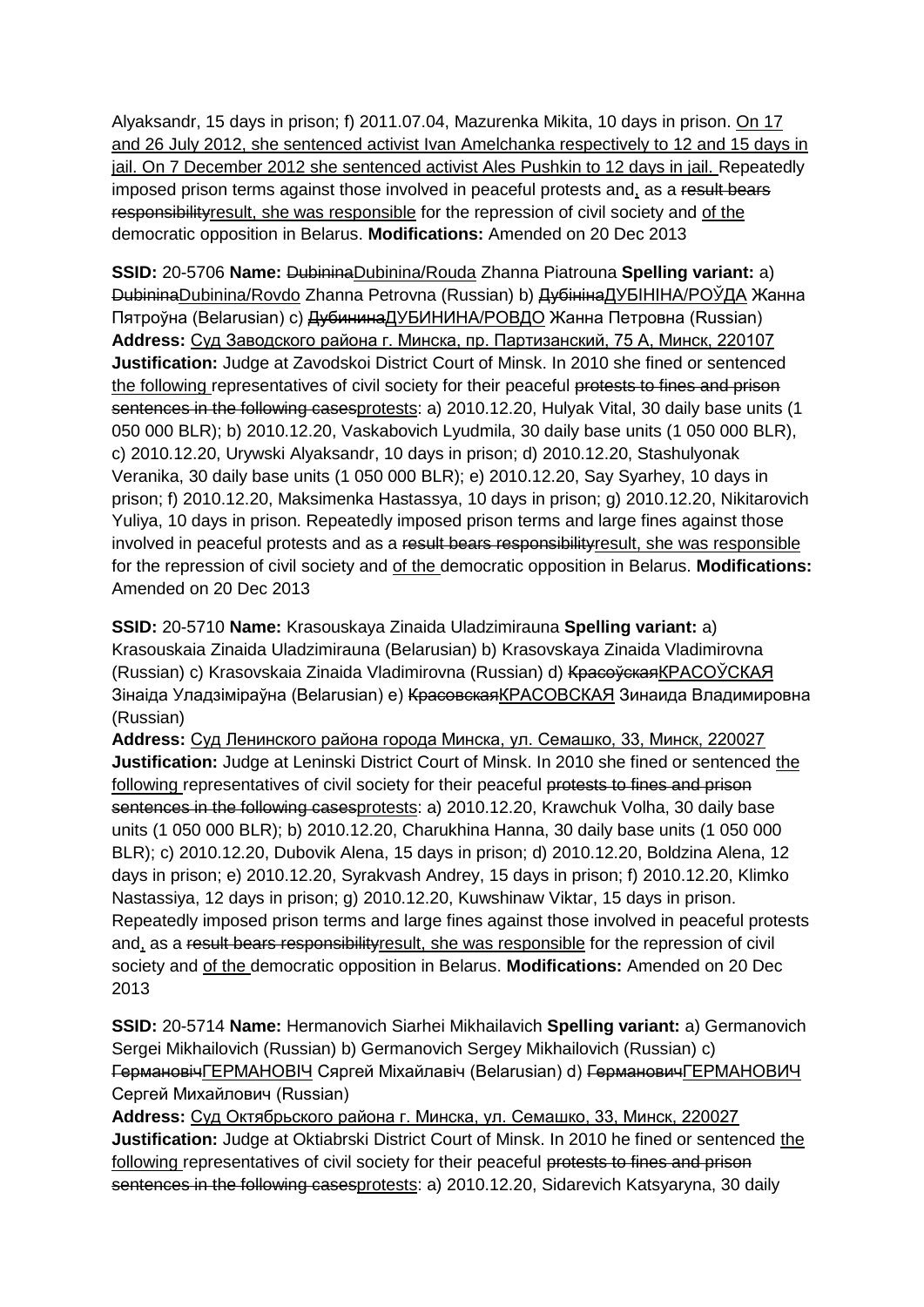base units (1 050 000 BLR); b) 2010.12.20, Lyskavets Paval, 15 days in prison; c) 2010.12.20, Sachylka Syarhey, 15 days in prison; d) 2010.12.20, Krawtsow Dzianis, 10 days in prison; e) 2010.12.20, Vyarbitski Uladzimir, 515 days in prison; f) 2010.12.20, Newdakh Maksim, 15 days in prison. Repeatedly imposed prison terms and large fines against those involved in peaceful protests and as a result bears responsibilityresult, he was responsible for the repression of civil society and of the democratic opposition in BelarusBelarus. On 31.08.2012 he sentenced the activist Pavel Eutsikhieu to 5 days in jail. **Modifications:**  Amended on 20 Dec 2013

**SSID:** 20-5718 **Name:** Svistunova Valiantsina Mikalaeuna **Spelling variant:** a) Svistunova Valyantsina Mikalayeuna (Belarusian) b) Svistunova Valentina Nikolaevna (Russian) c) Svistunova Valentina Nikolayevna (Russian) d) СвістуноваСВІСТУНОВА Валянціна Мікалаеўна (Belarusian) e) СвистуноваСВИСТУНОВА Валентина Николаевна (Russian) **Address:** Суд Центрального района г. Минска, ул. Кирова, 21, Минск, 220030 **Justification:** Judge at Central District Court of Minsk. In 2010–2011 she fined or sentenced the following representatives of civil society for their peaceful protests to prison sentences in the following casesprotests: a) 2011.07.21, Bandarenka Volha, 10 days in prison; b) 2011.07.21, Ruskaya Volha, 11 days in prison; c) 2010.12.20, Marchyk Stanislaw, 15 days in prison; d) 2010.12.20, Stanchyk Alyaksandr, 10 days in prison; e) 2010.12.20, Anyankow Syarhey, 10 days in prison. Repeatedly imposed prison terms against those involved in peaceful protests and, as a result bears responsibilityresult, she was responsible for the repression of civil society and of the democratic opposition in Belarus. **Modifications:**  Amended on 20 Dec 2013

**SSID:** 20-5722 **Name:** Sheiko Ina Valerieuna **Spelling variant:** a) Shaiko Іna Valerieuna (Belarusian) b) Sheyko Іna Valerieuna (Belarusian) c) Sheyko Inna Valerievna (Russian) d) Sheiko Inna Valeryevna (Russian) e) ШэйкөШЭЙКО Іна Валер'еўна (Belarusian) f) ШайкоШAЙКО Iна Валер'еўна (Belarusian) g) ШейкоШЕЙКО Инна Валерьевна (Russian) **Justification:** JudgeFormer judge at Central District Court of Minsk. In 2011 she fined or sentenced the following representatives of civil society for their peaceful protests to fines and prison sentences in the following casesprotests: a) 2011.07.21, Shapavalaw Paval, 12 days in prison; b) 2011.07.21, Ivanyuk Yawhen, 12 days in prison; c) 2011.07.14, Khadzinski Paval, 25 daily base units (875 000 BLR); d) 2011.06.23, Sudnik Andrey, 25 daily base units (875 000 BLR); e) 2011.06.23, Yatskow Usevalad, 30 daily base units (1 050 000 BLR); f) 2011.04.28, Kudlaew Alyaksandr, 50 daily base units (1 750 000 BLR). Repeatedly imposed prison terms and large fines against those involved in peaceful protests and, as a result bears responsibilityresult, she was responsible for the repression of civil society and of the democratic opposition in Belarus. **Modifications:** Amended on 20 Dec 2013

**SSID:** 20-5736 **Name:** Barysionak Anatol Uladzimiravich **Spelling variant:** a) Barysyonak Anatol Uladzimiravic (Belarusian) b) Borisenok Anatoli Vladimirovich (Russian) c) Borisenok Anatoli Vladimirovich (Russian) d) Borisionok Anatoli Vladimirovich (Russian) e) Borisyonok Anatoliy Vladimirovich (Russian) f) БарысёнакБАРЫСЁНАК Анатоль Уладзіміравіч (Belarusian) g) БорисенокБОРИСЕНОК Анатолий Владимирович (Russian) **Address:** Суд Партизанского района г. Минска, ул. Семашко, 33, Минск, 220027 **Justification:** Judge at Partizanski District Court of Minsk. In 2010–2011 he fined or sentenced the following representatives of civil society for their peaceful protests to fines and prison sentences in the following casesprotests: a) 2011.06.23, Belush Zmitser, 20 daily base units (700 000 BLR); b) 2010.12.20, Zhawnyak Ihar, 30 daily base units (1 050 000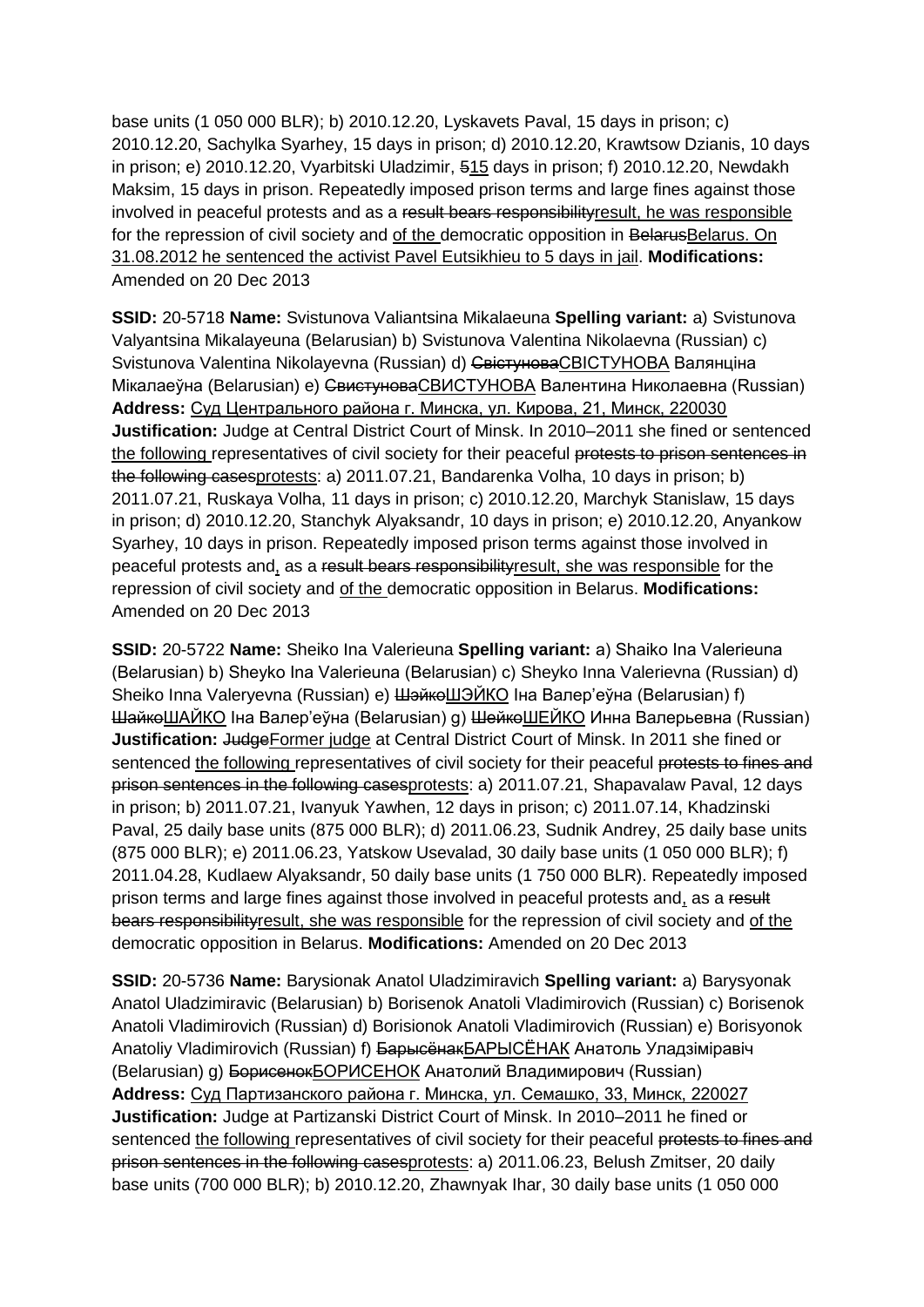BLR); c) 2010.12.20, Nyestser Aleh, 10 days in prison, d) 2010.12.20, Trybushewski Kiryl, 10 days in prison; e) 2010.12.20, Murashkevich Vyachaslaw, 10 days in prison. Repeatedly imposed prison terms and large fines against those involved in peaceful protests and as a result bears responsibilityresult, he was responsible for the repression of civil society and of the democratic opposition in Belarus. **Modifications:** Amended on 20 Dec 2013

**SSID:** 20-5740 **Name:** Yuferytsyn Dzmitry Viktaravich **Spelling variant:** a) Iuferytsyn Dzmitry Viktaravich (Belarusian) b) Yuferitsyn Dmitri Viktorovich (Russian) c) Yuferitsin Dmitri Viktorovich (Russian) d) Iuferitsyn Dmitry Viktorovich (Russian) e) ЮферыцынЮФЕРЫЦЫН Дзмітрый Віктаравіч (Belarusian) f) ЮферицынЮФЕРИЦЫН Дмитрий Викторович (Russian)

**Justification: JudgeFormer judge at Leninski District Court of Minsk. In 2010 he fined or** sentenced the following representatives of civil society for their peaceful protests to fines and prison sentences in the following casesprotests: a) 2010.12.20, Charukhin Kanstantsin, 30 daily base units (1 050 000 BLR); b) 2010.12.20, Yarmola Mikalay, 15 days in prison; c) 2010.12.20, Halka Dzmitry, 10 days in prison; d) 2010.12.20, Navumaw Viktar, 12 days in prison; e) 2010.12.20, Haldzenka Anatol, 10 days in prison. Repeatedly imposed prison terms and large fines against those involved in peaceful protests and, as a result bears responsibilityresult, he was responsible for the repression of civil society and of the democratic opposition in Belarus. **Modifications:** Amended on 20 Dec 2013

**SSID:** 20-5744 **Name:** Ziankevich Valiantsina Mikalaeuna **Spelling variant:** a) Zyankevich Valyantsina Mikalayeuna (Belarusian) b) Zenkevich Valentina Nikolaevna (Russian) c) ЗянькевічЗЯНЬКЕВІЧ Валянціна Мікалаеўна (Belarusian) d) ЗенькевичЗЕНЬКЕВИЧ Валентина Николаевна (Russian)

**Address:** Минский городской суд, ул. Дунина-Марцинкевича, 1, Минск, 220092 **Justification:** Judge of the City Court of Minsk, former judge of Leninski District Court of Minsk. In 2010 she fined or sentenced the following representatives of civil society for their peaceful protests to prison sentences in the following casesprotests: a) 2010.12.20, Yarmolaw Yahor, 12 days in prison; b) 2010.12.20, Palubok Alyaksandr, 15 days in prison; c) 2010.12.20, Mikhalkin Zakhar, 10 days in prison; d) 2010.10.20, Smalak Syarhey, 15 days in prison; e) 2010.12.20, Vassilewski Alyaksandr, 15 days in prison. Repeatedly imposed prison terms against those involved in peaceful protests and, as a result bears responsibilityresult, she was responsible for the repression of civil society and of the democratic opposition in Belarus. **Modifications:** Amended on 20 Dec 2013

**SSID:** 20-5748 **Name:** Chyzh Iury Aliaksandravich **Spelling variant:** a) Chyzh Yury Aliaksandravich (Belarusian) b) Chizh Iuri Aleksandrovich (Russian) c) Chizh Yuri Aleksandrovich (Russian) d) ЧЫЖ Юрый Аляксандравіч (Belarusian) e) ЧИЖ Юрий Александрович (Russian)

**DOB:** 28 Mar 1963 **POB:** Soboli, BierezowskijBierezowsky Rajon, Brestkaja Oblast (Соболи, Березовский район, Брестская область) **Identification document:** Passport No. SP0008543, Belarus (current validity doubtful)

**Justification:** Iury Chyzh provides financial support tois associated with President Lukashenka and his sons and benefits from and supports the Lukashenka regimeregime, especially through his holding company LLC Triple. The activities of LLC Triple which is active in numerous sectors of the Belarusian economy, includinginclude activities resulting from public awards and concessions from the regime. In June 2013 he was awarded by President Lukashenka the highest state distinction for his services. The sporting positions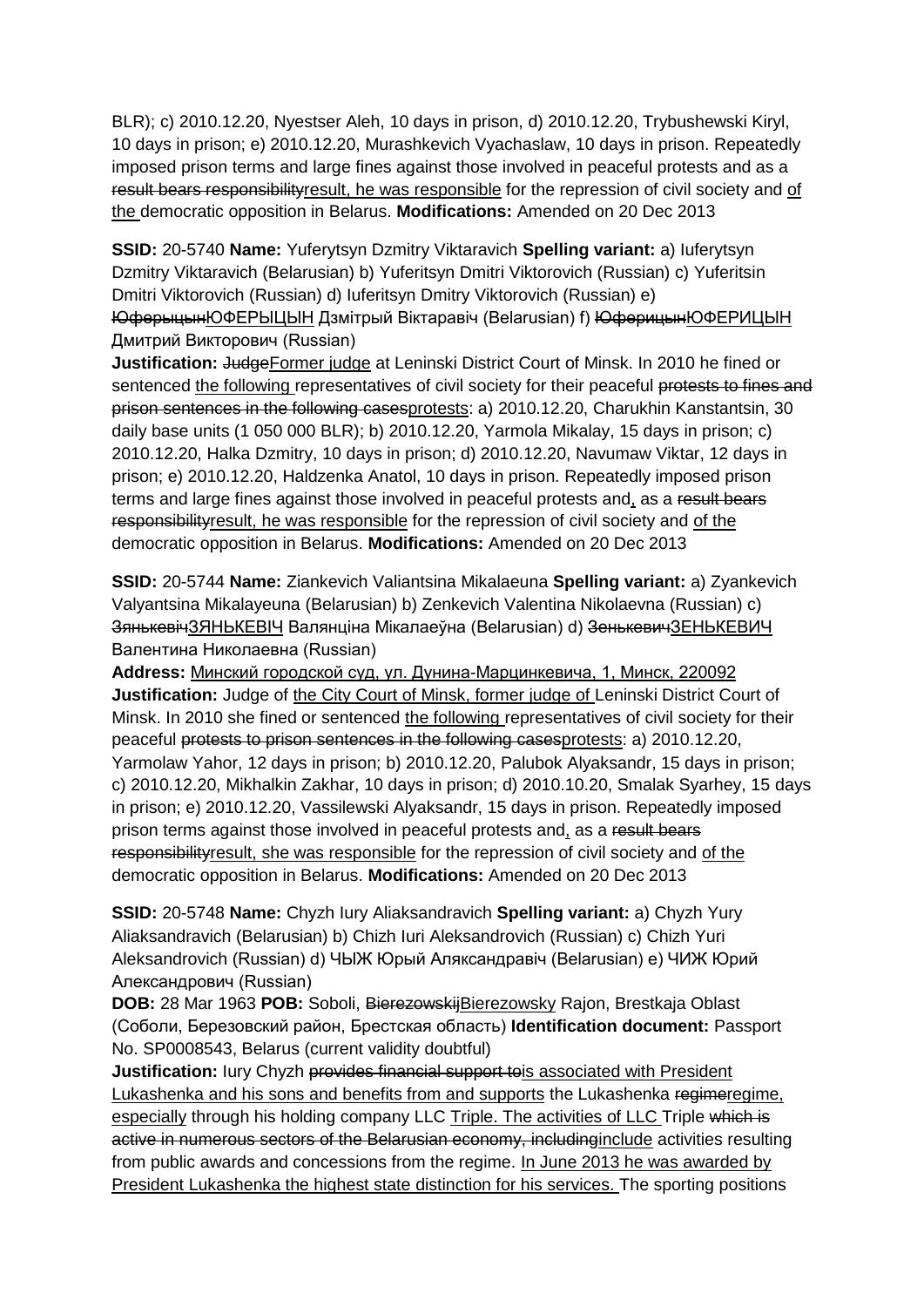hewhich Iury Chyzh retains, notably his membership of the Central Council of the President's Sports Club and being Chair of the Board of the football club FC Dynamo Minsk and Chair of the Belarusian Federation of wrestling, confirm his association to the regime. **Modifications:**  Amended on 20 Dec 2013

**SSID:** 20-5762 **Name:** Zhuk Alena Siamionauna **Spelling variant:** a) Zhuk Alena Syamionauna (Belarusian) b) Zhuk Elena Semenovna (Russian) c) Zhuk Yelena Semyonovna (Russian) d) ЖукЖУК Алена Сямёнаўна (Belarusian) e) ЖукЖУК Елена Семеновна (Russian)

**Justification:** Judge of Pervomayskij district court in Vitsebsk. On 24 February 2012, she sentenced Syarhei Kavalenka, who has been considered as a political prisoner since the beginning of February 2012, to two years and one month in prison for violation of probation. SheAlena Zhuk was directly responsible for violations of the human rights of a person because she denied Syarhei Kavalenka the right to a fair trial. Syarhei Kavalenka was previously given a suspended sentence for hanging out a banned historical white-red-white flagflag, a symbol of the opposition movement, in Vitsebsk. The subsequent sentence given by Alena Zhuk was disproportionately harsh given the nature of the crime and not in line with the criminal code of Belarus. HerThe actions of Alena Zhuk constituted a direct violation of the international commitments of Belarus in the field of human rights. **Modifications:**  Amended on 20 Dec 2013

**SSID:** 20-5766 **Name:** Lutau Dzmitry Mikhailavich **Spelling variant:** a) Lutov Dmitri Mikhailovich (Russian) b) Lutov Dmitry Mikhailovich (Russian) c) <del>Лутаў</del>ЛУТАЎ Дзмітрый Міхайлавіч (Belarusian) d) ЛутовЛУТОВ Дмитрий Михайлович (Russian) **Justification:** Prosecutor in the trial of Syarhei Kavalenka who was sentenced to two years and one month in prison for violation of probation. Syarhei Kavalenka was previously given a suspended sentence for hanging out a white-red-white flag, a symbol of the opposition moment, on a Christmas tree in Vitsebsk. The subsequent sentence given by the judge in the case was disproportionately harsh given the nature of the crime and not in line with the criminal code of Belarus. Lutau's actions constituted a direct violation of the international commitments of Belarus in the field of human rights. **Modifications:** Amended on 20 Dec 2013

**SSID:** 20-5770 **Name:** Atabekau Khazalbek Bakhtibekavich **Spelling variant:** a) Atabekov Khazalbek Bakhtibekovich (Russian) b) АтабекаўАТАБЕКАЎ Хазалбек Бактібекавіч (Belarusian) c) АтабековАТАБЕКОВ Хазалбек Бахтибекович (Russian) d) АтабековАТАБЕКОВ Кхазалбек Бахтибекович (Russian)

**Justification:** Colonel, commander of a special brigade of Interior Troops in the Uruchie suburb of Minsk. He commanded his unit during the crackdown on the postelectionpostelection protest demonstration in Minsk on 19 December 2010 where an excessive use of force was applied. His actions constituted a direct violation of the international commitments of Belarus in the field of human rights. **Modifications:** Amended on 20 Dec 2013

**SSID:** 20-5774 **Name:** Charnyshou Aleh Anatolievich **Spelling variant:** a) Chernyshev Oleg Anatolievich (Russian) b) ЧарнышоўЧАРНЫШОЎ Алег Анатольевіч (Belarusian) c) ЧерышевЧЕРНЫШЕВ Олег Анатольевич (Russian)

**Address:** КГБ, проспект Независимости, 17, Минск, 210623

**Justification:** Colonel, in charge of counter-terrorist unit of the KGB «Alpha» unit. He personally participated in inhuman and degrading treatment of opposition activists in the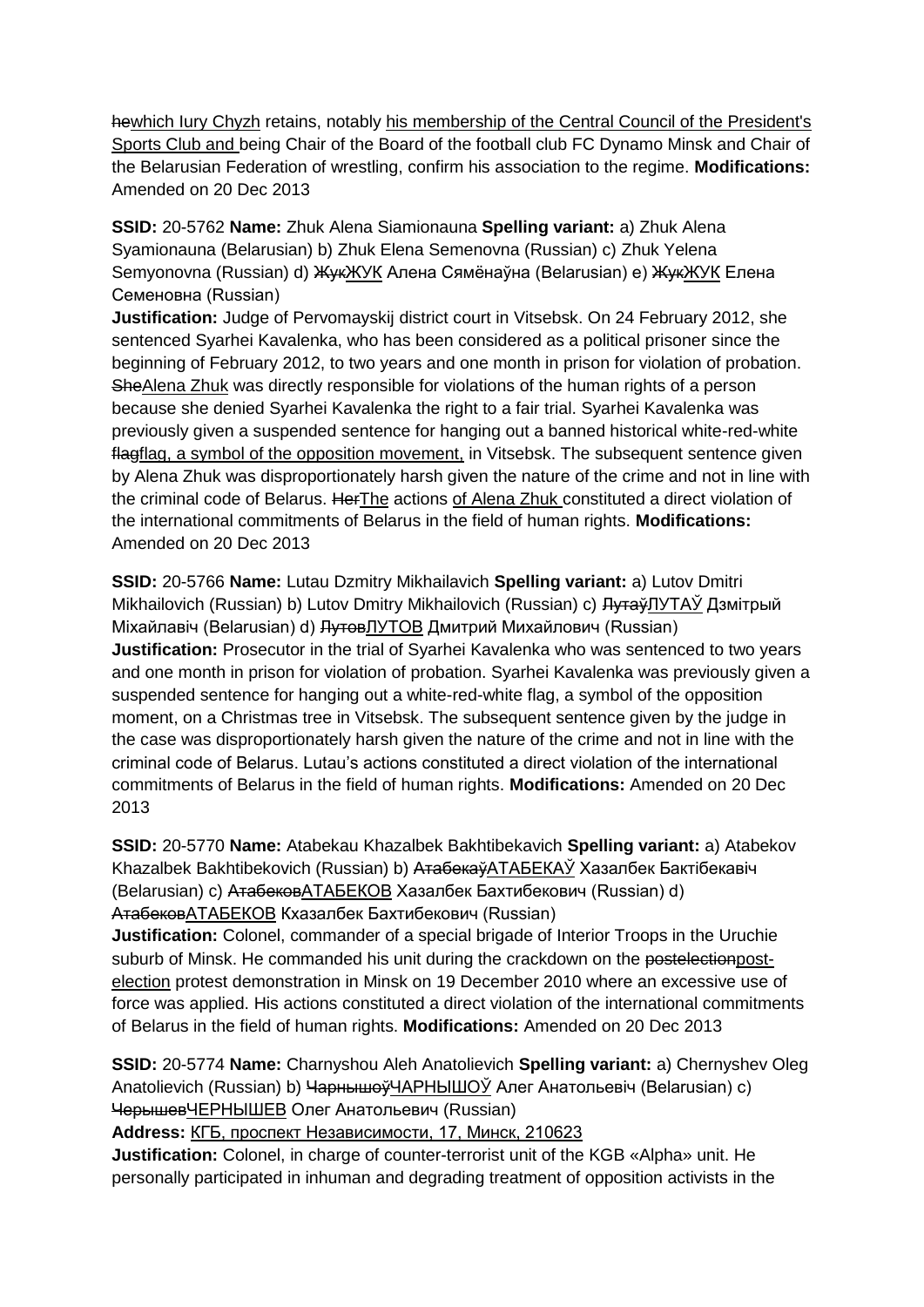KGB detention centre in Minsk after the crackdown on the postelectionpost-election protest demonstration in Minsk 19 December 2010. His actions constituted a direct violation of the international commitments of Belarus in the field of human rightsrights. **Modifications:**  Amended on 14 Dec 2012, 20 Dec 2013

**SSID:** 20-5778 **Name:** Arlau Aliaksey - **Spelling variant:** a) Arlau Aliaksei - (Belarusian) b) Arlau Aliaksandr Uladzimiravich (Belarusian) c) Orlov Aleksei - (Russian) d) Orlov Alexey - (Russian) e) Orlov Aleksandr Vladimirovich (Russian) f) Orlov Alexandr Vladimirovich (Russian) g) АрлаўAPЛAЎ Аляксей - (Belarusian) h) АрлаўAPЛAЎ Аляксандр Уладзіміравіч (Belarusian) i) ОрловOPЛОВ Алексей - (Russian) j) ОрловOPЛОВ Александр Владимирович (Russian)

**Address:** КГБ, проспект Независимости, 17, Минск, 210623

**Justification:** Colonel, head of the KGB detention centre in Minsk. He was personally responsible for cruel, inhuman or degrading treatment or punishment of those who were detained in the weeks and months after the crackdown on the postelectionpost-election protest demonstration in Minsk on 19 December 2010. His actions constituted a direct violation of the international commitments of Belarus in the field of human rights. **Modifications:** Amended on 20 Dec 2013

**SSID:** 20-5782 **Name:** Sanko Ivan Ivanavich **Spelling variant:** a) Sanko Ivan Ivanovich (Russian) b) СанькоСАНЬКО Іван Іванавіч (Belarusian) c) СанькоСАНЬКО Иван Иванович (Russian)

**Address:** КГБ проспект Независимости, 17, Минск, 210623

**Justification:** Major, senior investigator of the KGB. He conducted investigations which included the use of falsified evidence against opposition activists in the KGB detention centre in Minsk after the crackdown on the post-election protest demonstration in Minsk on December 19th, 2010. His actions constituted a clear violation of the human rights by denying the right to a fair trial and the international commitments of Belarus in the field of human rights. **Modifications:** Amended on 20 Dec 2013

**SSID:** 20-5786 **Name:** Traulka Pavel **Spelling variant:** a) Traulko Pavel (Russian) b) ТраулькаТРАУЛЬКА Павел (Belarusian) c) ТраулькоТРАУЛЬКО Павел (Russian) **Justification:** Lieutenant Colonel, former operative of the military counter-intelligence of the KGB (currently head of the press service of the newly formed Investigative Committee of Belarus). He falsified evidence and used threats in order to extort confessions from opposition activists in the KGB detention centre in Minsk after the crackdown on the postelection protest demonstration in Minsk on December 19th, 2010. He was directly responsible for the use of cruel, inhuman or degrading treatment or punishments; and denying the right to a fair trial. His actions constituted a direct violation of the international commitments of Belarus in the field of human rights. **Modifications:** Amended on 20 Dec 2013

**SSID:** 20-5790 **Name:** Sukhau Dzmitri Viachaslavavich **Spelling variant:** a) Sukhau Dzimitry Vyachyaslavavich (Belarusian) b) Sukhov Dmitri Vyacheslavovich (Russian) c) Sukhov Dmitry Viacheslavovich (Russian) d) СухаўСУХАЎ Дзмітрі Вячаслававіч (Belarusian) e) СуховСУХОВ Дмитрий Вячеславович (Russian) **Address:** КГБ, проспект Независимости, 17, Минск, 210623 **Justification:** Lieutenant-Colonel, operative of the military counter-intelligence of the

KGB, KGB. He falsified evidence against and used threats in order to in order to extort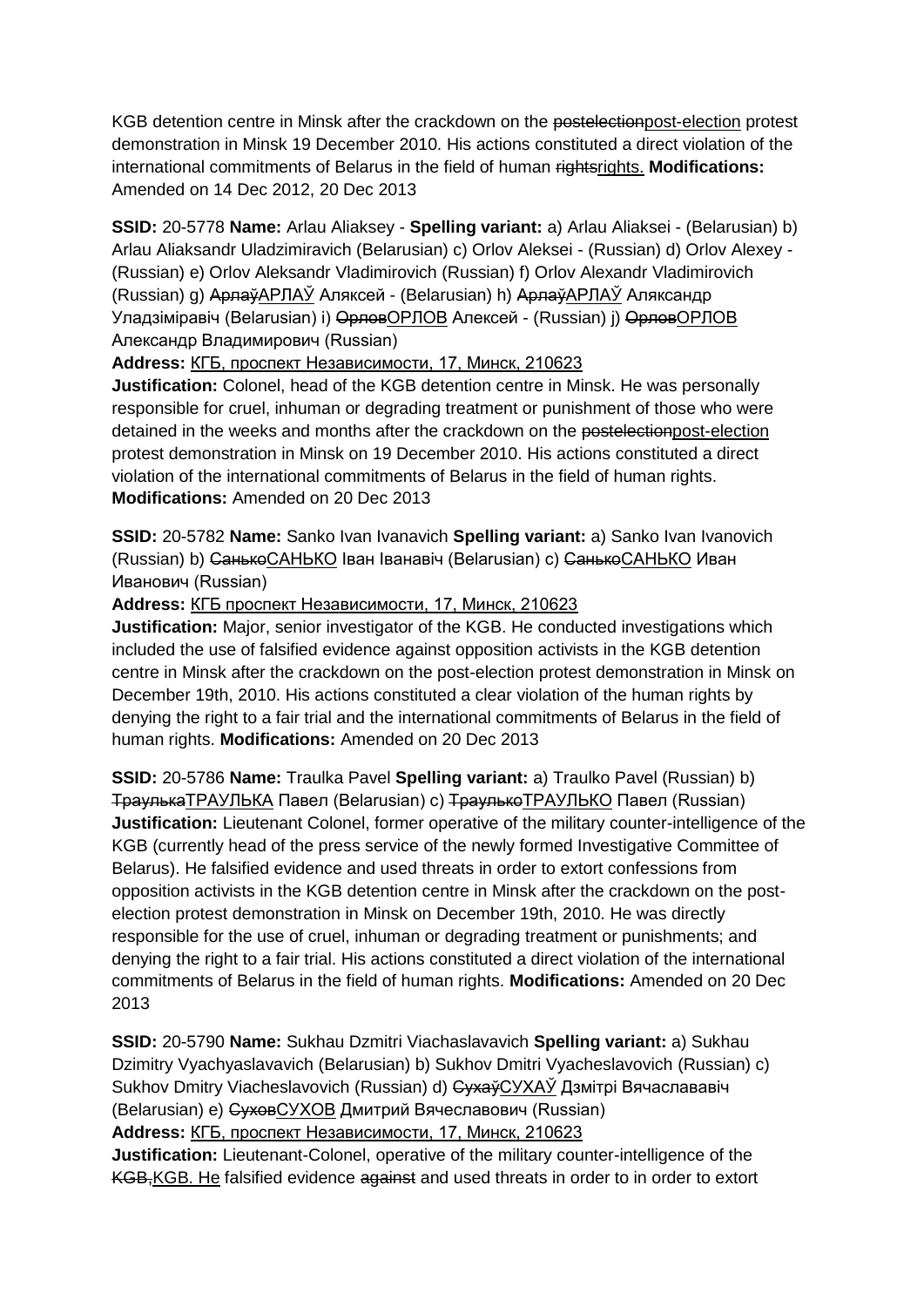confessions from - opposition activists in the KGB detention centre in Minsk after the crackdown on the post-election protest demonstration in Minsk on December 19th, 2010. He was directly responsible for violating the fundamental human rights of political prisoners and opposition activists by the use of excessive force against them. His actions constituted a direct violation of the international commitments of Belarus in the field of human rights. **Modifications:** Amended on 20 Dec 2013

**SSID:** 20-5794 **Name:** Alinikau Siarhei Aliaksandravich **Spelling variant:** a) Alinikau Siarhey Alyaksandravich (Belarusian) b) Aleinikov Sergei Aleksandrovich (Russian) c) АлиникаўАЛИНИКАЎ Сяргей Аляксандравич (Belarusian) d) АлейниковАЛEЙНИКOВ Сергей Александрович (Russian)

**Justification:** Major, head of operative unit of penal colony IK-17 in Shklov, pressuredShklov. Exerted pressure on political prisoners by denying their rights to correspondence and meetings, issued orders to subject them to a stricter penal regime, searches, and made threats in order to extort confessions. He was directly responsible for violating the human rights of political prisoners and opposition activists in 2011–2012 by using excessive force against them. His actions constituted a direct violation of the international commitments of Belarus in the field of human rights. **Modifications:** Amended on 20 Dec 2013

**SSID:** 20-5798 **Name:** Shamionau Vadzim Iharavich **Spelling variant:** a) Shamenov Vadim Igorevich (Russian) b) Shamyonov Vadim Igorevich (Russian) c) ШамёнаўШАМЁНАЎ Вадзiм Ігаравіч (Belarusian) d) ШамёновШАМЁНОВ Вадим Игоревич (Russian) **Justification:** Captain, head of operative unit of penal colony IK-17 in Shklov. He pressuredExerted pressure on political prisoners, denying their rights to correspondence, and made threats in order to extort confessions. Directly responsible for violating the human rights of political prisoners and opposition activists by the use of cruel, inhuman or degrading treatment or punishments. His actions constituted a direct violation of the international commitments of Belarus in the field of human rights. **Modifications:** Amended on 20 Dec 2013

**SSID:** 20-7228 **Name:** Lapo Liudmila Ivanauna **Spelling variant:** a) Lapo Lyudmila Ivanauna (Belarusian) b) Lapo Ludmila Ivanauna (Belarusian) c) Lappo Ludmila Ivanovna (Russian) d) Lappo Liudmila Ivanovna (Russian) e) Lappo Lyudmila Ivanovna (Russian) f) ЛапоЛАПО Людміла Іванаўна (Belarusian) g) ЛаппоЛАППО Людмила Ивановна (Russian)

**Address:** Суд Фрунзенского района г. Минска, ул. Д. Марцинкевича, 1, к. 2, Минск, 220092

**Justification:** Judge at Frunzenski District Court of Minsk. In 2010–2011 she fined or sentenced the following representatives of civil society for their peaceful protests to fines and prison sentences in the following casesprotests: a) 2011.07.07, Melyanets Mikalay, 10 days in prison; b) 2011.06.30, Shastseryk Uladzimir, 10 days in prison; c) 2011.06.30, Zyakaw Eryk, 10 days in prison; d) 2011.04.25, Grynman Nastassiya, 25 daily base units (875 000 BLR); e) 2010.12.20, Nikishyn Dzmitry, 11 days in prison. In 2012–2013 she also sentenced several activists to periods of imprisonment. Repeatedly imposed prison terms and large fines against those involved in peaceful protests and, as a result bears responsibilityresult, she was responsible for the repression of civil society and of the democratic opposition in Belarus. **Modifications:** Amended on 20 Dec 2013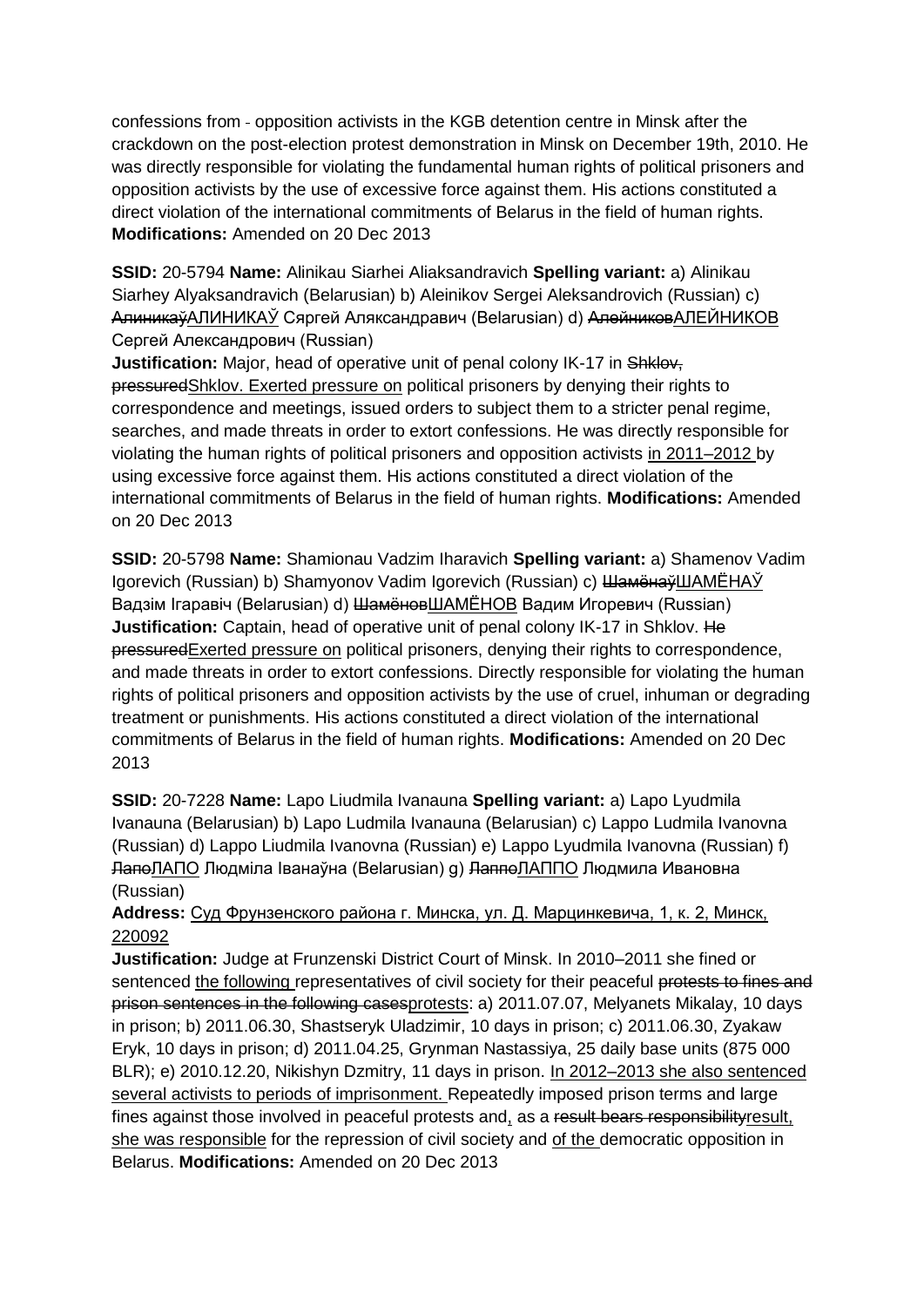# **Entities**

**SSID:** 20-5802 **Name:** Beltechexport **Spelling variant:** ЗАО Белтехэкспорт (Russian) **Address:** Nezavisimost ave., 86-B, Minsk, 220012 (Tel: (+375 17) 263-63-83, Fax: (+375 17) 263-90-12)

**Justification:** Entity formerly owned by Pettiev VladimirVladimir Peftiyev. Its majority shareholder is Dmitry Gurinovich, Mr Peftiev's former advisor in Velcom. Beltechexport benefits from the regime as the main exporter of arms and military equipment owned by the state or produced by state-owned companies. It supports and provides revenue to the Lukashenka regime by its sale of arms. **Modifications:** Amended on 14 Dec 2012, 20 Dec 2013

**SSID:** 20-5812 **Name:** Private Unitary Enterprise (PUE) BT Telecommunications **Spelling variant:** частное унитарное предприятие (ЧУП) БТ ТелекоммуникацииТелекоммуникации (Russian)

**Justification:** Entity controlled by Peftiev VladimirVladimir Peftiyev. Relation: Controlled by Peftsieu Uladzimir Paulavich (SSID 20-5300) **Modifications:** Amended on 14 Dec 2012, 20 Dec 2013

**SSID:** 20-5836 **Name:** Beltekh Holding **Spelling variant:** Белтех Холдинг (Belarusian) **Justification:** Entity controlledformerly owned by Vladimir PettievPeftiyev. Its majority shareholder is Dmitry Gurinovich, Mr Peftiyev's former advisor in Velcom. Benefits from and supports the Lukashenka regime, in particular through Beltechexport, which is part of Beltekh Holding. Beltechexport benefits from the regime as the main exporter of arms and military equipment owned by the state or produced by state-owned companies. It supports and provides revenue to the Lukashenka regime by its sale of arms. **Relation:** Controlled by Peftsieu Uladzimir Paulavich (SSID 20-5300) **Modifications:** Amended on 14 Dec 2012, 20 Dec 2013

**SSID:** 20-5840 **Name:** Spetspriborservice **Spelling variant:** Спецприборсервис (Belarusian)

**Justification:** Entity formerly controlled by Vladimir PettievPeftiyev. This company is part of the BelTech Holding whose majority shareholder is Dmitry Gurinovich, Mr Peftiyev's former advisor in Velcom. **Relation:** Controlled by Peftsieu Uladzimir Paulavich (SSID 20-5300) **Modifications:** Amended on 14 Dec 2012, 20 Dec 2013

**SSID:** 20-5853 **Name:** JLLC Neftekhimtrading **Spelling variant:** СООО НефтеХимТрейдинг (Belarusian) **Address:** Minsk **Justification:** Subsidiary of LLC Triple. Other information: Registered 20022002. **Modifications:** Amended on 20 Dec 2013

**SSID:** 20-5866 **Name:** JSC Berezovsky KSI **Spelling variant:** ОАО Березовский комбинат силикатных изделий (Belarusian) **Justification:** Subsidiary of LLC TripleTriple. **Modifications:** Amended on 20 Dec 2013

**SSID:** 20-5918 **Name:** LLC Triple-Veles **Spelling variant:** ООО ТрайплфармТрайпл-Велес (Belarusian)

**Justification:** Subsidiary of LLC Triple. **Modifications:** Amended on 20 Dec 2013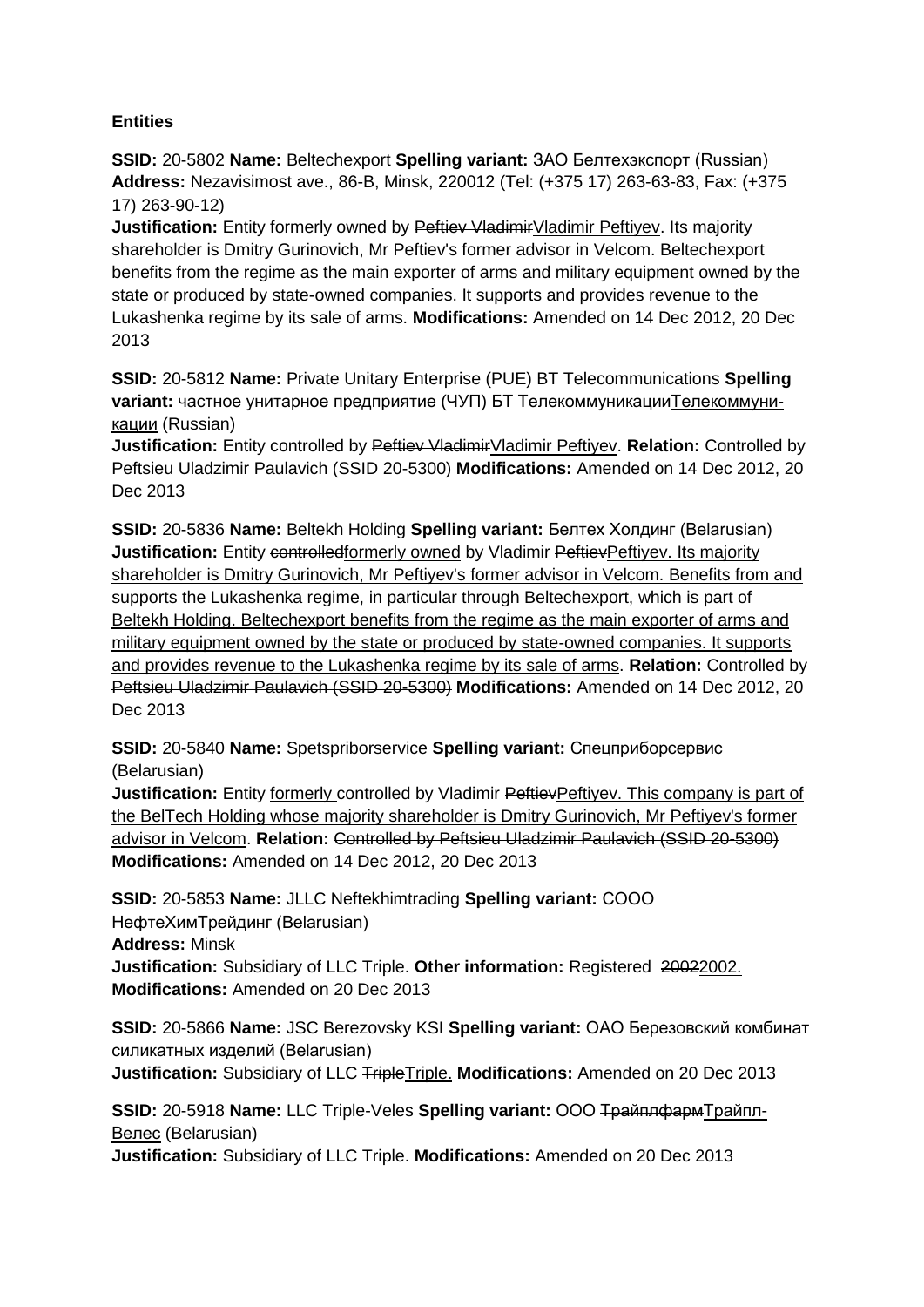**SSID:** 20-5922 **Name:** Univest-M **Spelling variant:** Юнивест (Belarusian) **Justification:** Entity controlled by Anatoly TernavskyTernavsky. Relation: Controlled by Ternavsky Anatoly Andreevich (SSID 20-5757) **Modifications:** Amended on 20 Dec 2013

# **De-listed**

## **Individuals**

**SSID:** 20-4429 **Name:** Rusakevich Uladzimir Vasilievich **Spelling variant:** a) Rusakevich Vladimir Vasilievich (Russian) b) Русакевіч Уладзімір Васільевіч (Belarusian) c) РУСАКЕВИЧ Владимир Васильевич (Russian)

**DOB:** 13 Sep 1947 **POB:** Vygonoshchi, Brest district

**Justification:** Has actively undermined democracy in Belarus. As a former Minister of Information, he was the main person responsible for the pressure and repression of the independent media and journalists between 2003 and 2009. **Modifications:** Amended on 14 Dec 2012, de-listed on 20 Dec 2013

**SSID:** 20-4497 **Name:** Smirnou Iauhen Aliaksandravich **Spelling variant:** a) Smirnou Yauhen Aliaksandravich (Belarusian) b) Smirnov Evgeni Aleksandrovich (Russian) c) Smirnov Yevgeni Aleksandrovich (Russian) d) Смірноў Яўген Аляксандравіч (Belarusian) e) СМИРНОВ Евгений Александрович (Russian)

**DOB:** 15 Mar 1949 **POB:** Riazan district, Russian Federation **Identification document:** ID card No. 3160872K021PB4, Belarus

**Justification:** Chairman of the EurasEc court, First Deputy of the Chairman of the Economic Court. Responsible for the repression of civil society and of the democratic opposition, in particular in relation to the 2006 elections. **Modifications:** Amended on 14 Dec 2012, delisted on 20 Dec 2013

**SSID:** 20-4504 **Name:** Ravutskaia Nadzeia Zalauna **Spelling variant:** a) Ravutskaya Nadzeya Zalauna (Belarusian) b) Reutskaia Nadezhda Zalovna (Russian) c) Reutskaya Nadezhda Zalovna (Russian) d) Равуцкая Надзея Залаўна (Belarusian) e) РЕУТСКАЯ Надежда Заловна (Russian)

**Justification:** Judge of the Moscow district of Minsk. Responsible for the repression of civil society and of the democratic opposition. The way she has imple-mented her role has contributed to the creation of an atmosphere of fear within society, in particular in relation to the 2006 elections. **Modifications:** Amended on 14 Dec 2012, de-listed on 20 Dec 2013

**SSID:** 20-4508 **Name:** Trubnikau Mikalai Aliakseevich **Spelling variant:** a) Trubnikov Nikolai Alekseevich (Russian) b) Трубнікаў Мікалай Аляксеевіч (Belarusian) c) ТРУБНИКОВ Николай Алексеевич (Russian)

**Justification:** Judge of the Partizanski district of Minsk. He was directly involved in the judicial repression of civil society and of the democratic opposition in 2006–2007. On 15 January 2007, he sentenced the political activist Andrei Dzmitriev to 3 days in jail. His way of conducting the trial was a clear violation of the Code of Criminal Procedure. He sustained the use of evidence and testimonies irrelevant to the accused. **Modifications:** Amended on 14 Dec 2012, de-listed on 20 Dec 2013

**SSID:** 20-4512 **Name:** Kupryianau Mikalai Mikhailavich **Spelling variant:** a) Kupriianov Nikolai Mikhailovich (Russian) b) Kuprianov Nikolai Mikhailovich (Russian) c) Kupriyanov Nikolai Mikhailovich (Russian) d) Купрыянаў Мікалай Міхайлавіч (Belarusian) e)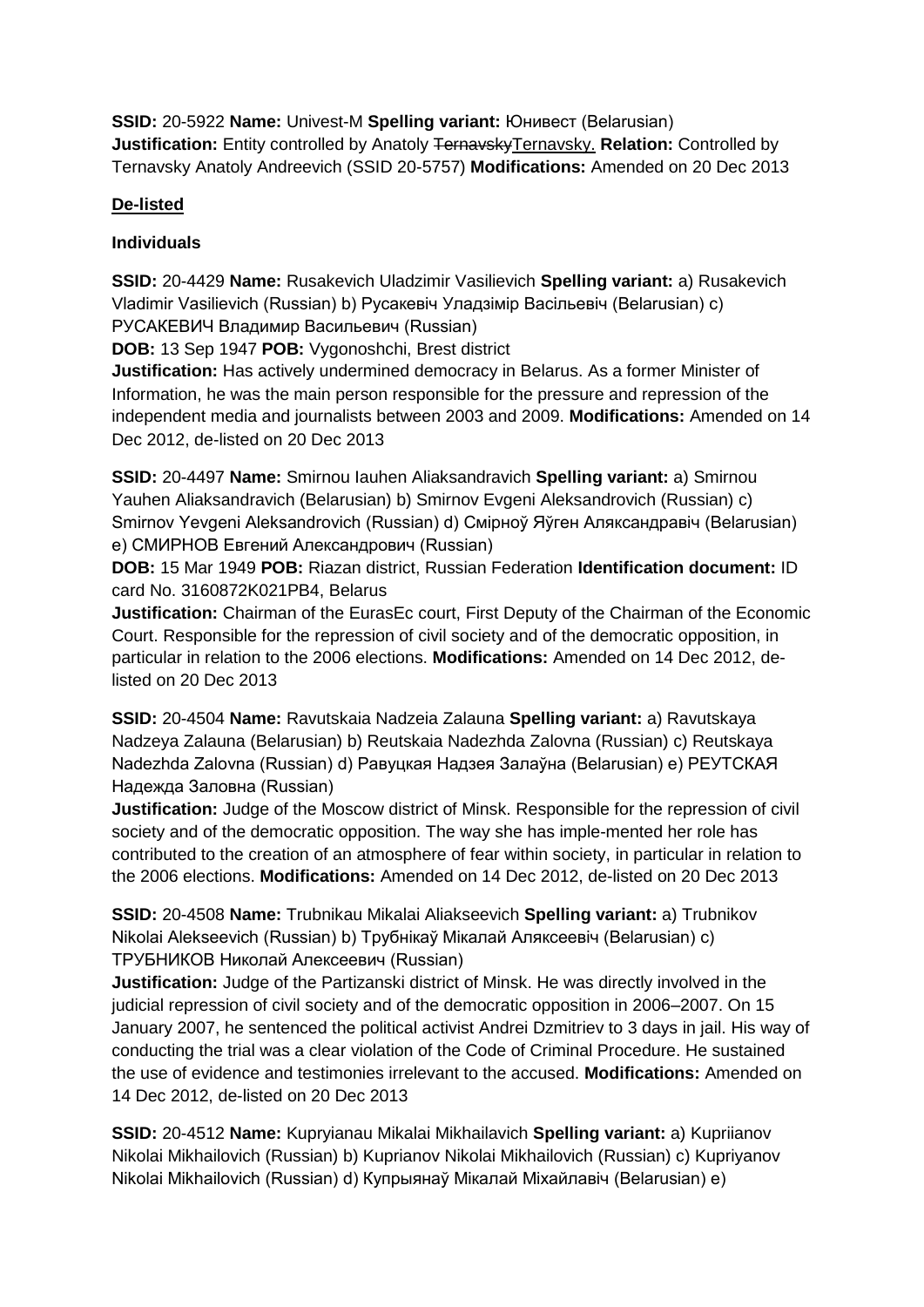КУПРИЯНОВ Николай Михайлович (Russian)

**Justification:** One of the main actors of the crackdown and repression of the democratic opposition and of civil society between 2002 and 2008. Former Deputy Prosecutor General, a key role in the judicial system of the Lukashenka regime. **Modifications:** Amended on 14 Dec 2012, de-listed on 20 Dec 2013

**SSID:** 20-4537 **Name:** Mikhasiou Uladzimir Ilich **Spelling variant:** a) Mikhasev Vladimir Ilich (Russian) b) Міхасёў Уладзімір Ільіч (Belarusian) c) МИХАСЕВ Владимир Ильич (Russian)

**DOB:** 14 Oct 1949 **POB:** Sosnovka, Shklov rayon (Сосновка, Шкловского района), Mogilev district (Могилевской области)

**Justification:** Has actively undermined democracy in Belarus. Former Сhairman of the Regional Election Committee of the Gomel region, former Member of the Lower Chamber of the Parliament. As Chairman of a Regional Electoral Commission, he was directly responsible for the violations of international electoral standards, in particular in the Presidential elections in 2006 in the Gomel region. **Modifications:** Amended on 14 Dec 2012, de-listed on 20 Dec 2013

**SSID:** 20-4541 **Name:** Luchyna Leanid Aliaksandravich **Spelling variant:** a) Luchina Leonid Aleksandrovich (Russian) b) Лучына Леанід Аляксандравіч (Belarusian) c) ЛУЧИНА Леонид Александрович (Russian)

**DOB:** 18 Nov 1947 **POB:** Pristupovschina (Приступовщина Дзержинского), Minsk region (р-на Минской обл)

**Justification:** Has actively undermined democracy in Belarus. Former Сhairman of the Regional Electoral Commission of the Grodno district. As Chairman of a Regional Electoral Commission, he was directly responsible for the violations of international electoral standards in the Presidential elections, in particular in 2006 in the Grodno region. **Modifications:** Amended on 14 Dec 2012, de-listed on 20 Dec 2013

**SSID:** 20-4555 **Name:** Kurlovich Uladzimir Anatolievich **Spelling variant:** a) Kurlovich Vladimir Anatolievich (Russian) b) Курловіч Уладзімір Анатольевіч (Belarusian) c) КУРЛОВИЧ Владимир Анатольевич (Russian)

**Justification:** Has actively undermined democracy in Belarus. Former Сhairman of the Regional Electoral Commission of the Minsk region. As Chairman of a Regional Electoral Commission, he was directly responsible for the violations of international electoral standards in the Presidential elections, in particular in 2006 in the Minsk region. **Modifications:** Amended on 14 Dec 2012, de-listed on 20 Dec 2013

**SSID:** 20-4559 **Name:** Miatselitsa Mikalai Tsimafeevich **Spelling variant:** a) Metelitsa Nikolai Timofeevich (Russian) b) Мяцеліца Мікалай Цімафеевіч (Belarusian) c) МЕТЕЛИЦА Николай Тимофеевич (Russian)

**Justification:** Has actively undermined democracy in Belarus. Former Сhairman of the Regional Electoral Commission of the Mogilev district. As Chairman of a Regional Electoral Commission, he was directly responsible for the violations of international electoral standards in the Presidential elections, in particular in 2006 in the Mogilev region. **Modifications:** Amended on 14 Dec 2012, de-listed on 20 Dec 2013

**SSID:** 20-4795 **Name:** Kulik Mikalai Mikalaevich **Spelling variant:** a) Kulik Nikolai Nikolaievich (Russian) b) Кулік Мікалай Мікалаевіч (Belarusian) c) Кулик Николай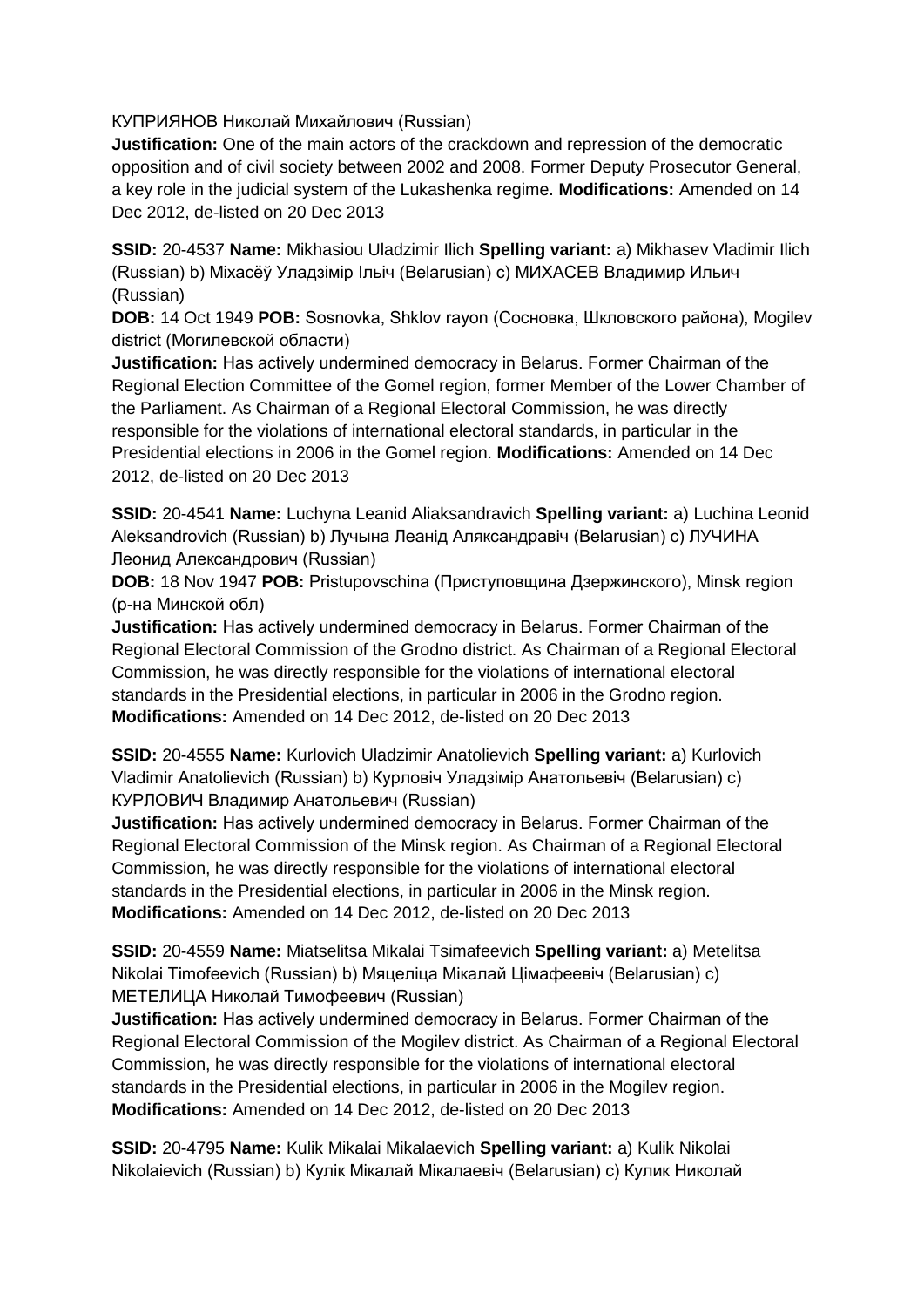Николаевич (Russian)

**Justification:** Prosecutor of the City of Minsk until 31 July 2012. Responsible for the repression of civil society following the December 2010 elections. **Modifications:** Amended on 14 Dec 2012, de-listed on 20 Dec 2013

**SSID:** 20-4799 **Name:** Dudkin Anatol Kanstantsinavich **Spelling variant:** a) Dudkin Anatoli Konstantinovich (Russian) b) Дудкін Анатоль Канстанцінавіч (Belarusian) c) Дудкин Анатолий Константинович (Russian)

**Justification:** Prosecutor on Transport Issues of Belarus. Responsible for the repression of civil society following the December 2010 elections. **Modifications:** Amended on 14 Dec 2012, de-listed on 20 Dec 2013

**SSID:** 20-4803 **Name:** Dranitsa Aliaksandr Mikalaevich **Spelling variant:** a) Dranitsa Aleksandr Nikolaevich (Russian) b) Драніца Аляксандр Мікалаевіч (Belarusian) c) Драница Александр Николаевич (Russian)

**Justification:** Army Prosecutor. Responsible for the repression of civil society following the December 2010 elections. **Modifications:** Amended on 14 Dec 2012, de-listed on 20 Dec 2013

**SSID:** 20-5190 **Name:** Komar Volha **Spelling variant:** a) Komar Olga (Russian) b) Комар Вольга (Belarusian) c) Комар Ольга (Russian)

**Justification:** Judge of the Frunzenski District of Minsk, dealing with the case of protestor Vasili Parfenkov. Responsible for implementing the politically motivated administrative and criminal sanctions against representatives of civil society. **Modifications:** Amended on 14 Dec 2012, de-listed on 20 Dec 2013

## **Entities**

**SSID:** 20-5816 **Name:** LLC Delovaya Set **Spelling variant:** ООО Деловая сеть (Belarusian)

**Justification:** Entity controlled by Vladimir Peftiev. **Relation:** Controlled by Peftsieu Uladzimir Paulavich (SSID 20-5300) **Modifications:** Amended on 14 Dec 2012, de-listed on 20 Dec 2013

**SSID:** 20-5820 **Name:** CJSC Sistema investicii i inovacii **Spelling variant:** ЗАО Системы инвестиций и инноваций (Belarusian)

**Justification:** Entity controlled by Vladimir Peftiev. **Relation:** Controlled by Peftsieu Uladzimir Paulavich (SSID 20-5300) **Modifications:** Amended on 14 Dec 2012, de-listed on 20 Dec 2013

**SSID:** 20-5824 **Name:** PUC Sen-Ko **Spelling variant:** ЧУП Сен-Ко (Belarusian) **Justification:** Entity controlled by Vladimir Peftiev. **Relation:** Controlled by Peftsieu Uladzimir Paulavich (SSID 20-5300) **Modifications:** Amended on 14 Dec 2012, de-listed on 20 Dec 2013

**SSID:** 20-5828 **Name:** PUC BT Invest **Spelling variant:** ЧУП БТ Инвест (Belarusian) **Justification:** Entity controlled by Vladimir Peftiev. **Relation:** Controlled by Peftsieu Uladzimir Paulavich (SSID 20-5300) **Modifications:** Amended on 14 Dec 2012, de-listed on 20 Dec 2013